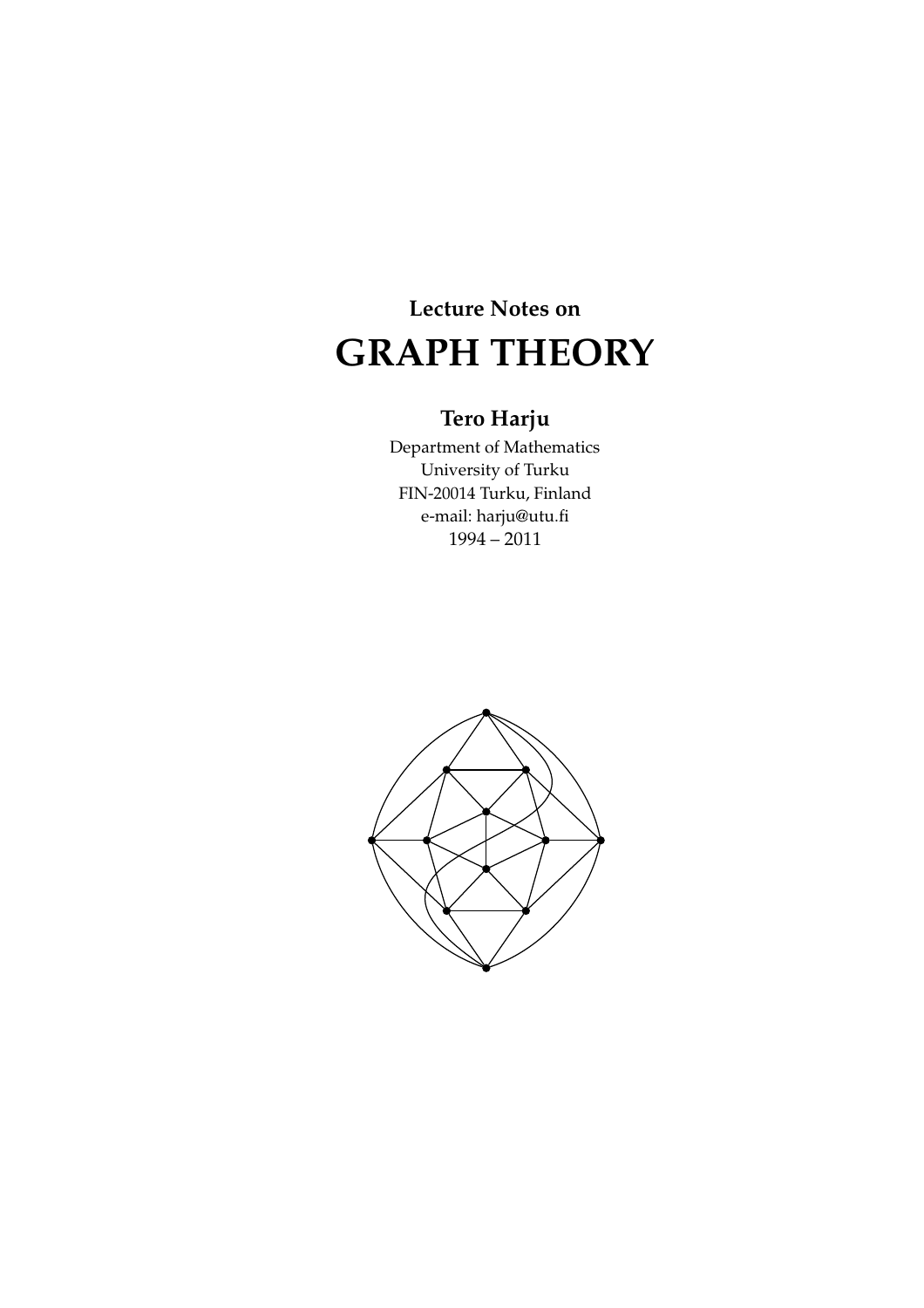## Contents

| $\mathbf{1}$   |     | $\overline{2}$ |
|----------------|-----|----------------|
|                | 1.1 | $\overline{4}$ |
|                | 1.2 | $\overline{7}$ |
|                |     | 11             |
| $\overline{2}$ |     | 16             |
|                | 2.1 | 16             |
|                |     | 23             |
| 3              |     | 29             |
|                |     | 29             |
|                | 3.2 | 31             |
|                |     | 35             |
| $\overline{4}$ |     | 43             |
|                | 4.1 | 43             |
|                | 4.2 | 47             |
|                |     | 53             |
| 5              |     | 61             |
|                | 5.1 | 61             |
|                | 5.2 | 68             |
|                |     | 76             |
| 6              |     | 84             |
|                | 6.1 | 84             |
|                |     | 90             |
|                |     | 97             |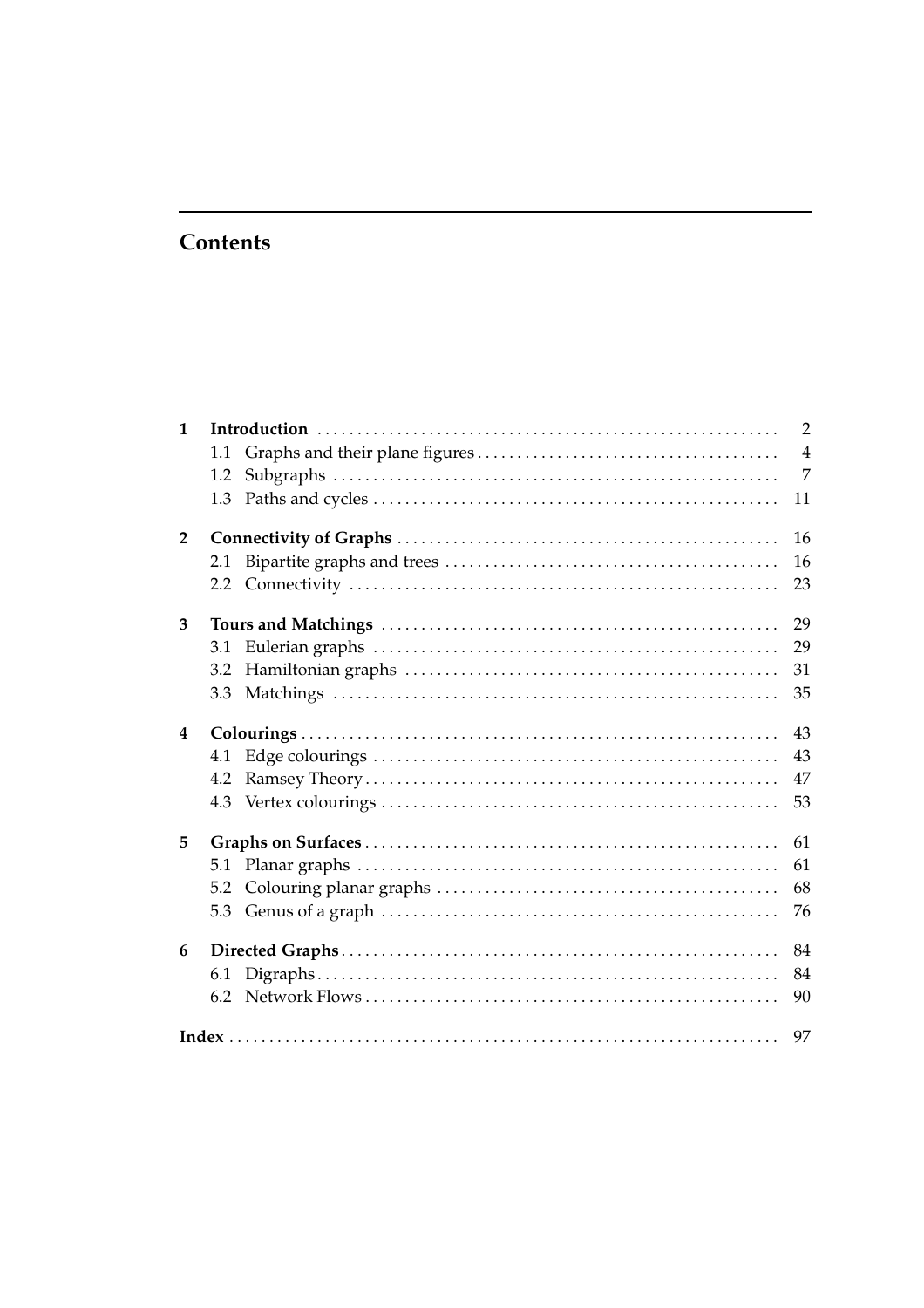## **Introduction**

Graph theory may be said to have its beginning in 1736 when EULER considered the (general case of the) **Königsberg bridge problem**: Does there exist a walk crossing each of the seven bridges of Königsberg exactly once? (Solutio Problematis ad geometriam situs pertinentis, *Commentarii Academiae Scientiarum Imperialis Petropolitanae* 8 (1736), pp. 128-140.)



It took 200 years before the first book on graph theory was written. This was "Theorie der endlichen und unendlichen Graphen" ( Teubner, Leipzig, 1936) by KÖNIG in 1936. Since then graph theory has developed into an extensive and popular branch of mathematics, which has been applied to many problems in mathematics, computer science, and other scientific and not-so-scientific areas. For the history of early graph theory, see

N.L. BIGGS, R.J. LLOYD AND R.J. WILSON, "Graph Theory 1736 – 1936", Clarendon Press, 1986.

There are no standard notations for graph theoretical objects. This is natural, because the names one uses for the objects reflect the applications. Thus, for instance, if we consider a communications network (say, for email) as a graph, then the computers taking part in this network, are called nodes rather than vertices or points. On the other hand, other names are used for molecular structures in chemistry, flow charts in programming, human relations in social sciences, and so on.

These lectures study *finite graphs* and majority of the topics is included in

J.A. BONDY, U.S.R. MURTY, "Graph Theory with Applications", Macmillan, 1978.

R. DIESTEL, "Graph Theory", Springer-Verlag, 1997.

F. HARARY, "Graph Theory", Addison-Wesley, 1969.

D.B. WEST, "Introduction to Graph Theory", Prentice Hall, 1996.

R.J. WILSON, "Introduction to Graph Theory", Longman, (3rd ed.) 1985.

In these lectures we study *combinatorial aspects* of graphs. For more *algebraic* topics and methods, see

N. BIGGS, "Algebraic Graph Theory", Cambridge University Press, (2nd ed.) 1993.

C. GODSIL, G.F. ROYLE, "Algebraic Graph Theory", Springer, 2001. and for *computational aspects*, see

S. EVEN, "Graph Algorithms", Computer Science Press, 1979.

**1**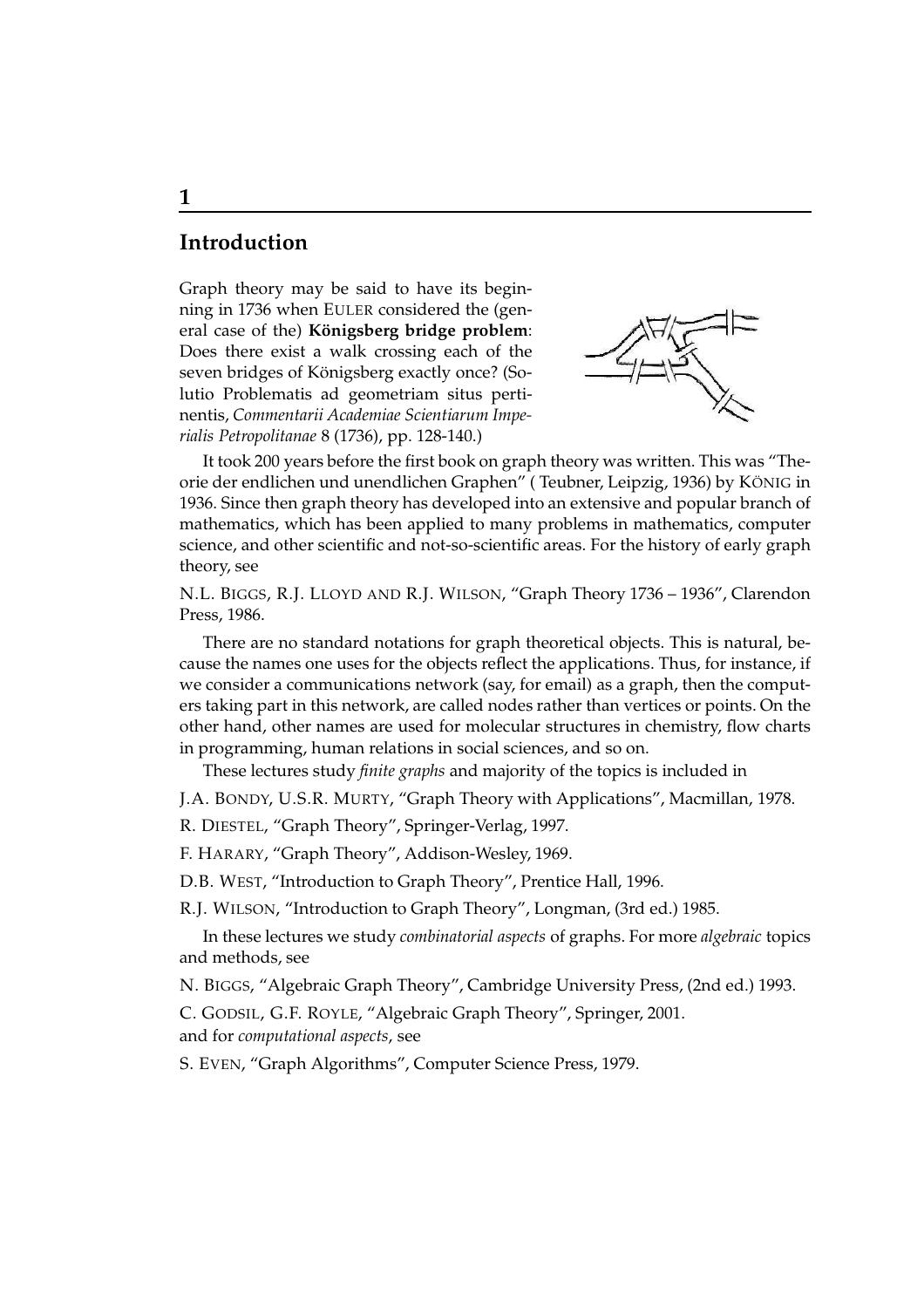In these lecture notes we mention several open problems that have gained respect among the researchers. Indeed, graph theory has the advantage that it contains easily formulated open problems that can be stated early in the theory. Finding a solution to any one of these problems is another matter.

Sections with a star (∗) in their heading are optional.

#### **Notations and notions**

- For a finite set  $X$ ,  $|X|$  denotes its size (cardinality, the number of its elements).
- Let

$$
[1, n] = \{1, 2, \ldots, n\},\
$$

and in general,

$$
[i,n]=\{i,i+1,\ldots,n\}
$$

for integers  $i < n$ .

• For a real number *x*, the **floor** and the **ceiling** of *x* are the integers

 $|x| = \max\{k \in \mathbb{Z} \mid k < x\}$  and  $[x] = \min\{k \in \mathbb{Z} \mid x < k\}.$ 

• A family  $\{X_1, X_2, \ldots, X_k\}$  of subsets  $X_i \subseteq X$  of a set *X* is a **partition** of *X*, if

$$
X = \bigcup_{i \in [1,k]} X_i \quad \text{and} \quad X_i \cap X_j = \emptyset \text{ for all different } i \text{ and } j.
$$

• For two sets *X* and *Y*,

$$
X \times Y = \{(x, y) \mid x \in X, y \in Y\}
$$

is their **Cartesian product**, and

$$
X \triangle Y = (X \setminus Y) \cup (Y \setminus X)
$$

is their **symmetric difference**. Here  $X \setminus Y = \{x \mid x \in X, x \notin Y\}$ .

• Two integers  $n, k \in \mathbb{N}$  (often  $n = |X|$  and  $k = |Y|$  for sets *X* and *Y*) have the **same parity**, if both are even, or both are odd, that is, if  $n \equiv k \pmod{2}$ . Otherwise, they have opposite parity.

Graph theory has abundant examples of **NP-complete problems**. Intuitively, a problem is in  $P<sup>1</sup>$  if there is an efficient (practical) algorithm to find a solution to it. On the other hand, a problem is in NP<sup>2</sup>, if it is first efficient to guess a solution and then efficient to check that this solution is correct. It is conjectured (and not known) that  $P \neq NP$ . This is one of the great problems in modern mathematics and theoretical computer science. If the guessing in NP-problems can be replaced by an efficient systematic search for a solution, then P=NP. For any one NP-complete problem, if it is in P, then necessarily P=NP.

<sup>&</sup>lt;sup>1</sup> Solvable – by an algorithm – in polynomially many steps on the size of the problem instances.

<sup>2</sup> Solvable *nondeterministically* in polynomially many steps on the size of the problem instances.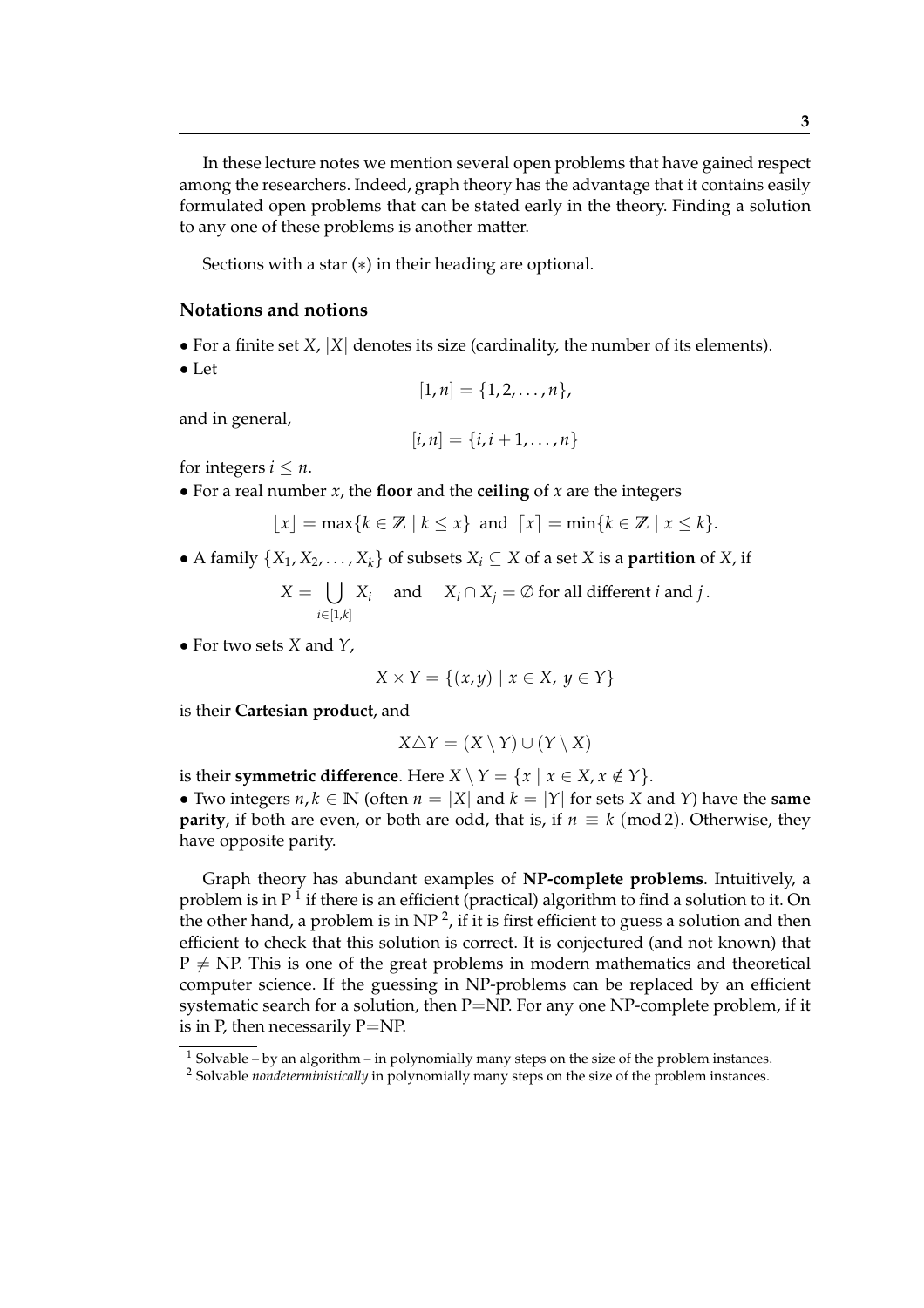## **1.1 Graphs and their plane figures**

Let *V* be a *finite* set, and denote by

$$
E(V) = \{ \{u, v\} \mid u, v \in V, u \neq v \}.
$$

the **2-sets** of *V*, i.e., subsets of two distinct elements.

DEFINITION. A pair  $G = (V, E)$  with  $E \subseteq E(V)$  is called a **graph** (on *V*). The elements of *V* are the **vertices** of *G*, and those of *E* the **edges** of *G*. The vertex set of a graph *G* is denoted by  $V_G$  and its edge set by  $E_G$ . Therefore  $G = (V_G, E_G)$ .

In literature, graphs are also called *simple graphs*; vertices are called *nodes* or *points*; edges are called *lines* or *links*. The list of alternatives is long (but still finite).

A pair  $\{u, v\}$  is usually written simply as *uv*. Notice that then  $uv = vu$ . In order to simplify notations, we also write  $v \in G$  and  $e \in G$  instead of  $v \in V_G$  and  $e \in E_G$ .

DEFINITION. For a graph *G*, we denote

$$
\nu_G = |V_G| \text{ and } \varepsilon_G = |E_G|.
$$

The number  $\nu_G$  of the vertices is called the **order** of *G*, and  $\varepsilon_G$  is the **size** of *G*. For an edge  $e = uv \in G$ , the vertices *u* and *v* are its **ends**. Vertices *u* and *v* are **adjacent** or **neighbours**, if  $uv \in G$ . Two edges  $e_1 = uv$  and  $e_2 = uw$  having a common end, are **adjacent** with each other.

A graph *G* can be represented as a plane figure by drawing a line (or a curve) between the points *u* and *v* (representing vertices) if  $e = uv$  is an edge of *G*. The figure on the right is a geometric representation of the graph *G* with  $V_G = \{v_1, v_2, v_3, v_4, v_5, v_6\}$  and  $E_G = \{v_1v_2, v_1v_3, v_2v_3, v_2v_4, v_5v_6\}.$ 



Often we shall omit the identities (names *v*) of the vertices in our figures, in which case the vertices are drawn as anonymous circles.

Graphs can be generalized by allowing **loops** *vv* and **parallel** (or **multiple**) **edges** between vertices to obtain a **multigraph**  $G = (V, E, \psi)$ , where  $E = \{e_1, e_2, \dots, e_m\}$  is a set (of symbols), and  $\psi: E \to E(V) \cup \{vv \mid v \in V\}$  is a function that attaches an unordered pair of vertices to each  $e \in E$ :  $\psi(e) = uv$ .

Note that we can have  $\psi(e_1) = \psi(e_2)$ . This is drawn in the figure of *G* by placing two (parallel) edges that connect the common ends. On the right there is (a drawing of) a multigraph *G* with vertices  $V = \{a, b, c\}$ and edges  $\psi(e_1) = aa$ ,  $\psi(e_2) = ab$ ,  $\psi(e_3) = bc$ , and  $\psi(e_4) = bc$ .

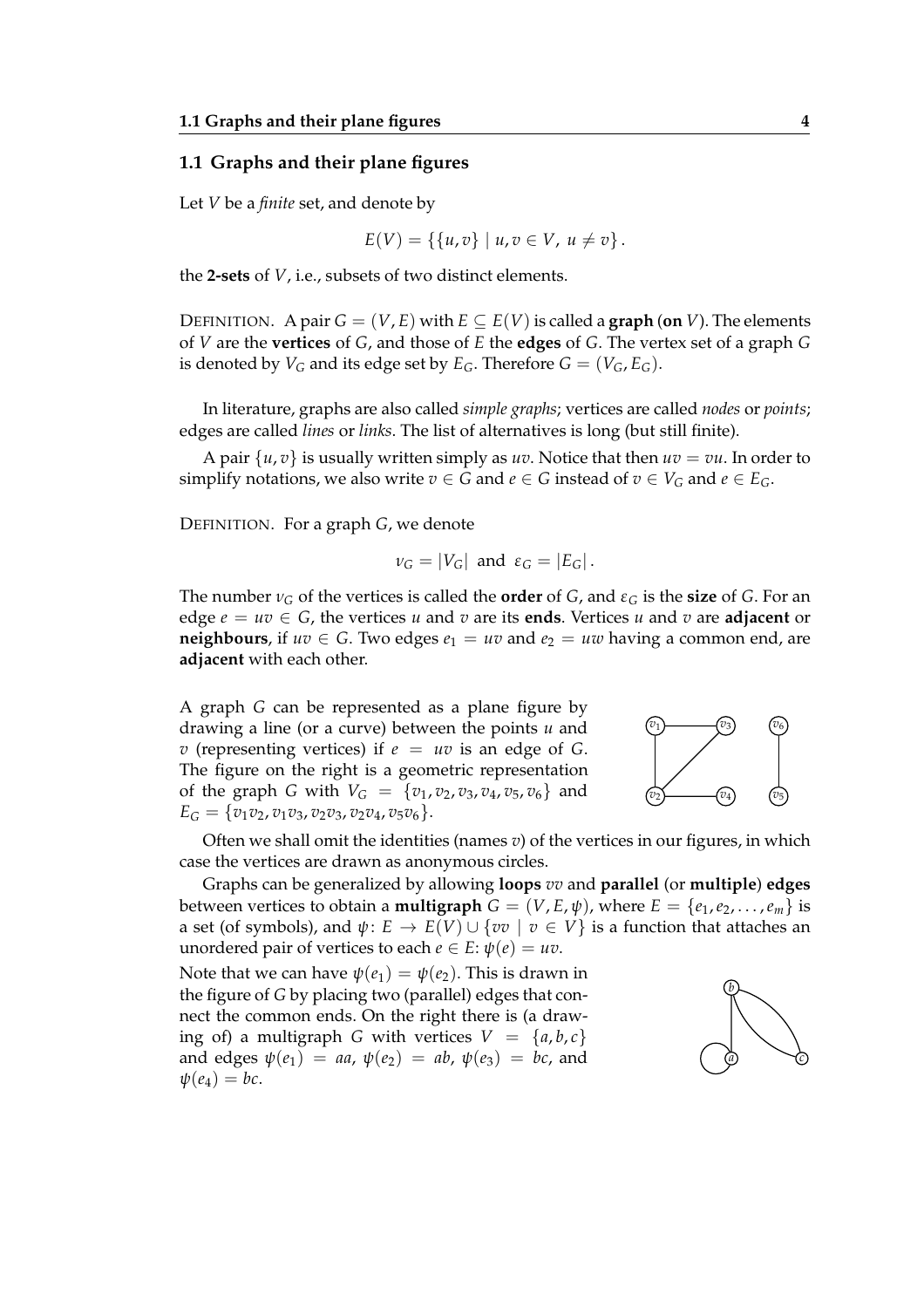*Later we concentrate on (simple) graphs.*

DEFINITION. We also study **directed graphs** or **digraphs**  $D = (V, E)$ , where the edges have a direction, that is, the edges are ordered:  $E \subseteq V \times V$ . In this case,  $uv \neq vu$ .

The directed graphs have representations, where the edges are drawn as arrows. A digraph can contain edges *uv* and *vu* of *opposite directions*.

Graphs and digraphs can also be coloured, labelled, and weighted:

DEFINITION. A function  $α: V_G \to K$  is a **vertex colouring** of *G* by a set *K* of colours. A function  $\alpha: E_G \to K$  is an **edge colouring** of *G*. Usually,  $K = [1, k]$  for some  $k \ge 1$ . If  $K \subseteq \mathbb{R}$  (often  $K \subseteq \mathbb{N}$ ), then  $\alpha$  is a **weight function** or a **distance function**.

#### **Isomorphism of graphs**

DEFINITION. Two graphs *G* and *H* are **isomorphic**, denoted by  $G \cong H$ , if there exists a bijection  $\alpha: V_G \to V_H$  such that

$$
uv \in E_G \iff \alpha(u)\alpha(v) \in E_H
$$

for all  $u, v \in G$ .

Hence *G* and *H* are isomorphic if the vertices of *H* are renamings of those of *G*. Two isomorphic graphs enjoy the same graph theoretical properties, and *they are often identified*. In particular, all isomorphic graphs have the same plane figures (excepting the identities of the vertices). This shows in the figures, where we tend to replace the vertices by small circles, and talk of 'the graph' although there are, in fact, infinitely many such graphs.

**Example 1.1.** The following graphs are isomorphic. Indeed, the required isomorphism is given by  $v_1 \mapsto 1$ ,  $v_2 \mapsto 3$ ,  $v_3 \mapsto 4$ ,  $v_4 \mapsto 2$ ,  $v_5 \mapsto 5$ .



**Isomorphism Problem.** *Does there exist an efficient algorithm to check whether any two given graphs are isomorphic or not?*

The following table lists the number  $2^{n \choose 2}$  of all graphs on a given set of *n* vertices, and the number of all nonisomorphic graphs on *n* vertices. It tells that at least for computational purposes an efficient algorithm for checking whether two graphs are isomorphic or not would be greatly appreciated.

|                                                      |  |  | $12345$ 5 6 |  |                                                                              |
|------------------------------------------------------|--|--|-------------|--|------------------------------------------------------------------------------|
| graphs<br>nonisomorphic $1/2/4$ 11 34 156 1044 12346 |  |  |             |  | $ 1 2 8 64 1024 32768 2097152 268435456 2^{36} > 6 \cdot 10^{10}$<br>274 668 |

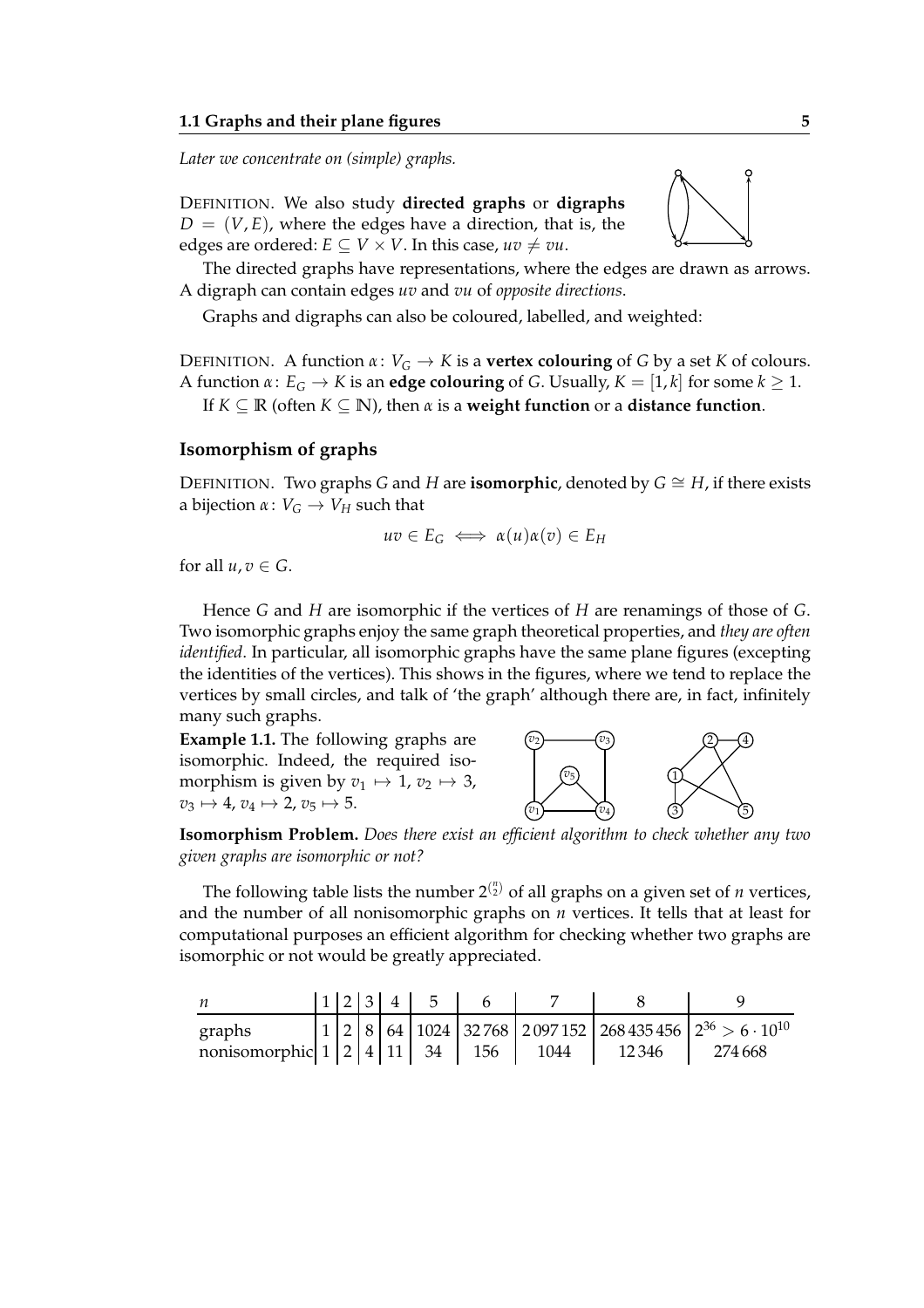#### **Other representations**

Plane figures catch graphs for our eyes, but if a problem on graphs is to be *programmed*, then these figures are, to say the least, unsuitable. Integer matrices are ideal for computers, since every respectable programming language has array structures for these, and computers are good in crunching numbers.

| Let $V_G = \{v_1, \ldots, v_n\}$ be ordered. The adjacency ma-               |  |
|------------------------------------------------------------------------------|--|
| <b>trix</b> of G is the $n \times n$ -matrix M with entries $M_{ii} = 1$     |  |
| or $M_{ij} = 0$ according to whether $v_i v_j \in G$ or $v_i v_j \notin G$ . |  |
| For instance, the graph in Example 1.1 has an adja-                          |  |
| cency matrix on the right. Notice that the adjacency                         |  |
| matrix is always symmetric (with respect to its diag-                        |  |
| onal consisting of zeros).                                                   |  |

A graph has usually many different adjacency matrices, one for each ordering of its set  $V_G$  of vertices. The following result is obvious from the definitions.

**Theorem 1.1.** *Two graphs G and H are isomorphic if and only if they have a common adjacency matrix. Moreover, two isomorphic graphs have exactly the same set of adjacency matrices.*

Graphs can also be represented by sets. For this, let  $\mathcal{X} = \{X_1, X_2, \ldots, X_n\}$  be a family of subsets of a set *X*, and define the **intersection graph**  $G_X$  as the graph with vertices  $X_1, \ldots, X_n$ , and edges  $X_i X_j$  for all *i* and  $j$  ( $i \neq j$ ) with  $X_i \cap X_j \neq \emptyset$ .

**Theorem 1.2.** *Every graph is an intersection graph of some family of subsets.*

**Proof.** Let *G* be a graph, and define, for all  $v \in G$ , a set

$$
X_v = \{ \{v, u\} \mid vu \in G \}.
$$

Then  $X_u \cap X_v \neq \emptyset$  if and only if  $uv \in G$ . □

Let *s*(*G*) be the smallest size of a base set *X* such that *G* can be represented as an intersection graph of a family of subsets of *X*, that is,

$$
s(G) = min\{|X| \mid G \cong G_{\mathcal{X}} \text{ for some } \mathcal{X} \subseteq 2^X\}.
$$

How small can *s*(*G*) be compared to the order  $\nu$ <sup>*G*</sup> (or the size  $\varepsilon$ <sup>*G*</sup>) of the graph? It was shown by KOU, STOCKMEYER AND WONG (1976) that it is algorithmically difficult to determine the number  $s(G)$  – the problem is NP-complete.

**Example 1.2.** As yet another example, let  $A \subseteq \mathbb{N}$  be a finite set of natural numbers, and let  $G_A = (A, E)$  be the graph with  $rs \in E$  if and only if  $r$  and  $s$  (for  $r \neq s$ ) have a common divisor > 1. As an exercise, we state: *All graphs can be represented in the form G<sup>A</sup> for some set A of natural numbers.*

 $\setminus$ 

 $\begin{array}{c} \hline \end{array}$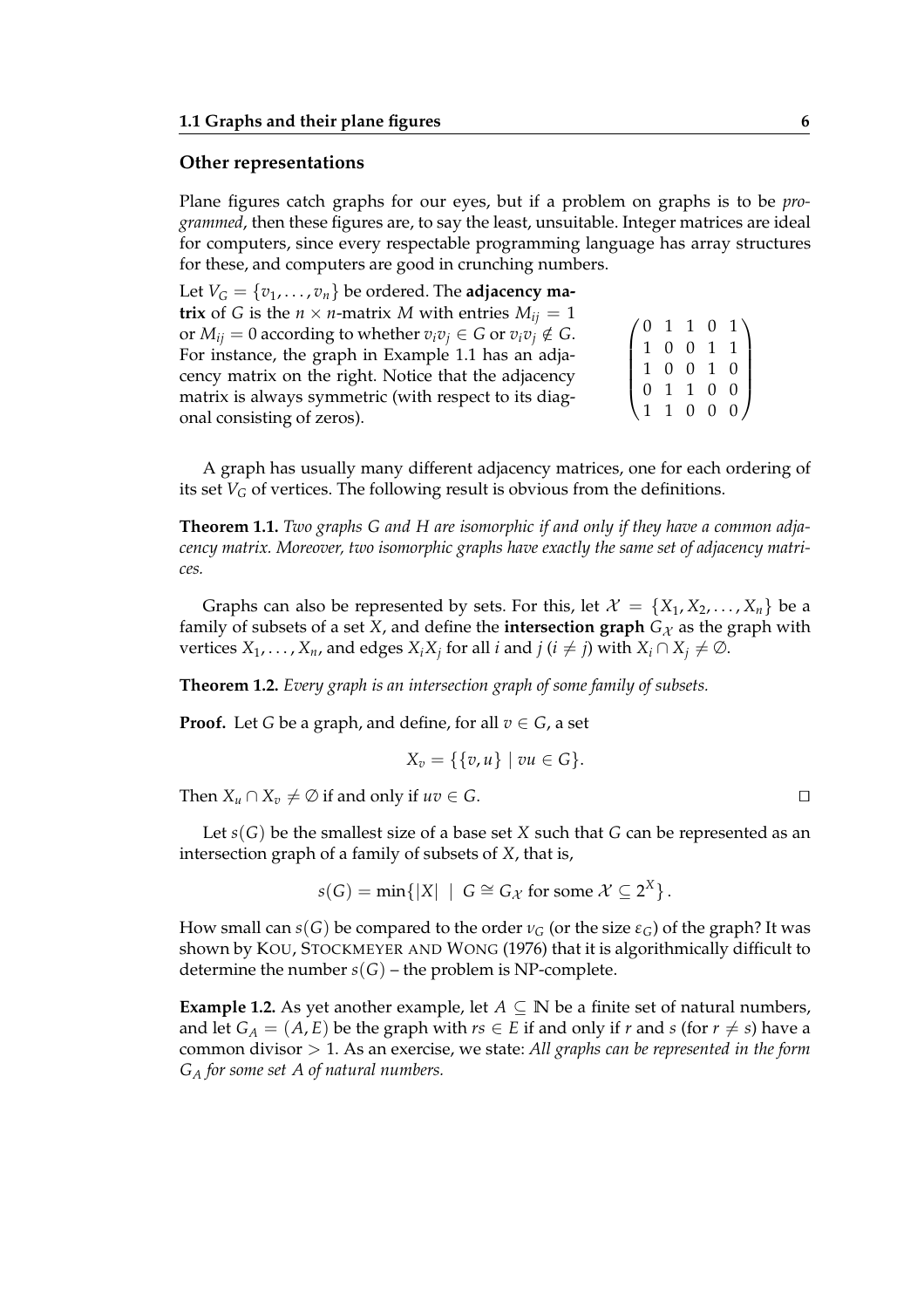#### **1.2 Subgraphs**

Ideally, given a nice problem the local properties of a graph determine a solution. In these situations we deal with (small) parts of the graph (subgraphs), and a solution can be found to the problem by combining the information determined by the parts. For instance, as we shall later see, the existence of an Euler tour is very local, it depends only on the number of the neighbours of the vertices.

#### **Degrees of vertices**

DEFINITION. Let  $v \in G$  be a vertex a graph G. The **neighbourhood** of v is the set

$$
N_G(v) = \{u \in G \mid vu \in G\}.
$$

The **degree** of *v* is the number of its neighbours:

$$
d_G(v)=|N_G(v)|.
$$

If  $d_G(v) = 0$ , then *v* is said to be **isolated** in *G*, and if  $d_G(v) = 1$ , then *v* is a **leaf** of the graph. The **minimum degree** and the **maximum degree** of *G* are defined as

$$
\delta(G) = \min \{ d_G(v) \mid v \in G \} \quad \text{and} \quad \Delta(G) = \max \{ d_G(v) \mid v \in G \}.
$$

The following lemma, due to EULER (1736), tells that if several people shake hands, then the number of hands shaken is even.

#### **Lemma 1.1 (Handshaking lemma).** *For each graph G,*

$$
\sum_{v\in G} d_G(v) = 2\cdot \varepsilon_G\,.
$$

*Moreover, the number of vertices of odd degree is even.*

**Proof.** Every edge  $e \in E_G$  has two ends. The second claim follows immediately from the first one. □

Lemma 1.1 holds equally well for multigraphs, when  $d_G(v)$  is defined as the number of edges that have *v* as an end, and when *each loop vv is counted twice.*

Note that the degrees of a graph *G* do not determine *G*. Indeed, there are graphs  $G = (V, E_G)$  and  $H = (V, E_H)$  on the same set of vertices that are *not* isomorphic, but for which  $d_G(v) = d_H(v)$  for all  $v \in V$ .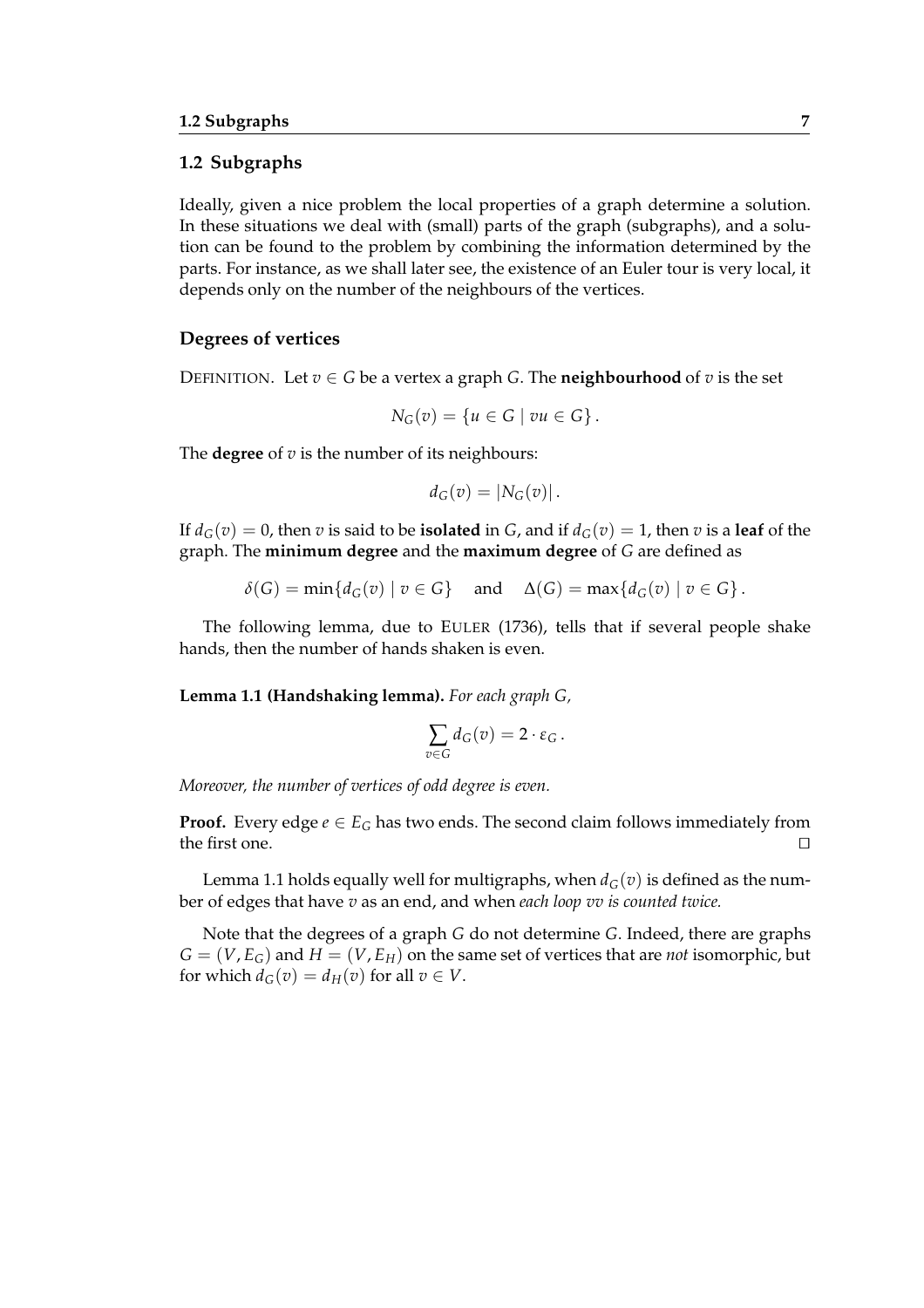## **Subgraphs**

DEFINITION. A graph *H* is a **subgraph** of a graph *G*, denoted by  $H \subseteq G$ , if  $V_H \subseteq V_G$ and  $E$ <sup>*H*</sup> ⊆  $E$ <sup>*G*</sup>. A subgraph *H* ⊆ *G* **spans** *G* (and *H* is a **spanning subgraph** of *G*), if every vertex of *G* is in *H*, i.e.,  $V_H = V_G$ .

Also, a subgraph  $H \subseteq G$  is an **induced subgraph**, if  $E_H = E_G \cap E(V_H)$ . In this case, *H* is **induced** by its set  $V_H$  of vertices.

In an induced subgraph  $H \subseteq G$ , the set  $E_H$  of edges consists of all  $e \in E_G$  such that  $e \in E(V_H)$ . To each nonempty subset  $A \subseteq V_G$ , there corresponds a unique induced subgraph

$$
G[A] = (A, E_G \cap E(A)).
$$

To each subset  $F \subseteq E_G$  of edges there corresponds a unique spanning subgraph of *G*,

 $G[F] = (V_G, F)$ .

$$
\begin{array}{ccc}\n & & \searrow \\
\hline\nG & & \text{subgraph} & & \text{spanning} \\
\end{array}
$$

For a set  $F \subseteq E_G$  of edges, let

$$
G-F=G[E_G\setminus F]
$$

be the subgraph of *G* obtained by removing (only) the edges  $e \in F$  from *G*. In particular, *G*−*e* is obtained from *G* by removing *e* ∈ *G*.

Similarly, we write  $G + F$ , if each  $e \in F$  (for  $F \subseteq E(V_G)$ ) is added to  $G$ .

For a subset *A*  $\subseteq$  *V*<sub>*G*</sub> of vertices, we let *G*−*A*  $\subseteq$  *G* be the subgraph induced by  $V_G \setminus A$ , that is,

$$
G-A=G[V_G\setminus A],
$$

and, *e.g.*, *G*−*v* is obtained from *G* by removing the vertex *v* together with the edges that have *v* as their end.

**Reconstruction Problem.** The famous open problem, **Kelly-Ulam problem** or the **Reconstruction Conjecture**, states that *a graph of order at least* 3 *is determined up to isomorphism by its vertex deleted subgraphs*  $G$ *−<i>v* ( $v \in G$ ): if there exists a bijection  $\alpha$ :  $V_G \rightarrow V_H$ such that  $G - v \cong H - \alpha(v)$  for all *v*, then  $G \cong H$ .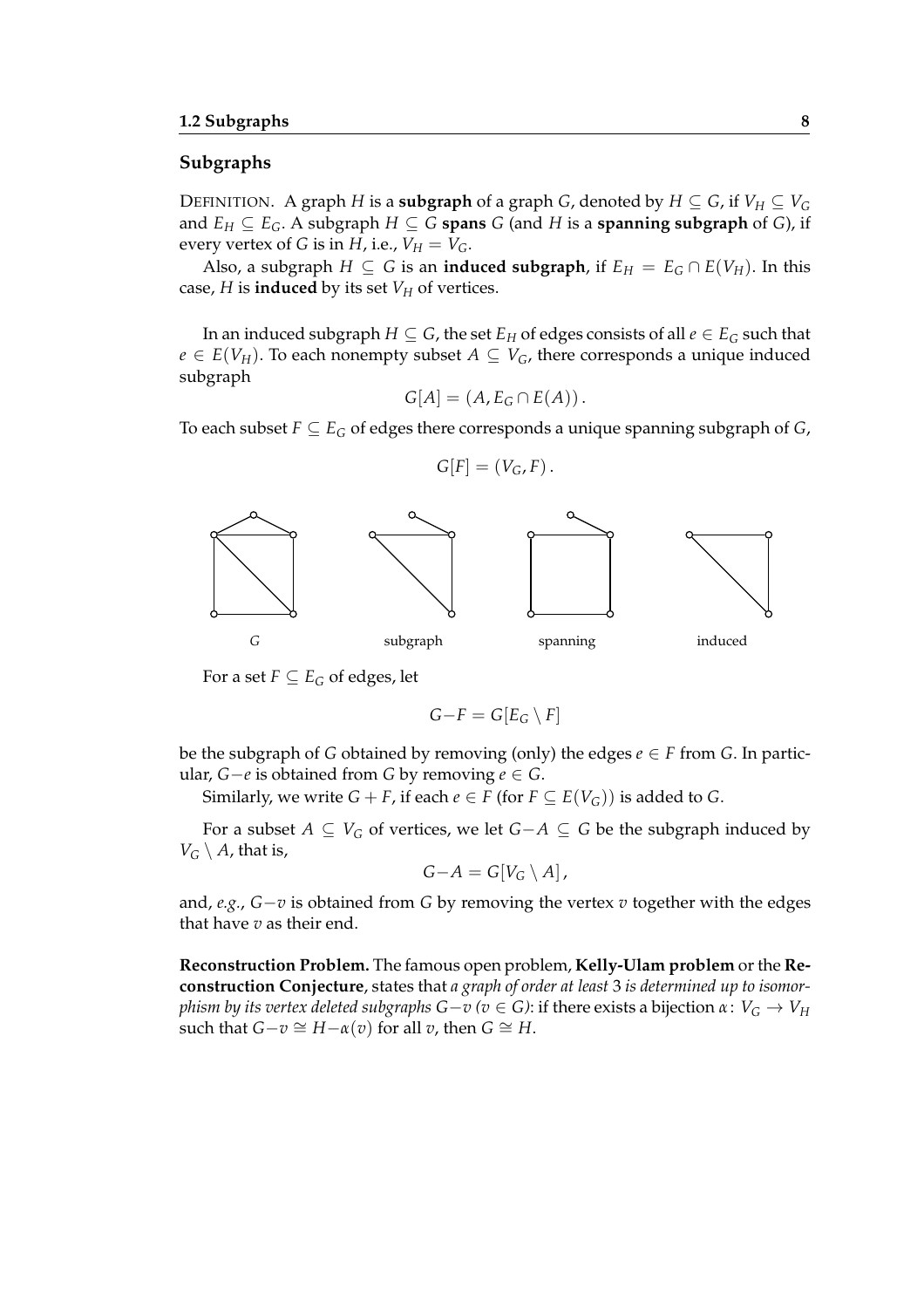#### **2-switches**

DEFINITION. For a graph *G*, a 2**-switch** with respect to the edges  $uv, xy \in G$  with  $ux, vy \notin G$  replaces the edges *uv* and *xy* by *ux* and *vy*. Denote

 $G \xrightarrow{2s} H$ 



if there exists a finite sequence of 2-switches that carries *G* to *H*.

Note that if  $G \stackrel{2s}{\longrightarrow} H$  then also  $H \stackrel{2s}{\longrightarrow} G$  since we can apply the sequence of 2switches in reverse order.

Before proving Berge's switching theorem we need the following tool.

**Lemma 1.2.** Let G be a graph of order n with a degree sequence  $d_1 \geq d_2 \geq \cdots \geq d_n$ , where  $d_G(v_i) = d_i$ . Then there is a graph G' such that  $G \xrightarrow{2s} G'$  with  $N_{G'}(v_1) = \{v_2, \ldots, v_{d_1+1}\}.$ 

**Proof.** Let  $d = \Delta(G) (= d_1)$ . Suppose that there is a vertex  $v_i$  with  $2 \le i \le d+1$  such that  $v_1v_i \notin G$ . Since  $d_G(v_1) = d$ , there exists a  $v_i$  with

 $j \geq d+2$  such that  $v_1v_j \in G$ . Here  $d_i \geq d_j$ , since  $j > i$ . Since  $v_1v_i \in G$ , there exists a  $v_t$  (2  $\leq t \leq n$ ) such that  $v_i v_t \in G$ , but  $v_i v_t \notin G$ . We can now perform a 2-switch with respect to the vertices  $v_1$ ,  $v_j$ ,  $v_i$ ,  $v_t$ . This gives a new graph *H*, where  $v_1v_i \in H$  and  $v_1v_j \notin H$ , and the other neighbours of  $v_1$  remain to be its neighbours.



When we repeat this process for all indices *i* with  $v_1v_i \notin G$  for  $2 \le i \le d+1$ , we obtain a graph *G* ′ as required. ⊓⊔

**Theorem 1.3 (**BERGE **(1973)).** *Two graphs G and H on a common vertex set V satisfy*  $d_G(v) = d_H(v)$  for all  $v \in V$  if and only if H can be obtained from G by a sequence of 2*-switches.*

**Proof.** If  $G \stackrel{2s}{\longrightarrow} H$ , then clearly  $H$  has the same degrees as  $G$ .

In converse, we use induction on the order *νG*. Let *G* and *H* have the same degrees. By Lemma 1.2, we have a vertex  $v$  and graphs  $G'$  and  $H'$  such that  $G \stackrel{2s}{\longrightarrow} G'$  and *H*  $\stackrel{2s}{\longrightarrow}$  *H*' with  $N_{G'}(v) = N_{H'}(v)$ . Now the graphs  $G'-v$  and  $H'-v$  have the same degrees. By the induction hypothesis,  $G'-v \xrightarrow{2s} H'-v$ , and thus also  $G' \xrightarrow{2s} H'$ . Finally, we observe that  $H' \stackrel{2s}{\longrightarrow} H$  by the 'reverse 2-switches', and this proves the claim. ⊓⊔

DEFINITION. Let  $d_1, d_2, \ldots, d_n$  be a descending sequence of nonnegative integers, that is,  $d_1 > d_2 > \cdots > d_n$ . Such a sequence is said to be **graphical**, if there exists a graph  $G = (V, E)$  with  $V = \{v_1, v_2, \dots, v_n\}$  such that  $d_i = d_G(v_i)$  for all *i*.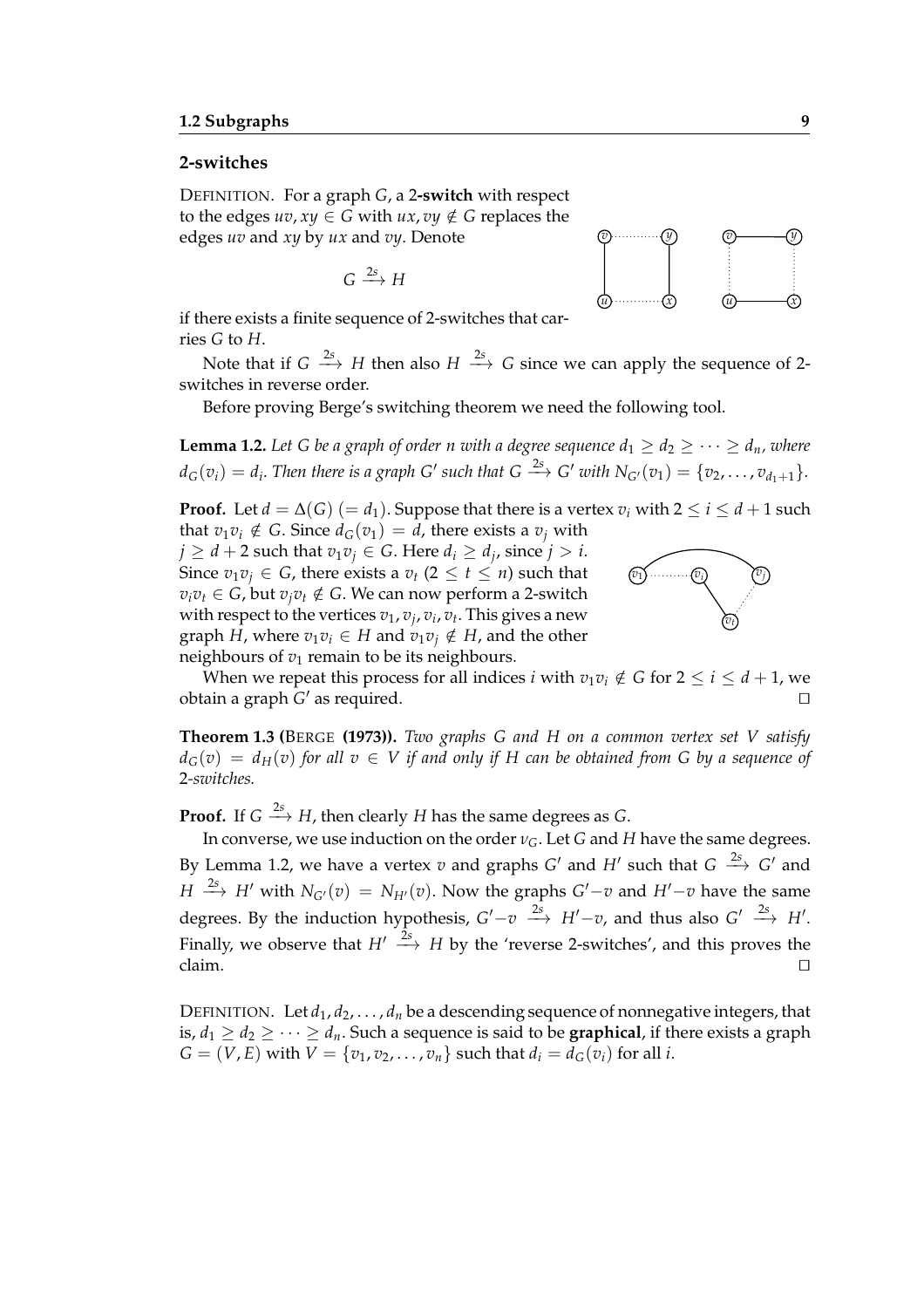Using the next result recursively one can decide whether a sequence of integers is graphical or not.

**Theorem 1.4 (HAVEL (1955), HAKIMI (1962)).** *A sequence*  $d_1, d_2, ..., d_n$  (with  $d_1 \geq 1$  and  $n \geq 2$ *) is graphical if and only if* 

$$
d_2-1, d_3-1,\ldots, d_{d_1+1}-1, d_{d_1+2}, d_{d_1+3},\ldots, d_n \hspace{1.5cm} (1.1)
$$

*is graphical (when put into nonincreasing order).*

**Proof.** ( $\Leftarrow$ ) Consider *G* of order *n* − 1 with vertices (and degrees)

$$
d_G(v_2) = d_2 - 1, ..., d_G(v_{d_1+1}) = d_{d_1+1} - 1,
$$
  
\n
$$
d_G(v_{d_1+2}) = d_{d_1+2}, ..., d_G(v_n) = d_n
$$

as in (1.1). Add a new vertex  $v_1$  and the edges  $v_1v_i$  for all  $i \in [2, d_{d_1+1}]$ . Then in the new graph  $H$ ,  $d_H(v_1) = d_1$ , and  $d_H(v_i) = d_i$  for all *i*.

(⇒) Assume  $d_G(v_i) = d_i$ . By Lemma 1.2 and Theorem 1.3, we can suppose that *N*<sub>G</sub>(*v*<sub>1</sub>) = {*v*<sub>2</sub>, . . . , *v*<sub>*d*<sub>1</sub>+1</sub>}. But now the degree sequence of *G*−*v*<sub>1</sub> is in (1.1). □

**Example 1.3.** Consider the sequence  $s = 4, 4, 4, 3, 2, 1$ . By Theorem 1.4,

*s* is graphical  $\iff$  3, 3, 2, 1, 1 is graphical 2, 1, 1, 0 is graphical 0, 0, 0 is graphical.



The last sequence corresponds to a graph with no edges, and hence also our original sequence *s* is graphical. Indeed, the graph *G* on the right has this degree sequence.

## **Special graphs**

DEFINITION. A graph  $G = (V, E)$  is **trivial**, if it has only one vertex, *i.e.*,  $v_G = 1$ ; otherwise *G* is **nontrivial**.

The graph  $G = K_V$  is the **complete graph** on *V*, if every two vertices are adjacent:  $E = E(V)$ . All complete graphs of order *n* are isomorphic with each other, and they will be denoted by *Kn*.



The **complement** of *G* is the graph  $\overline{G}$  on  $V_G$ , where  $E_{\overline{G}} = \{e \in E(V) \mid e \notin E_G\}$ . The complements  $G = \overline{K}_V$  of the complete graphs are called **discrete graphs**. In a discrete graph  $E_G = \emptyset$ . Clearly, all discrete graphs of order *n* are isomorphic with each other.

A graph *G* is said to be **regular**, if every vertex of *G* has the same degree. If this degree is equal to *r*, then *G* is *r*-**regular** or **regular of degree** *r*.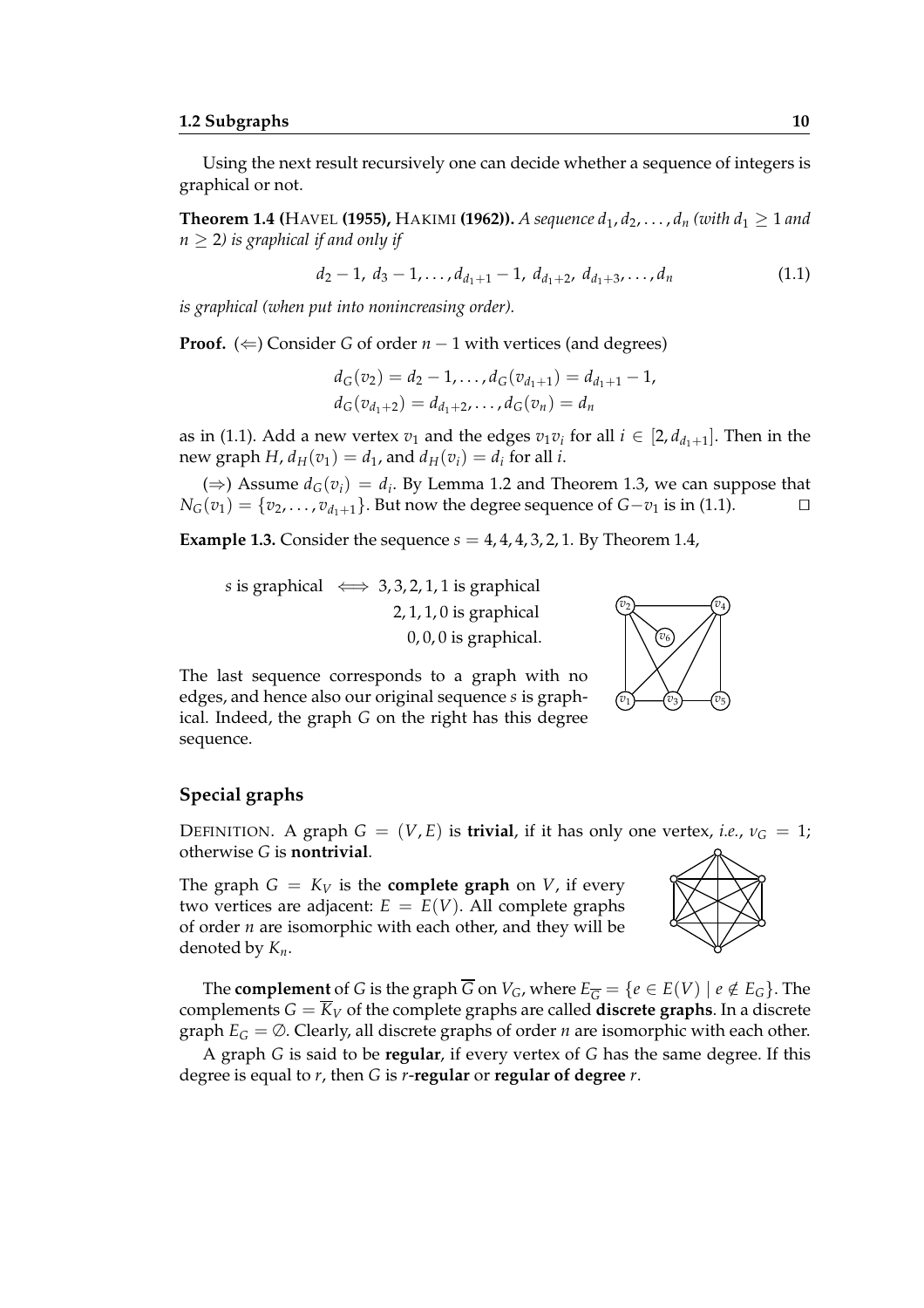A discrete graph is 0-regular, and a complete graph *K<sup>n</sup>* is (*n* − 1)-regular. In particular,  $ε<sub>K<sub>n</sub></sub> = n(n-1)/2$ , and therefore  $ε<sub>G</sub> ≤ n(n-1)/2$  for all graphs *G* that have order *n*.

Many problems concerning (induced) subgraphs are algorithmically difficult. For instance, to find a maximal complete subgraph (a subgraph *K<sup>m</sup>* of maximum order) of a graph is unlikely to be even in NP.

**Example 1.4.** The graph on the right is the **Petersen graph** that we will meet several times (drawn differently). It is a 3-regular graph of order 10.



**Example 1.5.** Let  $k \geq 1$  be an integer, and consider the set  $\mathbb{B}^k$  of all binary strings of length *k*. For instance, **B**<sup>3</sup> = {000, 001, 010, 100, 011, 101, 110, 111}. Let *Q<sup>k</sup>* be the graph, called the *k*-cube, with  $V_{Q_k} = \mathbb{B}^k$ , where  $uv \in Q_k$  if and only if the strings *u* and *v* differ in exactly one place.

The order of  $Q_k$  is  $v_{Q_k} = 2^k$ , the number of binary strings of length *k*. Also, *Q<sup>k</sup>* is *k*-regular, and so, by the handshaking lemma,  $\varepsilon_{Q_k} = k \cdot 2^{k-1}$ . On the right we have the 3-cube, or simply the cube.



**Example 1.6.** Let  $n > 4$  be any even number. We show by induction that there exists a 3-regular graph *G* with  $v_G = n$ . Notice that all 3-regular graphs have even order by the handshaking lemma.

If  $n = 4$ , then  $K_4$  is 3-regular. Let *G* be a 3-regular graph of order  $2m - 2$ , and suppose that  $uv, uw \in E_G$ . Let  $V_H = V_G \cup \{x, y\}$ , and  $E_H = (E_G \setminus \{uv, uw\}) \cup$ {*ux*, *xv*, *uy*, *yw*, *xy*}. Then *H* is 3-regular of order 2*m*.

## **1.3 Paths and cycles**

The most fundamental notions in graph theory are practically oriented. Indeed, many graph theoretical questions ask for optimal solutions to problems such as: find a shortest path (in a complex network) from a given point to another. This kind of problems can be difficult, or at least nontrivial, because there are usually choices what branch to choose when leaving an intermediate point.

#### **Walks**

DEFINITION. Let  $e_i = u_i u_{i+1} \in G$  be edges of *G* for  $i \in [1, k]$ . The sequence  $W =$  $e_1e_2\ldots e_k$  is a **walk of length**  $k$  **from**  $u_1$  **to**  $u_{k+1}$ . Here  $e_i$  and  $e_{i+1}$  are compatible in the sense that  $e_i$  is adjacent to  $e_{i+1}$  for all  $i \in [1, k-1]$ .

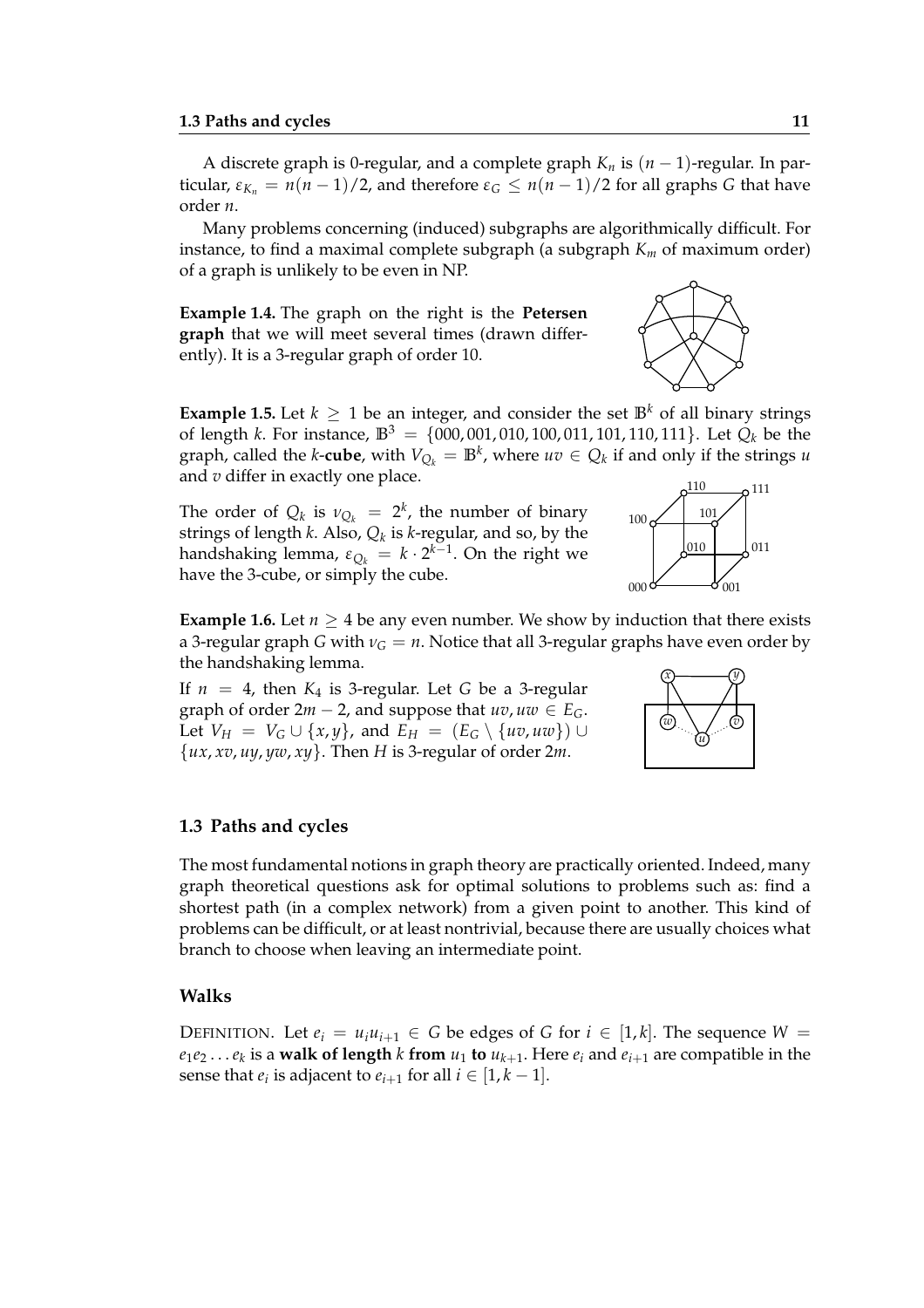We write, more informally,

$$
W: u_1 \to u_2 \to \ldots \to u_k \to u_{k+1} \quad \text{or} \quad W: u_1 \xrightarrow{k} u_{k+1}.
$$

Write *u*  $\stackrel{\star}{\rightarrow} v$  to say that there is a walk of some length from *u* to *v*. Here we understand that  $W: u \stackrel{*}{\to} v$  *is always a specific walk,*  $W = e_1e_2 \dots e_k$ , although we sometimes do not care to mention the edges *e<sup>i</sup>* on it. The length of a walk *W* is denoted by |*W*|.

DEFINITION. Let  $W = e_1e_2 \ldots e_k$   $(e_i = u_iu_{i+1})$  be a walk. *W* is **closed**, if  $u_1 = u_{k+1}$ . *W* is a **path**, if  $u_i \neq u_j$  for all  $i \neq j$ . *W* is a **cycle**, if it is closed, and  $u_i \neq u_j$  for  $i \neq j$  except that  $u_1 = u_{k+1}$ . *W* is a **trivial path**, if its length is 0. A trivial path has no edges. For a walk  $W: u = u_1 \rightarrow \dots \rightarrow u_{k+1} = v$ , also

 $W^{-1}$ :  $v = u_{k+1} \to \ldots \to u_1 = u$ 

is a walk in *G*, called the **inverse walk** of *W*.

A vertex *u* is an **end** of a path *P*, if *P* starts or ends in *u*.

The **join** of two walks  $W_1: u \stackrel{*}{\to} v$  and  $W_2: v \stackrel{*}{\to} w$  is the walk  $W_1W_2: u \stackrel{*}{\to} w$ . (Here the end *v* must be common to the walks.)

Paths *P* and *Q* are **disjoint**, if they have no vertices in common, and they are **independent**, if they can share only their ends.

Clearly, the inverse walk *P* <sup>−</sup><sup>1</sup> of a path *P* is a path (the **inverse path** of *P*). The join of two paths need not be a path.

A (sub)graph, which is a path (cycle) of length  $k - 1$  ( $k$ , resp.) having  $k$  vertices is denoted by *Pk* (*C<sup>k</sup>* , resp.). If *k* is even (odd), we say that the path or cycle is **even** (**odd**). Clearly, all paths of length *k* are isomorphic. The same holds for cycles of fixed length.



**Lemma 1.3.** *Each walk*  $W: u \overset{*}{\to} v$  *with*  $u \neq v$  *contains a path*  $P: u \overset{*}{\to} v$ *, that is, there is a path P*: *u* <sup>⋆</sup>−→ *v that is obtained from W by removing edges and vertices.*

**Proof.** Let  $W: u = u_1 \rightarrow \ldots \rightarrow u_{k+1} = v$ . Let  $i < j$  be indices such that  $u_i = u_j$ . If no such *i* and *j* exist, then *W*, itself, is a path. Otherwise, in  $W = W_1W_2W_3$ :  $u \stackrel{*}{\rightarrow}$ *u*<sub>*i*</sub>  $\stackrel{*}{\to} u_j \stackrel{*}{\to} v$  the portion *U*<sub>1</sub> = *W*<sub>1</sub>*W*<sub>3</sub>: *u*<sup> $\stackrel{*}{\to} u_i = u_j \stackrel{*}{\to} v$  is a shorter walk. By</sup> repeating this argument, we obtain a sequence  $U_1, U_2, \ldots, U_m$  of walks  $u \stackrel{*}{\rightarrow} v$  with  $|W| > |U_1| > \cdots > |U_m|$ . When the procedure stops, we have a path as required. (Notice that in the above it may very well be that *W*<sub>1</sub> or *W*<sub>3</sub> is a trivial walk.) □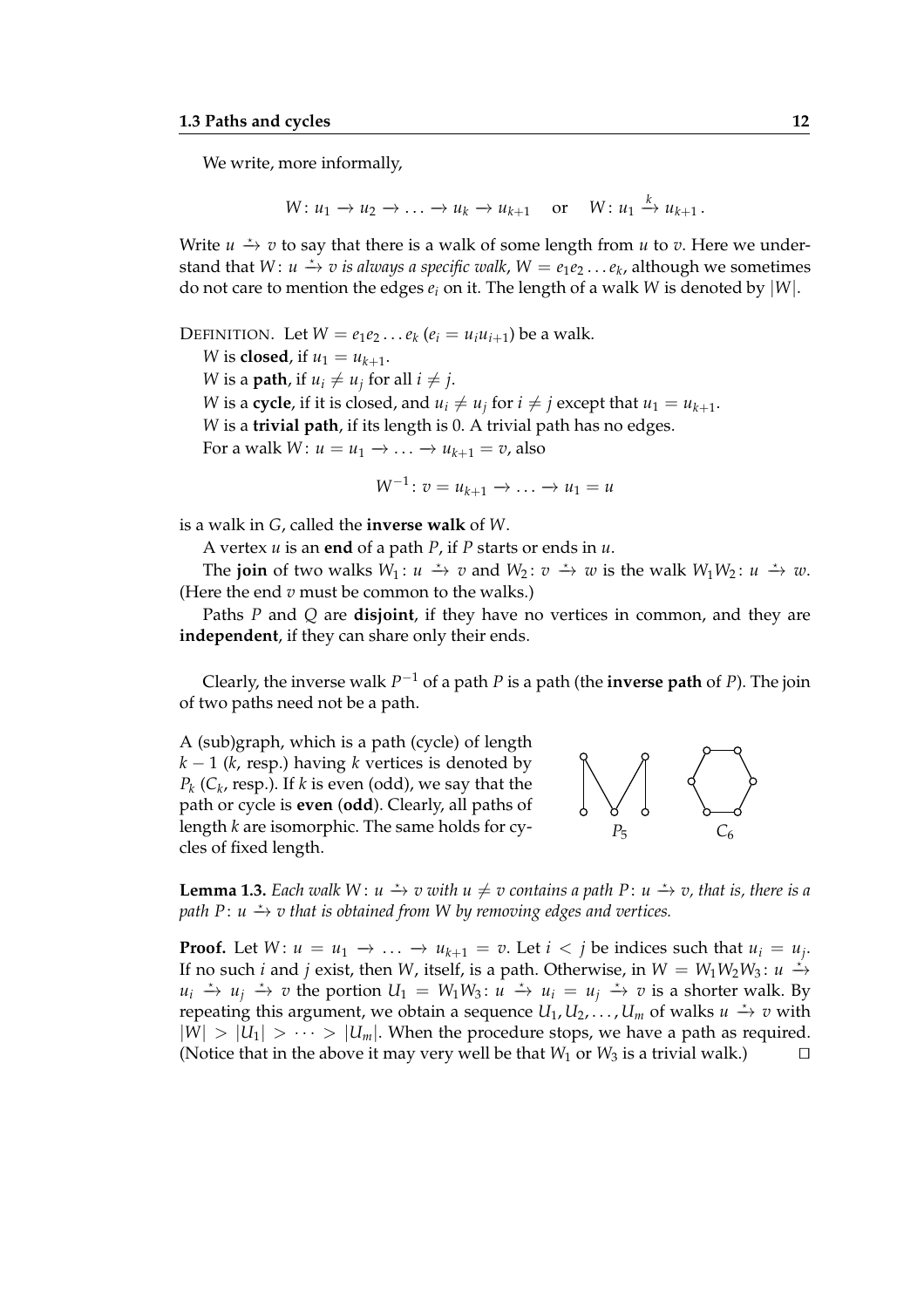DEFINITION. If there exists a walk (and hence a path) from *u* to *v* in *G*, let

$$
d_G(u,v)=\min\{k\mid u\stackrel{k}{\to}v\}
$$

be the **distance** between *u* and *v*. If there are no walks  $u \stackrel{*}{\rightarrow} v$ , let  $d_G(u, v) = \infty$  by convention. A graph *G* is **connected**, if  $d_G(u,v) < \infty$  for all  $u, v \in G$ ; otherwise, it is **disconnected**. The maximal connected subgraphs of *G* are its **connected components**. Denote

 $c(G)$  = the number of connected components of *G*.

If  $c(G) = 1$ , then *G* is, of course, connected.

The maximality condition means that a subgraph  $H \subseteq G$  is a connected component if and only if *H* is connected and there are no edges leaving *H*, i.e., for every vertex *v* ∉ *H*, the subgraph  $G[V_H \cup \{v\}]$  is disconnected. Apparently, every connected component is an induced subgraph, and

$$
N_G^*(v) = \{u \mid d_G(v, u) < \infty\}
$$

is *the* connected component of *G* that contains  $v \in G$ . In particular, the connected components form a partition of *G*.

#### **Shortest paths**

DEFINITION. Let *G<sup>α</sup>* be an edge weighted graph, that is, *G<sup>α</sup>* is a graph *G* together with a weight function  $\alpha: E_G \to \mathbb{R}$  on its edges. For  $H \subseteq G$ , let

$$
\alpha(H) = \sum_{e \in H} \alpha(e)
$$

be the (total) **weight** of *H*. In particular, if  $P = e_1e_2 \ldots e_k$  is a path, then its weight is  $\alpha(P) = \sum_{i=1}^k \alpha(e_i).$  The **minimum weighted distance** between two vertices is

$$
d_G^{\alpha}(u,v)=\min\{\alpha(P) \mid P\colon u \stackrel{*}{\to} v\}.
$$

In extremal problems we seek for optimal subgraphs  $H \subseteq G$  satisfying specific conditions. In practice we encounter situations where *G* might represent

- a distribution or transportation network (say, for mail), where the weights on edges are *distances*, travel *expenses*, or *rates of flow* in the network;
- a system of channels in (tele)communication or computer architecture, where the weights present the rate of *unreliability* or *frequency of action* of the connections;
- a model of chemical bonds, where the weights measure molecular *attraction*.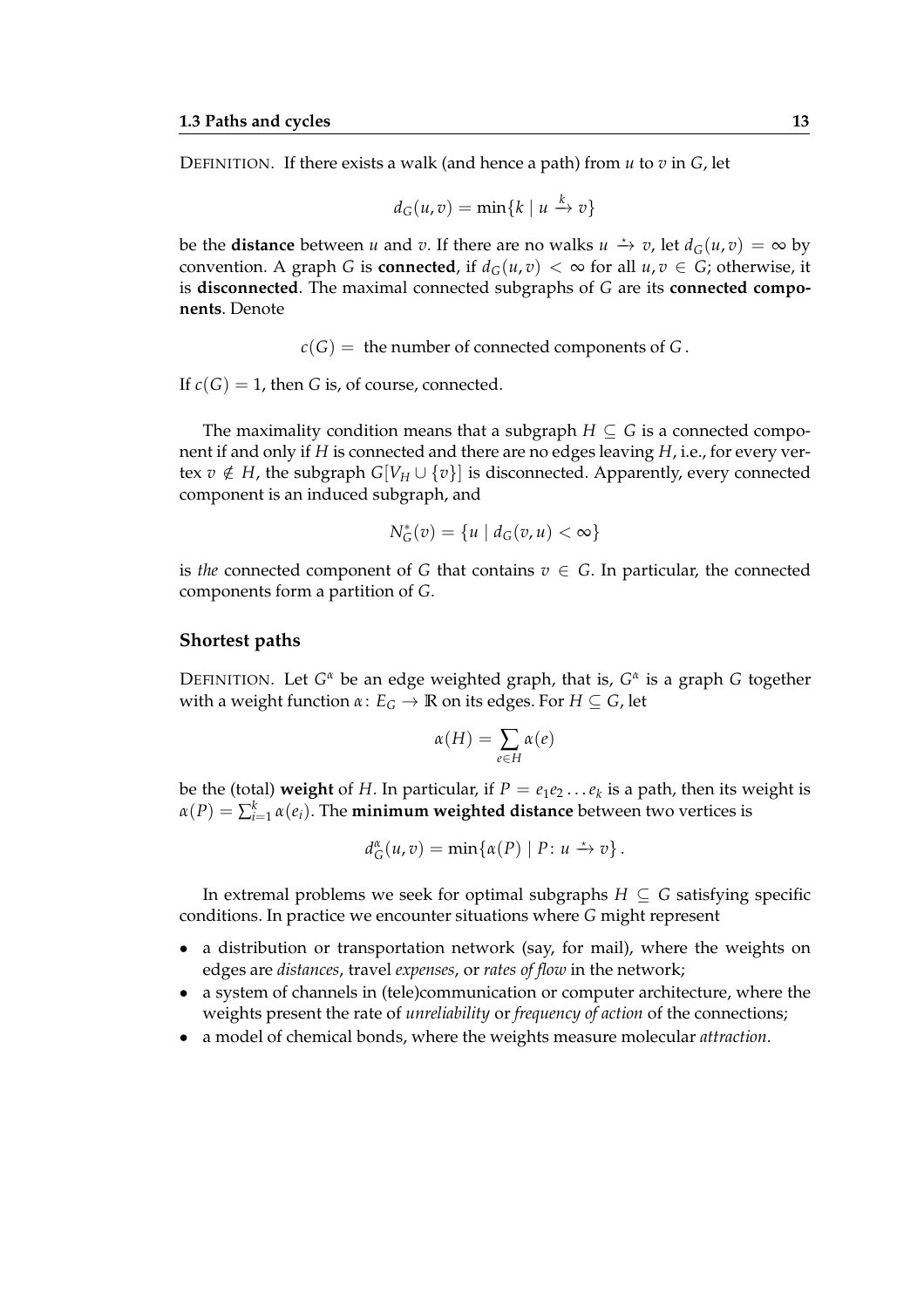In these examples we look for a subgraph with the smallest weight, and which connects two given vertices, or all vertices (if we want to travel around). On the other hand, if the graph represents a network of pipelines, the weights are volumes or capacities, and then one wants to find a subgraph with the maximum weight.

We consider the minimum problem. For this, let *G* be a graph with an integer weight function *α*: *E<sup>G</sup>* → **N**. In this case, call *α*(*uv*) the **length** of *uv*.

The **shortest path problem**: *Given a connected graph G with a weight function*  $\alpha$ :  $E_G \rightarrow$  $\mathbb{N}$ *, find*  $d_G^{\alpha}(u, v)$  *for given*  $u, v \in G$ *.* 

Assume that *G* is a connected graph. Dijkstra's algorithm solves the problem for every pair  $u, v$ , where  $u$  is a fixed starting point and  $v \in G$ . Let us make the convention that  $\alpha(uv) = \infty$ , if  $uv \notin G$ .

#### **Dijkstra's algorithm**:

(i) Set 
$$
u_0 = u
$$
,  $t(u_0) = 0$  and  $t(v) = \infty$  for all  $v \neq u_0$ .

(ii) For  $i \in [0, \nu_G - 1]$ : for each  $v \notin \{u_1, \dots, u_i\}$ ,

replace  $t(v)$  by  $\min\{t(v), t(u_i) + \alpha(u_iv)\}$ .

Let  $u_{i+1} \notin \{u_1, \ldots, u_i\}$  be any vertex with the least value  $t(u_{i+1})$ .

(iii) Conclusion:  $d_G^{\alpha}(u, v) = t(v)$ .

**Example 1.7.** Consider the following weighted graph *G*. Apply Dijkstra's algorithm to the vertex  $v_0$ .

•  $u_0 = v_0$ ,  $t(u_0) = 0$ , others are  $\infty$ .  $\bullet$  *t*(*v*<sub>1</sub>) = min{∞, 2} = 2, *t*(*v*<sub>2</sub>) = min{∞, 3} = 3, others are  $\infty$ . Thus  $u_1 = v_1$ .  $\bullet$   $t(v_2) = \min\{3, t(u_1) + \alpha(u_1v_2)\} = \min\{3, 4\} = 3,$  $t(v_3) = 2 + 1 = 3$ ,  $t(v_4) = 2 + 3 = 5$ ,  $t(v_5) = 2 + 2 = 4$ . Thus choose  $u_2 = v_3$ . •  $t(v_2) = \min\{3, \infty\} = 3$ ,  $t(v_4) = \min\{5, 3 + 2\} = 5$ ,  $t(v_5) = min\{4, 3 + 1\} = 4$ . Thus set  $u_3 = v_2$ . *v*0 *v*1 *v*2 *v*3 *v*4 *v*5 2 3 1 3 2 1 2 1 2 2 •  $t(v_4) = \min\{5, 3 + 1\} = 4$ ,  $t(v_5) = \min\{4, \infty\} = 4$ . Thus choose  $u_4 = v_4$ . •  $t(v_5) = \min\{4, 4 + 1\} = 4$ . The algorithm stops.

We have obtained:

$$
t(v_1) = 2, t(v_2) = 3, t(v_3) = 3, t(v_4) = 4, t(v_5) = 4.
$$

These are the minimal weights from  $v_0$  to each  $v_i$ .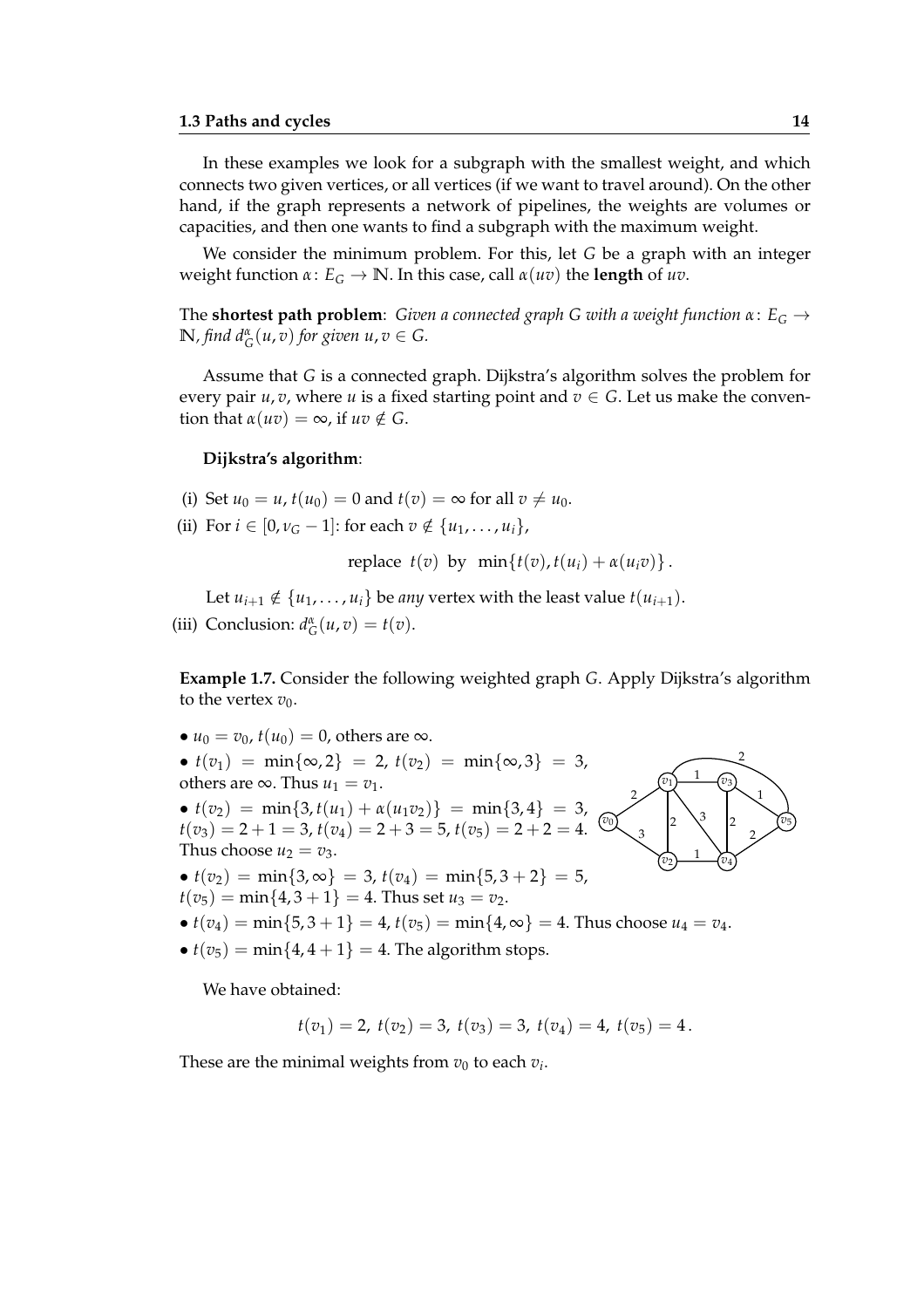The steps of the algorithm can also be rewritten as a table:

| $v_2$ |  |  |  |
|-------|--|--|--|
| $v_3$ |  |  |  |
| $v_4$ |  |  |  |
|       |  |  |  |

The correctness of Dijkstra's algorithm can verified be as follows.

Let  $v \in V$  be any vertex, and let  $P: u_0 \stackrel{*}{\to} u \stackrel{*}{\to} v$  be a shortest path from  $u_0$  to  $v$ , where *u* is any vertex  $u \neq v$  on such a path, possibly  $u = u_0$ . Then, clearly, the first part of the path,  $u_0 \rightarrow u$ , is a shortest path from  $u_0$  to  $u$ , and the latter part  $u \rightarrow v$ is a shortest path from *u* to *v*. Therefore, the length of the path *P* equals the sum of the weights of  $u_0 \stackrel{*}{\rightarrow} u$  and  $u \stackrel{*}{\rightarrow} v$ . Dijkstra's algorithm makes use of this observation iteratively.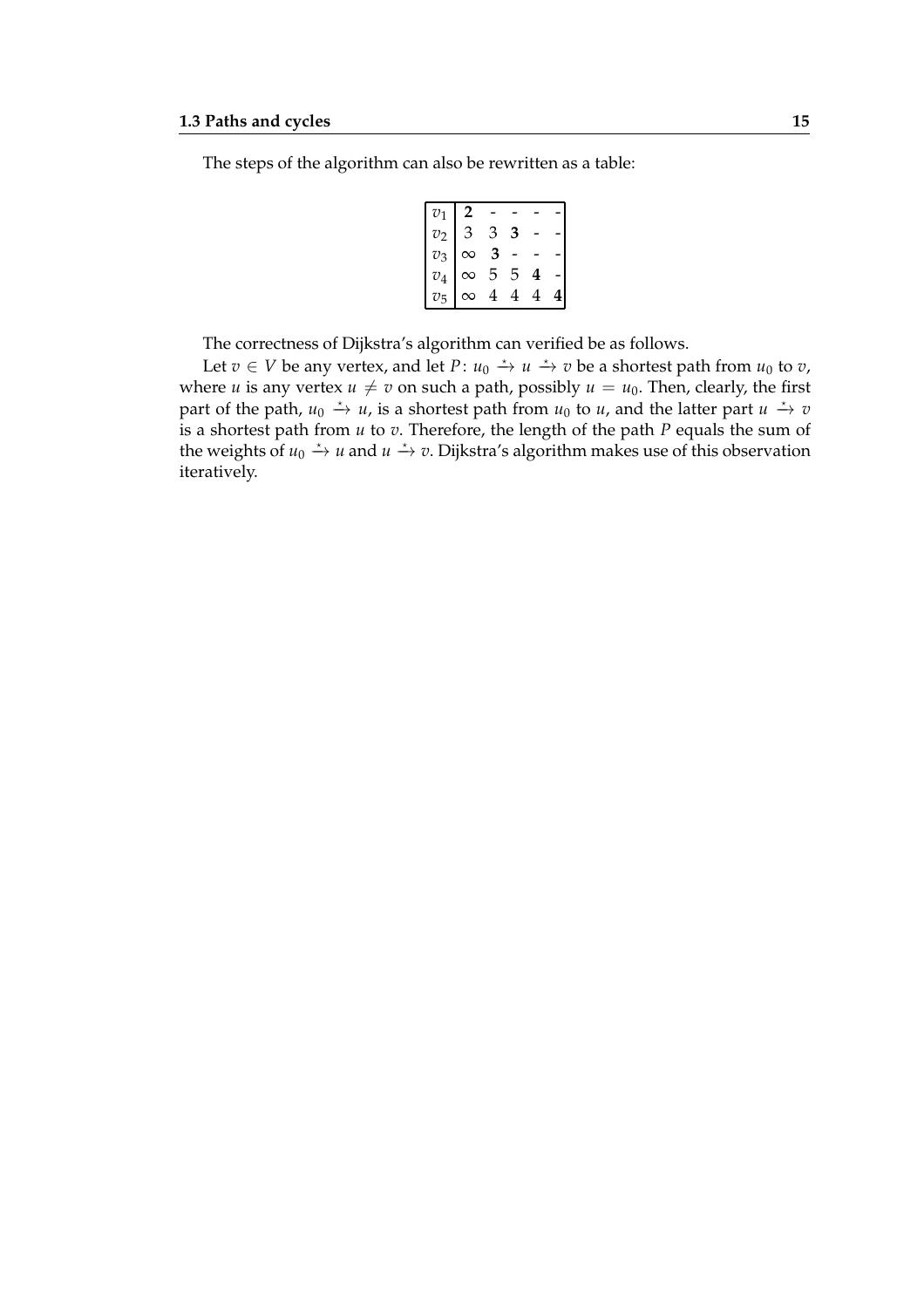## **Connectivity of Graphs**

## **2.1 Bipartite graphs and trees**

In problems such as the shortest path problem we look for minimum solutions that satisfy the given requirements. The solutions in these cases are usually subgraphs without cycles. Such connected graphs will be called trees, and they are used, *e.g.*, in search algorithms for databases. For concrete applications in this respect, see

T.H. CORMEN, C.E. LEISERSON AND R.L. RIVEST, "Introduction to Algorithms", MIT Press, 1993.

Certain structures with operations are representable as trees. These trees are sometimes called *construction trees*, *decomposition trees*, *factorization trees* or *grammatical trees*. Grammatical trees occur especially in linguistics, where syntactic structures of sentences are analyzed. On the right there is a tree of operations for the arithmetic formula  $x \cdot (y + z) + y$ .



## **Bipartite graphs**

DEFINITION. A graph *G* is called **bipartite**, if *V<sup>G</sup>* has a partition to two subsets *X* and *Y* such that each edge  $uv ∈ G$  connects a vertex of *X* and a vertex of *Y*. In this case, (*X*,*Y*) is a **bipartition** of *G*, and *G* is (*X*,*Y*)-**bipartite**.

A bipartite graph *G* (as in the above) is **complete** (*m*, *k*) **bipartite**, if  $|X| = m$ ,  $|Y| = k$ , and  $uv \in G$  for all  $u \in X$ and  $v \in Y$ .

All complete (*m*, *k*)-bipartite graphs are isomorphic. Let *Km*,*<sup>k</sup>* denote such a graph.

A subset *X*  $\subseteq$  *V<sub>G</sub>* is **stable**, if *G*[*X*] is a discrete graph. *K*<sub>2.3</sub>

The following result is clear from the definitions.

**Theorem 2.1.** *A graph G is bipartite if and only if V<sup>G</sup> has a partition to two stable subsets.*

**Example 2.1.** The *k*-cube  $Q_k$  of Example 1.5 is bipartite for all *k*. Indeed, consider  $A = \{u \mid u \text{ has an even number of } 1's\}$  and  $B = \{u \mid u \text{ has an odd number of } 1's\}.$ Clearly, these sets partition  $\mathbb{B}^k$ , and they are stable in  $Q_k$ .



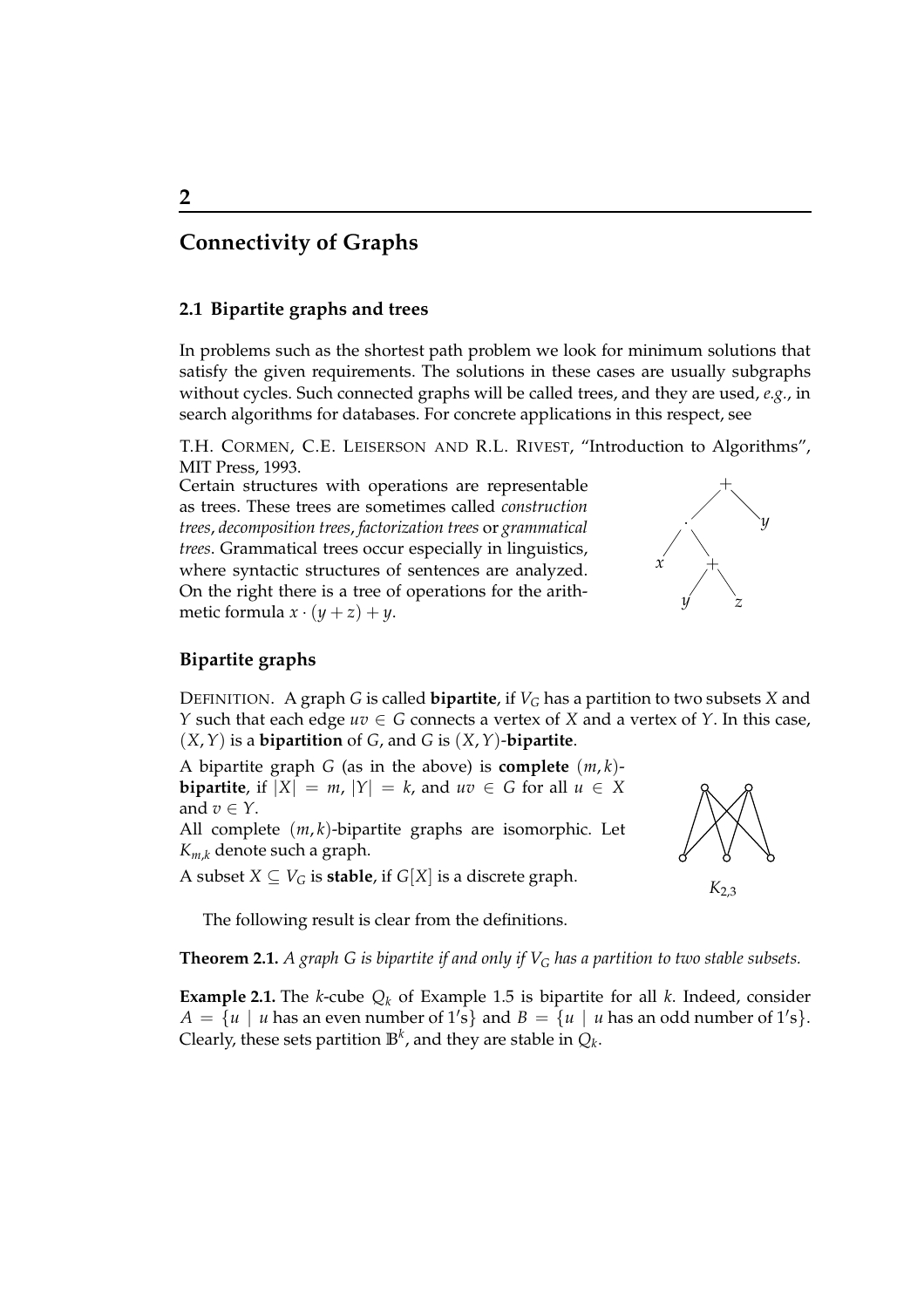**Theorem 2.2.** *A graph G is bipartite if and only if G it has no odd cycles (as subgraph).*

**Proof.** ( $\Rightarrow$ ) Observe that if *G* is  $(X, Y)$ -bipartite, then so are all its subgraphs. However, an odd cycle *C*2*k*+<sup>1</sup> is not bipartite.

 $(\Leftarrow)$  Suppose that all cycles in *G* are even. First, we note that it suffices to show the claim for connected graphs. Indeed, if *G* is disconnected, then each cycle of *G* is contained in one of the connected components  $G_1, \ldots, G_p$  of  $G$ . If  $G_i$  is  $(X_i, Y_i)$ bipartite, then *G* has the bipartition  $(X_1 \cup X_2 \cup \cdots \cup X_p, Y_1 \cup Y_2 \cup \cdots \cup Y_p)$ .

Assume thus that *G* is connected. Let  $v \in G$  be a chosen vertex, and define

 $X = \{x \mid d_G(v, x) \text{ is even} \}$  and  $Y = \{y \mid d_G(v, y) \text{ is odd} \}.$ 

Since *G* is connected,  $V_G = X \cup Y$ . Also, by the definition of distance,  $X \cap Y = \emptyset$ .

Let then  $u, w \in G$  be both in *X* or both in *Y*, and let  $P: v \rightarrow u$  and  $Q: v \rightarrow w$ be (among the) shortest paths from *v* to *u* and *w*. Assume that *x* is the last common vertex of *P* and *Q*:  $P = P_1P_2$ ,  $Q = Q_1Q_2$ , where  $P_2: x \rightarrow u$  and  $Q_2: x \rightarrow w$  are independent. Since *P* and *Q* are shortest paths,  $P_1$  and  $Q_1$  are shortest paths  $v \stackrel{*}{\rightarrow} x$ . Consequently,  $|P_1| = |Q_1|$ .

Thus  $|P_2|$  and  $|Q_2|$  have the same parity and hence the sum  $|P_2| + |Q_2|$  is even, i.e., the path  $P_2^{-1}Q_2$  is even, and so  $uw \notin E_G$  by assumption. Therefore *X* and *Y* are stable subsets, and *G* is bipartite as claimed. □

Checking whether a graph is bipartite is easy. Indeed, this can be done by using two 'opposite' colours, say 1 and 2. Start from any vertex *v*1, and colour it by 1. Then colour the neighbours of  $v_1$  by 2, and proceed by colouring all neighbours of an already coloured vertex by the opposite colour.



If the whole graph can be coloured without contradiction, then *G* is (*X*,*Y*)-bipartite, where *X* consists of those vertices with colour 1, and *Y* of those vertices with colour 2; otherwise, at some point one of the vertices gets both colours, and in this case, *G* is not bipartite.

**Example 2.2 (**ERDÖS **(1965)).** We show that each graph *G* has a bipartite subgraph *H*  $\subseteq$  *G* such that  $\varepsilon_H \geq \frac{1}{2}\varepsilon_G$ . Indeed, let  $V_G = X \cup Y$  be a partition such that the number of edges between *X* and *Y* is maximum. Denote

$$
F = E_G \cap \{uv \mid u \in X, v \in Y\},\
$$

and let  $H = G[F]$ . Obviously *H* is a spanning subgraph, and it is bipartite.

By the maximum condition,  $d_H(v) \geq d_G(v)/2$ , since, otherwise, *v* is on the wrong side. (That is, if  $v \in X$ , then the pair  $X' = X \setminus \{v\}$ ,  $Y' = Y \cup \{v\}$  does better that the pair *X*,*Y*.) Now

$$
\varepsilon_H = \frac{1}{2} \sum_{v \in H} d_H(v) \ge \frac{1}{2} \sum_{v \in G} \frac{1}{2} d_G(v) = \frac{1}{2} \varepsilon_G.
$$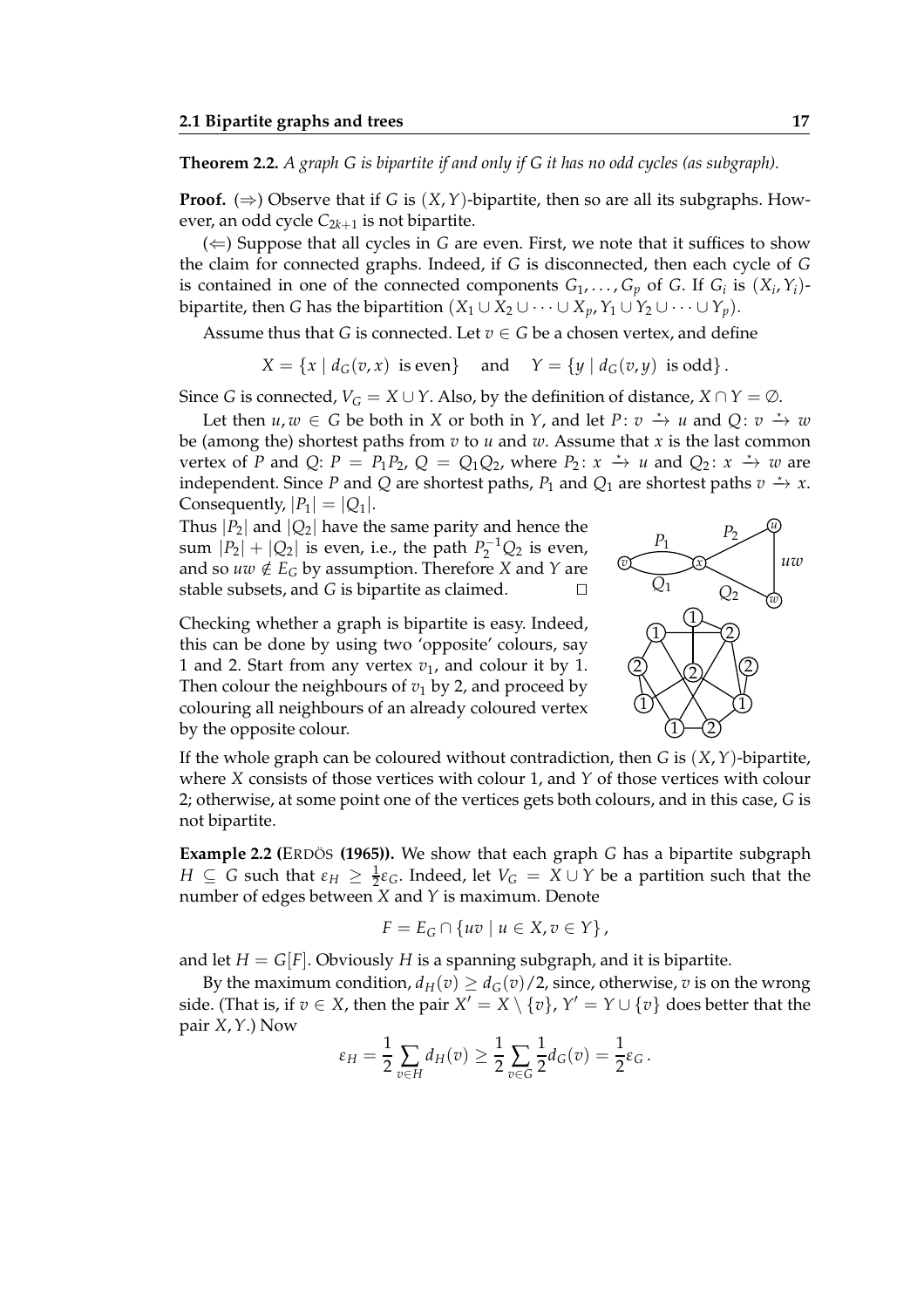## **Bridges**

DEFINITION. An edge  $e \in G$  is a **bridge** of the graph  $G$ , if *G*−*e* has more connected components than *G*, that is, if *c*( $G−e$ ) > *c*( $G$ ). In particular, and most importantly, an edge *e* in a connected *G* is a bridge if and only if *G*−*e* is disconnected.

On the right (only) the two horizontal lines are bridges.

We note that, for each edge  $e \in G$ ,



 $e = uv$  is a bridge  $\iff u, v$  in different connected components of  $G-e$ .

**Theorem 2.3.** An edge  $e \in G$  is a bridge if and only if e is not in any cycle of G.

**Proof.** ( $\Rightarrow$ ) If there is a cycle in *G* containing *e*, say  $C = PeQ$ , then  $QP: v \rightarrow u$  is a path in *G*−*e*, and so *e* is not a bridge.

 $(\Leftarrow)$  If  $e = uv$  is not a bridge, then *u* and *v* are in the same connected component of *G*−*e*, and there is a path  $P: v \to u$  in *G*−*e*. Now, *eP*:  $u \to v \to u$  is a cycle in *G* containing *e*. □

**Lemma 2.1.** *Let e be a bridge in a connected graph G.*

- *(i) Then*  $c(G-e) = 2$ *.*
- *(ii) Let H be a connected component of G*−*e. If f* ∈ *H is a bridge of H, then f is a bridge of G.*

**Proof.** For (i), let  $e = uv$ . Since  $e$  is a bridge, the ends  $u$  and  $v$  are not connected in *G*−*e*. Let *w* ∈ *G*. Since *G* is connected, there exists a path *P*: *w*  $\stackrel{*}{\rightarrow} v$  in *G*. This is a path of *G−e*, unless  $P: w \stackrel{*}{\to} u \to v$  contains  $e = uv$ , in which case the part  $w \stackrel{*}{\to} u$  is a path in *G*−*e*.

For (ii), if  $f \in H$  belongs to a cycle *C* of *G*, then *C* does not contain *e* (since *e* is in no cycle), and therefore *C* is inside *H*, and *f* is not a bridge of *H*. ⊓⊔

#### **Trees**

DEFINITION. A graph is called **acyclic**, if it has no cycles. An acyclic graph is also called a **forest**. A **tree** is a connected acyclic graph.

By Theorem 2.3 and the definition of a tree, we have

**Corollary 2.1.** *A connected graph is a tree if and only if all its edges are bridges.*

**Example 2.3.** The following enumeration result for trees has many different proofs, the first of which was given by CAYLEY in 1889: *There are nn*−<sup>2</sup> *trees on a vertex set V of n elements.* We omit the proof.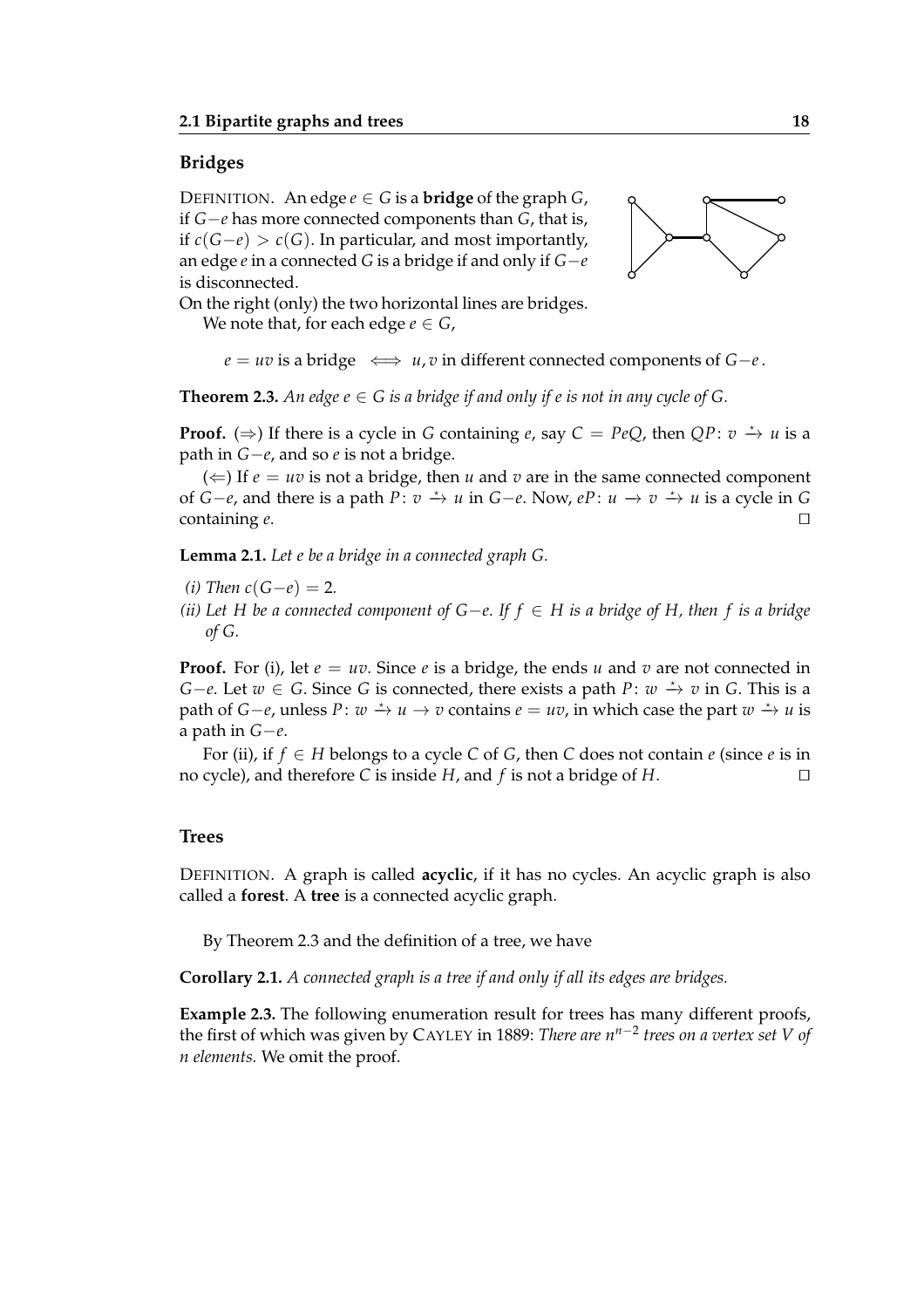On the other hand, there are only a few trees *up to isomorphism*:

| UU |  |  |  |  |
|----|--|--|--|--|

| n |  |  | 9 10 11 12 13 14 15 |  |                                                           |
|---|--|--|---------------------|--|-----------------------------------------------------------|
|   |  |  |                     |  | trees   47   106   235   551   1301   3159   7741   19320 |

The nonisomorphic trees of order 6 are:



We say that a path  $P: u \stackrel{*}{\to} v$  is **maximal** in a graph *G*, if there are no edges  $e \in G$ for which *Pe* or *eP* is a path. Such paths exist, because  $\nu_G$  is finite.

**Lemma 2.2.** Let P:  $u \stackrel{*}{\to} v$  be a maximal path in a graph G. Then  $N_G(v) ⊆ P$ . Moreover, if *G* is acyclic, then  $d_G(v) = 1$ .

**Proof.** If  $e = vw \in E_G$  with  $w \notin P$ , then also  $Pe$  is a path, which contradicts the maximality assumption for *P*. Hence  $N_G(v) \subseteq P$ . For acyclic graphs, if  $wv \in G$ , then *w* belongs to *P*, and *wv* is necessarily the last edge of *P* in order to avoid cycles. □

**Corollary 2.2.** *Each tree T with*  $v_T \geq 2$  *has at least two leaves.* 

**Proof.** Since *T* is acyclic, both ends of a maximal path have degree one. □

**Theorem 2.4.** *The following are equivalent for a graph T.*

- *(i) T is a tree.*
- *(ii) Any two vertices are connected in T by a unique path.*
- *(iii)* T *is acyclic and*  $\varepsilon_T = v_T 1$ *.*

**Proof.** Let  $\nu_T = n$ . If  $n = 1$ , then the claim is trivial. Suppose thus that  $n \geq 2$ .

(i)  $\Rightarrow$  (ii) Let *T* be a tree. Assume the claim does not hold, and let *P*, *Q*: *u*  $\stackrel{\star}{\rightarrow} v$ be two different paths between the same vertices *u* and *v*. Suppose that  $|P| \geq |Q|$ . Since  $P \neq Q$ , there exists an edge *e* which belongs to *P* but not to *Q*. Each edge of *T* is a bridge, and therefore *u* and *v* belong to different connected components of *T*−*e*. Hence *e* must also belong to *Q*; a contradiction.

(ii) $\Rightarrow$ (iii) We prove the claim by induction on *n*. Clearly, the claim holds for *n* = 2, and suppose it holds for graphs of order less than *n*. Let *T* be any graph of order *n* satisfying (ii). In particular, *T* is connected, and it is clearly acyclic.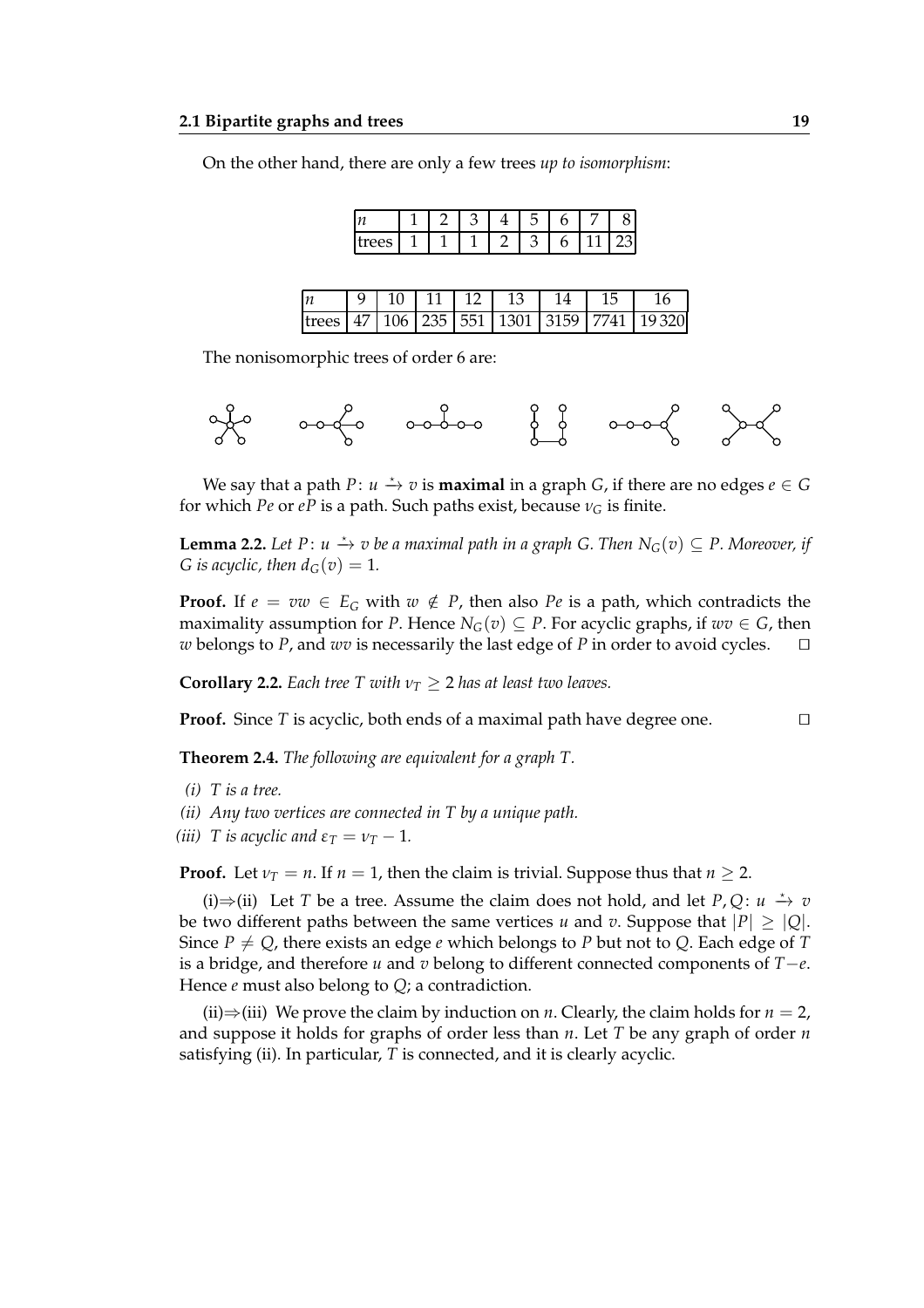Let *P*: *u*  $\stackrel{*}{\to} v$  be a maximal path in *T*. By Lemma 2.2, we have  $d_T(v) = 1$ . In this case, *P*: *u*  $\stackrel{\star}{\rightarrow} w$  → *v*, where *vw* is the unique edge having an end *v*. The subgraph *T*−*v* is connected, and it satisfies the condition (ii). By induction hypothesis, *εT*−*<sup>v</sup>* = *n* − 2, and so  $\varepsilon_T = \varepsilon_{T-\nu} + 1 = n - 1$ , and the claim follows.

(iii)⇒(i) Assume (iii) holds for *T*. We need to show that *T* is connected. Indeed, let the connected components of *T* be  $T_i = (V_i, E_i)$ , for  $i \in [1, k]$ . Since *T* is acyclic, so are the connected graphs *T<sup>i</sup>* , and hence they are trees, for which we have proved that  $|E_i| = |V_i| - 1$ . Now,  $v_T = \sum_{i=1}^k |V_i|$ , and  $\varepsilon_T = \sum_{i=1}^k |E_i|$ . Therefore,

$$
n-1 = \varepsilon_T = \sum_{i=1}^k (|V_i| - 1) = \sum_{i=1}^k |V_i| - k = n - k,
$$

which gives that  $k = 1$ , that is, *T* is connected. □

**Example 2.4.** Consider a cup tournament of *n* teams. If during a round there are *k* teams left in the tournament, then these are divided into  $\vert k \vert$  pairs, and from each pair only the winner continues. If *k* is odd, then one of the teams goes to the next round without having to play. How many plays are needed to determine the winner?

So if there are 14 teams, after the first round 7 teams continue, and after the second round 4 teams continue, then 2. So 13 plays are needed in this example.

The answer to our problem is  $n - 1$ , since the cup tournament is a tree, where a play corresponds to an edge of the tree.

#### **Spanning trees**

**Theorem 2.5.** *Each connected graph has a* **spanning tree***, that is, a spanning graph that is a tree.*

**Proof.** Let  $T \subseteq G$  be a maximum order subtree of  $G$  (i.e., subgraph that is a tree). If  $V_T \neq V_G$ , there exists an edge  $uv \notin E_G$  such that  $u \in T$  and  $v \notin T$ . But then *T* is not maximal; a contradiction. ⊓⊔

**Corollary 2.3.** *For each connected graph G,*  $\varepsilon$ <sub>*G*</sub>  $\geq v$ <sub>*G*</sub>  $-$  1*. Moreover, a connected graph G is a tree if and only if*  $\varepsilon_G = v_G - 1$ .

**Proof.** Let *T* be a spanning tree of *G*. Then  $\varepsilon_G \geq \varepsilon_T = v_T - 1 = v_G - 1$ . The second claim is also clear. □

**Example 2.5.** In **Shannon's switching game** a positive player *P* and a negative player *N* play on a graph *G* with two special vertices: a **source** *s* and a **sink** *r*. *P* and *N* alternate turns so that *P* designates an edge by +, and *N* by −. Each edge can be designated at most once. It is *P*'s purpose to designate a path *s* <sup>⋆</sup>−→ *r* (that is, to designate all edges in one such path), and *N* tries to block all paths *s*  $\stackrel{\star}{\rightarrow} r$  (that is, to designate at least one edge in each such path). We say that a game (*G*,*s*,*r*) is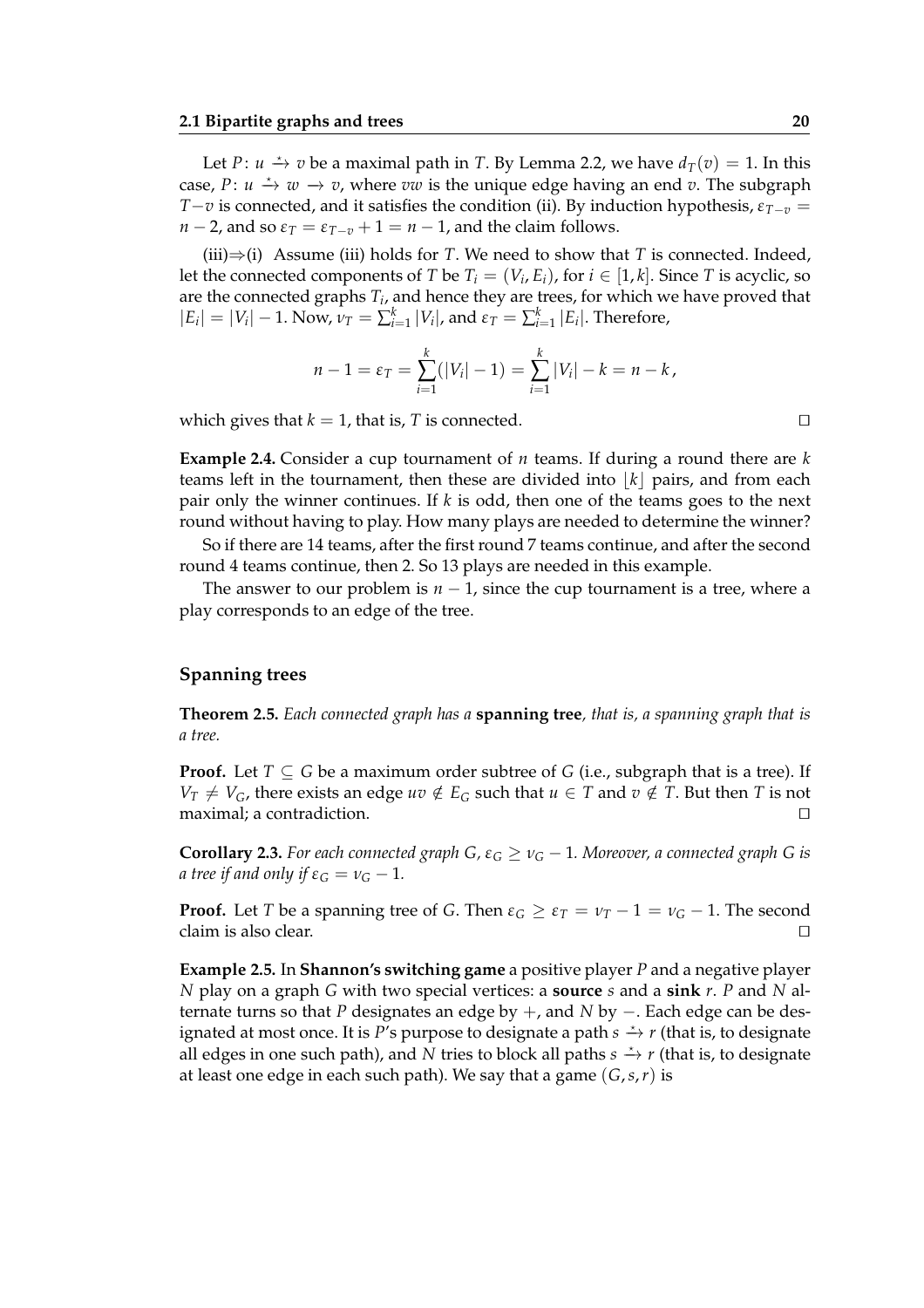- **positive**, if *P* has a winning strategy no matter who begins the game,
- **negative**, if *N* has a winning strategy no matter who begins the game,
- **neutral**, if the winner depends on who begins the game.

The game on the right is neutral.



LEHMAN proved in 1964 that *Shannon's switching game* (*G*,*s*,*r*) *is positive if and only if there exists H* ⊆ *G such that H contains s and r and H has two spanning trees with no edges in common.*

In the other direction the claim can be proved along the following lines. Assume that there exists a subgraph *H* containing *s* and *r* and that has two spanning trees with no edges in common. Then *P* plays as follows. If *N* marks by − an edge from one of the two trees, then *P* marks by  $+$  an edge in the other tree such that this edge reconnects the broken tree. In this way, *P* always has two spanning trees for the subgraph *H* with only edges marked by  $+$  in common.

In converse the claim is considerably more difficult to prove.

There remains the problem to characterize those Shannon's switching games  $(G, s, r)$  that are neutral (negative, respectively).

#### **The connector problem**

To build a network connecting *n* nodes (towns, computers, chips in a computer) it is desirable to decrease the cost of construction of the links to the minimum. This is the **connector problem**. In graph theoretical terms we wish to find an **optimal spanning subgraph** of a weighted graph. Such an optimal subgraph is clearly a spanning tree, for, otherwise a deletion of any nonbridge will reduce the total weight of the subgraph.

Let then  $G^{\alpha}$  be a graph  $G$  together with a weight function  $\alpha\colon E_G\,\to\,\mathbb{R}^+$  (positive reals) on the edges. Kruskal's algorithm (also known as the **greedy algorithm**) provides a solution to the connector problem.

**Kruskal's algorithm**: For a connected and weighted graph *G <sup>α</sup>* of order *n*:

- (i) Let  $e_1$  be an edge of smallest weight, and set  $E_1 = \{e_1\}.$
- (ii) For each  $i = 2, 3, \ldots, n 1$  in this order, choose an edge  $e_i \notin E_{i-1}$  of smallest possible weight such that  $e_i$  does not produce a cycle when added to  $G[E_{i-1}]$ , and let  $E_i = E_{i-1} ∪ {e_i}.$

The final outcome is  $T = (V_G, E_{n-1})$ .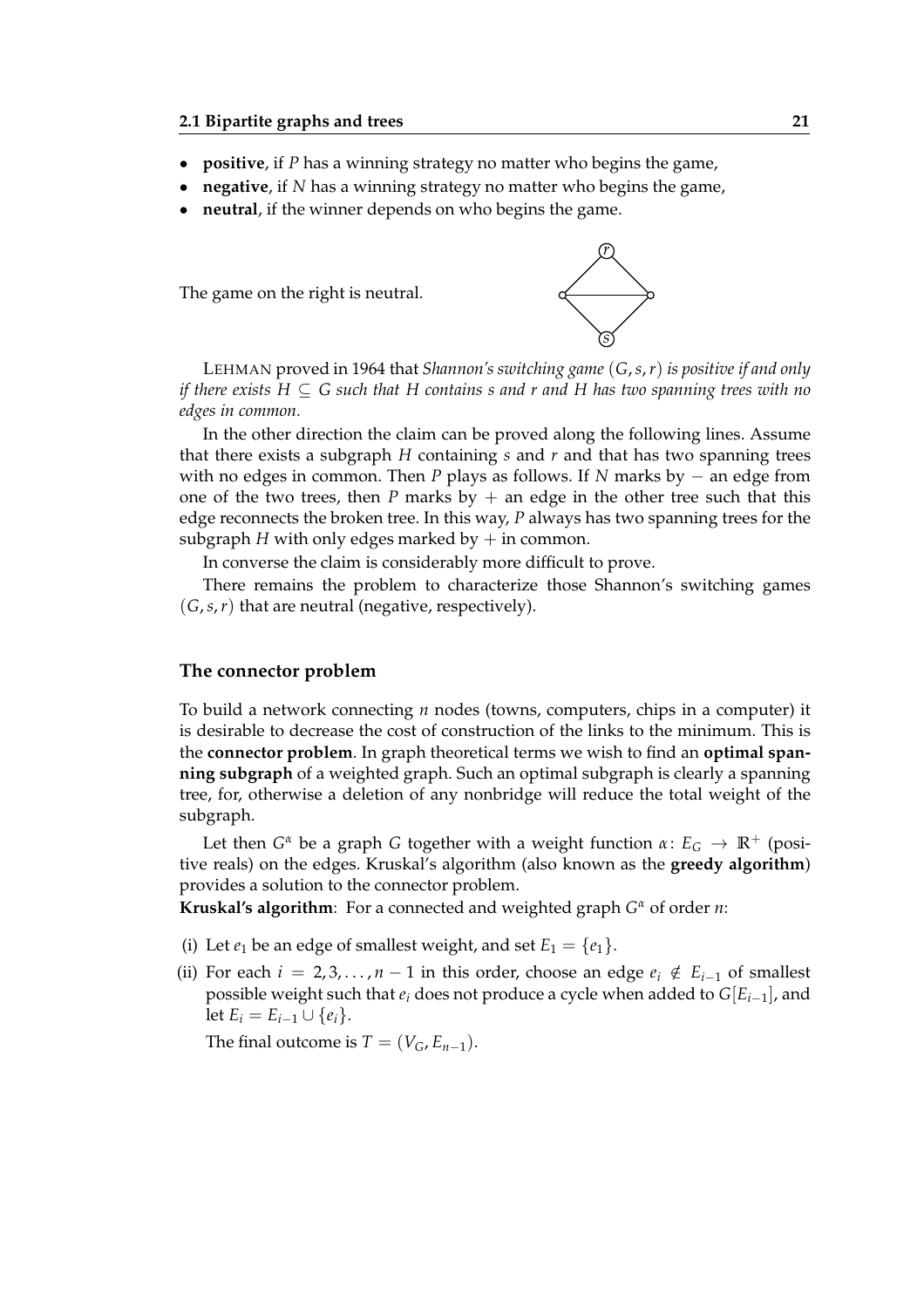By the construction,  $T = (V_G, E_{n-1})$  is a spanning tree of *G*, because it contains no cycles, it is connected and has  $n - 1$  edges. We now show that *T* has the minimum total weight among the spanning trees of *G*.

Suppose  $T_1$  is any spanning tree of *G*. Let  $e_k$  be the first edge produced by the algorithm that is not in  $T_1$ . If we add  $e_k$  to  $T_1$ , then a cycle C containing  $e_k$  is created. Also, *C* must contain an edge *e* that is not in *T*. When we replace *e* by *e<sup>k</sup>* in *T*1, we still have a spanning tree, say *T*<sub>2</sub>. However, by the construction,  $\alpha(e_k) \leq \alpha(e)$ , and therefore  $\alpha(T_2) \leq \alpha(T_1)$ . Note that  $T_2$  has more edges in common with  $T$  than  $T_1$ .

Repeating the above procedure, we can transform  $T_1$  to  $T$  by replacing edges, one by one, such that the total weight does not increase. We deduce that  $\alpha(T) \leq \alpha(T_1)$ .

The outcome of Kruskal's algorithm need not be unique. Indeed, there may exist several optimal spanning trees (with the same weight, of course) for a graph.

**Example 2.6.** When applied to the weighted graph on the right, the algorithm produces the sequence:  $e_1 = v_2v_4$ ,  $e_2 = v_4v_5$ ,  $e_3 = v_3v_6$ ,  $e_4 = v_2v_3$ and  $e_5 = v_1v_2$ . The total weight of the spanning tree is thus 9.

Also, the selection  $e_1 = v_2v_5$ ,  $e_2 = v_4v_5$ ,  $e_3 = v_5v_6$ ,  $e_4 = v_3v_6$ ,  $e_5 = v_1v_2$  gives another optimal solution (of weight 9).



**Problem.** Consider trees *T* with weight functions  $\alpha: E_T \to \mathbb{N}$ . Each tree *T* of order *n* has exactly ( *n* 2 ) paths. (Why is this so?) *Does there exist a weighted tree T<sup>α</sup> of order n such that the (total) weights of its paths are* 1, 2, . . . ,( *n* 2 )*?*

In such a weighted tree *T <sup>α</sup>* different paths have different weights, and each  $i \in [1, \binom{n}{2}]$  $\binom{n}{2}$ ] is a weight of one path. Also, *α* must be injective.

*No solutions are known for any*  $n \geq 7$ *.* 



TAYLOR (1977) proved: *if* T of order n exists, then necessarily  $n = k^2$  or  $n = k^2 + 2$  for *some*  $k > 1$ .

**Example 2.7.** A computer network can be presented as a graph *G*, where the vertices are the node computers, and the edges indicate the direct links. Each computer *v* has an *address a*(*v*), a bit string (of zeros and ones). The **length** of an address is the number of its bits. A message that is sent to *v* is preceded by the address  $a(v)$ . The **Hamming distance**  $h(a(v), a(u))$  of two addresses of the same length is the number of places, where  $a(v)$  and  $a(u)$  differ; e.g.,  $h(00010, 01100) = 3$  and  $h(10000, 00000) = 1$ .

It would be a good way to address the vertices so that the Hamming distance of two vertices is the same as their distance in *G*. In particular, if two vertices were adjacent, their addresses should differ by one symbol. This would make it easier for a node computer to forward a message.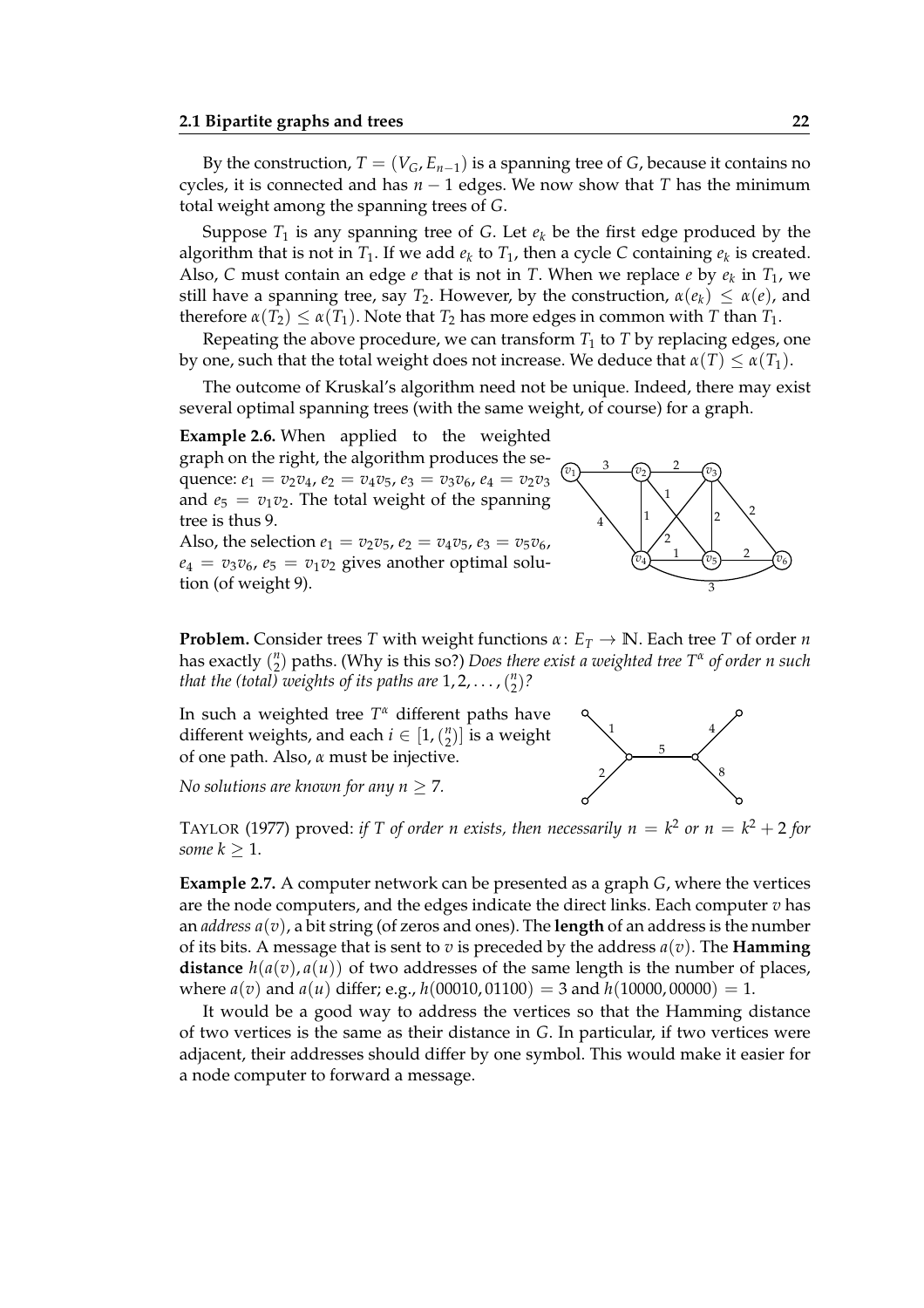A graph *G* is said to be **addressable**, if it has an addressing *a* such that  $d_G(u, v) = h(a(u), a(v))$ .



We prove that *every tree T is addressable. Moreover, the addresses of the vertices of T can be chosen to be of length*  $\nu_T - 1$ *.* 

The proof goes by induction. If  $\nu$ <sup>*T*</sup>  $\leq$  2, then the claim is obvious. In the case  $\nu_T = 2$ , the addresses of the vertices are simply 0 and 1.

Let then  $V_T = \{v_1, \ldots, v_{k+1}\}\$ , and assume that  $d_T(v_1) = 1$  (a leaf) and  $v_1v_2 \in T$ . By the induction hypothesis, we can address the tree  $T - v_1$  by addresses of length  $k - 1$ . We change this addressing: let  $a_i$  be the address of  $v_i$  in  $T-v_1$ , and change it to  $0a_i$ . Set the address of  $v_1$  to  $1a_2$ . It is now easy to see that we have obtained an addressing for *T* as required.

The triangle  $K_3$  is not addressable. In order to gain more generality, we modify the addressing for general graphs by introducing a special symbol ∗ in addition to 0 and 1. A **star address** will be a sequence of these three symbols. The Hamming distance remains as it was, that is,  $h(u, v)$  is the number of places, where *u* and *v* have a different symbol 0 or 1. The special symbol  $*$  does not affect  $h(u, v)$ . So,  $h(10 *$ ∗01, 0 ∗ ∗101) = 1 and *h*(1 ∗ ∗ ∗ ∗∗, ∗00 ∗ ∗∗) = 0. We still want to have *h*(*u*, *v*) =  $d_G(u,v)$ .

We star address this graph as follows:

 $a(v_1) = 0000$ ,  $a(v_2) = 10 * 0$ ,  $a(v_3) = 1 * 01$ ,  $a(v_4) = * 11$ .



These addresses have length 4. Can you design a star addressing with addresses of length 3?

WINKLER proved in 1983 a rather unexpected result: *The minimum star address length of a graph G is at most*  $v_G - 1$ *.* 

For the proof of this, see VAN LINT AND WILSON, "A Course in Combinatorics".

#### **2.2 Connectivity**

Spanning trees are often optimal solutions to problems, where cost is the criterion. We may also wish to construct graphs that are as simple as possible, but where two vertices are always connected by at least two independent paths. These problems occur especially in different aspects of fault tolerance and reliability of networks, where one has to make sure that a break-down of one connection does not affect the functionality of the network. Similarly, in a reliable network we require that a break-down of a node (computer) should not result in the inactivity of the whole network.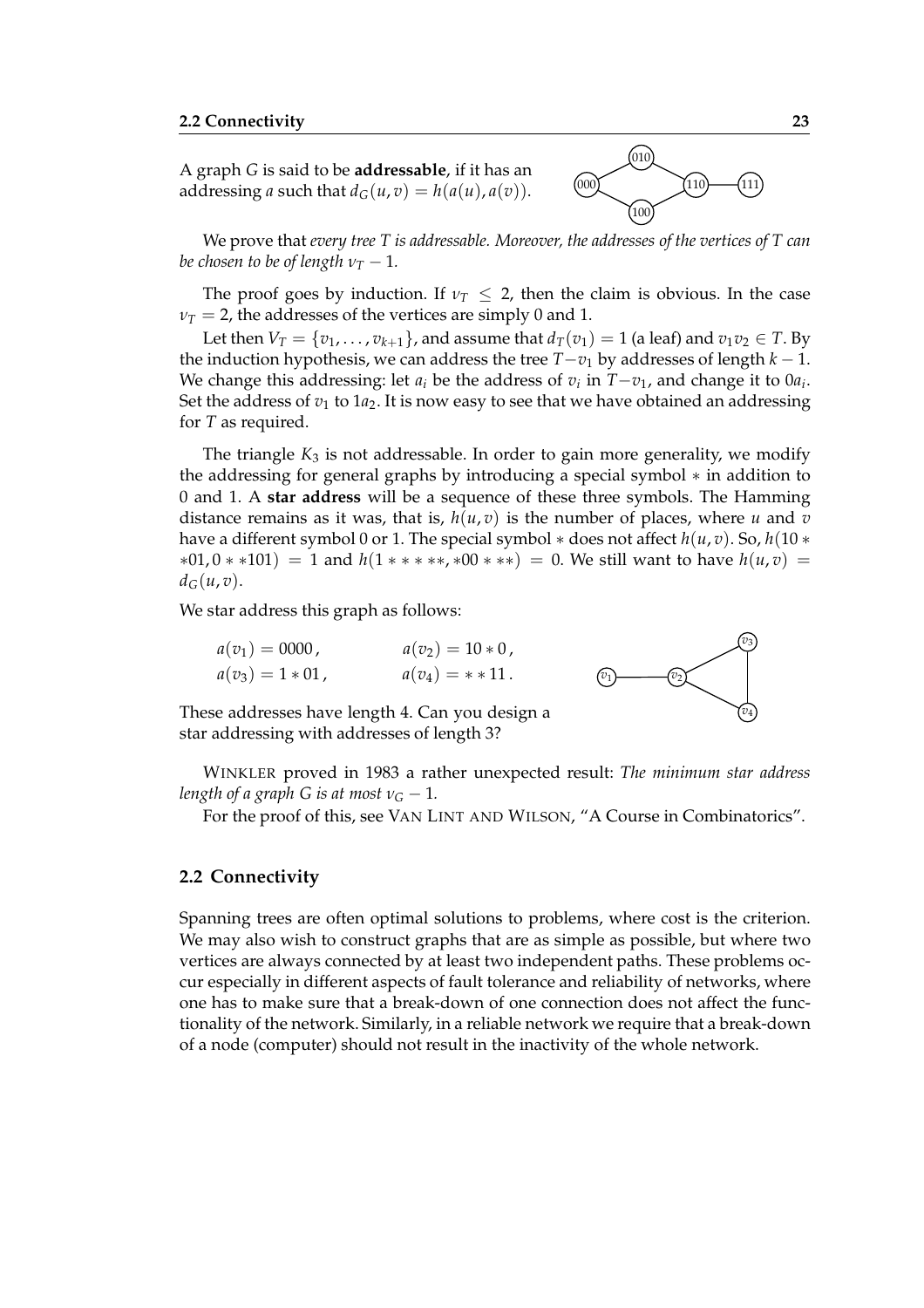## **Separating sets**

DEFINITION. A vertex  $v \in G$  is a **cut vertex**, if  $c(G-v) > c(G)$ . A subset *S* ⊆ *V<sup>G</sup>* is a **separating set**, if *G*−*S* is disconnected. We also say that *S* **separates** the vertices *u* and *v* and it is a  $(u, v)$ **separating set**, if *u* and *v* belong to different connected components of *G*−*S*.

If *G* is connected, then *v* is a cut vertex if and only if *G*−*v* is disconnected, that is,  $\{v\}$  is a separating set. The following lemma is immediate.

**Lemma 2.3.** *If*  $S \subseteq V_G$  *separates u and v, then every path P*:  $u \stackrel{*}{\rightarrow} v$  *visits a vertex of* S.

**Lemma 2.4.** *If a connected graph G has no separating sets, then it is a complete graph.*

**Proof.** If  $\nu_G \leq 2$ , then the claim is clear. For  $\nu_G \geq 3$ , assume that *G* is not complete, and let *uv* ∉ *G*. Now  $V_G \setminus \{u, v\}$  is a separating set. The claim follows from this.  $□$ 

DEFINITION. The (**vertex**) **connectivity number**  $\kappa(G)$  of *G* is defined as

 $\kappa(G) = \min\{k \mid k = |S|, G - S \text{ disconnected or trivial}, S \subseteq V_G\}.$ 

*A* graph *G* is *k*-**connected**, if  $\kappa(G) \geq k$ .

In other words,

- $\kappa(G) = 0$ , if *G* is disconnected,
- $\kappa(G) = \nu_G 1$ , if *G* is a complete graph, and
- otherwise  $\kappa(G)$  equals the minimum size of a separating set of *G*.

Clearly, if *G* is connected, then it is 1-connected.

DEFINITION. An **edge cut** *F* of *G* consists of edges so that *G*−*F* is disconnected. Let

 $\kappa'(G) = \min\{k \mid k = |F|, G - F \text{ disconnected}, F \subseteq E_G\}.$ 

For trivial graphs, let  $\kappa'(G) = 0$ . A graph *G* is *k*-edge connected, if  $\kappa'(G) \geq k$ . A minimal edge cut *F*  $\subseteq$  *E<sub>G</sub>* is a **bond** (*F*  $\setminus$  {*e*} is not an edge cut for any *e*  $\in$  *F*).

**Example 2.8.** Again, if *G* is disconnected, then *κ*<sup> $\ell$ </sup>(*G*) = 0. On the right, *κ*(*G*) = 2 and *κ*<sup> $\ell$ </sup>(*G*) = 2. Notice that the minimum degree is  $\delta(G) = 3$ .



**Lemma 2.5.** Let G be connected. If  $e = uv$  is a bridge, then either  $G = K<sub>2</sub>$  or one of u or v is *a cut vertex.*

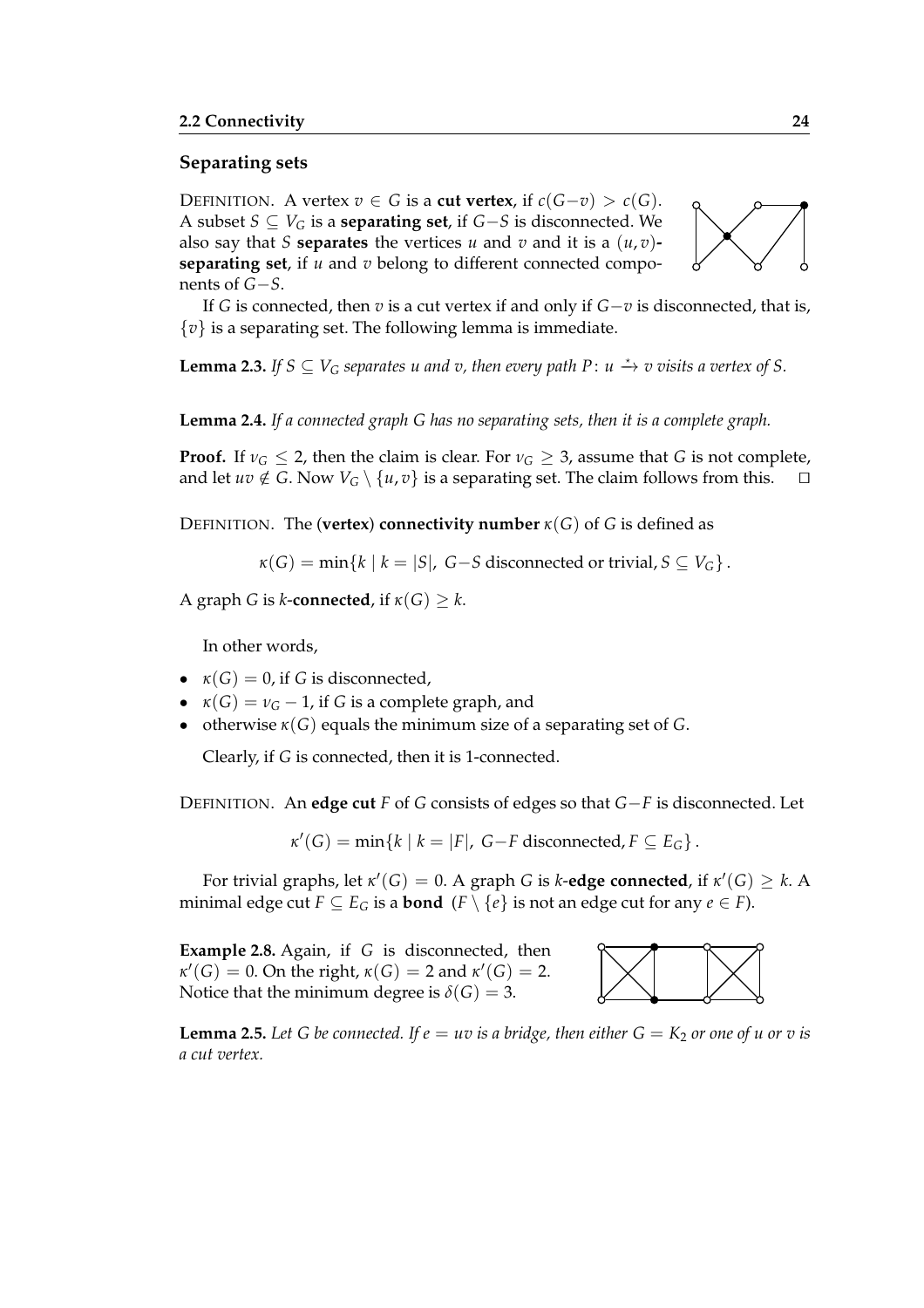**Proof.** Assume that  $G \neq K_2$  and thus that  $v_G \geq 3$ , since *G* is connected. Let  $G_u$  = *N*<sup>∗</sup><sub>*G*−*e*</sub>(*u*) and *G*<sup>*v*</sup> = *N*<sup>∗</sup><sub>*G*−*e*</sub>(*v*) be the connected components of *G*−*e* containing *u* and *v*. Now, either  $\nu_{G_u} \geq 2$  (and *u* is a cut vertex) or  $\nu_{G_v} \geq 2$  (and *v* is a cut vertex). □

**Lemma 2.6.** *If F be a bond of a connected graph G, then*  $c(G-F) = 2$ *.* 

**Proof.** Since *G*−*F* is disconnected, and *F* is minimal, the subgraph  $H = G - (F \setminus \{e\})$ is connected for given *e* ∈ *F*. Hence *e* is a bridge in *H*. By Lemma 2.1,  $c(H−e) = 2$ , and thus  $c(G-F) = 2$ , since  $H-e = G-F$ . □

**Theorem 2.6 (**WHITNEY **(1932)).** *For any graph G,*

$$
\kappa(G)\leq \kappa'(G)\leq \delta(G).
$$

**Proof.** Assume *G* is nontrivial. Clearly,  $\kappa'(G) \leq \delta(G)$ , since if we remove all edges with an end  $v$ , we disconnect  $G$ . If  $\kappa'(G) = 0$ , then  $G$  is disconnected, and in this case also  $\kappa(G) = 0$ . If  $\kappa'(G) = 1$ , then *G* is connected and contains a bridge. By Lemma 2.5, either  $G = K_2$  or *G* has a cut vertex. In both of these cases, also  $\kappa(G) = 1$ .

Assume then that  $\kappa'(G) \geq 2$ . Let *F* be an edge cut of *G* with  $|F| = \kappa'(G)$ , and let *e* = *uv* ∈ *F*. Then *F* is a bond, and *G*−*F* has two connected components.

Consider the connected subgraph *H* =  $G-(F \setminus \{e\}) = (G-F) + e$ ,

where *e* is a bridge.



Now for each  $f \in F \setminus \{e\}$  choose an end different from *u* and *v*. (The choices for different edges need not be different.) Note that since  $f \neq e$ , either end of f is different from *u* or *v*. Let *S* be the collection of these choices. Thus  $|S| \leq |F| - 1 = \kappa'(G) - 1$ , and *G*−*S* does not contain edges from *F* \ {*e*}.

If *G*−*S* is disconnected, then *S* is a separating set and so  $\kappa$ (*G*)  $\leq$  |*S*|  $\leq \kappa$ '(*G*) − 1 and we are done. On the other hand, if *G*−*S* is connected, then either *G*−*S* = *K*<sup>2</sup> (= *e*), or either *u* or *v* (or both) is a cut vertex of *G*−*S* (since *H*−*S* = *G*−*S*, and therefore *G*−*S* ⊆ *H* is an induced subgraph of *H*). In both of these cases, there is a vertex of *G*−*S*, whose removal results in a trivial or a disconnected graph. In conclusion,  $\kappa(G) \leq |S| + 1 \leq \kappa'(G)$ , and the claim follows. □

#### **Menger's theorem**

**Theorem 2.7 (MENGER (1927)).** Let  $u, v \in G$  be nonadjacent vertices of a connected graph *G. Then the minimum number of vertices separating u and v is equal to the maximum number of independent paths from u to v.*

**Proof.** If a subset  $S \subseteq V_G$  is  $(u, v)$ -separating, then every path  $u \stackrel{*}{\rightarrow} v$  of *G* visits *S*. Hence |*S*| is at least the number of independent paths from *u* to *v*.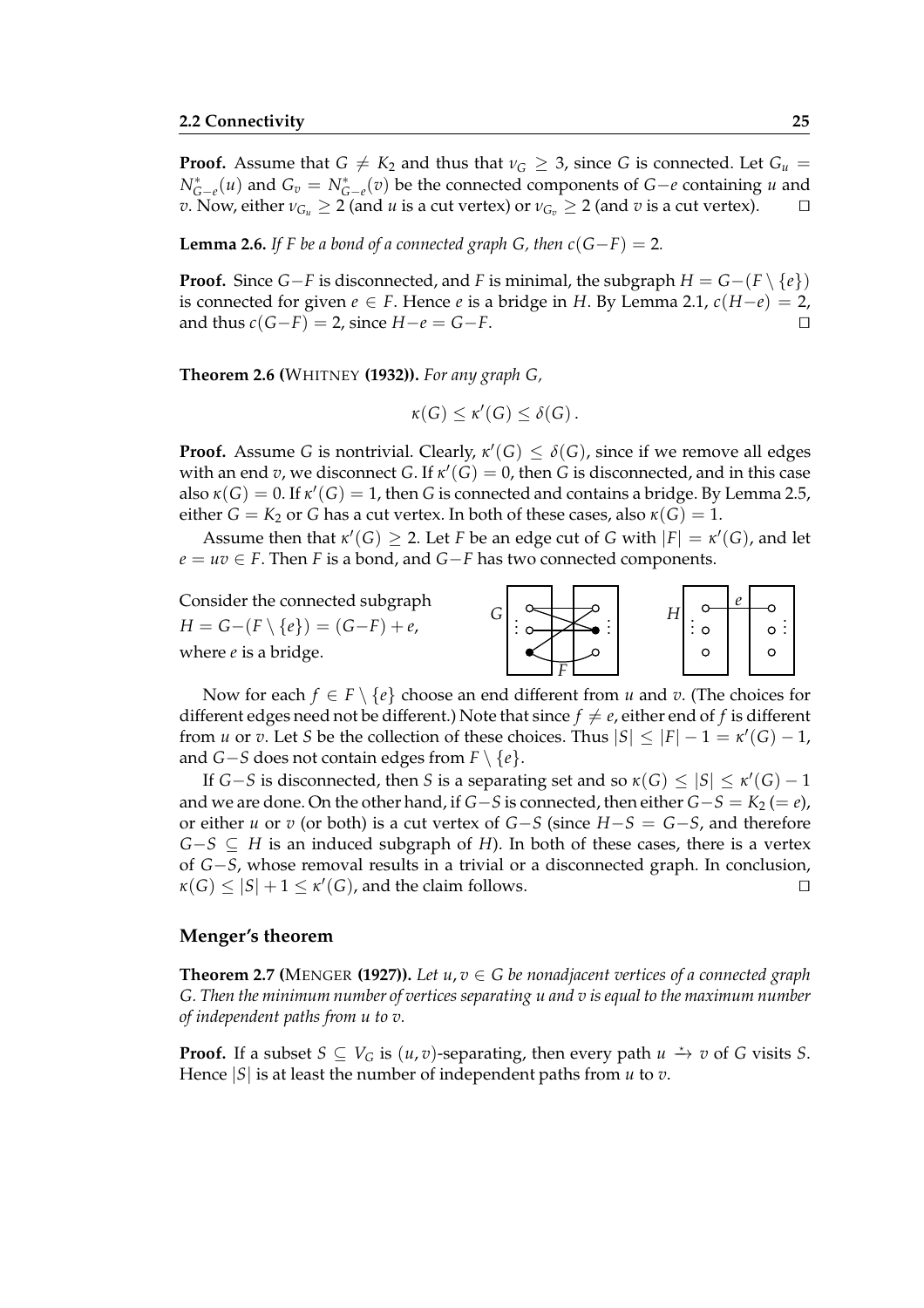Conversely, we use induction on  $m = v_G + \varepsilon_G$  to show that if  $S = \{w_1, w_2, \dots, w_k\}$ is a  $(u, v)$ -separating set of the smallest size, then *G* has at least (and thus exactly) *k* independent paths *u* <sup>⋆</sup>−→ *v*.

The case for  $k = 1$  is clear, and this takes care of the small values of  $m$ , required for the induction.

(1) Assume first that *u* and *v* have a common neighbour  $w \in N_G(u) \cap N_G(v)$ . Then necessarily *w* ∈ *S*. In the smaller graph *G*−*w* the set *S* \ {*w*} is a minimum  $(u, v)$ separating set, and the induction hypothesis yields that there are *k* − 1 independent paths *u*  $\stackrel{\ast}{\to} v$  in *G*−*w*. Together with the path *u* → *w* → *v*, there are *k* independent paths *u* <sup>⋆</sup>−→ *v* in *G* as required.

(2) Assume then that  $N_G(u) \cap N_G(v) = \emptyset$ , and denote by  $H_u = N_{G-S}^*(u)$  and  $H_v = N_{G-S}^*(v)$  the connected components of *G*−*S* for *u* and *v*.

(2.1) Suppose next that  $S \nsubseteq N_G(u)$  and  $S \nsubseteq N_G(v)$ .

Let  $\hat{v}$  be a new vertex, and define  $G_u$  to be the graph on *H*<sup>*u*</sup> ∪ *S* ∪ { $\hat{v}$ } having the edges of *G*[*H*<sub>*u*</sub> ∪ *S*] together with  $\hat{v}w_i$  for all  $i \in [1, k]$ . The graph  $G_u$  is connected and it is smaller than *G*. Indeed, in order for *S* to be a minimum separating set, all  $w_i \in S$  have to be adjacent to some vertex in  $H<sub>v</sub>$ . This shows that  $\varepsilon_{G_u} \leq \varepsilon_G$ , and, moreover, the assumption (2.1) rules out the case  $H_v = \{v\}$ . So  $|H_v| \geq 2$  and  $\nu_{G_u} < \nu_G$ .



If *S'* is any  $(u, \hat{v})$ -separating set of  $G_u$ , then *S'* will separate *u* from all  $w_i \in S \setminus S'$  in *G*. This means that *S'* separates *u* and *v* in *G*. Since *k* is the size of a minimum  $(u, v)$ separating set, we have  $|S'| \geq k$ . We noted that  $G_u$  is smaller than  $G$ , and thus by the induction hypothesis, there are *k* independent paths  $u \stackrel{*}{\to} \hat{v}$  in  $G_u$ . This is possible paths *if* there are *k* in the *u*-hand paths in the *u*-hand paths in the *u*-hand paths in the *u*-hand paths in the *u*only if there exist *k* paths *u*  $\stackrel{*}{\rightarrow} w_i$ , one for each  $\overline{i}$  ∈ [1, *k*], that have only the end *u* in common.

By the present assumption, also *u* is nonadjacent to some vertex of *S*. A symmetric argument applies to the graph  $G<sub>v</sub>$  (with a new vertex  $\hat{u}$ ), which is defined similarly to  $G_u$ . This yields that there are *k* paths  $w_i \stackrel{*}{\to} v$  that have only the end  $v$  in common. When we combine these with the above paths  $u \rightarrow w_i$ , we obtain *k* independent paths  $u \stackrel{*}{\to} w_i \stackrel{*}{\to} v$  in *G*.

(2.2) There remains the case, where for *all*  $(u, v)$ -separating sets *S* of *k* elements, either  $S \subseteq N_G(u)$  or  $S \subseteq N_G(v)$ . (Note that then, by (2),  $S \cap N_G(v) = \emptyset$  or  $S \cap$  $N_G(u) = \emptyset$ .)

Let *P* = *ef Q* be a shortest path *u*  $\rightarrow \infty$  *in G*, where *e* = *ux*, *f* = *xy*, and *Q*: *y*  $\rightarrow \infty$ . Notice that, by the assumption (2),  $|P| \geq 3$ , and so  $y \neq v$ . In the smaller graph *G−f*, let *S* ′ be a minimum set that separates *u* and *v*.

If  $|S'| \geq k$ , then, by the induction hypothesis, there are *k* independent paths  $u \stackrel{*}{\rightarrow} v$ in *G*−*f* . But these are paths of *G*, and the claim is clear in this case.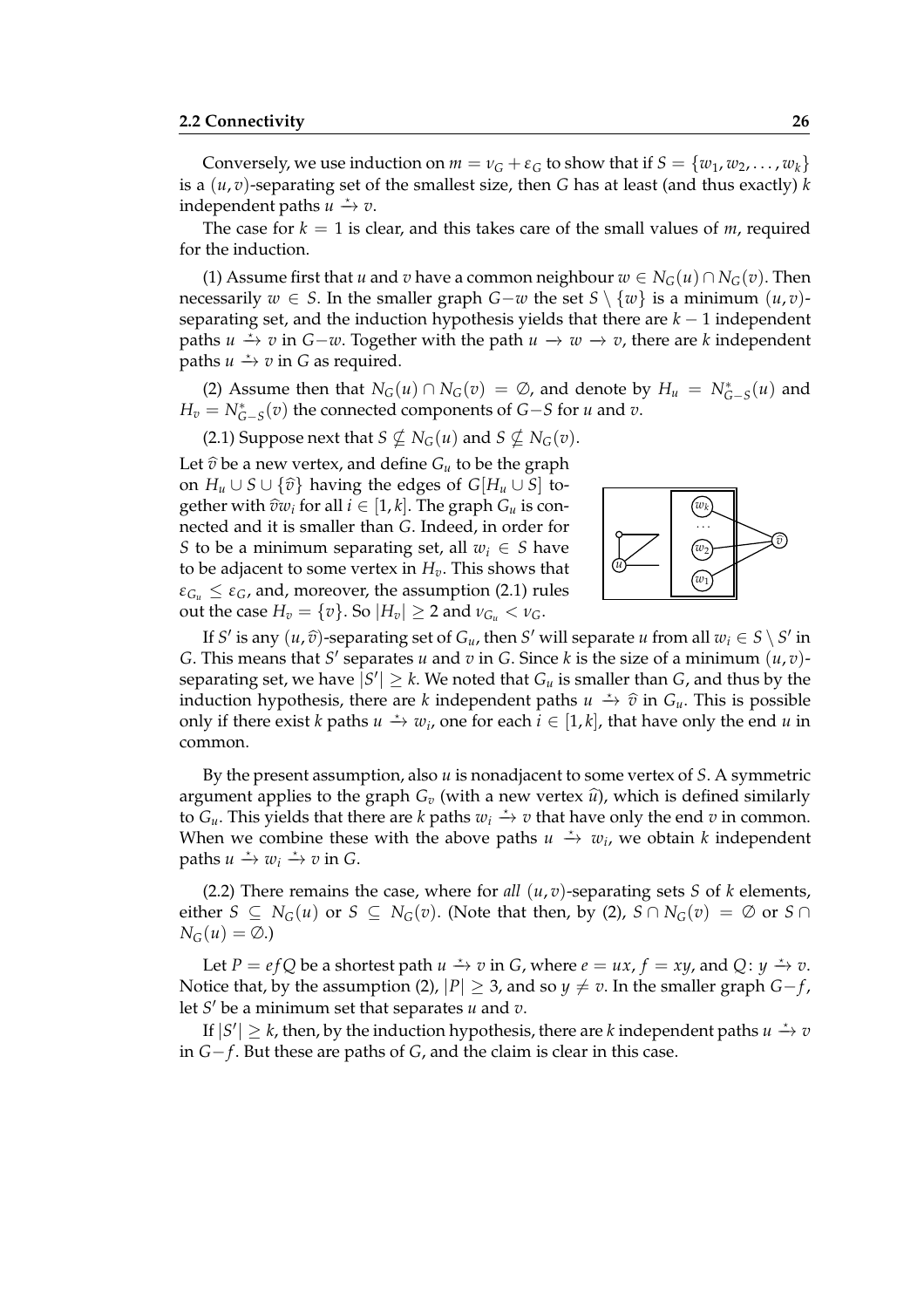If, on the other hand, |*S* ′ | < *k*, then *u* and *v* are still connected in *G*−*S* ′ . Every path *u*  $\rightarrow$  *v* in *G*−*S*<sup>*'*</sup> necessarily travels along the edge *f* = *xy*, and so *x*, *y* ∉ *S*<sup>*'*</sup>. Let

$$
S_x = S' \cup \{x\} \qquad \text{and} \qquad S_y = S' \cup \{y\}.
$$

These sets separate *u* and *v* in *G* (by the above fact), and they have size *k*. By our current assumption, the vertices of  $S_y$  are adjacent to *v*, since the path *P* is shortest and so  $uy \notin G$  (meaning that *u* is not adjacent to all of  $S_y$ ). The assumption (2) yields that *u* is adjacent to all of  $S_x$ , since  $ux \in G$ . But now both *u* and *v* are adjacent to the vertices of *S'*, which contradicts the assumption (2). □

**Theorem 2.8 (**MENGER **(1927)).** *A graph G is k-connected if and only if every two vertices are connected by at least k independent paths.*

**Proof.** If any two vertices are connected by *k* independent paths, then it is clear that  $\kappa(G) \geq k$ .

In converse, suppose that  $\kappa(G) = k$ , but that *G* has vertices *u* and *v* connected by at most  $k - 1$  independent paths. By Theorem 2.7, it must be that  $e = uv \in G$ . Consider the graph *G*−*e*. Now *u* and *v* are connected by at most *k* − 2 independent paths in *G*−*e*, and by Theorem 2.7, *u* and *v* can be separated in *G*−*e* by a set *S* with |*S*| = *k* − 2. Since  $\nu_G > k$  (because  $\kappa(G) = k$ ), there exists a  $w \in G$  that is not in  $S \cup \{u, v\}$ . The vertex *w* is separated in *G*−*e* by *S* from *u* or from *v*; otherwise there would be a path *u*  $\rightarrow$  *v* in (*G*−*e*)−*S*. Say, this vertex is *u*. The set *S* ∪ {*v*} has *k* − 1 elements, and it separates *u* from *w* in *G*, which contradicts the assumption that  $\kappa(G) = k$ . This proves the claim. ⊓⊔

We state without a proof the corresponding separation property for edge connectivity.

DEFINITION. Let *G* be a graph. A *uv*-disconnecting set is a set  $F \subseteq E_G$  such that every path *u* <sup>⋆</sup>−→ *v* contains an edge from *F*.

**Theorem 2.9.** Let  $u, v \in G$  with  $u \neq v$  in a graph G. Then the maximum number of edge*disjoint paths u*  $\rightarrow \infty$  *equals the minimum number k of edges in a uv-disconnecting set.* 

**Corollary 2.4.** *A graph G is k-edge connected if and only if every two vertices are connected by at least k edge disjoint paths.*

**Example 2.9.** Recall the definition of the cube  $Q_k$  from Example 1.5. We show that  $\kappa(Q_k) = k$ .

First of all,  $\kappa(Q_k) \leq \delta(Q_k) = k$ . In converse, we show the claim by induction. Extract from  $Q_k$  the disjoint subgraphs:  $G_0$  induced by  $\{0u \mid u \in \mathbb{B}^{k-1}\}$  and  $G_1$ induced by  $\{1u \mid u \in \mathbb{B}^{k-1}\}.$  These are (isomorphic to)  $Q_{k-1}$ , and  $Q_k$  is obtained from the union of  $G_0$  and  $G_1$  by adding the  $2^{k-1}$  edges  $(0u, 1u)$  for all  $u \in \mathbb{B}^{k-1}$ .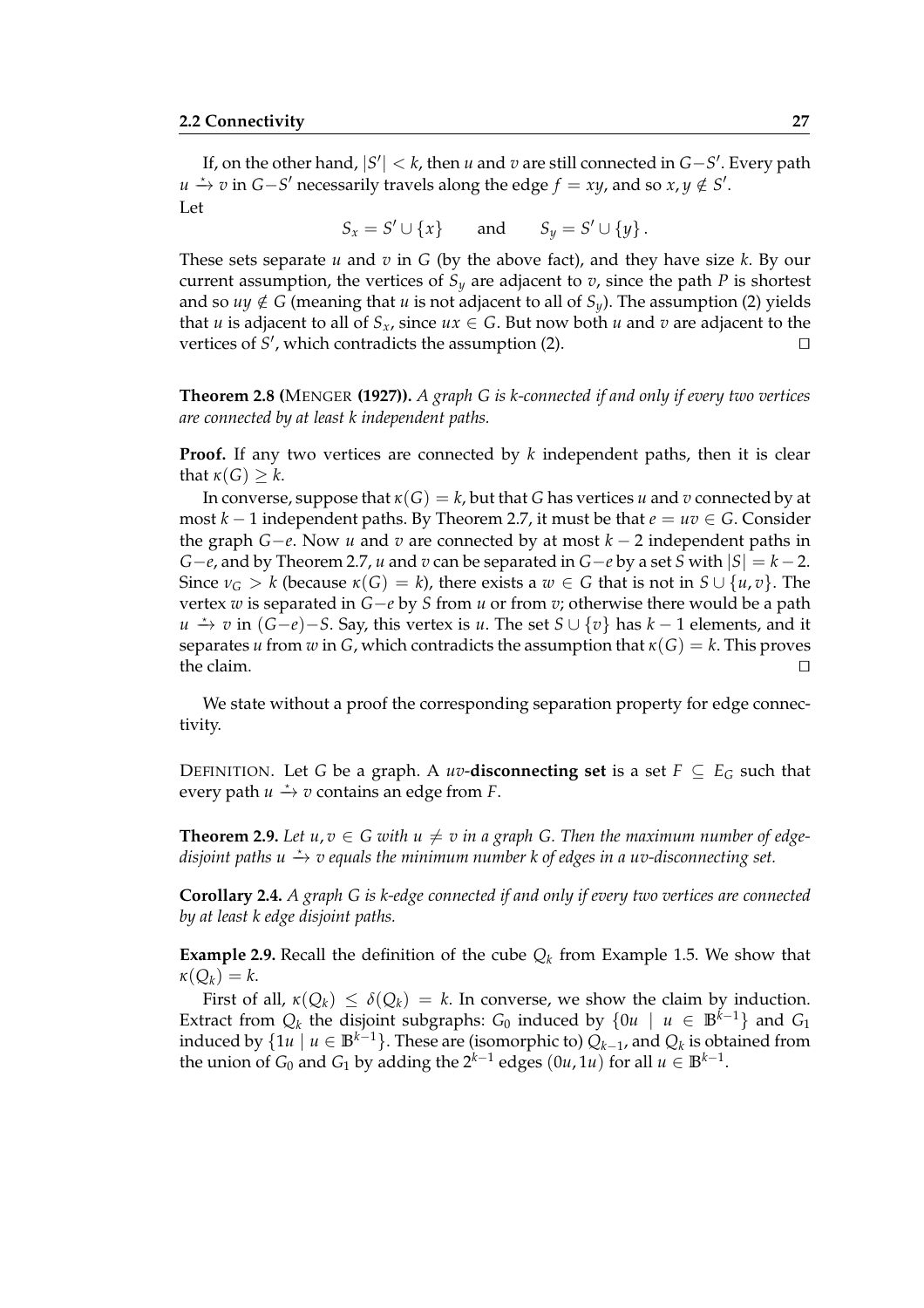Let *S* be a separating set of  $Q_k$  with  $|S|$  ≤ *k*. If both  $G_0$ −*S* and  $G_1$ −*S* were connected, also *Qk*−*S* would be connected, since one pair (0*u*, 1*u*) necessarily remains in *Q*<sup>*k*−*S*. So we can assume that *G*<sup>0−</sup>*S* is disconnected. (The case for *G*<sup>1−</sup>*S* is symmet-</sup> ric.) By the induction hypothesis,  $\kappa(G_0) = k - 1$ , and hence *S* contains at least  $k - 1$ vertices of  $G_0$  (and so  $|S| \geq k - 1$ ). If there were no vertices from  $G_1$  in *S*, then, of course, *G*1−*S* is connected, and the edges (0*u*, 1*u*) of *Q<sup>k</sup>* would guarantee that *Qk*−*S* is connected; a contradiction. Hence  $|S| \geq k$ .

**Example 2.10.** We have  $\kappa'(Q_k) = k$  for the *k*-cube. Indeed, by Whitney's theorem,  $\kappa(G) \leq \kappa'(G) \leq \delta(G)$ . Since  $\kappa(Q_k) = k = \delta(Q_k)$ , also  $\kappa'(Q_k) = k$ .

**Algorithmic Problem.** The connectivity problems tend to be algorithmically difficult. In the **disjoint paths problem** we are given a set  $(u_i, v_i)$  of pairs of vertices for  $i =$ 1, 2, . . . , *k*, and it is asked whether there exist paths  $P_i: u_i \stackrel{*}{\to} v_i$  that have no vertices in common. This problem was shown to be NP-complete by KNUTH in 1975. (However, for *fixed k*, the problem has a fast algorithm due to ROBERTSON and SEYMOUR (1986).)

#### **Dirac's fans**

DEFINITION. Let  $v \in G$  and  $S \subseteq V_G$  such that  $v \notin S$ in a graph *G*. A set of paths from *v* to a vertex in *S* is called a  $(v, S)$ -fan, if they have only  $v$  in common.

**Theorem 2.10 (**DIRAC **(1960)).** *A graph G is k-connected if and only if*  $v_G > k$  *and for every*  $v \in G$  *and*  $S \subseteq V_G$  *with*  $|S| \geq k$  and  $v \notin S$ , there exists a  $(v, S)$ -fan of k paths.



**Proof.** Exercise. ⊓⊔

**Theorem 2.11 (**DIRAC **(1960)).** Let G be a k-connected graph for  $k \geq 2$ . Then for any k *vertices, there exists a cycle of G containing them.*

**Proof.** First of all, since  $\kappa(G) \geq 2$ , G has no cut vertices, and thus no bridges. It follows that every edge, and thus every vertex of *G* belongs to a cycle.

Let  $S \subseteq V_G$  be such that  $|S| = k$ , and let C be a cycle of G that contains the maximum number of vertices of *S*. Let the vertices of  $S \cap V_C$  be  $v_1, \ldots, v_r$  listed in order around C so that each pair  $(v_i, v_{i+1})$  (with indices modulo *r*) defines a path along *C* (except in the special case where *r* = 1). Such a path is referred to as a *segment* of *C*. If *C* contains all vertices of *S*, then we are done; otherwise, suppose  $v \in S$  is not on *C*.

It follows from Theorem 2.10 that there is a  $(v, V_C)$ -fan of at least min{ $k$ ,  $|V_C|$ } paths. Therefore there are two paths *P*: *v*  $\stackrel{*}{\rightarrow} u$  and *Q*: *v*  $\stackrel{*}{\rightarrow} w$  in such a fan that end in the same segment  $(v_i, v_{i+1})$  of *C*. Then the path  $W: u \rightarrow w$  (or  $w \rightarrow u$ ) along *C* contains all vertices of *S* ∩ *VC*. But now *PWQ*−<sup>1</sup> is a cycle of *G* that contains *v* and all *v*<sub>*i*</sub> for *i* ∈ [1,*r*]. This contradicts the choice of *C*, and proves the claim. □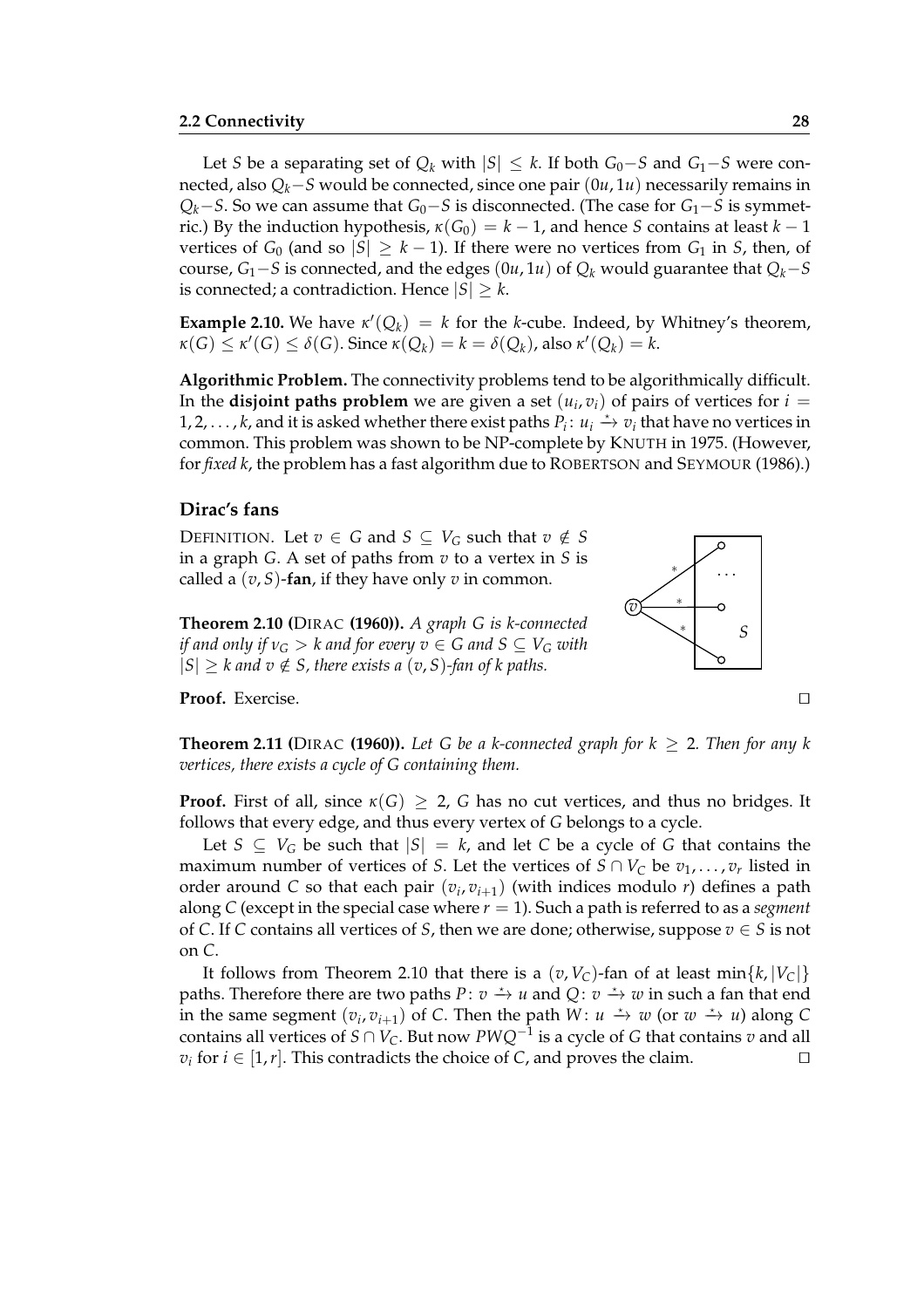## **Tours and Matchings**

#### **3.1 Eulerian graphs**

The first proper problem in graph theory was the Königsberg bridge problem. In general, this problem concerns of travelling in a graph such that one tries to avoid using any edge twice. In practice these eulerian problems occur, for instance, in optimizing distribution networks – such as delivering mail, where in order to save time each street should be travelled only once. The same problem occurs in mechanical graph plotting, where one avoids lifting the pen off the paper while drawing the lines.

#### **Euler tours**

DEFINITION. A walk  $W = e_1 e_2 \dots e_n$  is a trail, if  $e_i \neq e_j$  for all  $i \neq j$ . An **Euler trail** of a graph *G* is a trail that visits every edge once. A connected graph *G* is **eulerian**, if it has a closed trail containing every edge of *G*. Such a trail is called an **Euler tour**.

Notice that if  $W = e_1e_2...e_n$  is an Euler tour (and so  $E_G = \{e_1,e_2,...,e_n\}$ ), also  $e_i e_{i+1} \ldots e_n e_1 \ldots e_{i-1}$  is an Euler tour for all  $i \in [1, n]$ . A complete proof of the following **Euler's Theorem** was first given by HIERHOLZER in 1873.

**Theorem 3.1 (**EULER **(1736),** HIERHOLZER **(1873)).** *A connected graph G is eulerian if and only if every vertex has an even degree.*

**Proof.** ( $\Rightarrow$ ) Suppose *W*: *u*  $\stackrel{*}{\rightarrow} u$  is an Euler tour. Let *v* ( $\neq u$ ) be a vertex that occurs *k* times in *W*. Every time an edge arrives at *v*, another edge departs from *v*, and therefore  $d_G(v) = 2k$ . Also,  $d_G(u)$  is even, since *W* starts and ends at *u*.

(∈) Assume *G* is a nontrivial connected graph such that  $d_G(v)$  is even for all  $v \in$ *G*. Let

 $W = e_1 e_2 \dots e_n$ :  $v_0 \stackrel{*}{\rightarrow} v_n$  with  $e_i = v_{i-1} v_i$ 

be a longest trail in *G*. It follows that all  $e = v_n w \in G$  are among the edges of *W*, for, otherwise, *W* could be prolonged to *We*. In particular,  $v_0 = v_n$ , that is, *W* is a closed trail. (Indeed, if it were  $v_n \neq v_0$  and  $v_n$  occurs  $k$  times in  $W$ , then  $d_G(v_n) = 2(k-1) + 1$ and that would be odd.)

If *W* is not an Euler tour, then, since *G* is connected, there exists an edge  $f = v_i u \in$ *G* for some *i*, which is not in *W*. However, now

$$
e_{i+1}\dots e_ne_1\dots e_i f
$$

is a trail in *G*, and it is longer than *W*. This contradiction to the choice of *W* proves the claim. ⊓⊔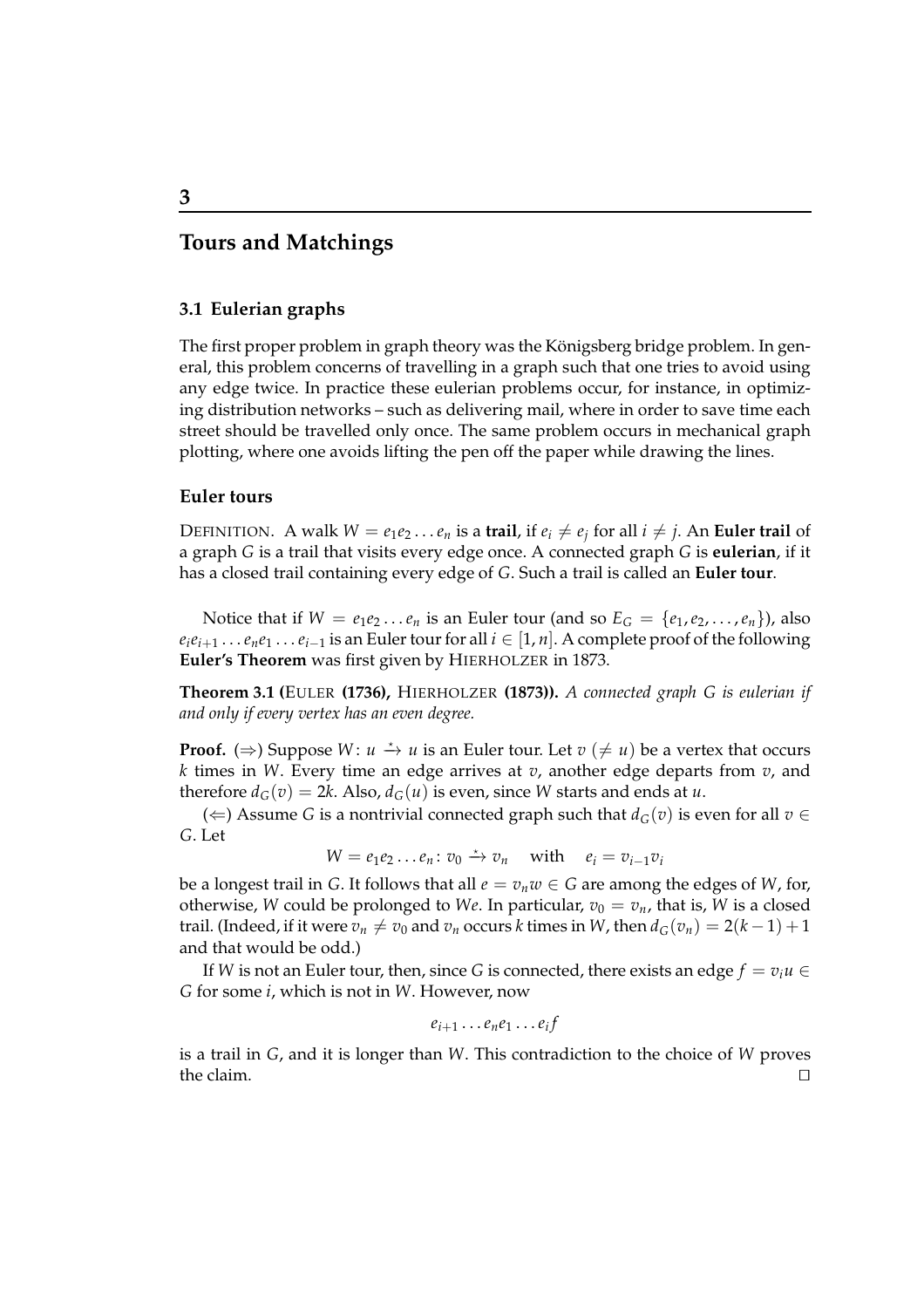**Example 3.1.** The *k*-cube  $Q_k$  is eulerian for even integers *k*, because  $Q_k$  is *k*-regular.

**Theorem 3.2.** *A connected graph has an Euler trail if and only if it has at most two vertices of odd degree.*

**Proof.** If *G* has an Euler trail *u*  $\stackrel{*}{\rightarrow} v$ , then, as in the proof of Theorem 3.1, each vertex  $w \notin \{u, v\}$  has an even degree.

Assume then that *G* is connected and has at most two vertices of odd degree. If *G* has no vertices of odd degree then, by Theorem 3.1, *G* has an Euler trail. Otherwise, by the handshaking lemma, every graph has an even number of vertices with odd degree, and therefore *G* has exactly two such vertices, say *u* and *v*. Let *H* be a graph obtained from *G* by adding a vertex *w*, and the edges *uw* and *vw*. In *H* every vertex has an even degree, and hence it has an Euler tour, say  $u \stackrel{*}{\to} v \to w \to u$ . Here the **beginning part**  $u \stackrel{*}{\rightarrow} v$  is an Euler trail of *G*. □

#### **The Chinese postman**

The following problem is due to GUAN MEIGU (1962). Consider a village, where a postman wishes to plan his route to save the legs, but still every street has to be walked through. This problem is akin to Euler's problem and to the shortest path problem.

Let *G* be a graph with a weight function  $\alpha: E_G \to \mathbb{R}^+$ . The **Chinese postman problem** is to find a minimum weighted tour in *G* (starting from a given vertex, the post office).

If *G* is *eulerian*, then any Euler tour will do as a solution, because such a tour traverses each edge exactly once and this is the best one can do. In this case the weight of the optimal tour is the total weight of the graph *G*, and there is a good algorithm for finding such a tour:

#### **Fleury's algorithm**:

- Let  $v_0 \in G$  be a chosen vertex, and let  $W_0$  be the trivial path on  $v_0$ .
- Repeat the following procedure for  $i = 1, 2, \ldots$  as long as possible: suppose a trail  $W_i = e_1e_2 \dots e_i$  has been constructed, where  $e_j = v_{j-1}v_j$ . Choose an edge  $e_{i+1}$  ( $\neq e_j$  for  $j \in [1, i]$ ) so that

(i)  $e_{i+1}$  has an end  $v_i$ , and

(ii)  $e_{i+1}$  is not a bridge of  $G_i = G - \{e_1, \ldots, e_i\}$ , unless there is no alternative.

Notice that, as is natural, the weights  $\alpha(e)$  play no role in the eulerian case.

**Theorem 3.3.** *If G is eulerian, then any trail of G constructed by Fleury's algorithm is an Euler tour of G.*

**Proof.** Exercise. ⊓⊔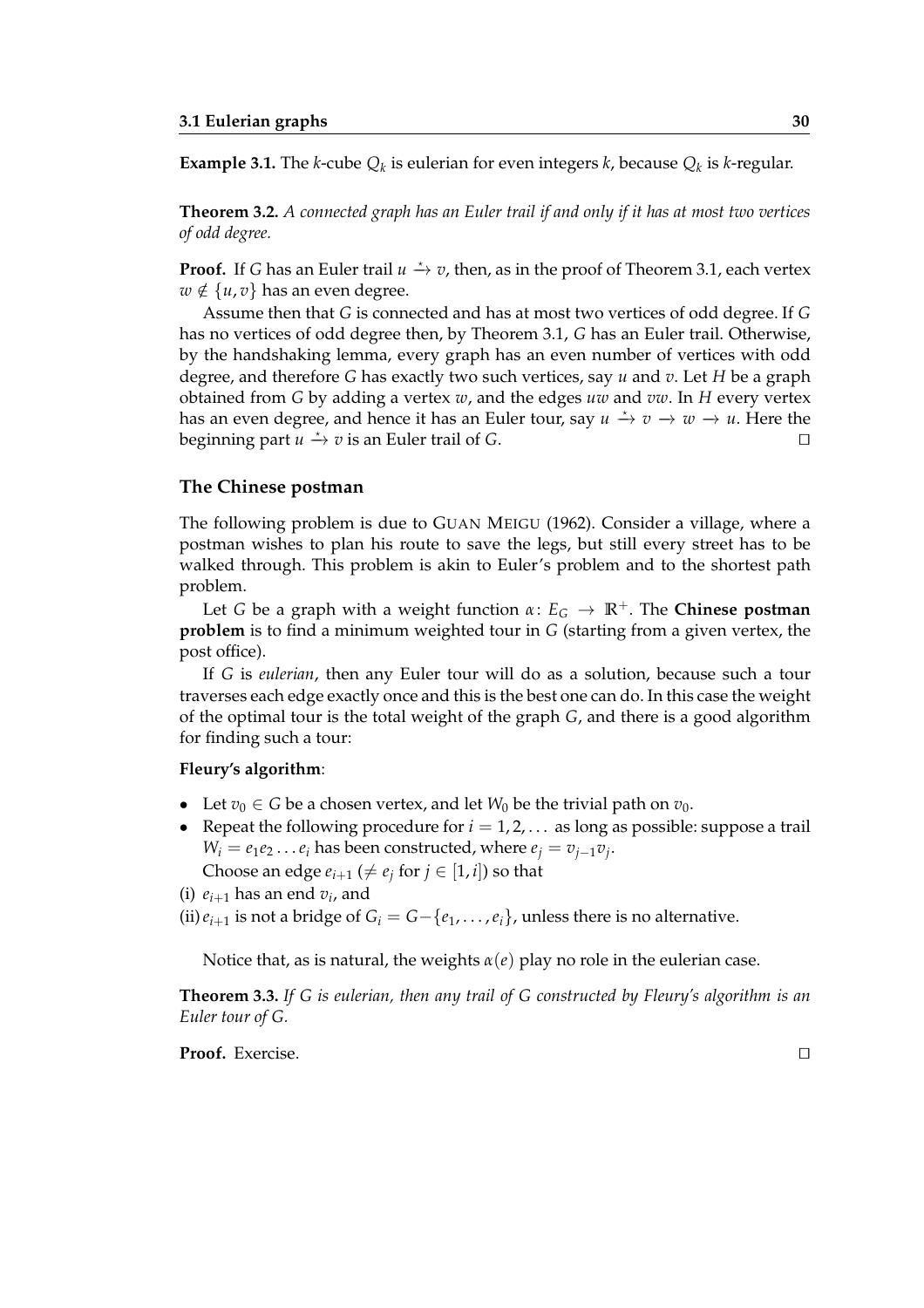If *G* is *not eulerian*, the poor postman has to walk at least one street twice. This happens, *e.g.*, if one of the streets is a dead end, and in general if there is a street corner of an odd number of streets. We can attack this case by reducing it to the eulerian case as follows. An edge  $e = uv$  will be **duplicated**, if it is added to G parallel to an existing edge  $e' = uv$  with the same weight,  $\alpha(e') = \alpha(e)$ .



Above we have duplicated two edges. The rightmost multigraph is eulerian.

There is a good algorithm by EDMONDS AND JOHNSON (1973) for the construction of an optimal eulerian supergraph by duplications. Unfortunately, this algorithm is somewhat complicated, and we shall skip it.

#### **3.2 Hamiltonian graphs**

In the connector problem we reduced the cost of a spanning graph to its minimum. There are different problems, where the cost is measured by an active user of the graph. For instance, in the **travelling salesman problem** a person is supposed to visit each town in his district, and this he should do in such a way that saves time and money. Obviously, he should plan the travel so as to visit each town once, and so that the overall flight time is as short as possible. In terms of graphs, he is looking for a minimum weighted Hamilton cycle of a graph, the vertices of which are the towns and the weights on the edges are the flight times. Unlike for the shortest path and the connector problems no efficient reliable algorithm is known for the travelling salesman problem. Indeed, it is widely believed that no practical algorithm exists for this problem.

#### **Hamilton cycles**

DEFINITION. A path *P* of a graph *G* is a **Hamilton path**, if *P* visits every vertex of *G* once. Similarly, a cycle *C* is a **Hamilton cycle**, if it visits each vertex once. A graph is **hamiltonian**, if it has a Hamilton cycle.



Note that if  $C: u_1 \to u_2 \to \cdots \to u_n$  is a Hamilton cycle, then so is  $u_i \to \ldots u_n \to u_n$ *u*<sub>1</sub> → ... *u*<sub>*i*-1</sub> for each *i* ∈ [1, *n*], and thus we can choose where to start the cycle.

**Example 3.2.** It is obvious that each  $K_n$  is hamiltonian whenever  $n \geq 3$ . Also, as is easily seen,  $K_{n,m}$  is hamiltonian if and only if  $n = m \geq 2$ . Indeed, let  $K_{n,m}$  have a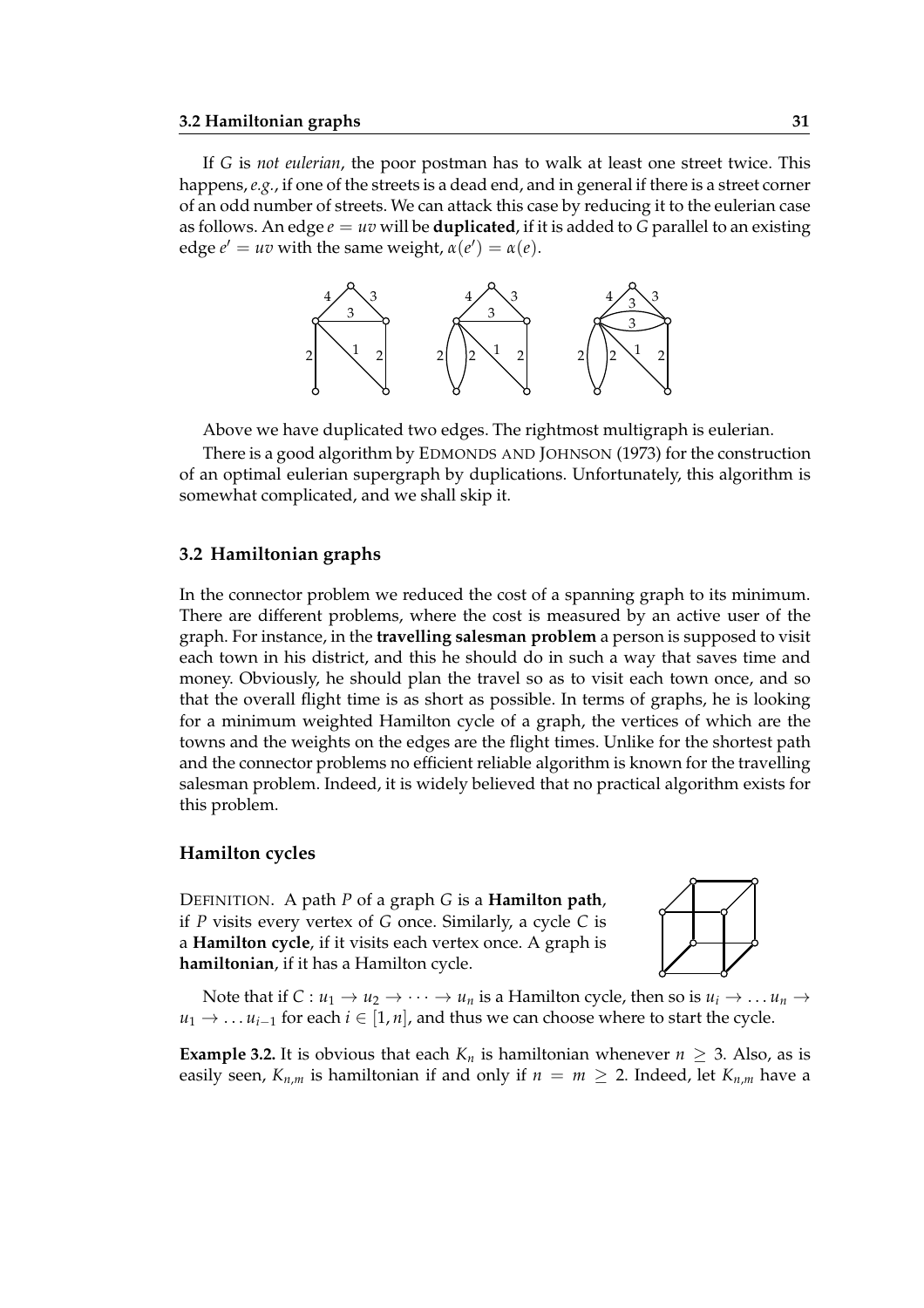bipartition  $(X, Y)$ , where  $|X| = n$  and  $|Y| = m$ . Now, each cycle in  $K_{n,m}$  has even length as the graph is bipartite, and thus the cycle visits the sets *X*,*Y* equally many times, since *X* and *Y* are stable subsets. But then necessarily  $|X| = |Y|$ .

Unlike for eulerian graphs (Theorem 3.1) no good characterization is known for hamiltonian graphs. Indeed, the problem to determine if *G* is hamiltonian is NPcomplete. There are, however, some interesting general conditions.

**Lemma 3.1.** *If G is hamiltonian, then for every nonempty subset*  $S \subseteq V_G$ *,* 

$$
c(G-S)\leq |S|.
$$

**Proof.** Let  $\emptyset \neq S \subseteq V_G$ ,  $u \in S$ , and let  $C: u \stackrel{*}{\to} u$  be a Hamilton cycle of *G*. Assume *G*−*S* has k connected components, *G<sup>i</sup>* , *i* ∈ [1, *k*]. The case *k* = 1 is trivial, and hence suppose that  $k > 1$ . Let  $u_i$  be the last vertex of C that belongs to  $G_i$ , and let  $v_i$  be the vertex that follows  $u_i$  in C. Now  $v_i \in S$  for each *i* by the choice of  $u_i$ , and  $v_j \neq v_t$  for all *j*  $\neq$  *t*, because *C* is a cycle and *u*<sub>*i*</sub><sup>*v*</sup>*i* ∈ *G* for all *i*. Thus  $|S| \geq k$  as required. □

**Example 3.3.** Consider the graph on the right. In *G*,  $c(G-S) = 3 > 2 = |S|$  for the set *S* of black vertices. Therefore *G* does not satisfy the condition of Lemma 3.1, and hence it is not hamiltonian. Interestingly this graph is (*X*,*Y*)-bipartite of even order with  $|X| = |Y|$ . It is also 3-regular.

**Example 3.4.** Consider the **Petersen graph** on the right, which appears in many places in graph theory as a counter example for various conditions. This graph is not hamiltonian, but it does satisfy the condition *c*(*G*−*S*) ≤ |*S*| for all *S*  $\neq$  ∅. Therefore the conclusion of Lemma 3.1 is *not sufficient* to ensure that a graph is hamiltonian.



The following theorem, due to ORE, generalizes an earlier result by DIRAC (1952).

**Theorem 3.4 (ORE (1962)).** Let G be a graph of order  $v_G \geq 3$ , and let  $u, v \in G$  be such that

$$
d_G(u)+d_G(v)\geq v_G.
$$

*Then G is hamiltonian if and only if*  $G + uv$  *is hamiltonian.* 

**Proof.** Denote  $n = v_G$ . Let  $u, v \in G$  be such that  $d_G(u) + d_G(v) \geq n$ . If  $uv \in G$ , then there is nothing to prove. Assume thus that  $uv \notin G$ .

(⇒) This is trivial since if *G* has a Hamilton cycle *C*, then *C* is also a Hamilton cycle of  $G + uv$ .

 $(\Leftarrow)$  Denote  $e = uv$  and suppose that  $G + e$  has a Hamilton cycle C. If C does not use the edge *e*, then it is a Hamilton cycle of *G*. Suppose thus that *e* is on *C*. We may then assume that  $C: u \stackrel{*}{\to} v \to u$ . Now  $u = v_1 \to v_2 \to \ldots \to v_n = v$  is a Hamilton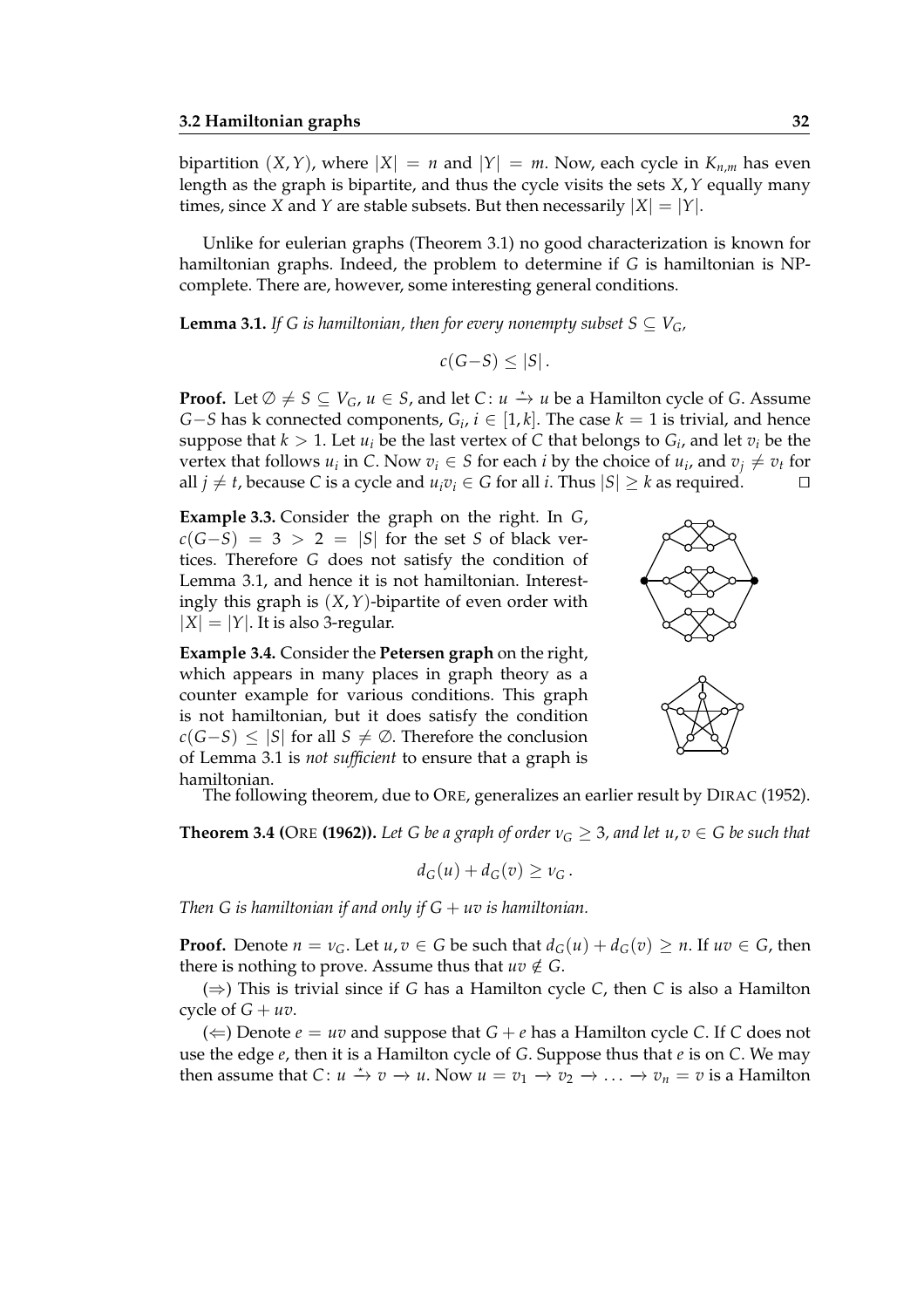*path* of *G*. There exists an *i* with  $1 < i < n$  such that  $uv_i \in G$  and  $v_{i-1}v \in G$ . For, otherwise,  $d_G(v) < n - d_G(u)$  would contradict the assumption.

$$
\overbrace{v_1-v_2-\circ-\circ-v_{i-1}-v_i-\circ-\circ-v_n}^{\qquad \qquad \text{or} \qquad \qquad }
$$

But now  $u = v_1 \stackrel{*}{\to} v_{i-1} \to v_n \to v_{n-1} \stackrel{*}{\to} v_{i+1} \to v_i \to v_1 = u$  is a Hamilton cycle in *G*.  $□$ 

#### **Closure**

DEFINITION. For a graph *G*, define inductively a sequence  $G_0, G_1, \ldots, G_k$  of graphs such that

$$
G_0 = G \text{ and } G_{i+1} = G_i + uv,
$$

where *u* and *v* are any vertices such that  $uv \notin G_i$  and  $d_{G_i}(u) + d_{G_i}(v) \geq v_G$ . This procedure stops when no new edges can be added to *G<sup>k</sup>* for some *k*, that is, in *G<sup>k</sup>* , for all  $u, v \in G$  either  $uv \in G_k$  or  $d_{G_k}(u) + d_{G_k}(v) < v_G$ . The result of this procedure is the **closure** of *G*, and it is denoted by  $cl(G) (= G_k)$ .

In each step of the construction of  $cl(G)$  there are usually alternatives which edge *uv* is to be added to the graph, and therefore the above procedure is not deterministic. However, the *final result*  $cl(G)$  is independent of the choices.

**Lemma 3.2.** *The closure cl*(*G*) *is uniquely defined for all graphs G of order*  $v_G > 3$ *.* 

**Proof.** Denote  $n = v_G$ . Suppose there are two ways to close *G*, say

$$
H = G + \{e_1, \ldots, e_r\}
$$
 and  $H' = G + \{f_1, \ldots, f_s\}$ ,

where the edges are added in the given orders. Let  $H_i = G + \{e_1, \ldots, e_i\}$  and  $H'_i =$  $G + \{f_1, \ldots, f_i\}$ . For the initial values, we have  $G = H_0 = H'_0$ . Let  $e_k = uv$  be the first edge such that  $e_k \neq f_i$  for all *i*. Then  $d_{H_{k-1}}(u) + d_{H_{k-1}}(v) \geq n$ , since  $e_k \in H_k$ , but  $e_k \notin H_{k-1}$ . By the choice of  $e_k$ , we have  $H_{k-1} \subseteq H'$ , and thus also  $d_{H'}(u)$  +  $d_{H'}(v) \geq n$ , which means that  $e = uv$  must be in  $H'$ ; a contradiction. Therefore  $H \subseteq$ *H'*. Symmetrically, we deduce that  $H' \subseteq H$ , and hence  $H' = H$ . □

**Theorem 3.5.** Let G be a graph of order  $v_G \geq 3$ .

*(i) G is hamiltonian if and only if its closure cl*(*G*) *is hamiltonian. (ii) If cl*(*G*) *is a complete graph, then G is hamiltonian.*

**Proof.** First,  $G \subseteq cl(G)$  and  $G$  spans  $cl(G)$ , and thus if  $G$  is hamiltonian, so is  $cl(G)$ .

In the other direction, let  $G = G_0, G_1, \ldots, G_k = cl(G)$  be a construction sequence of the closure of *G*. If *cl*(*G*) is hamiltonian, then so are *Gk*−<sup>1</sup> , . . . , *G*<sup>1</sup> and *G*<sup>0</sup> by Theorem 3.4.

The Claim (ii) follows from (i), since each complete graph is hamiltonian. ⊓⊔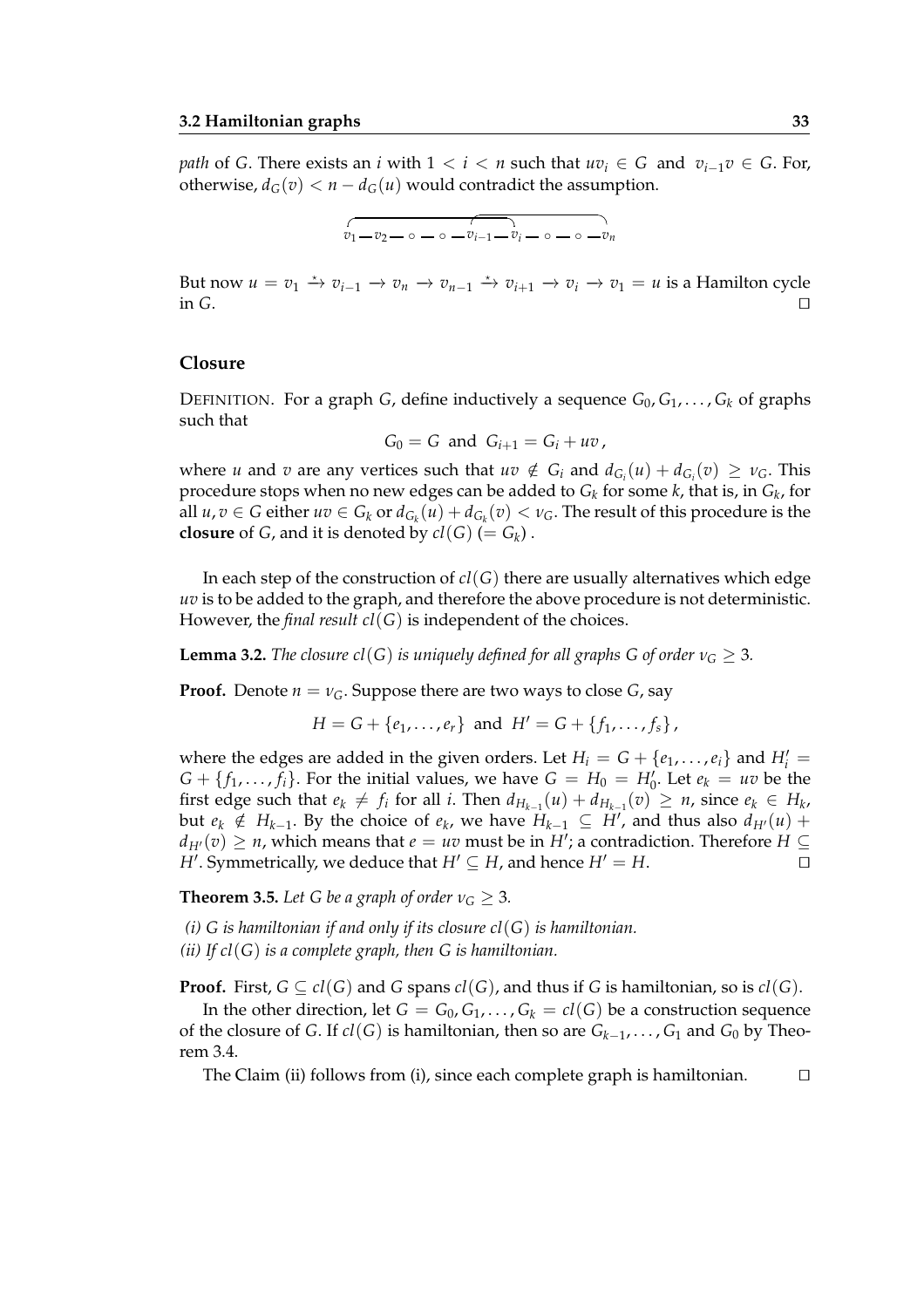**Theorem 3.6.** Let G be a graph of order  $v_G \geq 3$ . Suppose that for all nonadjacent vertices u and  $v$ ,  $d_G(u) + d_G(v) \ge v_G$ . Then G is hamiltonian. In particular, if  $\delta(G) \ge \frac{1}{2}v_G$ , then G is *hamiltonian.*

**Proof.** Since  $d_G(u) + d_G(v) \geq v_G$  for all nonadjacent vertices, we have  $cl(G) = K_n$ for  $n = v_G$ , and thus *G* is hamiltonian. The second claim is immediate, since now  $d_G(u) + d_G(v) \ge v_G$  for all *u*, *v* ∈ *G* whether adjacent or not. □

## **Chvátal's condition**

The hamiltonian problem of graphs has attracted much attention, at least partly because the problem has practical significance. (Indeed, the first example where DNA computing was applied, was the hamiltonian problem.)

There are some general improvements of the previous results of this chapter, and quite many improvements in various special cases, where the graphs are somehow restricted. We become satisfied by two general results.

**Theorem 3.7 (CHVÁTAL (1972)).** Let G be a graph with  $V_G = \{v_1, v_2, ..., v_n\}$ , for  $n \geq 3$ , *ordered so that*  $d_1 \leq d_2 \leq \cdots \leq d_n$ , for  $d_i = d_G(v_i)$ . If for every  $i < n/2$ ,

$$
d_i \leq i \implies d_{n-i} \geq n-i, \tag{3.1}
$$

*then G is hamiltonian.*

**Proof.** First of all, we may suppose that *G* is closed,  $G = cl(G)$ , because *G* is hamiltonian if and only if *cl*(*G*) is hamiltonian, and adding edges to *G* does not decrease any of its degrees, that is, if *G* satisfies (3.1), so does  $G + e$  for every *e*. We show that, in this case,  $G = K_n$ , and thus *G* is hamiltonian.

Assume on the contrary that  $G \neq K_n$ , and let  $uv \notin G$  with  $d_G(u) \leq d_G(v)$  be such that  $d_G(u) + d_G(v)$  is as large as possible. Because *G* is closed, we must have  $d_G(u) + d_G(v) < n$ , and therefore  $d_G(u) = i < n/2$ . Let  $A = \{w \mid vw \notin G, w \neq v\}$ . By our choice,  $d_G(w) \leq i$  for all  $w \in A$ , and, moreover,

$$
|A| = (n-1) - d_G(v) \ge d_G(u) = i.
$$

Consequently, there are at least *i* vertices *w* with  $d_G(w) \le i$ , and so  $d_i \le d_G(u) = i$ .

Similarly, for each vertex from  $B = \{w \mid uw \notin G, w \neq u\}$ ,  $d_G(w) \leq d_G(v)$  $n - d_G(u) = n - i$ , and

$$
|B| = (n-1) - d_G(u) = (n-1) - i.
$$

Also  $d_G(u) < n - i$ , and thus there are at least  $n - i$  vertices *w* with  $d_G(w) < n - i$ *i*. Consequently,  $d_{n-i} < n-i$ . This contradicts the obtained bound  $d_i \leq i$  and the condition (3.1).  $□$ 

Note that the condition (3.1) is easily checkable for any given graph.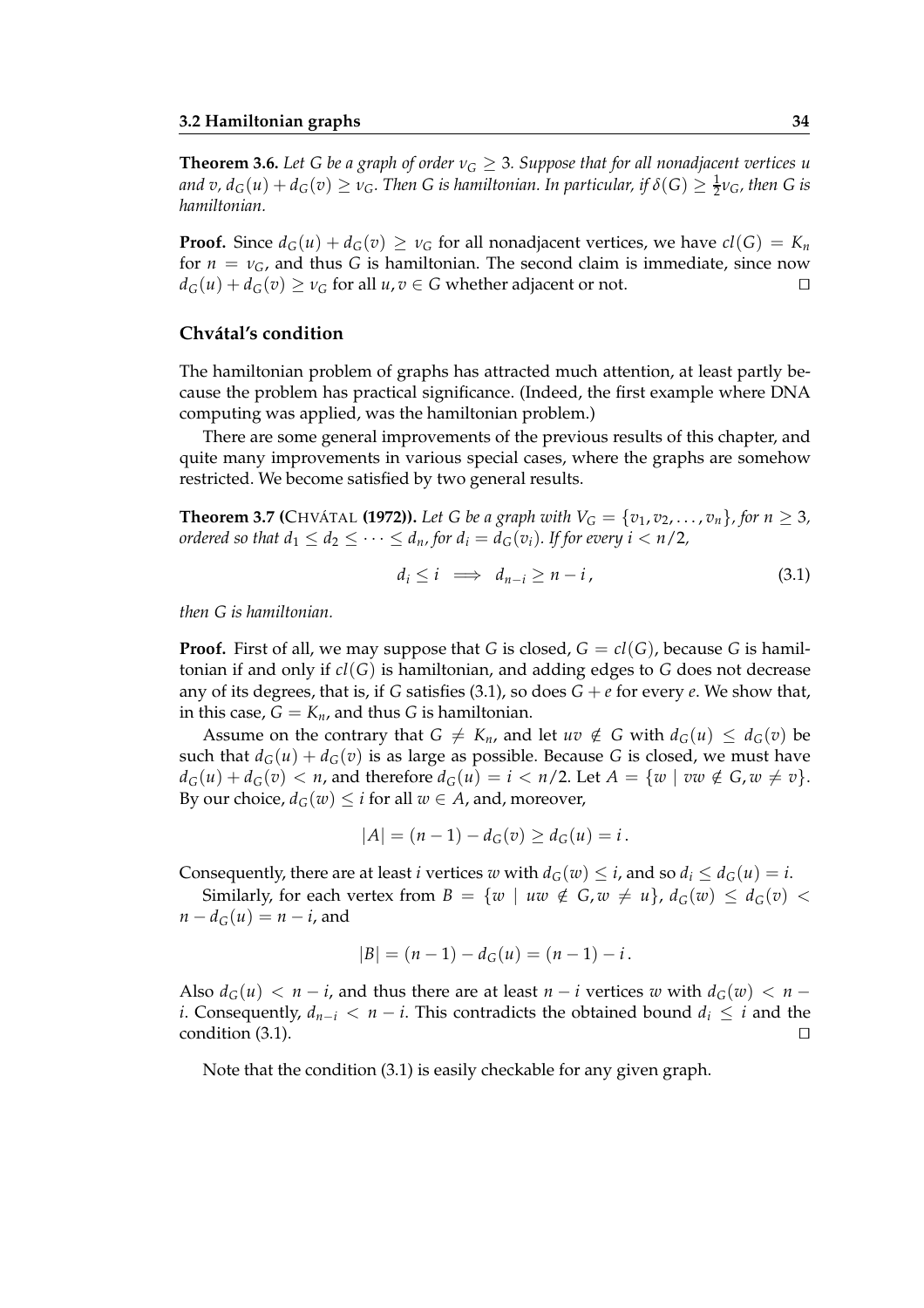#### **3.3 Matchings**

In matching problems we are given an availability relation between the elements of a set. The problem is then to find a pairing of the elements so that each element is paired (matched) uniquely with an available companion.

A special case of the matching problem is the **marriage problem**, which is stated as follows. Given a set *X* of boys and a set *Y* of girls, under what condition can each boy marry a girl who cares to marry him? This problem has many variations. One of them is the **job assignment problem**, where we are given *n* applicants and *m* jobs, and we should assign each applicant to a job he is qualified. The problem is that an applicant may be qualified for several jobs, and a job may be suited for several applicants.

#### **Maximum matchings**

DEFINITION. For a graph *G*, a subset  $M \subseteq E_G$  is a **matching** of *G*, if *M* contains no adjacent edges. The two ends of an edge  $e \in M$  are **matched under** *M*. A matching *M* is a **maximum matching**, if for no matching  $M'$ ,  $|M| < |M'|$ .

The two vertical edges on the right constitute a matching *M* that is *not a maximum matching*, although you cannot add any edges to *M* to form a larger matching. This matching is not maximum because the graph has a matching of three edges.

DEFINITION. A matching *M* **saturates**  $v \in G$ , if *v* is an end of an edge in *M*. Also, *M* **saturates**  $A \subseteq V_G$ , if it saturates every  $v \in A$ . If *M* saturates  $V_G$ , then *M* is a **perfect matching**.

It is clear that every perfect matching is maximum. On the right the horizontal edges form a perfect matching.

DEFINITION. Let *M* be a matching of *G*. An odd path  $P = e_1 e_2 \dots e_{2k+1}$  is M-**augmented**, if

- *P* alternates between  $E_G \setminus M$  and *M* (that is,  $e_{2i+1} \in G-M$  and  $e_{2i} \in M$ ), and
- the ends of *P* are not saturated.

**Lemma 3.3.** If G is connected with  $\Delta(G) \leq 2$ , then G is a path or a cycle.

## **Proof.** Exercise. ⊓⊔

We start with a result that gives a necessary and sufficient condition for a matching to be maximum. One can use the first part of the proof to construct a maximum





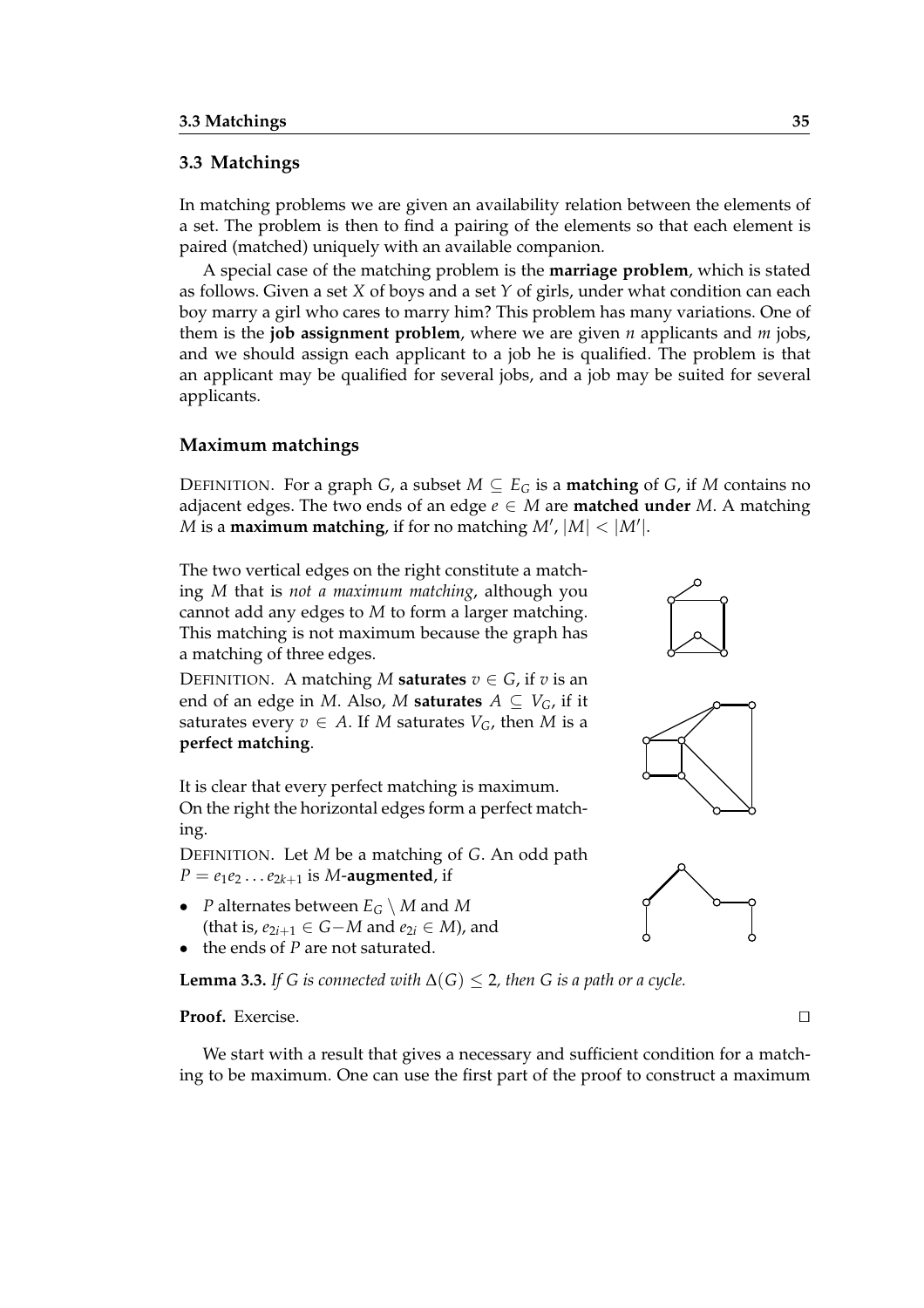matching in an iterative manner starting from any matching *M* and from any *M*augmented path.

**Theorem 3.8 (**BERGE **(1957)).** *A matching M of G is a maximum matching if and only if there are no M-augmented paths in G.*

**Proof.** ( $\Rightarrow$ ) Let a matching M have an M-augmented path  $P = e_1e_2 \dots e_{2k+1}$  in G. Here  $e_2, e_4, \ldots, e_{2k} \in M$ ,  $e_1, e_3, \ldots, e_{2k+1} \notin M$ . Define  $N \subseteq E_G$  by

 $N = (M \setminus \{e_{2i} \mid i \in [1, k]\}) \cup \{e_{2i+1} \mid i \in [0, k]\}.$ 

Now, *N* is a matching of *G*, and  $|N| = |M| + 1$ . Therefore *M* is not a maximum matching.

(⇐) Assume *N* is a maximum matching, but *M* is not. Hence |*N*| > |*M*|. Consider the subgraph  $H = G[M \triangle N]$  for the symmetric difference  $M \triangle N$ . We have  $d_H(v) \le$ 2 for each  $v \in H$ , because *v* is an end of at most one edge in *M* and *N*. By Lemma 3.3, each connected component *A* of *H* is either a path or a cycle.

Since no  $v \in A$  can be an end of two edges from N or from M, each connected component (path or a cycle) *A* alternates between *N* and *M*. Now, since  $|N| > |M|$ , there is a connected component *A* of *H*, which has more edges from *N* than from *M*. This *A* cannot be a cycle, because an alternating cycle has even length, and it thus contains equally many edges from *N* and *M*. Hence  $A: u \rightarrow v$  is a path (of odd length), which starts and ends with an edge from *N*. Because *A* is a connected component of *H*, the ends *u* and *v* are not saturated by *M*, and, consequently, *A* is an *M*-augmented path. This proves the theorem. □

**Example 3.5.** Consider the *k*-cube  $Q_k$  for  $k \geq 1$ . Each maximum matching of  $Q_k$  has 2 *k*−1 edges. Indeed, the matching *M* = {(0*u*, 1*u*) | *u* ∈ **B***k*−1}, has 2*k*−<sup>1</sup> edges, and it is clearly perfect.

# **Hall's theorem**

For a subset  $S \subseteq V_G$  of a graph *G*, denote

$$
N_G(S) = \{v \mid uv \in G \text{ for some } u \in S\}.
$$

If *G* is  $(X, Y)$ -bipartite, and  $S \subseteq X$ , then  $N_G(S) \subseteq Y$ .

The following result, known as the

**Theorem 3.9 (**HALL **(1935)).** *Let G be a* (*X*,*Y*)*-bipartite graph. Then G contains a matching M saturating X if and only if*

$$
|S| \le |N_G(S)| \quad \text{for all} \ \ S \subseteq X. \tag{3.2}
$$

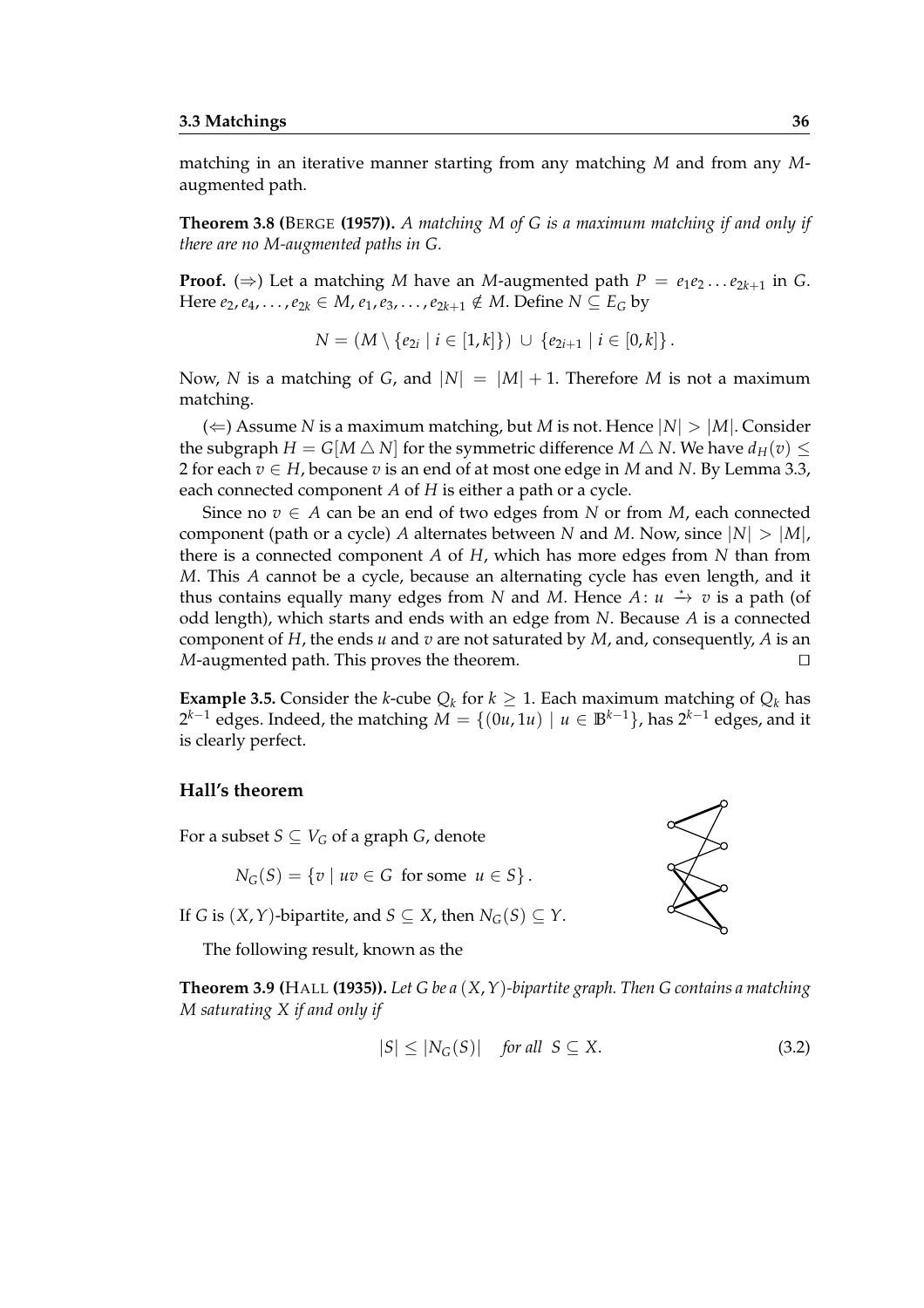**Proof.** ( $\Rightarrow$ ) Let *M* be a matching that saturates *X*. If  $|S| > |N_G(S)|$  for some  $S \subseteq X$ , then not all  $x \in S$  can be matched with different  $y \in N_G(S)$ .

(⇐) Let *G* satisfy Hall's condition (3.2). We prove the claim by induction on |*X*|.

If  $|X| = 1$ , then the claim is clear. Let then  $|X| > 2$ , and assume (3.2) implies the existence of a matching that saturates every proper subset of *X*.

If  $|N_G(S)| \ge |S| + 1$  for every nonempty  $S \subseteq X$  with  $S \ne X$ , then choose an edge  $uv \in G$  with  $u \in X$ , and consider the induced subgraph  $H = G - \{u, v\}$ . For all  $S \subseteq X \setminus \{u\}$ ,  $|N_H(S)| \geq |N_G(S)| - 1 \geq |S|$ , and hence, by the induction hypothesis, *H* contains a matching *M* saturating *X* \ {*u*}. Now *M* ∪ {*uv*} is a matching saturating *X* in *G*, as was required.

Suppose then that there exists a nonempty subset  $R \subseteq X$  with  $R \neq X$  such that  $|N_G(R)| = |R|$ . The induced subgraph  $H_1 = G[R \cup N_G(R)]$  satisfies (3.2) (since G does), and hence, by the induction hypothesis,  $H_1$  contains a matching  $M_1$  that saturates *R* (with the other ends in  $N_G(R)$ ).

Also, the induced subgraph  $H_2 = G[V_G \setminus A]$ , for  $A = R \cup N_G(R)$ , satisfies (3.2). Indeed, if there were a subset  $S \subseteq X \setminus R$  such that  $|N_{H_2}(S)| < |S|$ , then we would have

 $|N_G(S \cup R)| = |N_{H_2}(S)| + |N_{H_1}(R)| < |S| + |N_G(R)| = |S| + |R| = |S \cup R|$ 

(since  $S \cap R = \emptyset$ ), which contradicts (3.2) for *G*. By the induction hypothesis, *H*<sub>2</sub> has a matching  $M_2$  that saturates  $X \setminus R$  (with the other ends in  $Y \setminus N_G(R)$ ). Combining the matchings for *H*<sub>1</sub> and *H*<sub>2</sub>, we get a matching *M*<sub>1</sub> ∪ *M*<sub>2</sub> saturating *X* in *G*. □

**Second proof.** This proof of the direction  $(\Leftarrow)$  uses Menger's theorem. Let *H* be the graph obtained from *G* by adding two new vertices *x*, *y* such that *x* is adjacent to each  $v \in X$  and *y* is adjacent to each  $v \in Y$ . There exists a matching saturating *X* if (and only if) the number of independent paths  $x \stackrel{*}{\rightarrow} y$  is equal to |X|. For this, by Menger's theorem, it suffices to show that every set *S* that separates *x* and *y* in *H* has at least |*X*| vertices.

Let *S* = *A* ∪ *B*, where *A*  $\subseteq$  *X* and *B*  $\subseteq$  *Y*. Now, vertices in *X* \ *A* are not adjacent to vertices of *Y* \ *B*, and hence we have  $N_G(X \setminus A) \subseteq B$ , and thus that  $|X \setminus A| \leq |N_G(X \setminus A)| \leq |B|$  using the condition (3.2).

We conclude that  $|S| = |A| + |B| \ge |X|$ . □

*x y y y*  $X \setminus A$ *A B*

**Corollary 3.1 (**FROBENIUS **(1917)).** *If G is a k-regular bipartite graph with k* > 0*, then G has a perfect matching.*

**Proof.** Let *G* be *k*-regular  $(X, Y)$ -bipartite graph. By regularity,  $k \cdot |X| = \varepsilon_G = k \cdot |Y|$ , and hence  $|X| = |Y|$ . Let  $S \subseteq X$ . Denote by  $E_1$  the set of the edges with an end in *S*, and by  $E_2$  the set of the edges with an end in  $N_G(S)$ . Clearly,  $E_1 \subseteq E_2$ . Therefore,  $k \cdot |N_G(S)| = |E_2| \geq |E_1| = k \cdot |S|$ , and so  $|N_G(S)| \geq |S|$ . By Theorem 3.9, *G* has a matching that saturates *X*. Since  $|X| = |Y|$ , this matching is necessarily perfect.  $□$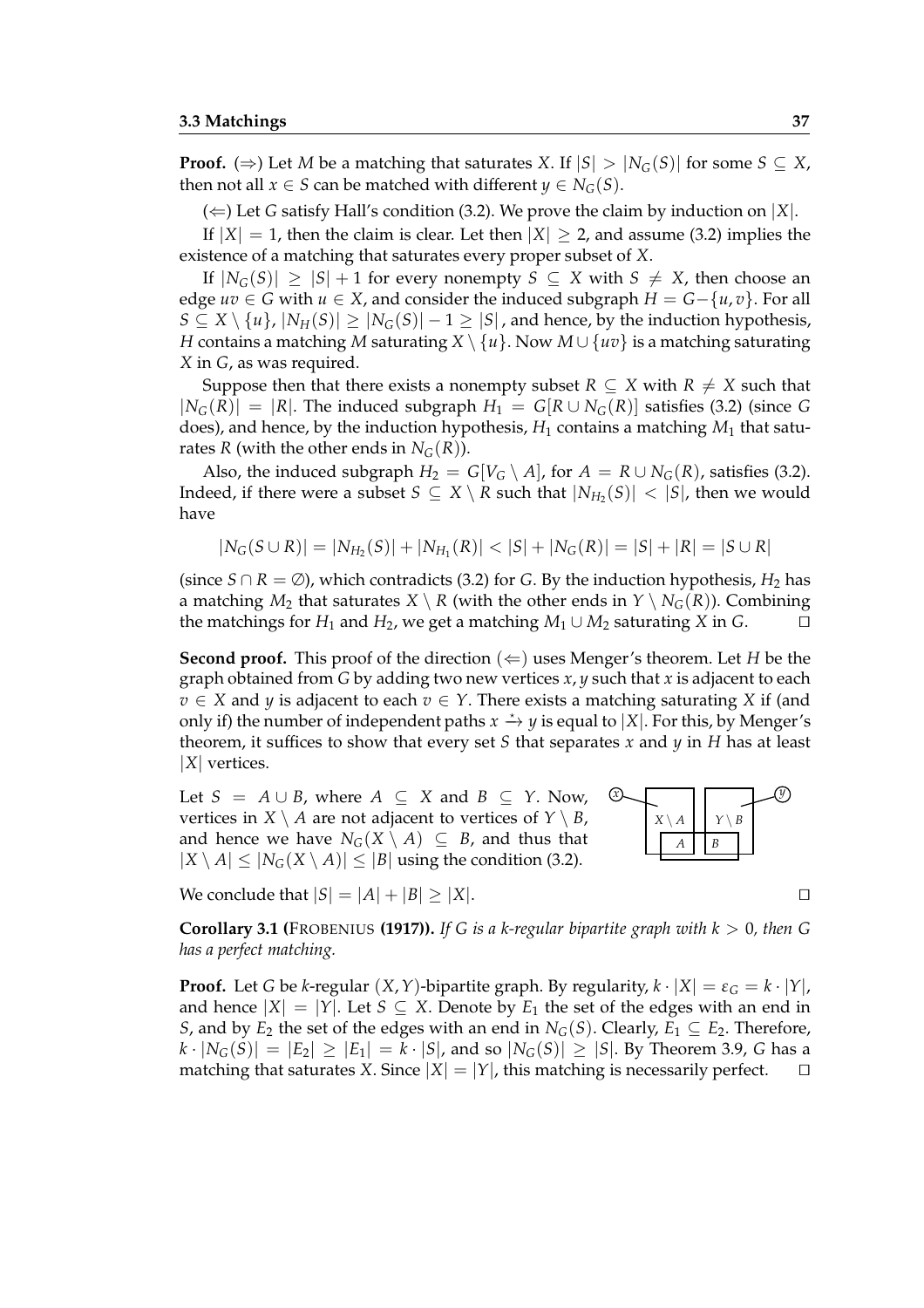# **Applications of Hall's theorem**

DEFINITION. Let  $S = \{S_1, S_2, \ldots, S_m\}$  be a family of finite nonempty subsets of a set *S*. (*S<sup>i</sup>* need not be distinct.) A **transversal** (or a **system of distinct representatives**) of  $\mathcal S$  is a subset  $T \subseteq \mathcal S$  of  $m$  distinct elements one from each  $\mathcal S_i$ .

As an example, let  $S = [1, 6]$ , and let  $S_1 = S_2 = \{1, 2\}$ ,  $S_3 = \{2, 3\}$  and  $S_4 =$  $\{1, 4, 5, 6\}$ . For  $S = \{S_1, S_2, S_3, S_4\}$ , the set  $T = \{1, 2, 3, 4\}$  is a transversal. If we add the set  $S_5 = \{2,3\}$  to S, then it is impossible to find a transversal for this new family.

The connection of transversals to the Marriage Theorem is as follows. Let  $S = Y$ and  $X = [1, m]$ . Form an  $(X, Y)$ -bipartite graph *G* such that there is an edge  $(i, s)$ if and only if  $s \in S_i$ . The possible transversals T of S are then obtained from the matchings *M* saturating *X* in *G* by taking the ends in *Y* of the edges of *M*.

**Corollary 3.2.** *Let* S *be a family of finite nonempty sets. Then* S *has a transversal if and only if the union of any k of the subsets S<sup>i</sup> of* S *contains at least k elements.*

**Example 3.6.** An  $m \times n$  **latin rectangle** is an  $m \times n$  integer matrix *M* with entries  $M_{ii} \in [1, n]$  such that the entries in the same row and in the same column are different. Moreover, if  $m = n$ , then *M* is a **latin square**. Note that in a  $m \times n$  latin rectangle *M*, we always have that  $m < n$ .

We show the following: Let M be an  $m \times n$  latin rectangle (with  $m \lt n$ ). Then M can *be extended to a latin square by the addition of*  $n - m$  *new rows.* 

The claim follows when we show that *M* can be extended to an  $(m+1) \times n$  latin rectangle. Let  $A_i \subseteq [1, n]$  be the set of those elements that do not occur in the *i*-th column of *M*. Clearly,  $|A_i| = n - m$  for each *i*, and hence  $\sum_{i \in I} |A_i| = |I|(n - m)$  for all subsets *I* ⊆ [1, *n*]. Now  $\bigcup_{i \in I} A_i \big| \geq |I|$ , since otherwise at least one element from the union would be in more than  $n - m$  of the sets  $A_i$  with  $i \in I$ . However, each row has all the *n* elements, and therefore each *i* is missing from exactly *n* − *m* columns. By Marriage Theorem, the family  $\{A_1, A_2, \ldots, A_n\}$  has a transversal, and this transversal can be added as a new row to *M*. This proves the claim.

#### **Tutte's theorem**

The next theorem is a classic characterization of perfect matchings.

DEFINITION. A connected component of a graph *G* is said to be **odd** (**even**), if it has an odd (even) number of vertices. Denote by  $c_{odd}(G)$  the number of odd connected components in *G*.

Denote by *m*(*G*) be the number of edges in a maximum matching of a graph *G*.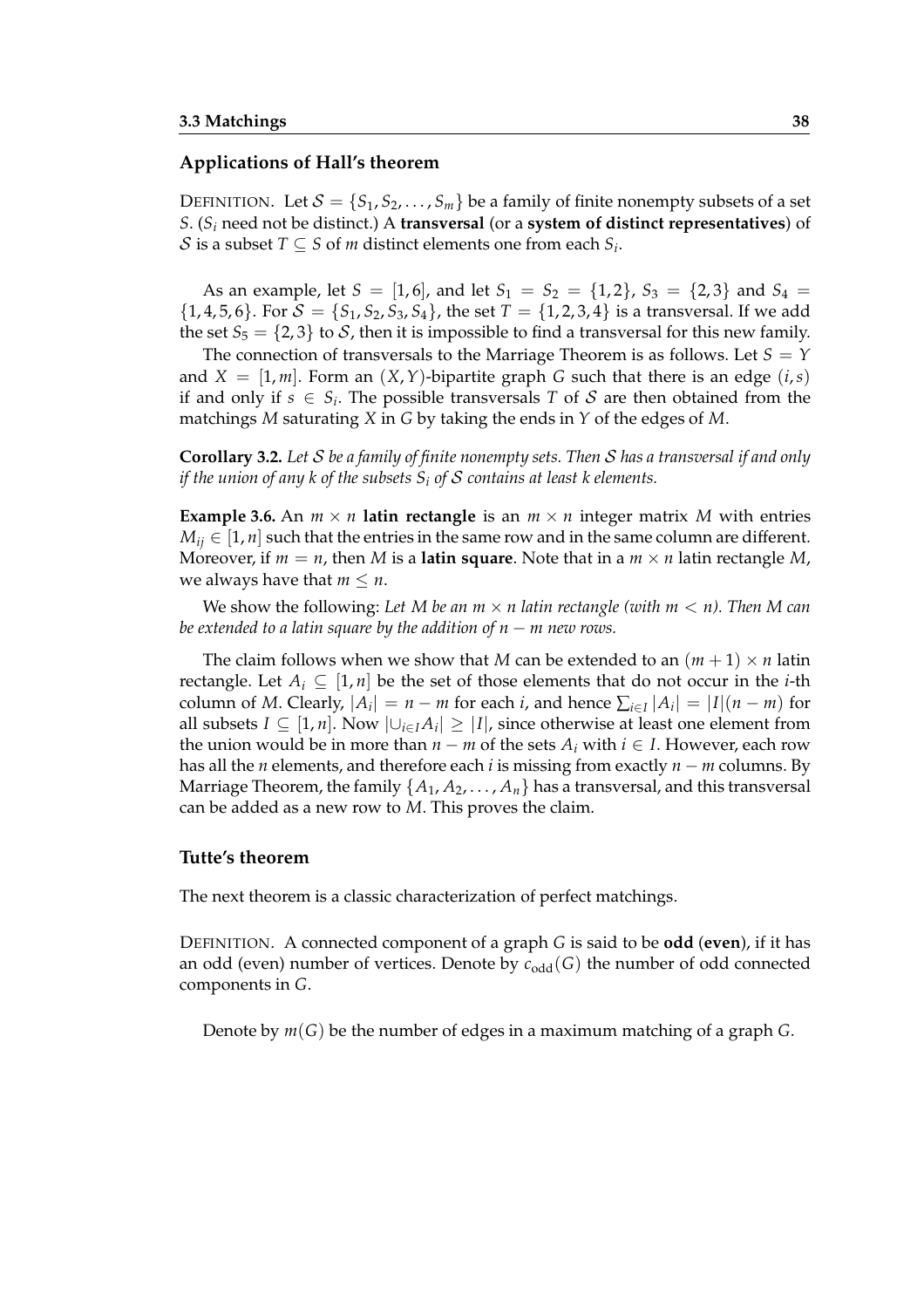**Theorem 3.10 (Tutte-Berge Formula).** *Each maximum matching of a graph G has*

$$
m(G) = \min_{S \subseteq V_G} \frac{\nu_G + |S| - c_{\text{odd}}(G - S)}{2} \tag{3.3}
$$

*elements.*

Note that the condition in (ii) includes the case, where  $S = \emptyset$ .

**Proof.** We prove the result for connected graphs. The result then follows for disconnected graphs by adding the formulas for the connected components.

We observe first that  $\leq$  holds in (3.3), since, for all  $S \subseteq V_G$ ,

$$
m(G) \le |S| + m(G-S) \le |S| + \frac{|V_G \setminus S| - c_{\text{odd}}(G-S)}{2} = \frac{\nu_G + |S| - c_{\text{odd}}(G-S)}{2}
$$

Indeed, each odd component of *G*−*S* must have at least one unsaturated vertex.

The proof proceeds by induction on  $\nu_G$ . If  $\nu_G = 1$ , then the claim is trivial. Suppose that  $\nu_G \geq 2$ .

Assume first that there exists a vertex  $v \in G$  such that *v* is saturated by all maximum matchings. Then  $m(G-v) = m(G) - 1$ . For a subset  $S' \subseteq G-v$ , denote  $S = S' \cup \{v\}$ . By the induction hypothesis, for all  $S' \subseteq G - v$ ,

$$
m(G) - 1 \ge \frac{1}{2} ((v_G - 1) + |S'| - c_{odd}(G - (S' \cup \{v\})))
$$
  
=  $\frac{1}{2} ((v_G + |S| - c_{odd}(G - S))) - 1.$ 

The claim follows from this.

Suppose then that for each vertex *v*, there is a maximum matching that does not saturate *v*. We claim that  $m(G) = (\nu_G - 1)/2$ . Suppose to the contrary, and let *M* be a maximum matching having two different unsaturated vertices *u* and *v*, and choose *M* so that the distance  $d_G(u, v)$  is as small as possible. Now  $d_G(u, v) \geq 2$ , since otherwise  $uv \in G$  could be added to *M*, contradicting the maximality of *M*. Let *w* be an intermediate vertex on a shortest path *u*  $\stackrel{*}{\rightarrow} v$ . By assumption, there exists a maximum matching *N* that does not saturate *w*. We can choose *N* such that the intersection *M* ∩ *N* is maximal. Since  $d_G(u, w) < d_G(u, v)$  and  $d_G(w, v) < d_G(u, v)$ , *N* saturates both *u* and *v*. The (maximum) matchings *N* and *M* leave equally many vertices unsaturated, and hence there exists another vertex  $x \neq w$  saturated by *M* but which is unsaturated by *N*. Let  $e = xy \in M$ . If *y* is also unsaturated by *N*, then  $N \cup \{e\}$  is a matching, contradicting maximality of *N*. It also follows that  $y \neq w$ . Therefore there exists an edge  $e' = yz$  in  $N$ , where  $z \neq x$ . But now  $N' = N \cup \{e\} \setminus \{e'\}$  is a maximum matching that does not saturate *w*. However,  $N \cap M \subset N' \cap M$  contradicts the choice of *N*. Therefore, every maximum matching leaves exactly one vertex unsaturated, i.e.,  $m(G) = (\nu_G - 1)/2.$ 

In this case, for *S* =  $\emptyset$ , the right hand side of (3.3) gets value ( $\nu$ <sup>*G*</sup> − 1)/2, and hence, by the beginning of the proof, this must be the minimum of the right hand side. ⊓⊔

.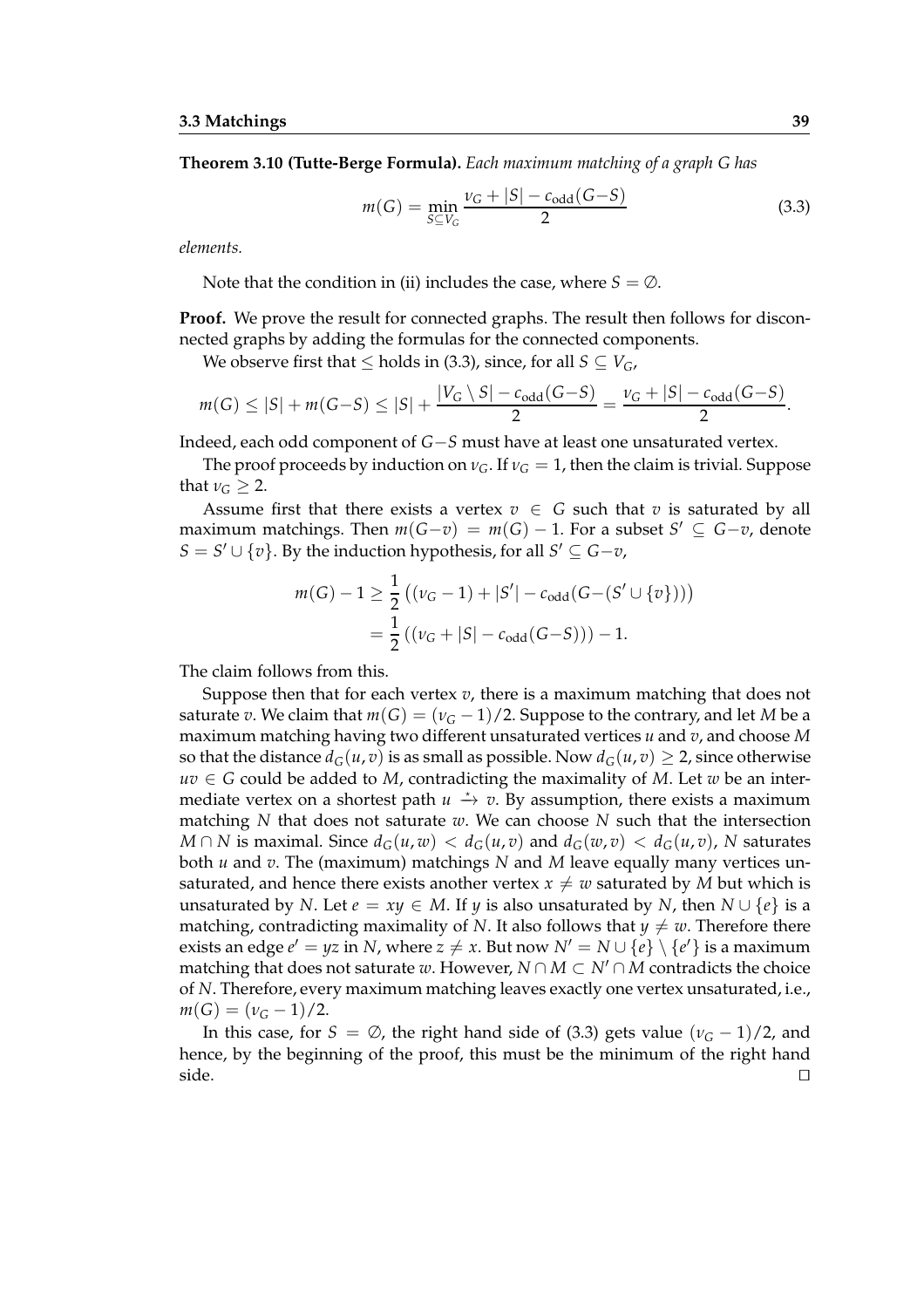For perfect matchings we have the following corollary, since for a perfect matching *we have*  $m(G) = (1/2)v_G$ *.* 

**Theorem 3.11 (**TUTTE **(1947)).** *Let G be a nontrivial graph. The following are equivalent.*

*(i) G has a perfect matching.*

*(ii)* For every proper subset  $S \subset V_G$ ,  $c_{\text{odd}}(G-S) \leq |S|$ .

Tutte's theorem does not provide a good algorithm for constructing a perfect matching, because the theorem requires 'too many cases'. Its applications are mainly in the proofs of other results that are related to matchings. There is a good algorithm due to EDMONDS (1965), which uses 'blossom shrinkings', but this algorithm is somewhat involved.

**Example 3.7.** The simplest connected graph that has no perfect matching is the path *P*3. Here removing the middle vertex creates two odd components.

The next 3-regular graph (known as the **Sylvester graph**) does not have a perfect matching, because removing the black vertex results in a graph with three odd connected components. This graph is the smallest regular graph with an odd degree that has no perfect matching.



Using Theorem 3.11 we can give a short proof of PETERSEN's result for 3-regular graphs (1891).

**Theorem 3.12 (**PETERSEN **(1891)).** *If G is a bridgeless* 3*-regular graph, then it has a perfect matching.*

**Proof.** Let *S* be a proper subset of  $V_G$ , and let  $G_i$ ,  $i \in [1, t]$ , be the odd connected components of *G*−*S*. Denote by *m<sup>i</sup>* the number of edges with one end in *G<sup>i</sup>* and the other in *S*. Since *G* is 3-regular,

$$
\sum_{v \in G_i} d_G(v) = 3 \cdot \nu_{G_i} \quad \text{and} \quad \sum_{v \in S} d_G(v) = 3 \cdot |S|.
$$

The first of these implies that

$$
m_i = \sum_{v \in G_i} d_G(v) - 2 \cdot \varepsilon_{G_i}
$$

is odd. Furthermore,  $m_i \neq 1$ , because *G* has no bridges, and therefore  $m_i \geq 3$ . Hence the number of odd connected components of *G*−*S* satisfies

$$
t \leq \frac{1}{3} \sum_{i=1}^{t} m_i \leq \frac{1}{3} \sum_{v \in S} d_G(v) = |S|,
$$

and so, by Theorem 3.11, *G* has a perfect matching. ⊓⊔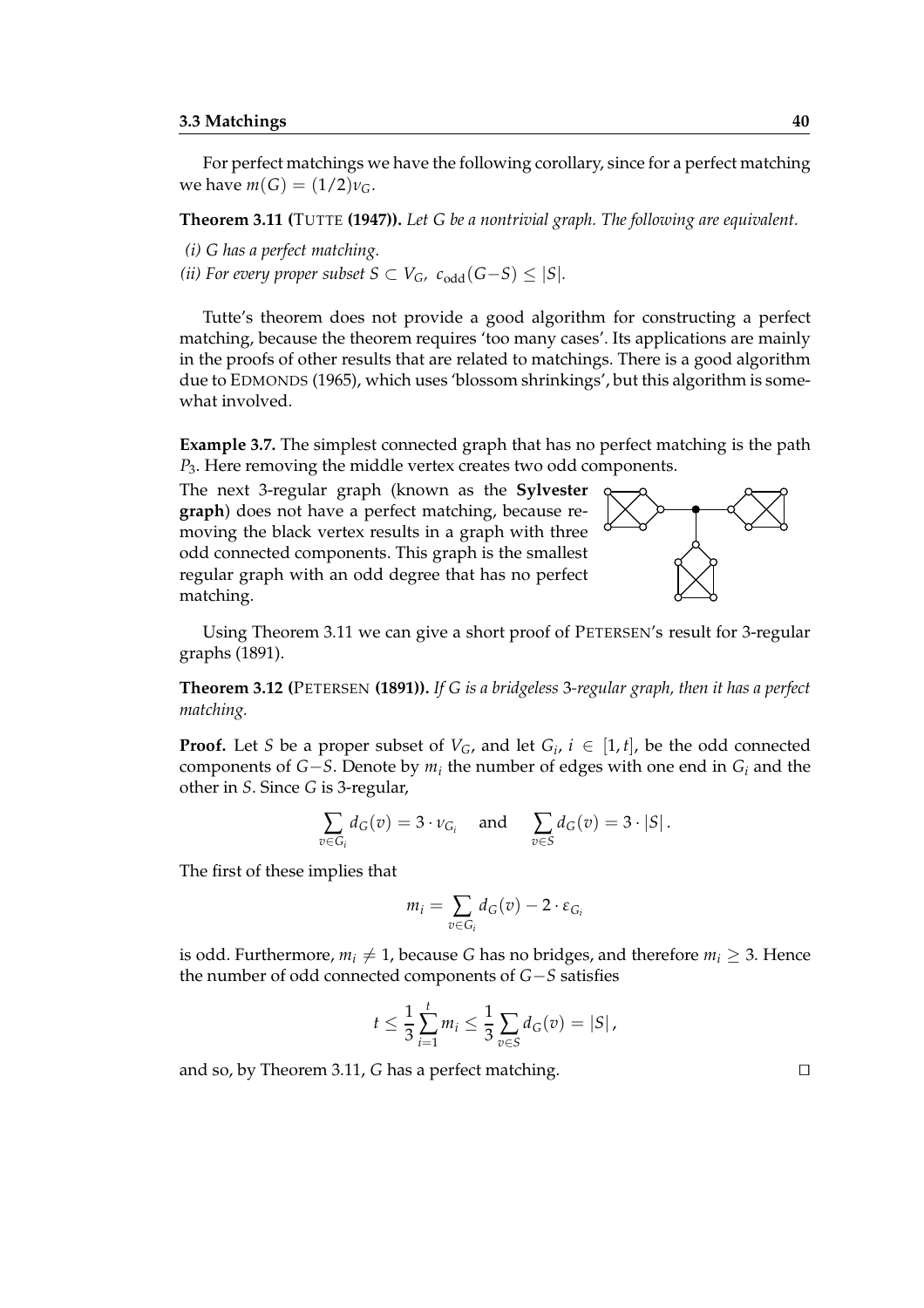## **Stable Marriages**

DEFINITION. Consider a bipartite graph *G* with a bipartition  $(X, Y)$  of the vertex set. In addition, each vertex  $x \in G$  supplies an order of preferences of the vertices of *N*<sub>*G*</sub>(*x*). We write  $u <sub>x</sub> v$ , if *x* prefers *v* to *u*. (Here  $u, v \in Y$ , if  $x \in X$ , and  $u, v \in X$ , if  $x \in Y$ .) A matching *M* of *G* is said to be **stable**, if for each unmatched pair  $xy \notin M$ (with  $x \in X$  and  $y \in Y$ ), it is not the case that x and y prefer each other better than their matched companions:

*xv*  $\in$  *M* and *y*  $\lt_x v$ , or  $uy \in M$  and  $x \lt_y u$ .

We omit the proof of the next theorem.

**Theorem 3.13.** *For bipartite graphs G, a stable matching exists for all lists of preferences.*

| <b>Example 3.8.</b> That was the good news. There is a catch, of |
|------------------------------------------------------------------|
| course. A stable matching need not saturate X and Y. For         |
| instance, the graph on the right does have a perfect match-      |
| ing (of 4 edges).                                                |

Suppose the preferences are the following:



| 1:5     | 2:6 < 8 < 7 | 3:8<5   | 4:7<5   |
|---------|-------------|---------|---------|
| 5:4<1<3 | 6:2         | 7:2 < 4 | 8:3 < 2 |

Then there is no stable matchings of four edges. A stable matching of *G* is the following:  $M = \{28, 35, 47\}$ , which leaves 1 and 6 unmatched. (You should check that there is no stable matching containing the edges 15 and 26.)

**Theorem 3.14.** Let  $G = K_{n,n}$  be a complete bipartite graph. Then G has a perfect and stable *matching for all lists of preferences.*

**Proof.** Let the bipartition be  $(X, Y)$ . The algorithm by GALE AND SHAPLEY (1962) works as follows.

## **Procedure.**

Set  $M_0 = \emptyset$ , and  $P(x) = \emptyset$  for all  $x \in X$ . Then iterate the following process until all vertices are saturated: Choose a vertex  $x \in X$  that is unsaturated in  $M_{i-1}$ . Let  $y \in Y$  be the most preferred vertex for *x* such that  $y \notin P(x)$ .

(1) Add *y* to *P*(*x*).

(2) If *y* is not saturated, then set  $M_i = M_{i-1} \cup \{xy\}$ . (3) If *zy* ∈ *M*<sub>*i*−1</sub> and *z* <<sub>*y*</sub> *x*, then set *M*<sub>*i*</sub> = (*M*<sub>*i*−1</sub> \{*zy*}) ∪ {*xy*}.

First of all, the procedure terminates, since a vertex  $x \in X$  takes part in the iteration at most *n* times (once for each  $y \in Y$ ). The final outcome, say  $M = M_t$ , is a perfect matching, since the iteration continues until there are no unsaturated vertices *x* ∈ *X*.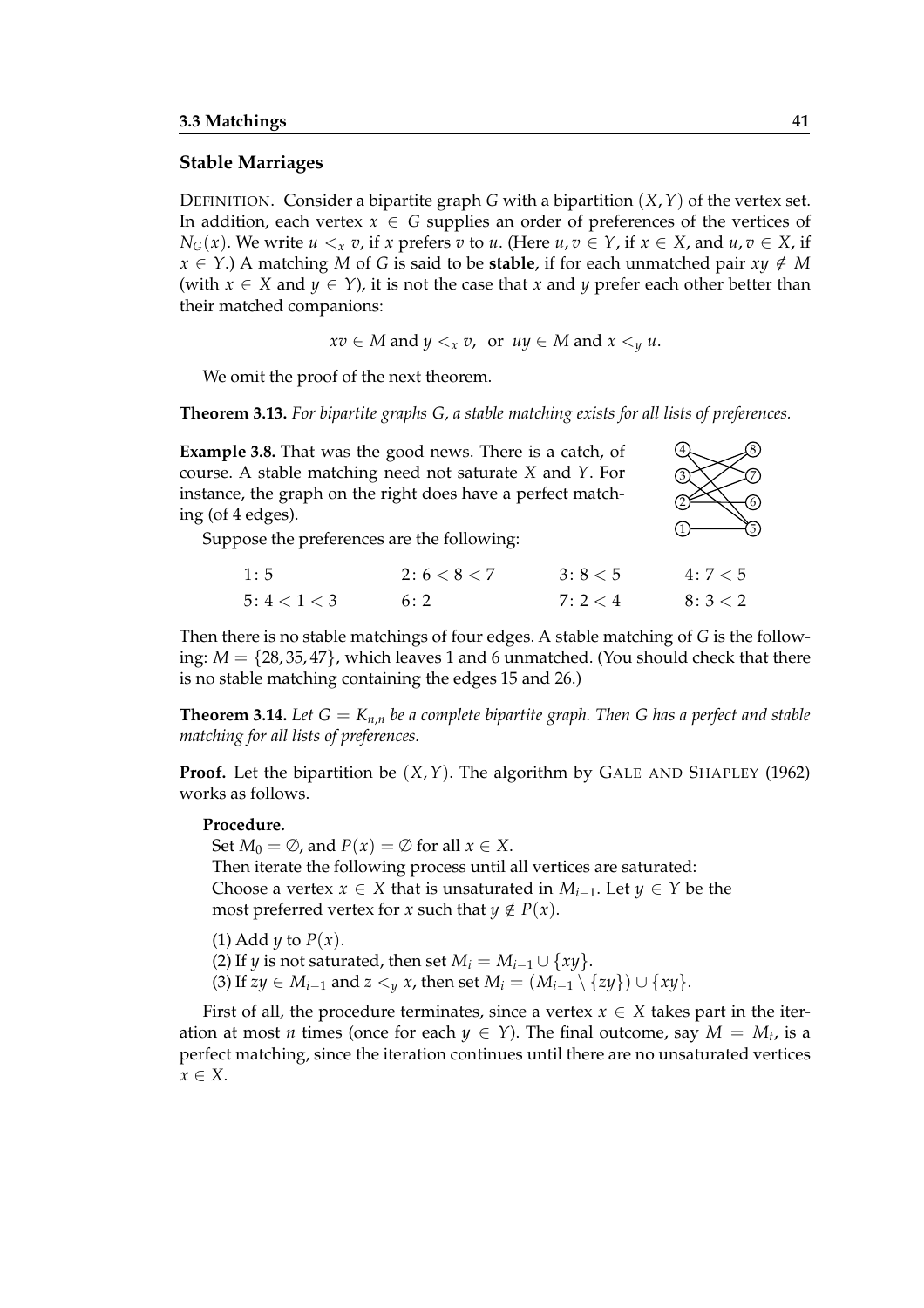Also, the matching  $M = M_t$  is stable. Note first that, by (3), if  $xy \in M_i$  and  $zy \in M_j$ for some  $x \neq z$  and  $i < j$ , then  $x < y$  *z*. Assume the that  $xy \in M$ , but  $y < x$  *z* for some  $z \in Y$ . Then *xy* is added to the matching at some step,  $xy \in M_i$ , which means that  $z \in P(x)$  at this step (otherwise *x* would have 'proposed' *z*). Hence *x* took part in the iteration at an earlier step  $M_k$ ,  $k < i$  (where  $z$  was put to the list  $P(x)$ , but  $xz$  was not added). Thus, for some  $u \in X$ ,  $uz \in M_{k-1}$  and  $x \leq z$  *u*, and so in *M* the vertex *z* is matched to some *w* with  $x < z w$ .

Similarly, if *x*  $\lt_y$  *v* for some  $v \in X$ , then  $y \lt_v z$  for the vertex  $z \in Y$  such that  $vz \in M$ . *vz* ∈ *M*.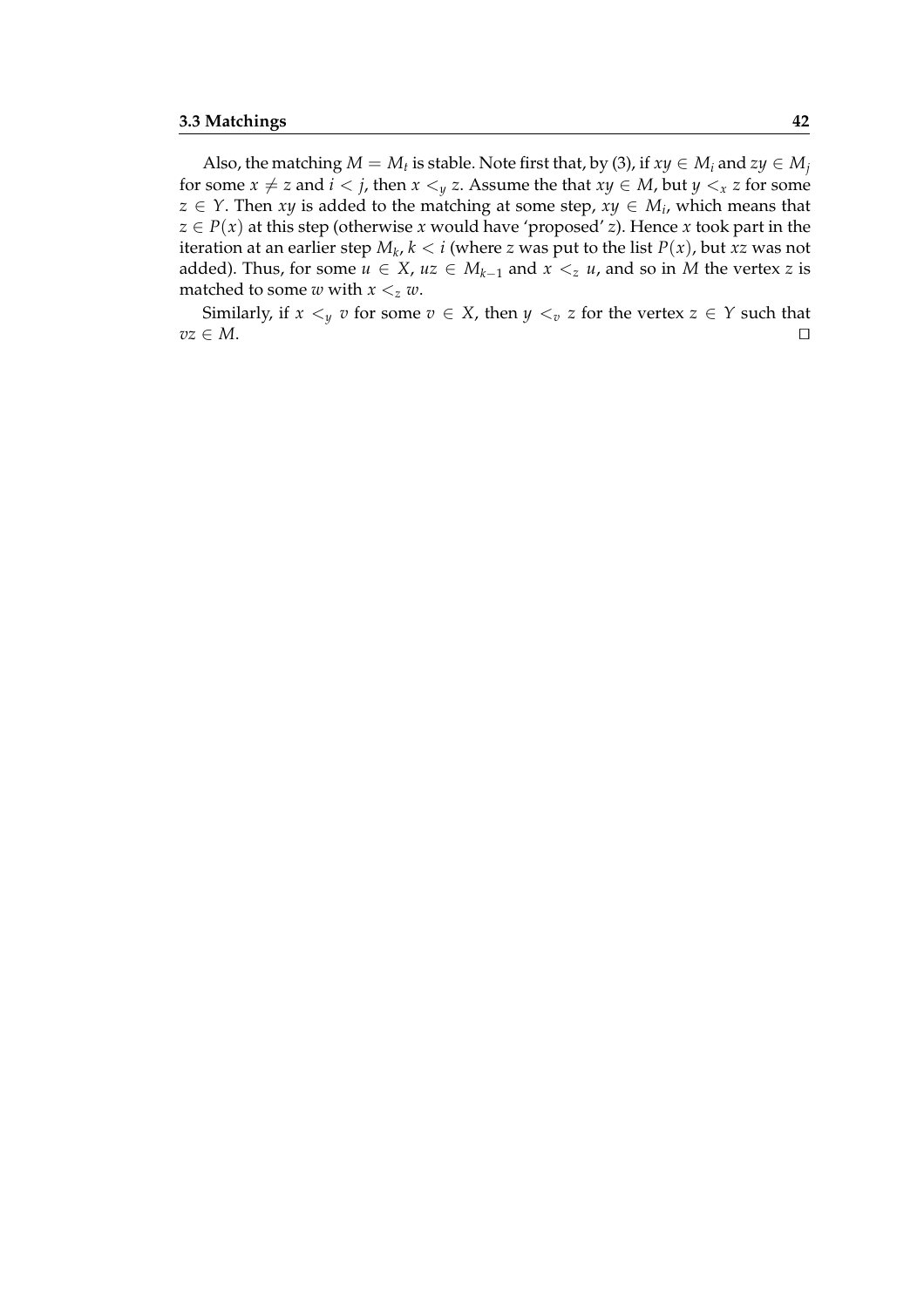# **Colourings**

# **4.1 Edge colourings**

Colourings of edges and vertices of a graph *G* are useful, when one is interested in classifying relations between objects.

There are two sides of colourings. In the general case, a graph *G* with a colouring *α* is given, and we study the properties of this pair  $G^{\alpha} = (G, \alpha)$ . This is the situation, *e.g.*, in transportation networks with bus and train links, where the colour (*buss, train*) of an edge tells the nature of a link.

In the chromatic theory, *G* is first given and then we search for a colouring that the satisfies required properties. One of the important properties of colourings is 'properness'. In a proper colouring adjacent edges or vertices are coloured differently.

# **Edge chromatic number**

DEFINITION. A *k*-**edge colouring**  $α: E<sub>G</sub> → [1, k]$  of a graph *G* is an assignment of *k* colours to its edges. We write *G α* to indicate that *G* has the edge colouring *α*.

A vertex  $v \in G$  and a colour  $i \in [1, k]$  are **incident** with each other, if  $\alpha(vu) = i$  for some  $vu \in G$ . If  $v \in G$  is not incident with a colour *i*, then *i* is **available** for *v*.

The colouring  $\alpha$  is **proper**, if no two adjacent edges obtain the same colour:  $\alpha(e_1) \neq 0$  $\alpha(e_2)$  for adjacent  $e_1$  and  $e_2$ .

The **edge chromatic number**  $\chi'(G)$  of G is defined as

 $\chi'(G) = \min\{k \mid \text{there exists a proper } k\text{-edge colouring of } G\}.$ 

A *k*-edge colouring *α* can be thought of as a partition {*E*1, *E*2, . . . , *Ek*} of *EG*, where  $E_i = \{e \mid \alpha(e) = i\}$ . Note that it is possible that  $E_i = \emptyset$  for some *i*. We adopt a simplified notation

$$
G^{\alpha}[i_1,i_2,\ldots,i_t]=G[E_{i_1}\cup E_{i_2}\cup\cdots\cup E_{i_t}]
$$

for the subgraph of *G* consisting of those edges that have a colour *i*1, *i*2, . . . , or *i<sup>t</sup>* . That is, the edges having other colours are removed.

**Lemma 4.1.** *Each colour set E<sup>i</sup> in a proper k-edge colouring is a matching. Moreover, for each*  $graph G, \Delta(G) \leq \chi'(G) \leq \varepsilon_G.$ 

**Proof.** This is clear. □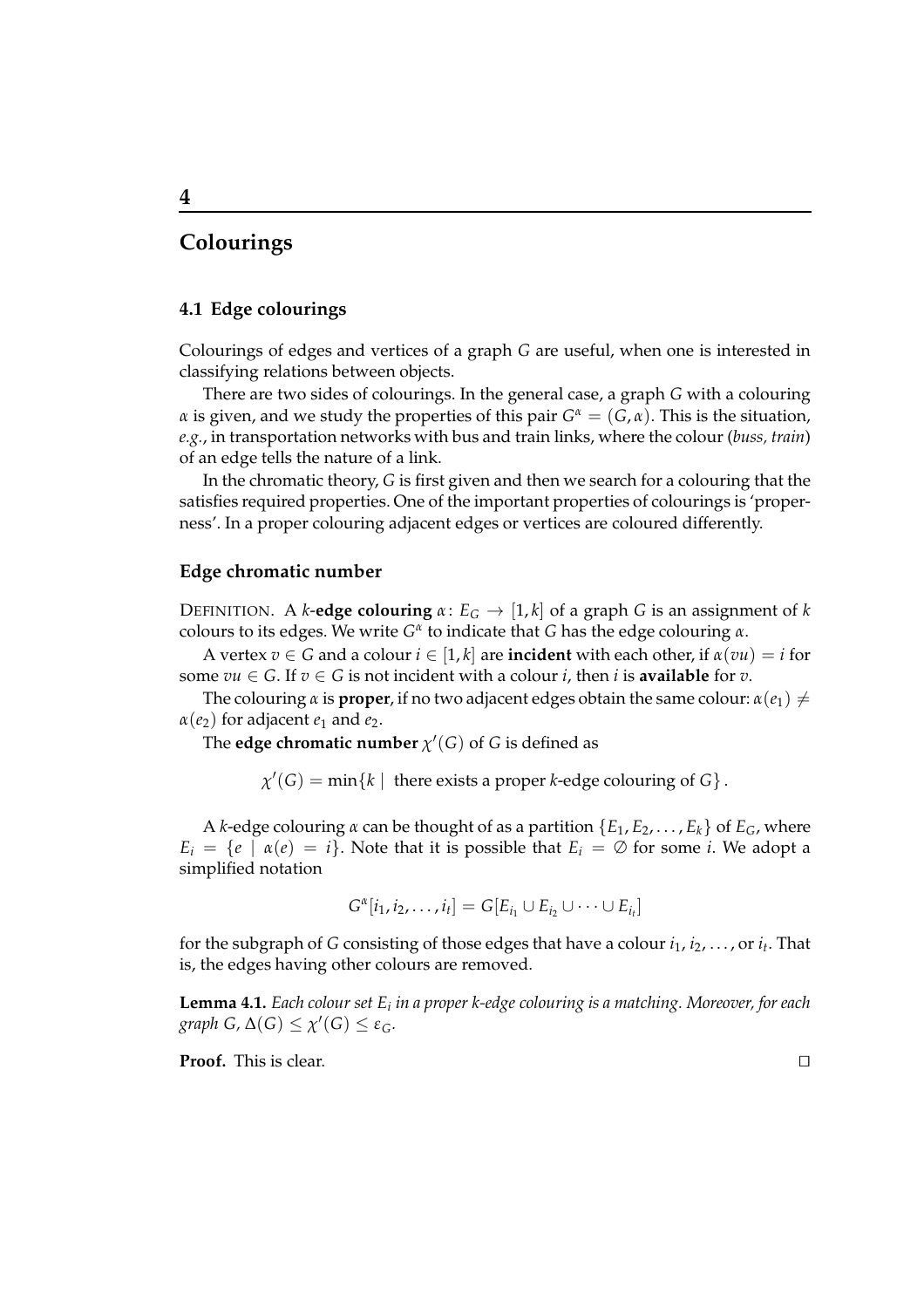**Example 4.1.** The three numbers in Lemma 4.1 can be equal. This happens, for instance, when  $G = K_{1,n}$  is a star. But often the inequalities are strict.



A star, and a graph with  $\chi'(G) = 4$ .

#### **Optimal colourings**

We show that for bipartite graphs the lower bound is always optimal:  $\chi'(G) = \Delta(G)$ .

**Lemma 4.2.** *Let G be a connected graph that is not an odd cycle. Then there exists a 2-edge colouring (that need not be proper), in which both colours are incident with each vertex v with*  $d_G(v) \geq 2$ .

**Proof.** Assume that *G* is nontrivial; otherwise, the claim is trivial.

(1) Suppose first that *G* is eulerian. If *G* is an even cycle, then a 2-edge colouring exists as required. Otherwise, since now  $d_G(v)$  is even for all *v*, *G* has a vertex  $v_1$  with  $d_G(v_1) \geq 4$ . Let  $e_1e_2 \ldots e_t$  be an Euler tour of *G*, where  $e_i = v_i v_{i+1}$  (and  $v_{t+1} = v_1$ ). Define

$$
\alpha(e_i) = \begin{cases} 1, & \text{if } i \text{ is odd,} \\ 2, & \text{if } i \text{ is even.} \end{cases}
$$

Hence the ends of the edges  $e_i$  for  $i \in [2, t-1]$  are incident with both colours. All vertices are among these ends. The condition  $d_G(v_1) \geq 4$  guarantees this for  $v_1$ . Hence the claim holds in the eulerian case.

(2) Suppose then that *G* is not eulerian. We define a new graph  $G_0$  by adding a vertex  $v_0$  to *G* and connecting  $v_0$  to each  $v \in G$  of odd degree.

In  $G_0$  every vertex has even degree including  $v_0$  (by the handshaking lemma), and hence  $G_0$  is eulerian. Let  $e_0e_1 \ldots e_t$  be an eulerian tour of  $G_0$ , where  $e_i = v_iv_{i+1}$ . By the previous case, there is a required colouring *α* of *G*<sup>0</sup> as above. Now, *α* restricted to *E<sup>G</sup>* is a colouring of *G* as required by the claim, since each vertex  $v_i$  with odd degree  $d_G(v_i) \geq 3$  is entered and departed at least once in the tour by an edge of the original graph *G*: *ei*−1*e<sup>i</sup>* .



⊓⊔

DEFINITION. For a *k*-edge colouring *α* of *G*, let

$$
c_{\alpha}(v) = |\{i \mid v \text{ is incident with } i \in [1, k]\}|.
$$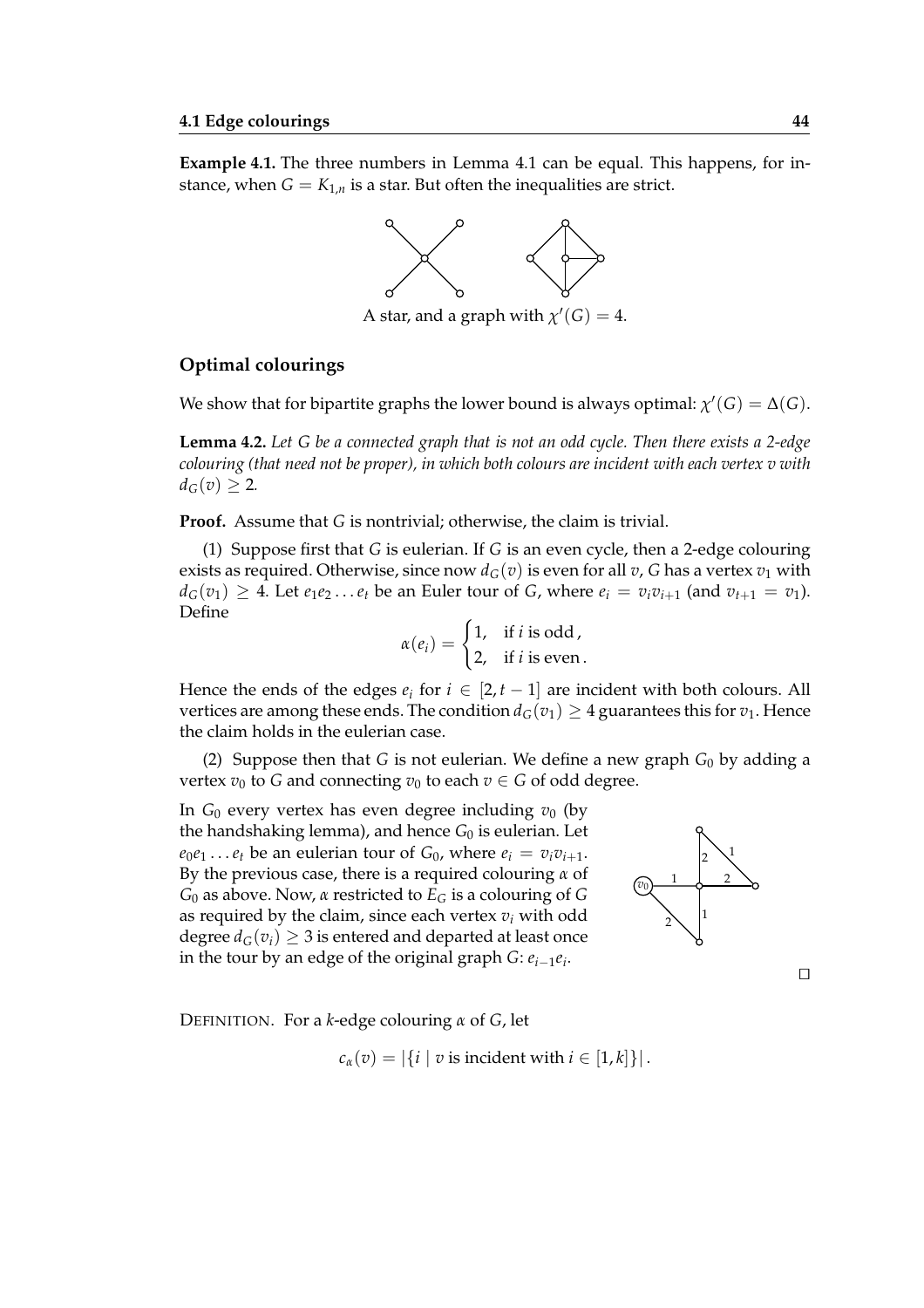A *k*-edge colouring *β* is an **improvement** of *α*, if

$$
\sum_{v \in G} c_{\beta}(v) > \sum_{v \in G} c_{\alpha}(v).
$$

Also,  $\alpha$  is **optimal**, if it cannot be improved.

Notice that we always have  $c_{\alpha}(v) \leq d_{G}(v)$ , and if  $\alpha$  is proper, then  $c_{\alpha}(v) = d_{G}(v)$ , and in this case *α* is optimal. Thus an improvement of a colouring is a change towards a proper colouring. Note also that a graph *G* always has an optimal *k*-edge colouring, but it need not have any proper *k*-edge colourings.

The next lemma is obvious.

**Lemma 4.3.** *An edge colouring α of G is proper if and only if*  $c<sub>a</sub>(v) = d<sub>G</sub>(v)$  *for all vertices*  $v \in G$ .

**Lemma 4.4.** Let  $\alpha$  be an optimal k-edge colouring of G, and let  $v \in G$ . Suppose that the *colour i is available for v, and the colour j is incident with v at least twice. Then the connected component H of G<sup>α</sup>* [*i*, *j*] *that contains v, is an odd cycle.*

**Proof.** Suppose the connected component *H* is not an odd cycle. By Lemma 4.2, *H* has a 2-edge colouring  $\gamma: E_H \to \{i, j\}$ , in which both *i* and *j* are incident with each vertex *x* with  $d_H(x) \geq 2$ . (We have renamed the colours 1 and 2 to *i* and *j*.) We obtain a recolouring *β* of *G* as follows:

$$
\beta(e) = \begin{cases} \gamma(e), & \text{if } e \in H, \\ \alpha(e), & \text{if } e \notin H. \end{cases}
$$

Since  $d_H(v) \geq 2$  (by the assumption on the colour *j*) and in *β* both colours *i* and *j* are now incident with *v*,  $c<sub>β</sub>(v) = c<sub>α</sub>(v) + 1$ . Furthermore, by the construction of *β*, we have  $c_{\beta}(u) \geq c_{\alpha}(u)$  for all  $u \neq v$ . Therefore  $\sum_{u \in G} c_{\beta}(u) > \sum_{u \in G} c_{\alpha}(u)$ , which contradicts the optimality of *α*. Hence *H* is an odd cycle.

**Theorem 4.1 (**KÖNIG **(1916)).** *If G is bipartite, then*  $\chi'(G) = \Delta(G)$ *.* 

**Proof.** Let *α* be an optimal  $\Delta$ -edge colouring of a bipartite *G*, where  $\Delta = \Delta(G)$ . If there were a  $v \in G$  with  $c_{\alpha}(v) < d_{G}(v)$ , then by Lemma 4.4, G would contain an odd cycle. But a bipartite graph does not contain such cycles. Therefore, for all vertices *v*,  $c_\alpha(v) = d_G(v)$ . By Lemma 4.3,  $\alpha$  is a proper colouring, and  $\Delta = \chi'(G)$  as required.  $\Box$ 

#### **Vizing's theorem**

In general we can have  $\chi'(G) > \Delta(G)$  as one of our examples did show. The following important theorem, due to VIZING, shows that the edge chromatic number of a graph *G* misses  $\Delta(G)$  by at most one colour.

**Theorem 4.2 (**VIZING **(1964)).** *For any graph G,*  $\Delta(G) \leq \chi'(G) \leq \Delta(G) + 1$ *.* 

**Proof.** Let  $\Delta = \Delta(G)$ . We need only to show that  $\chi'(G) \leq \Delta + 1$ . Suppose on the contrary that  $\chi'(G) > \Delta + 1$ , and let *α* be an optimal  $(Δ + 1)$ -edge colouring of *G*.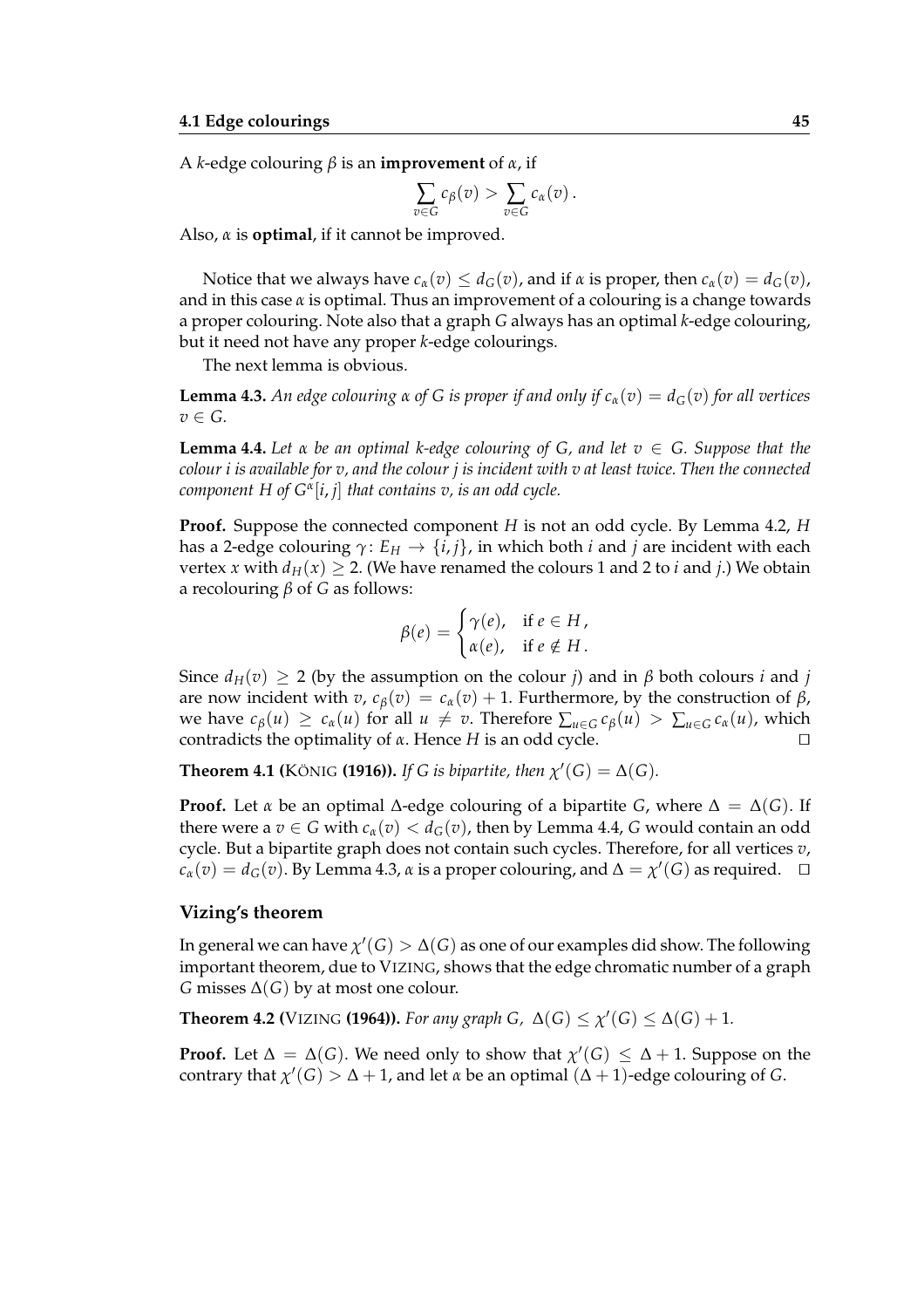We have (trivially)  $d_G(u) < \Delta + 1 < \chi'(G)$  for all  $u \in G$ , and so

**Claim 1.** For each  $u \in G$ , there exists an available colour  $b(u)$  for  $u$ .

Moreover, by the counter hypothesis, *α* is not a proper colouring, and hence there exists a  $v \in G$  with  $c_{\alpha}(v) < d_{G}(v)$ , and hence a colour  $i_1$  that is incident with  $v$  at least twice, say

$$
\alpha(vu_1) = i_1 = \alpha(vx). \tag{4.1}
$$

**Claim 2.** There is a sequence of vertices  $u_1, u_2, \ldots$  such that

$$
\alpha(vu_j) = i_j \text{ and } i_{j+1} = b(u_j).
$$

Indeed, let  $u_1$  be as in (4.1). Assume we have already found the vertices  $u_1, \ldots, u_j$ , with  $j \geq 1$ , such that the claim holds for these. Suppose, contrary to the claim, that *v* is not incident with  $b(u_i) = i_{i+1}$ .

We can recolour the edges  $vu_{\ell}$  by  $i_{\ell+1}$  for  $\ell \in [1,j]$ , and obtain in this way an improvement of *α*. Here *v* gains a new colour  $i_{i+1}$ . Also, each  $u_\ell$  gains a new colour  $i_{\ell+1}$ (and may loose the colour *i*ℓ ). Therefore, for each *u*ℓ either its number of colours remains the same or it increases by one. This contradicts the optimality of *α*, and proves Claim 2.

Let *t* be the smallest index such that for some  $r < t$ ,  $i_{t+1} = i_r$ . Such an index *t* exists, because  $d_G(v)$  is finite.

Let *β* be a recolouring of *G* such that for  $1 \leq j \leq r-1$ ,  $\beta(vu_i) = i_{i+1}$ , and for all other edges *e*,  $\beta(e) = \alpha(e)$ .

**Claim 3.**  $\beta$  *is an optimal*  $(\Delta + 1)$ *-edge colouring of G.* 

Indeed,  $c_{\beta}(v) = c_{\alpha}(v)$  and  $c_{\beta}(u) \geq c_{\alpha}(u)$  for all *u*, since each  $u_j$  (1  $\leq j \leq r-1$ ) gains a new colour  $j_{i+1}$  although it may loose one of its old colours.

Let then the colouring  $\gamma$  be obtained from  $\beta$  by recolouring the edges  $vu_j$  by  $i_{j+1}$  for  $r \leq j \leq t$ . Now,  $vu_t$  is recoloured by  $i_r = i_{t+1}$ .

**Claim 4.**  $\gamma$  *is an optimal*  $(\Delta + 1)$ *-edge colouring of G.* 

Indeed, the fact  $i_r = i_{t+1}$  ensures that  $i_r$  is a new colour incident with  $u_t$ , and thus that  $c_\gamma(u_t) \geq c_\beta(u_t)$ . For all other vertices,  $c_\gamma(u) \geq c_\beta(u)$  follows as for  $\beta$ .



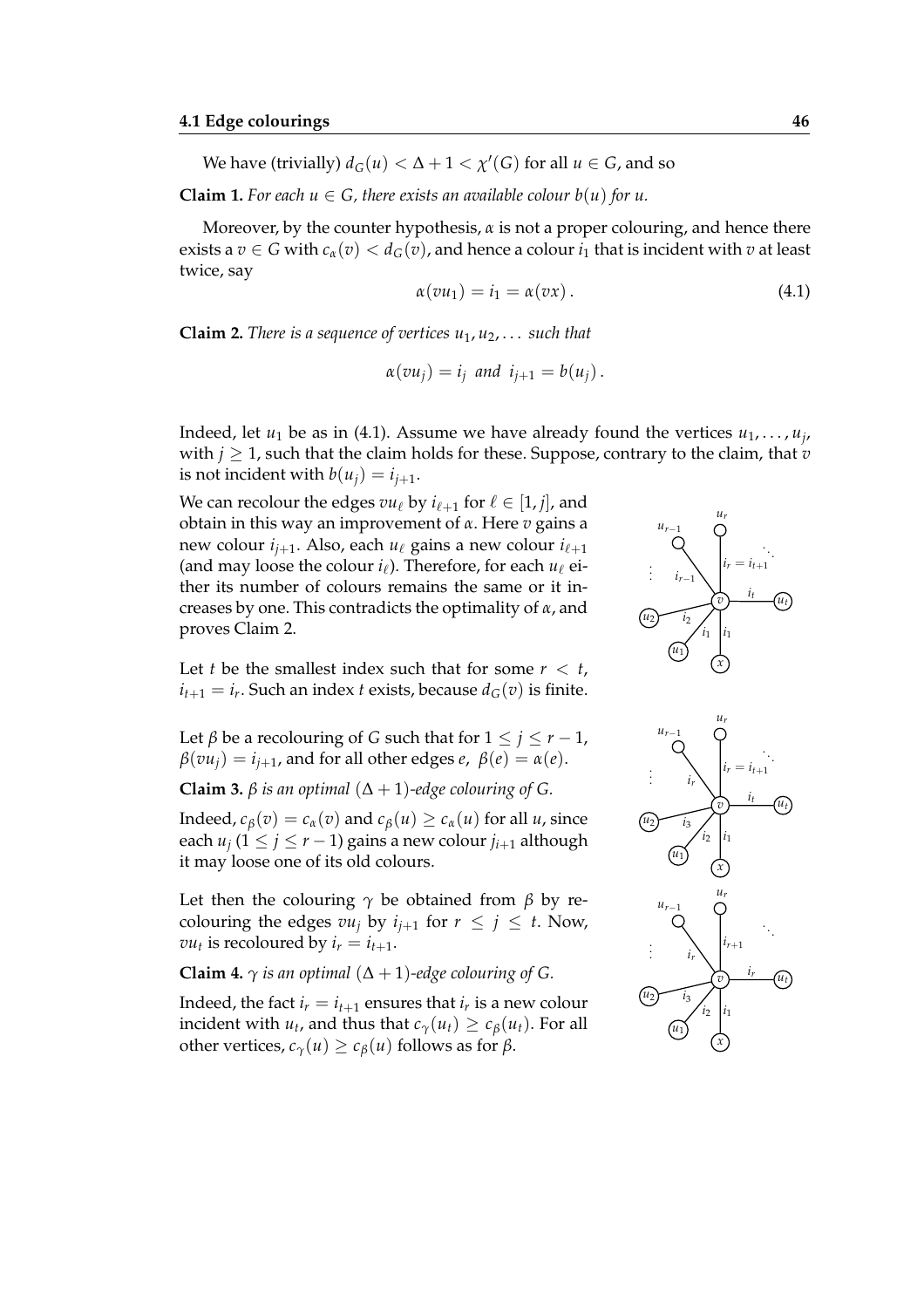By Claim 1, there is a colour  $i_0 = b(v)$  that is available for *v*. By Lemma 4.4, the connected components  $H_1$  of  $G^\beta[i_0,i_r]$  and  $H_2$  of  $G^\gamma[i_0,i_r]$  containing the vertex  $v$  are cycles, that is,  $H_1$  is a cycle  $(vu_{r-1})P_1(u_rv)$  and  $H_2$  is a cycle  $(vu_{r-1})P_2(u_tv)$ , where both  $P_1: u_{r-1} \stackrel{*}{\rightarrow} u_r$  and  $P_2: u_{r-1} \stackrel{*}{\rightarrow} u_t$  are paths. However, the edges of  $P_1$  and  $P_2$ have the same colours with respect to *β* and  $\gamma$  (either *i*<sub>0</sub> or *i*<sub>*r*</sub>). This is not possible, since  $P_1$  ends in  $u_r$  while  $P_2$  ends in a different vertex  $u_t$ . This contradiction proves the theorem. □

**Example 4.2.** We show that  $\chi'(G) = 4$  for the Petersen graph. Indeed, by Vizing' theorem,  $\chi'(G) = 3$  or 4. Suppose 3 colours suffice. Let  $C: v_1 \to \ldots \to v_5 \to v_1$  be the outer cycle and  $C' : u_1 \to \ldots \to u_5 \to u_1$  the inner cycle of *G* such that  $v_iu_i \in E_G$ for all *i*.

Observe that every vertex is adjacent to all colours 1, 2, 3. Now *C* uses one colour (say 1) once and the other two twice. This can be done uniquely (up to permutations):

$$
v_1 \xrightarrow{1} v_2 \xrightarrow{2} v_3 \xrightarrow{3} v_4 \xrightarrow{2} v_5 \xrightarrow{3} v_1.
$$

Hence  $v_1 \stackrel{2}{\rightarrow} u_1$ ,  $v_2 \stackrel{3}{\rightarrow} u_2$ ,  $v_3 \stackrel{1}{\rightarrow} u_3$ ,  $v_4 \stackrel{1}{\rightarrow} u_4$ ,  $v_5 \stackrel{1}{\rightarrow} u_5$ . However, this means that 1 cannot be a colour of any edge in C'. Since C' needs three colours, the claim follows.

**Edge Colouring Problem.** Vizing's theorem (nor its present proof) does not offer any characterization for the graphs, for which  $\chi'(G) = \Delta(G) + 1$ . In fact, it is one of the famous open problems of graph theory to find such a characterization. The answer is known (only) for some special classes of graphs. By HOLYER (1981), the problem whether  $\chi'(G)$  is  $\Delta(G)$  or  $\Delta(G) + 1$  is NP-complete.

The proof of Vizing's theorem can be used to obtain a proper colouring of *G* with at most  $\Delta(G) + 1$  colours, when the word 'optimal' is forgotten: colour first the edges as well as you can (if nothing better, then arbitrarily in two colours), and use the proof iteratively to improve the colouring until no improvement is possible – then the proof says that the result is a proper colouring.

# **4.2 Ramsey Theory**

In general, Ramsey theory studies unavoidable patterns in combinatorics. We consider an instance of this theory mainly for edge colourings (that need not be proper). A typical example of a Ramsey property is the following: given 6 persons each pair of whom are either friends or enemies, there are then 3 persons who are mutual friends or mutual enemies. In graph theoretic terms this means that each colouring of the edges of  $K_6$  with 2 colours results in a monochromatic triangle.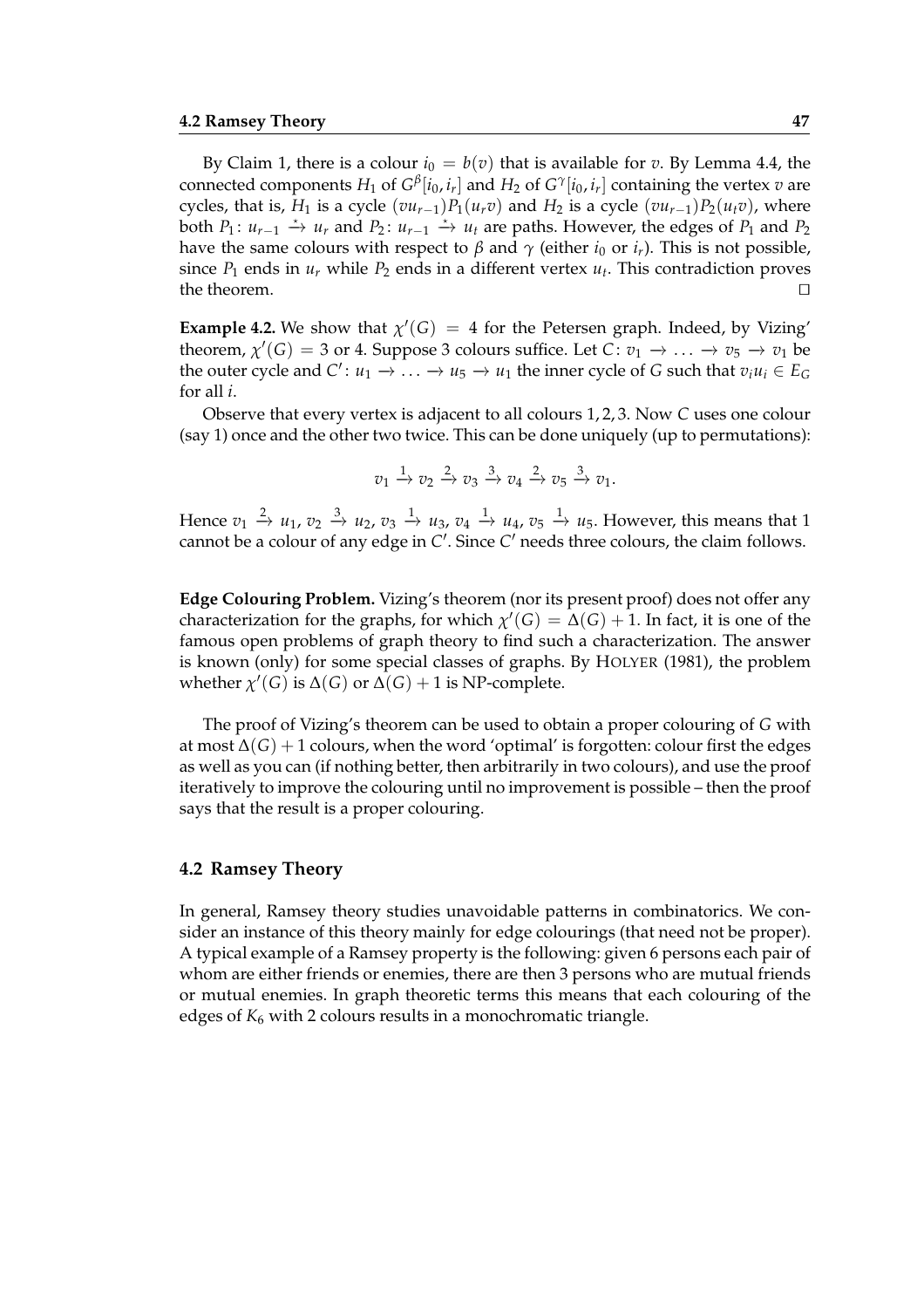# **Turan's theorem for complete graphs**

We shall first consider the problem of finding a general condition for  $K_p$  to appear in a graph. It is clear that every graph contains *K*1, and that every nondiscrete graph contains *K*2.

DEFINITION. A **complete** *p***-partite graph** *G* consists of *p* discrete and disjoint induced subgraphs  $G_1, G_2, \ldots, G_p \subseteq G$ , where  $uv \in G$  if and only if *u* and *v* belong to different parts,  $G_i$  and  $G_j$  with  $i \neq j$ .



Note that a complete *p*-partite graph is completely determined by its discrete parts  $G_i$ ,  $i \in [1, p]$ .

Let  $p \ge 3$ , and let  $H = H_{n,p}$  be the complete  $(p-1)$ -partite graph of order  $n =$ *t*(*p* − 1) + *r*, where *r* ∈ [1, *p* − 1] and *t* ≥ 0, such that there are *r* parts *H*<sub>1</sub>, ..., *H<sub>r</sub>* of order *t* + 1 and *p* − 1 − *r* parts *H*<sub>*r*+1</sub>, . . . , *H*<sub>*p*−1</sub> of order *t* (when *t* > 0). (Here *r* is the positive residue of *n* modulo ( $p - 1$ ), and is thus determined by *n* and *p*.)

By its definition,  $K_p \nsubseteq H$ . One can compute that the number  $\varepsilon_H$  of edges of *H* is equal to

$$
T(n,p) = \frac{p-2}{2(p-1)}n^2 - \frac{r}{2}\left(1 - \frac{r}{p-1}\right).
$$
 (4.2)

The next result shows that the above bound  $T(n, p)$  is optimal.

**Theorem 4.3 (**TURÁN **(1941)).** *If a graph G of order n has*  $\varepsilon_G$  >  $T(n,p)$  *edges, then G contains a complete subgraph Kp.*

**Proof.** Let  $n = (p-1)t + r$  for  $1 \le r \le p-1$  and  $t \ge 0$ . We prove the claim by induction on *t*. If  $t = 0$ , then  $T(n, p) = n(n - 1)/2$ , and there is nothing to prove.

Suppose then that  $t \geq 1$ , and let *G* be a graph of order *n* such that  $\varepsilon_G$  is maximum subject to the condition  $K_p \nsubseteq G$ .

Now *G* contains a complete subgraph  $G[A] = K_{p-1}$ , since adding any one edge to *G* results in a *K*<sub>*p*</sub>, and *p* − 1 vertices of this *K*<sub>*p*</sub> induce a subgraph *K*<sub>*p*−1</sub> ⊆ *G*.

Each *v* ∉ *A* is adjacent to at most *p* − 2 vertices of *A*; otherwise  $G[A \cup \{v\}] = K_p$ . Also,  $K_p \nsubseteq G - A$ , and  $\nu_{G−A} = n - p + 1$ . Because  $n - p + 1 = (t - 1)(p - 1) + r$ , we can apply the induction hypothesis to obtain  $\varepsilon_{G-A} \leq T(n-p+1, p)$ . Now

$$
\varepsilon_G \leq T(n-p+1,p) + (n-p+1)(p-2) + \frac{(p-1)(p-2)}{2} = T(n,p),
$$

which proves the claim.

When Theorem 4.3 is applied to triangles *K*3, we have the following interesting case.

**Corollary 4.1 (** MANTEL **(1907)).** *If a graph G has*  $\varepsilon_G > \frac{1}{4} \nu_G^2$  edges, then G contains a *triangle K*3*.*

$$
\qquad \qquad \Box
$$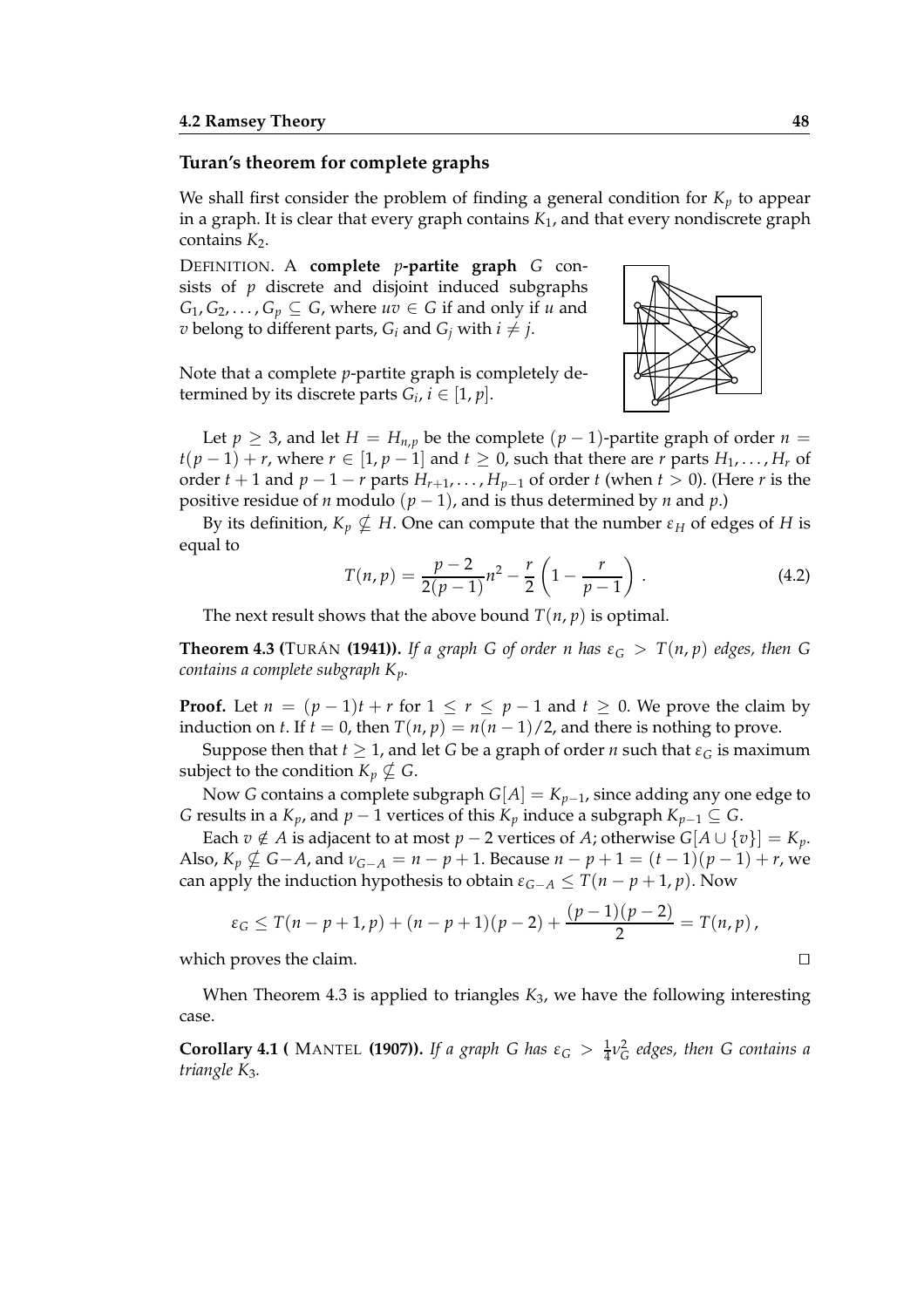## **Ramsey's theorem**

DEFINITION. Let *α* be an edge colouring of *G*. A subgraph  $H \subset G$  is said to be (*i*-) **monochromatic**, if all edges of *H* have the same colour *i*.

The following theorem is one of the jewels of combinatorics.

**Theorem 4.4 (RAMSEY (1930)).** Let  $p, q > 2$  be any integers. Then there exists a (smallest) *integer*  $R(p,q)$  *such that for all*  $n \geq R(p,q)$ *, any 2-edge colouring of*  $K_n \rightarrow [1,2]$  *contains a* 1-monochromatic  $K_p$  or a 2-monochromatic  $K_q$ .

Before proving this, we give an equivalent statement. Recall that a subset  $X \subseteq V_G$ is stable, if *G*[*X*] is a discrete graph.

**Theorem 4.5.** Let  $p, q > 2$  be any integers. Then there exists a (smallest) integer  $R(p,q)$ *such that for all n* ≥ *R*(*p*, *q*)*, any graph G of order n contains a complete subgraph of order p or a stable set of order q.*

Be patient, this will follow from Theorem 4.6. The number  $R(p,q)$  is known as the **Ramsey number** for *p* and *q*.

It is clear that  $R(p, 2) = p$  and  $R(2, q) = q$ .

Theorems 4.4 and 4.5 follow from the next result which shows (inductively) that an upper bound exists for the Ramsey numbers  $R(p,q)$ .

**Theorem 4.6 (**ERDÖS **and** SZEKERES **(1935)).** *The Ramsey number R*(*p*, *q*) *exists for all*  $p, q \geq 2$ , and

$$
R(p,q) \le R(p,q-1) + R(p-1,q).
$$

**Proof.** We use induction on  $p + q$ . It is clear that  $R(p,q)$  exists for  $p = 2$  or  $q = 2$ , and it is thus exists for  $p + q \leq 5$ .

It is now sufficient to show that if *G* is a graph of order  $R(p,q-1) + R(p-1,q)$ , then it has a complete subgraph of order *p* or a stable subset of order *q*.

Let *v*  $\in$  *G*, and denote by *A* = *V<sub>G</sub>* \ (*N<sub>G</sub>*(*v*) ∪ {*v*}) the set of vertices that are not adjacent to *v*. Since *G* has  $R(p, q - 1) + R(p - 1, q) - 1$  vertices different from *v*, either  $|N_G(v)|$  ≥  $R(p-1,q)$  or  $|A|$  ≥  $R(p,q-1)$  (or both).

Assume first that  $|N_G(v)| \ge R(p-1,q)$ . By the definition of Ramsey numbers, *G*[ $N$ <sup>*G*</sup>( $v$ )] contains a complete subgraph *B* of order *p* − 1 or a stable subset *S* of order *q*. In the first case, *B* ∪ {*v*} induces a complete subgraph  $K_p$  in *G*, and in the second case the same stable set of order *q* is good for *G*.

If  $|A| \ge R(p,q-1)$ , then  $G[A]$  contains a complete subgraph of order p or a stable subset *S* of order  $q - 1$ . In the first case, the same complete subgraph of order *p* is good for *G*, and in the second case, *S* ∪ {*v*} is a stable subset of *G* of *q* vertices. This proves the claim. □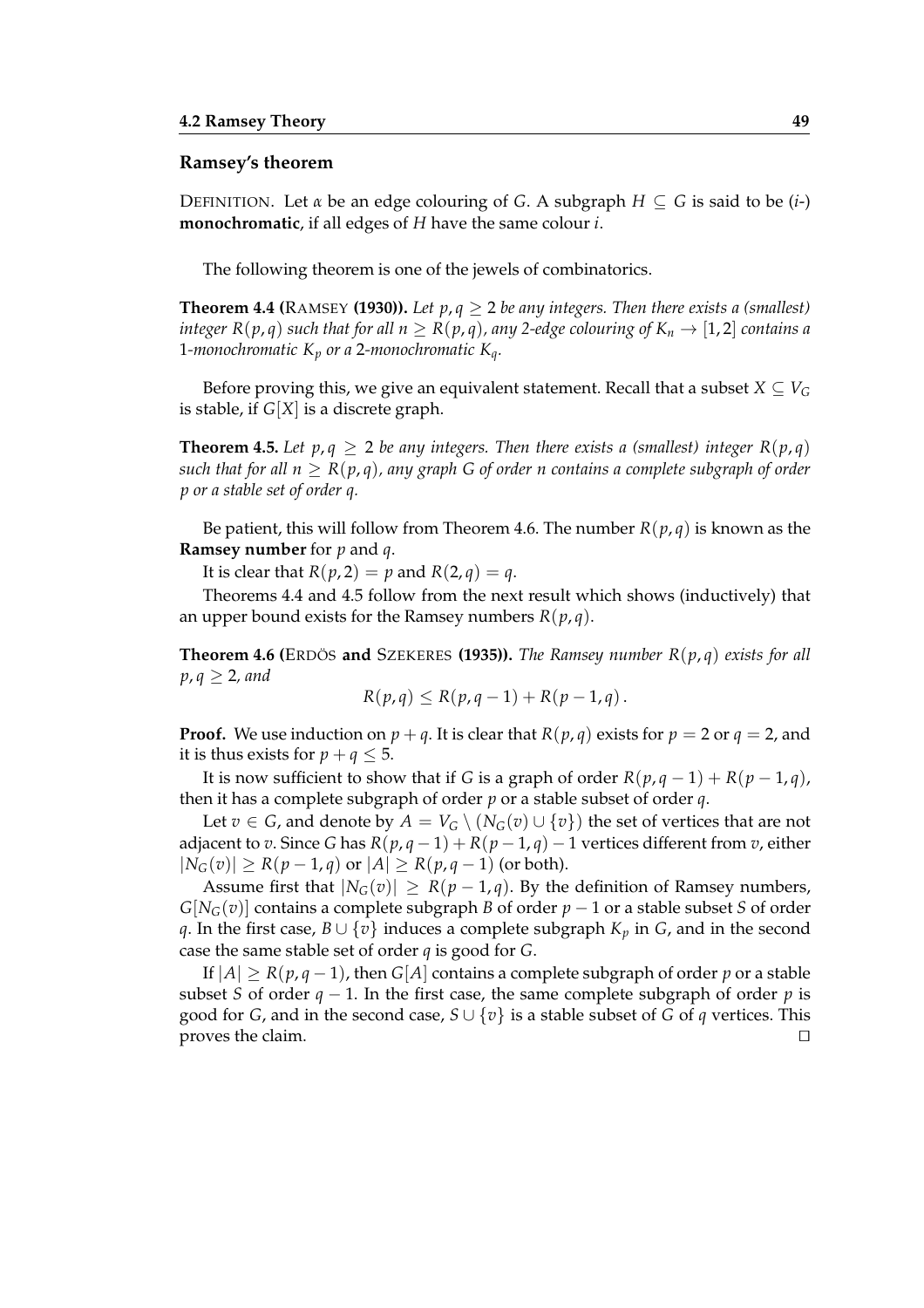A concrete upper bound is given in the following result.

**Theorem 4.7 (** ERDÖS and SZEKERES **(1935)).** *For all p,*  $q \ge 2$ *,* 

$$
R(p,q) \leq {p+q-2 \choose p-1}.
$$

**Proof.** For  $p = 2$  or  $q = 2$ , the claim is clear. We use induction on  $p + q$  for the general statement. Assume that  $p, q \geq 3$ . By Theorem 4.6 and the induction hypothesis,

$$
R(p,q) \le R(p,q-1) + R(p-1,q)
$$
  
 
$$
\le {p+q-3 \choose p-1} + {p+q-3 \choose p-2} = {p+q-2 \choose p-1},
$$

which is what we wanted. ⊓⊔

In the table below we give some known values and estimates for the Ramsey numbers  $R(p,q)$ . As can be read from the table<sup>1</sup>, not so much is known about these numbers.

| $p \setminus q$ |    |       |       |        |       |                  | 10      |
|-----------------|----|-------|-------|--------|-------|------------------|---------|
|                 |    | 14    | 18    | 23     | 28    | 36               | 40-43   |
|                 | 18 | 25    | 35-41 | 49-61  | 55-84 | 69-115           | 80-149  |
|                 |    | 43-49 | 58-87 | 80-143 |       | $95-216$ 121-316 | 141-442 |

The first unknown  $R(p, p)$  (where  $p = q$ ) is for  $p = 5$ . It has been verified that  $43 \le R(5, 5) \le 49$ , but to determine the exact value is an open problem.

# **Generalizations**

Theorem 4.4 can be generalized as follows.

**Theorem 4.8.** Let  $q_i \geq 2$  be integers for  $i \in [1, k]$  with  $k \geq 2$ . Then there exists an in*teger*  $R = R(q_1, q_2, \ldots, q_k)$  *such that for all*  $n \geq R$ *, any k-edge colouring of*  $K_n$  *has an i-monochromatic Kq<sup>i</sup> for some i.*

**Proof.** The proof is by induction on *k*. The case  $k = 2$  is treated in Theorem 4.4. For *k* > 2, we show that  $R(q_1, ..., q_k)$  ≤  $R(q_1, ..., q_{k-2}, p)$ , where  $p = R(q_{k-1}, q_k)$ .

Let  $n = R(q_1, \ldots, q_{k-2}, p)$ , and let  $\alpha: E_{K_n} \rightarrow [1, k]$  be an edge colouring. Let  $\beta$ :  $E_{K_n} \rightarrow [1, k-1]$  be obtained from  $\alpha$  by identifying the colours  $k-1$  and  $k$ :

$$
\beta(e) = \begin{cases} \alpha(e) & \text{if } \alpha(e) < k - 1, \\ k - 1 & \text{if } \alpha(e) = k - 1 \text{ or } k. \end{cases}
$$

<sup>1</sup> S.P. RADZISZOWSKI, Small Ramsey numbers, Electronic J. of Combin., 2000 on the Web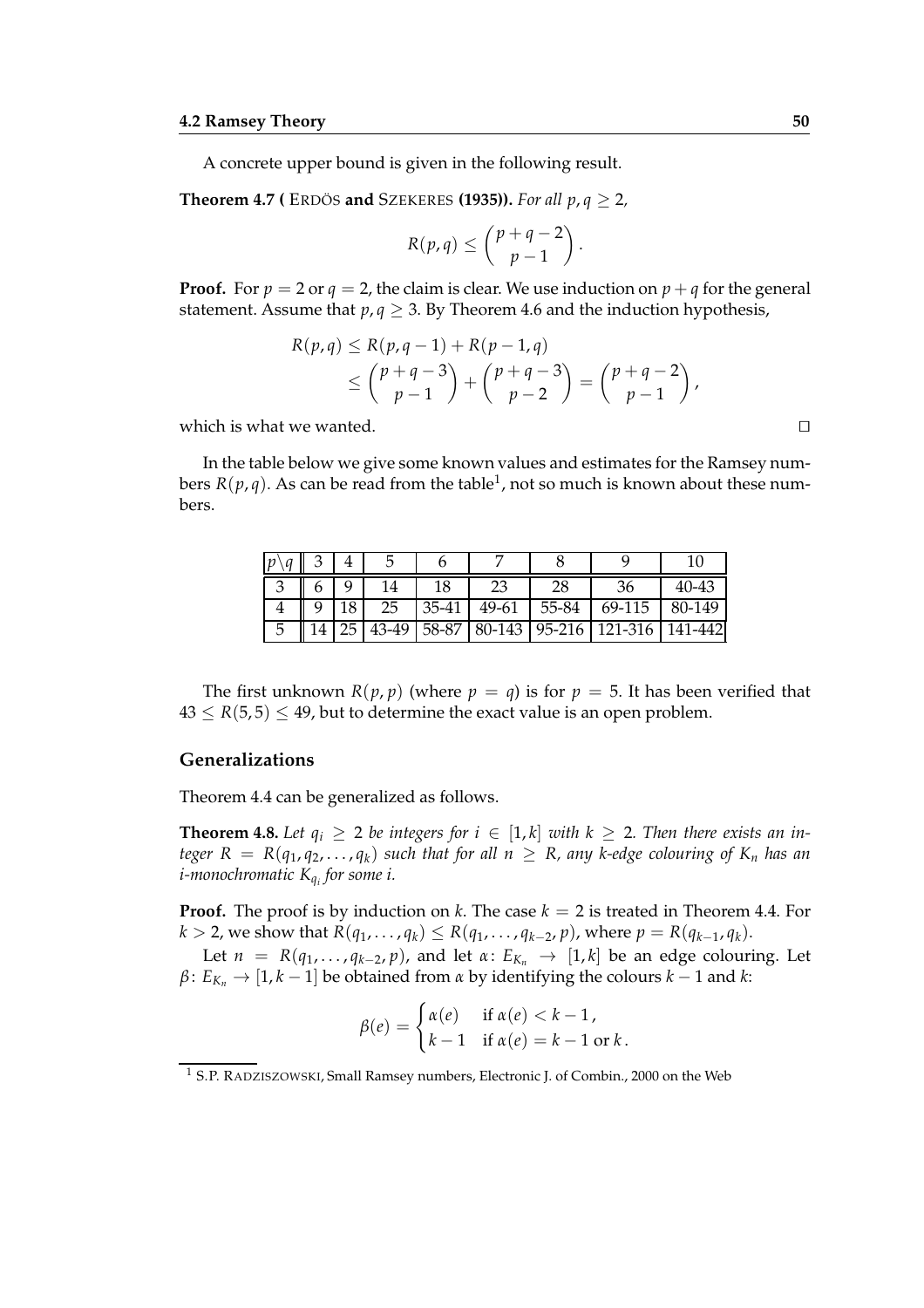By the induction hypothesis,  $K_n^{\beta}$  has an *i*-monochromatic  $K_{q_i}$  for some  $1 \leq i \leq k-2$ (and we are done, since this subgraph is monochromatic in  $K_n^{\alpha}$ ) or  $K_n^{\beta}$  has a  $(k-1)$ monochromatic subgraph  $H^{\beta} = K_p$ . In the latter case, by Theorem 4.4,  $H^{\alpha}$  and thus  $K_n^{\alpha}$  has a  $(k-1)$ -monochromatic or a *k*-monochromatic subgraph, and this proves the claim. ⊓⊔

Since for each graph *H*,  $H \subset K_m$  for  $m = \nu_H$ , we have

**Corollary 4.2.** Let  $k \geq 2$  and  $H_1, H_2, \ldots, H_k$  be arbitrary graphs. Then there exists an in*teger*  $R(H_1, H_2, \ldots, H_k)$  *such that for all complete graphs*  $K_n$  *with*  $n \ge R(H_1, H_2, \ldots, H_k)$ *and for all k-edge colourings α of Kn, K<sup>α</sup> n contains an i-monochromatic subgraph H<sup>i</sup> for some i.*

This generalization is trivial from Theorem 4.8. However, the generalized Ramsey numbers  $R(H_1, H_2, \ldots, H_k)$  can be much smaller than their counter parts (for complete graphs) in Theorem 4.8.

**Example 4.3.** We leave the following statement as an exercise: If *T* is a tree of order *m*, then

$$
R(T, K_n) = (m-1)(n-1) + 1,
$$

that is, any graph *G* of order at least *R*(*T*, *Kn*) contains a subgraph isomorphic to *T*, or the complement of *G* contains a complete subgraph *Kn*.

# **Examples of Ramsey numbers**<sup>∗</sup>

Some exact values are known in Corollary 4.2, even in more general cases, for some dear graphs (see RADZISZOWSKI's survey). Below we list some of these results for cases, where the graphs are equal. To this end, let

$$
R_k(G) = R(G, G, \ldots, G) \qquad (k \text{ times } G).
$$

The best known lower bound of  $R_2(G)$  for connected graphs was obtained by BURR AND ERDÖS (1976),

$$
R_2(G) \ge \left\lfloor \frac{4\nu_G - 1}{3} \right\rfloor \qquad (G \text{ connected}).
$$

Here is a list of some special cases:

$$
R_2(P_n) = n + \left\lfloor \frac{n}{2} \right\rfloor - 1,
$$
  
\n
$$
R_2(C_n) = \begin{cases} 6 & \text{if } n = 3 \text{ or } n = 4, \\ 2n - 1 & \text{if } n \ge 5 \text{ and } n \text{ odd,} \\ 3n/2 - 1 & \text{if } n \ge 6 \text{ and } n \text{ even,} \end{cases}
$$
  
\n
$$
R_2(K_{1,n}) = \begin{cases} 2n - 1 & \text{if } n \text{ is even,} \\ 2n & \text{if } n \text{ is odd,} \\ 2n & \text{if } n \text{ is odd,} \end{cases}
$$
  
\n
$$
R_2(K_{2,3}) = 10, \qquad R_2(K_{3,3}) = 18.
$$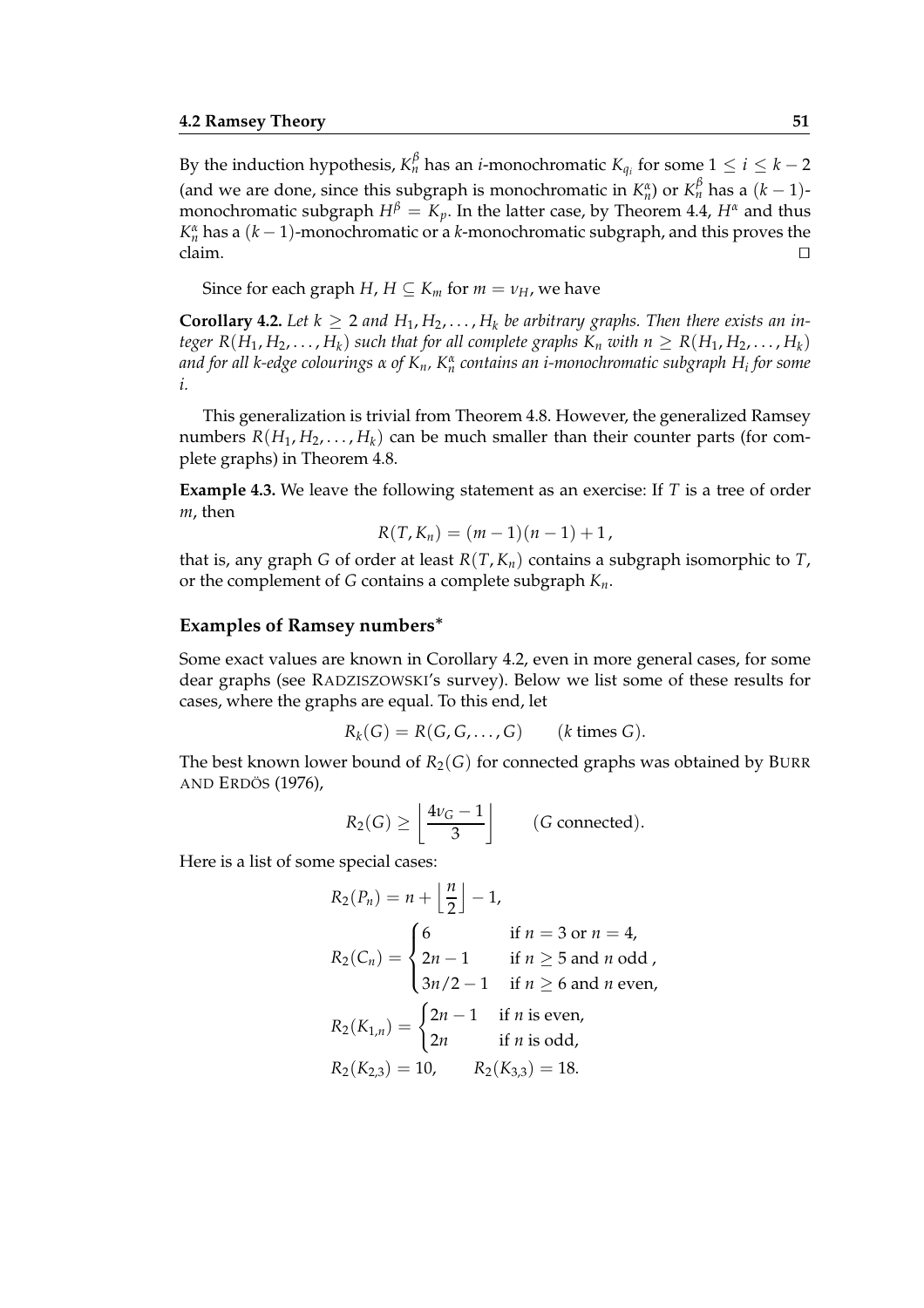The values  $R_2(K_{2,n})$  are known for  $n \leq 16$ , and in general,  $R_2(K_{2,n}) \leq 4n-2$ . The value  $R_2(K_{2,17})$  is either 65 or 66.

Let  $W_n$  denote the **wheel** on *n* vertices. It is a cycle  $C_{n-1}$ , where a vertex *v* with degree  $n - 1$  is attached. Note that  $W_4 = K_4$ . Then  $R_2(W_5) = 15$  and  $R_2(W_6) = 17$ .

For three colours, much less is known. In fact, the only nontrivial result for complete graphs is:  $R_3(K_3) = 17$ . Also,  $128 \le R_3(K_4) \le 235$ , and  $385 \le R_3(K_5)$ , but no nontrivial upper bound is known for  $R_3(K_5)$ . For the square  $C_4$ , we know that  $R_3(C_4) = 11.$ 

Needless to say that no exact values are known for  $R_k(K_n)$  for  $k \geq 4$  and  $n \geq 3$ .

It follows from Theorem 4.4 that for any complete *Kn*, there *exists* a graph *G* (well, any sufficiently large complete graph) such that any 2-edge colouring of *G* has a monochromatic (induced) subgraph *Kn*. Note, however, that in Corollary 4.2 the monochromatic subgraph *H<sup>i</sup>* is not required to be induced.

The following impressive theorem improves the results we have mentioned in this chapter and it has a difficult proof.

**Theorem 4.9 (**DEUBER**,** ERDÖS**,** HAJNAL**,** PÓSA**, and** RÖDL **(around 1973)).** *Let H be any graph. Then there exists a graph G such that any* 2*-edge colouring of G has an monochromatic induced subgraph H.*

**Example 4.4.** As an application of Ramsey's theorem, we shortly describe Schur's theorem. For this, consider the partition  $\{1, 4, 10, 13\}$ ,  $\{2, 3, 11, 12\}$ ,  $\{5, 6, 7, 8, 9\}$  of the set  $\mathbb{N}_{13} = [1, 13]$ . We observe that in no partition class there are three integers such that  $x + y = z$ . However, if you try to partition  $\mathbb{N}_{14}$  into three classes, then you are bound to find a class, where  $x + y = z$  has a solution.

SCHUR (1916) solved this problem in a general setting. The following gives a short proof using Ramsey's theorem.

*For each n*  $\geq$  1, *there exists an integer*  $S(n)$  *such that any partition*  $S_1, \ldots, S_n$  *of*  $\mathbb{N}_{S(n)}$  *has a class*  $S_i$  *containing two integers*  $x$ *,*  $y$  *such that*  $x + y \in S_i$ *.* 

Indeed, let  $S(n) = R(3, 3, ..., 3)$ , where 3 occurs *n* times, and let *K* be a complete on **N***S*(*n*) . For a partition *S*1, . . . , *S<sup>n</sup>* of **N***S*(*n*) , define an edge colouring *α* of *K* by

$$
\alpha(ij) = k, \text{ if } |i - j| \in S_k.
$$

By Theorem 4.8,  $K^{\alpha}$  has a monochromatic triangle, that is, there are three vertices *i*, *j*, *t* such that  $1 ≤ i < j < t ≤ S(n)$  with  $t - j$ ,  $j - i$ ,  $t - i ∈ S_k$  for some *k*. But  $(t - j) + (j - i) = t - i$  proves the claim.

There are quite many interesting corollaries to Ramsey's theorem in various parts of mathematics including not only graph theory, but also, *e.g.*, geometry and algebra, see

R.L. GRAHAM, B.L. ROTHSCHILD AND J.L. SPENCER, "Ramsey Theory", Wiley, (2nd ed.) 1990.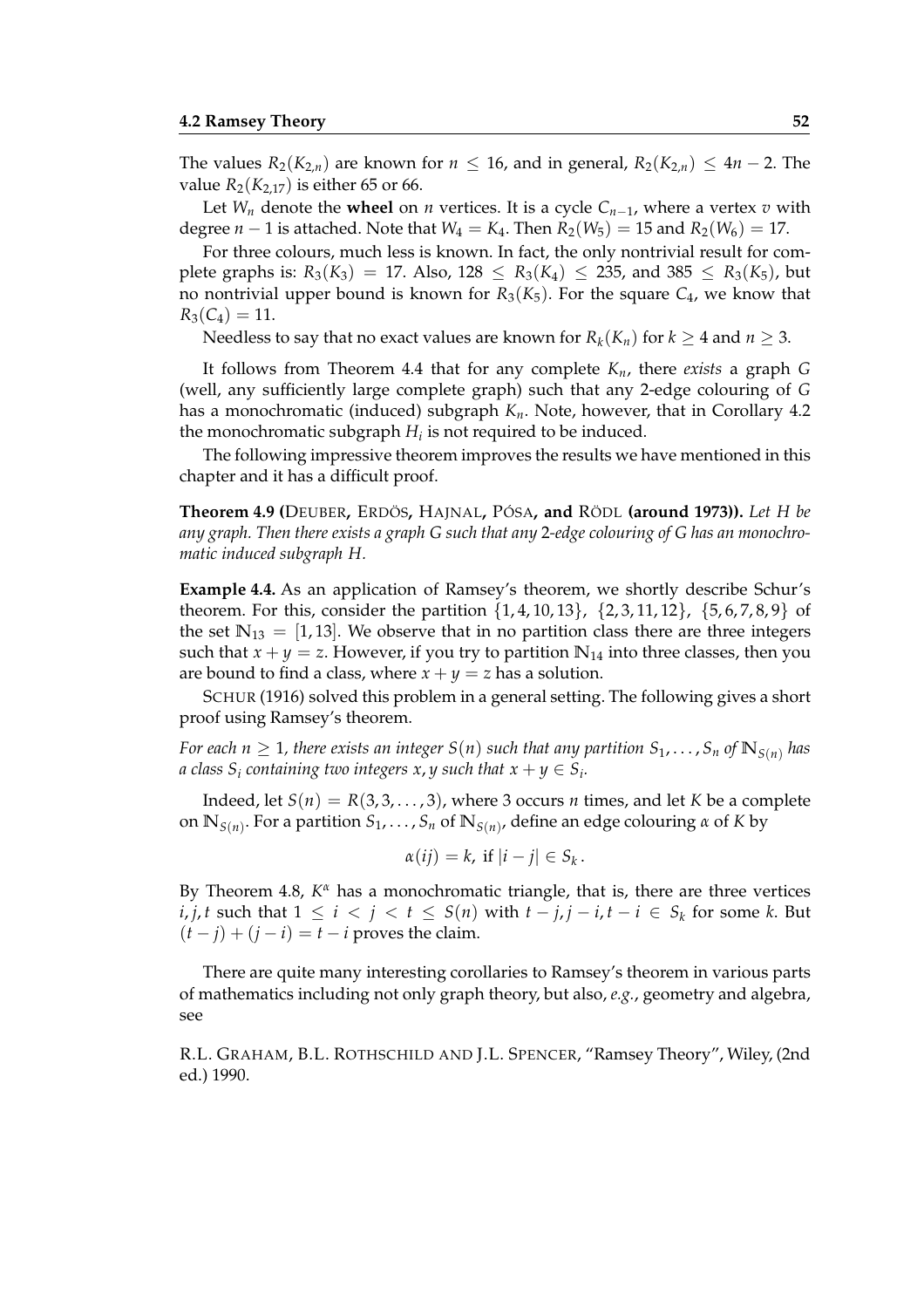#### **4.3 Vertex colourings**

The vertices of a graph *G* can also be classified using colourings. These colourings tell that certain vertices have a common property (or that they are similar in some respect), if they share the same colour. In this chapter, we shall concentrate on proper vertex colourings, where adjacent vertices get different colours.

#### **The chromatic number**

DEFINITION. A *k*-**colouring** (or a *k*-**vertex colouring**) of a graph *G* is a mapping  $\alpha: V_G \to [1, k]$ . The colouring  $\alpha$  is **proper**, if adjacent vertices obtain a different colour: for all  $uv \in G$ , we have  $\alpha(u) \neq \alpha(v)$ . A colour  $i \in [1, k]$  is said to be **available** for a vertex *v*, if no neighbour of *v* is coloured by *i*.

A graph *G* is *k*-**colourable**, if there is a proper *k*-colouring for *G*. The (vertex) **chromatic number**  $\chi(G)$  of *G* is defines as

 $\chi(G) = \min\{k \mid \text{there exists a proper } k\text{-colouring of } G\}.$ 

If  $\chi(G) = k$ , then *G* is *k*-**chromatic**.

Each proper vertex colouring  $\alpha: V_G \to [1, k]$  provides a partition  $\{V_1, V_2, \ldots, V_k\}$ of the vertex set  $V_G$ , where  $V_i = \{v \mid \alpha(v) = i\}.$ 

**Example 4.5.** The graph on the right, which is often called a wheel (of order 7), is 3-chromatic.

By the definitions, a graph *G* is 2-colourable if and only if it is bipartite.

Again, the 'names' of the colours are immaterial:

**Lemma 4.5.** *Let*  $\alpha$  *be a proper k-colouring of G, and let*  $\pi$  *be any permutation of the colours. Then the colouring*  $\beta = \pi \alpha$  *is a proper k-colouring of G.* 

**Proof.** Indeed, if  $\alpha: V_G \to [1, k]$  is proper, and if  $\pi: [1, k] \to [1, k]$  is a bijection, then *uv*  $\in$  *G* implies that  $\alpha(u) \neq \alpha(v)$ , and hence also that  $\pi \alpha(u) \neq \pi \alpha(v)$ . It follows that *πα* is a proper colouring. ⊓⊔

**Example 4.6.** A graph is **triangle-free**, if it has no subgraphs isomorphic to *K*3. We show that *there are triangle-free graphs with arbitrarily large chromatic numbers.*

The following construction is due to GRÖTZEL: Let *G* be any triangle-free graph with  $V_G = \{v_1, v_2, \ldots, v_n\}$ . Let  $G^t$  be a new graph obtained by adding  $n + 1$  new vertices  $v$  and  $u_1, u_2, \ldots, u_n$  such that  $G^t$  has all the edges of  $G$  plus the edges  $u_iv$  and  $u_i x$  for all  $x \in N(v_i)$  and for all  $i \in [1, n]$ .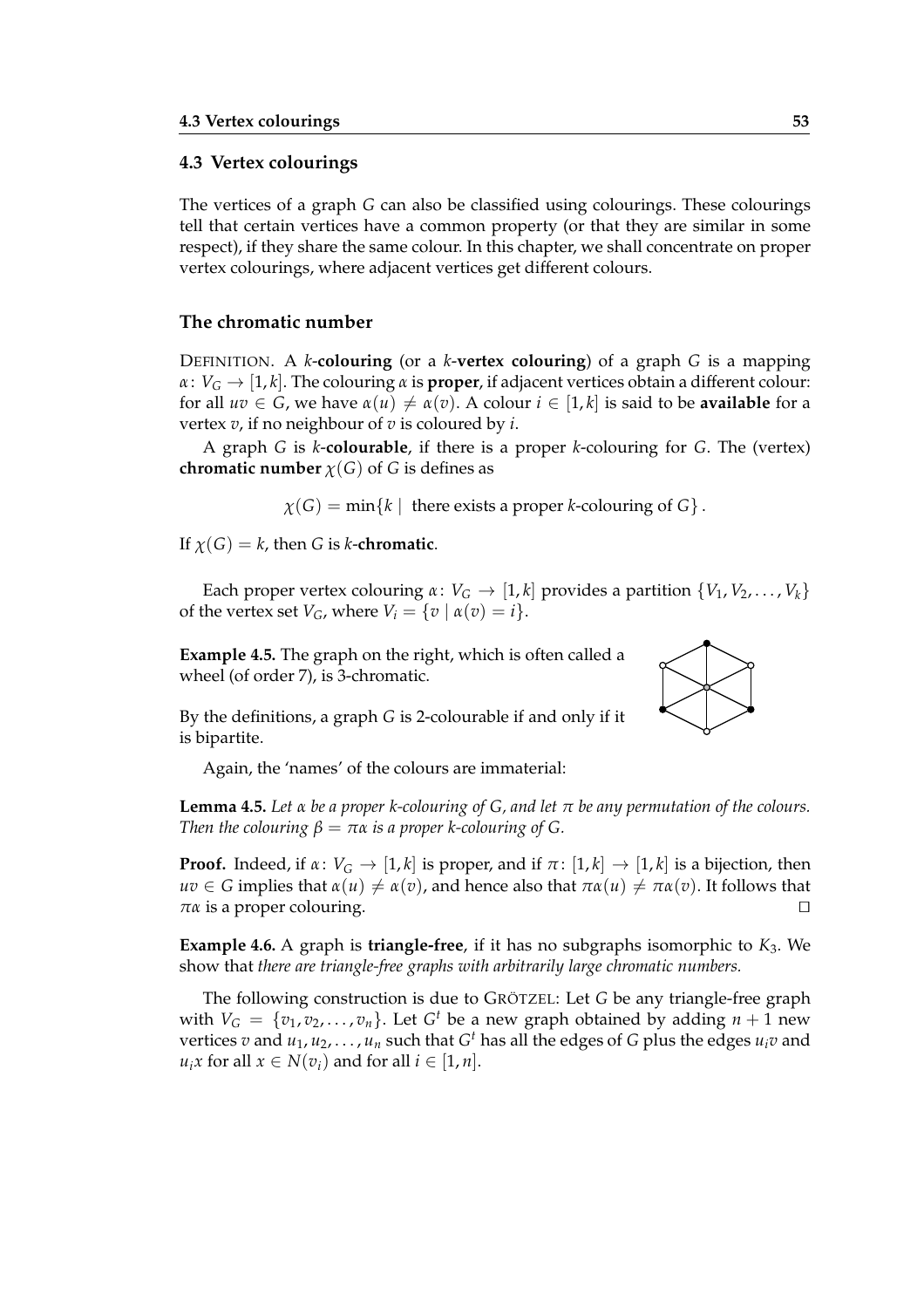**Claim.**  $G^t$  is triangle-free and it is  $k + 1$ -chromatic

Indeed, let  $U = \{u_1, \ldots, u_n\}$ . We show first that  $G^t$  is triangle-free. Now,  $U$  is stable, and so a triangle contains at most (and thus exactly) one vertex  $u_i \in U$ . If  $\{u_i, v_j, v_k\}$  induces a triangle, so does  $\{v_i, v_j, v_k\}$  by the definition of  $G^t$ , but the latter triangle is already in *G*; a contradiction.

For the chromatic number we notice first that  $\chi(G^t) \leq (k+1)$ . If  $\alpha$  is a proper *k*-colouring of *G*, extend it by setting  $\alpha(u_i) = \alpha(v_i)$  and  $\alpha(v) = k + 1$ .

Secondly,  $\chi(G^t) > k$ . Assume that  $\alpha$  is a proper *k*-colouring of  $G^t$ , say with  $\alpha(v) =$ *k*. Then  $\alpha(u_i) \neq k$ . Recolour each  $v_i$  by  $\alpha(u_i)$ . This gives a proper  $(k-1)$ -colouring to *G*; a contradiction. Therefore  $\chi(G^t) = k + 1$ .

Now using inductively the above construction starting from the triangle-free graph *K*2, we obtain larger triangle -free graphs with high chromatic numbers.

## **Critical graphs**

DEFINITION. A *k*-chromatic graph *G* is said to be *k*-**critical**, if  $\chi(H) < k$  for all  $H \subseteq G$ with  $H \neq G$ .

In a critical graph an elimination of any edge and of any vertex will reduce the chromatic number:  $\chi(G-e) < \chi(G)$  and  $\chi(G-v) < \chi(G)$  for  $e \in G$  and  $v \in G$ . Each *K<sub>n</sub>* is *n*-critical, since in  $K_n$ −(*uv*) the vertices *u* and *v* can gain the same colour.

**Example 4.7.** The graph  $K_2 = P_2$  is the only 2-critical graph. The 3-critical graphs are exactly the odd cycles  $C_{2n+1}$  for  $n \geq 1$ , since a 3-chromatic *G* is not bipartite, and thus must have a cycle of odd length.

**Theorem 4.10.** *If G is k-critical for*  $k \geq 2$ *, then it is connected, and*  $\delta(G) \geq k - 1$ *.* 

**Proof.** Note that for any graph *G* with the connected components  $G_1, G_2, \ldots, G_m$ ,  $\chi(G) = \max\{\chi(G_i) \mid i \in [1, m]\}\$ . Connectivity claim follows from this observation.

Let then *G* be *k*-critical, but  $\delta(G) = d_G(v) \leq k - 2$  for  $v \in G$ . Since *G* is critical, there is a proper  $(k-1)$ -colouring of  $G-v$ . Now *v* is adjacent to only  $\delta(G) < k-1$ vertices. But there are *k* colours, and hence there is an available colour *i* for *v*. If we recolour *v* by *i*, then a proper  $(k - 1)$ -colouring is obtained for *G*; a contradiction.  $\Box$ 

The case (iii) of the next theorem is due to SZEKERES AND WILF (1968).

**Theorem 4.11.** Let G be any graph with  $k = \chi(G)$ .

*(i) G has a k-critical subgraph H. (ii) G* has at least k vertices of degree  $> k - 1$ *. (iii)*  $k \leq 1 + \max_{H \subset G} \delta(H)$ .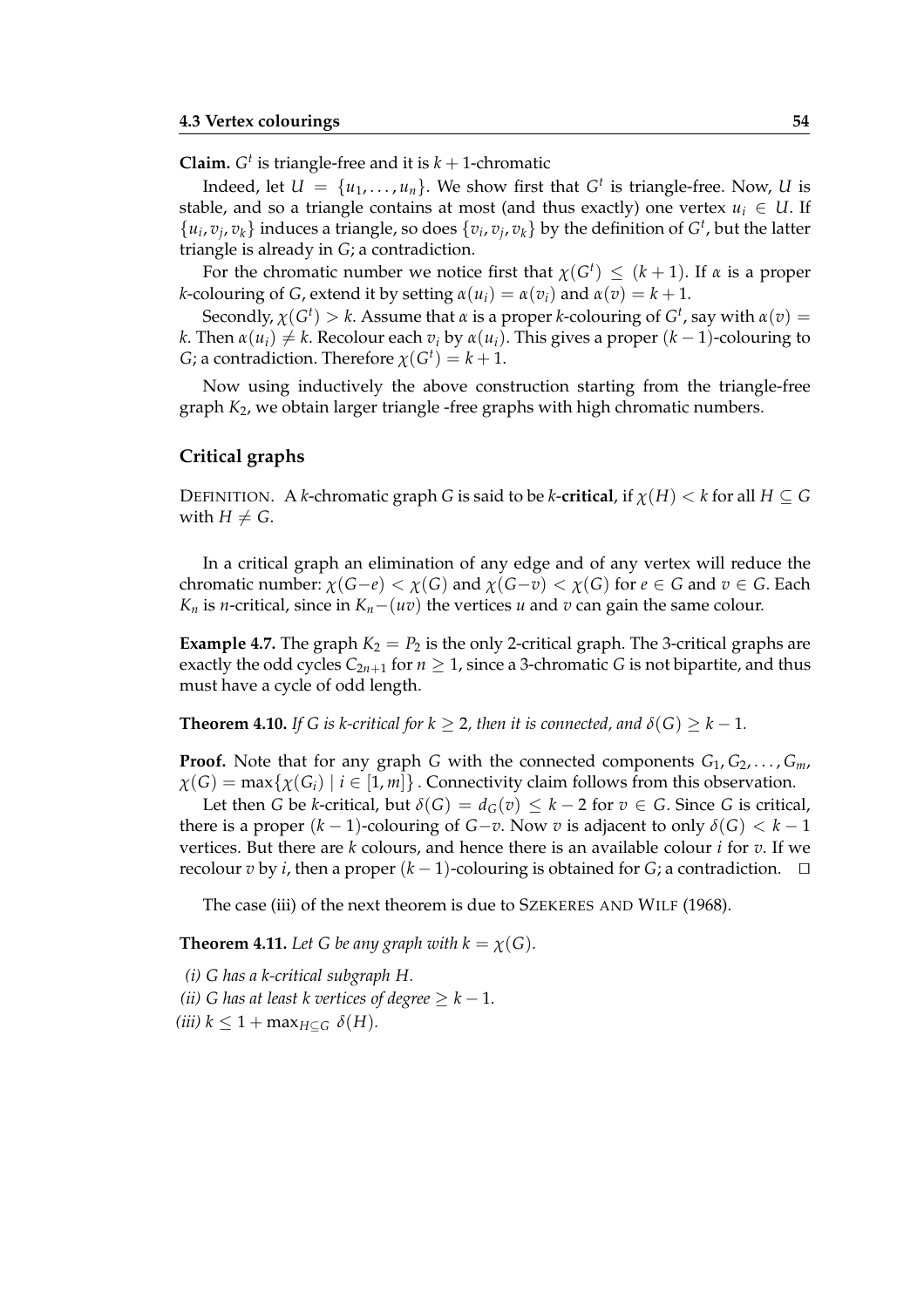**Proof.** For (i), we observe that a *k*-critical subgraph  $H \subseteq G$  is obtained by removing vertices and edges from *G* as long as the chromatic number remains *k*.

For (ii), let *H* ⊂ *G* be *k*-critical. By Theorem 4.10,  $d_H(v) \geq k - 1$  for every  $v \in H$ . Of course, also  $d_G(v) \geq k - 1$  for every  $v \in H$ . The claim follows, because, clearly, every *k*-critical graph *H* must have at least *k* vertices.

For (iii), let *H* ⊆ *G* be *k*-critical. By Theorem 4.10, *χ*(*G*) − 1 ≤ *δ*(*H*), which proves this claim. ⊓⊔

**Lemma 4.6.** Let  $v$  be a cut vertex of a connected graph G, and let  $A_i$ , for  $i \in [1,m]$ , be the *connected components of G−<i>v.* Denote  $G_i = G[A_i \cup \{v\}]$ . Then  $\chi(G) = \max{\chi(G_i) | i \in$ [1, *m*]}*. In particular, a critical graph does not have cut vertices.*

**Proof.** Suppose each *G<sup>i</sup>* has a proper *k*-colouring *α<sup>i</sup>* . By Lemma 4.5, we may take  $\alpha_i(v) = 1$  for all *i*. These *k*-colourings give a *k*-colouring of *G*. □

# **Brooks' theorem**

For *edge* colourings we have Vizing's theorem, but no such strong results are known for vertex colouring.

**Lemma 4.7.** For all graphs  $G$ ,  $\chi(G) \leq \Delta(G) + 1$ . In fact, there exists a proper colouring  $\alpha: V_G \to [1, \Delta(G) + 1]$  *such that*  $\alpha(v) \leq d_G(v) + 1$  *for all vertices*  $v \in G$ *.* 

**Proof.** We use **greedy colouring** to prove the claim. Let  $V_G = \{v_1, \ldots, v_n\}$  be ordered in some way, and define  $\alpha: V_G \to \mathbb{N}$  inductively as follows:  $\alpha(v_1) = 1$ , and

$$
\alpha(v_i) = \min\{j \mid \alpha(v_t) \neq j \text{ for all } t < i \text{ with } v_i v_t \in G\}.
$$

Then *α* is proper, and  $\alpha(v_i) \leq d_G(v_i) + 1$  for all *i*. The claim follows from this.  $\Box$ 

Although, we always have  $\chi(G) \leq \Delta(G) + 1$ , the chromatic number  $\chi(G)$  usually takes much lower values – as seen in the bipartite case. Moreover, the maximum value  $\Delta(G) + 1$  is obtained only in two special cases as was shown by BROOKS in 1941.

The next proof of Brook's theorem is by LOVÁSZ (1975) as modified by BRYANT (1996).

**Lemma 4.8.** *Let G be a* 2*-connected graph. Then the following are equivalent:*

*(i) G is a complete graph or a cycle.*

*(ii)* For all  $u, v \in G$ , if  $uv \notin G$ , then  $\{u, v\}$  is a separating set.

*(iii)* For all  $u, v \in G$ , if  $d_G(u, v) = 2$ , then  $\{u, v\}$  is a separating set.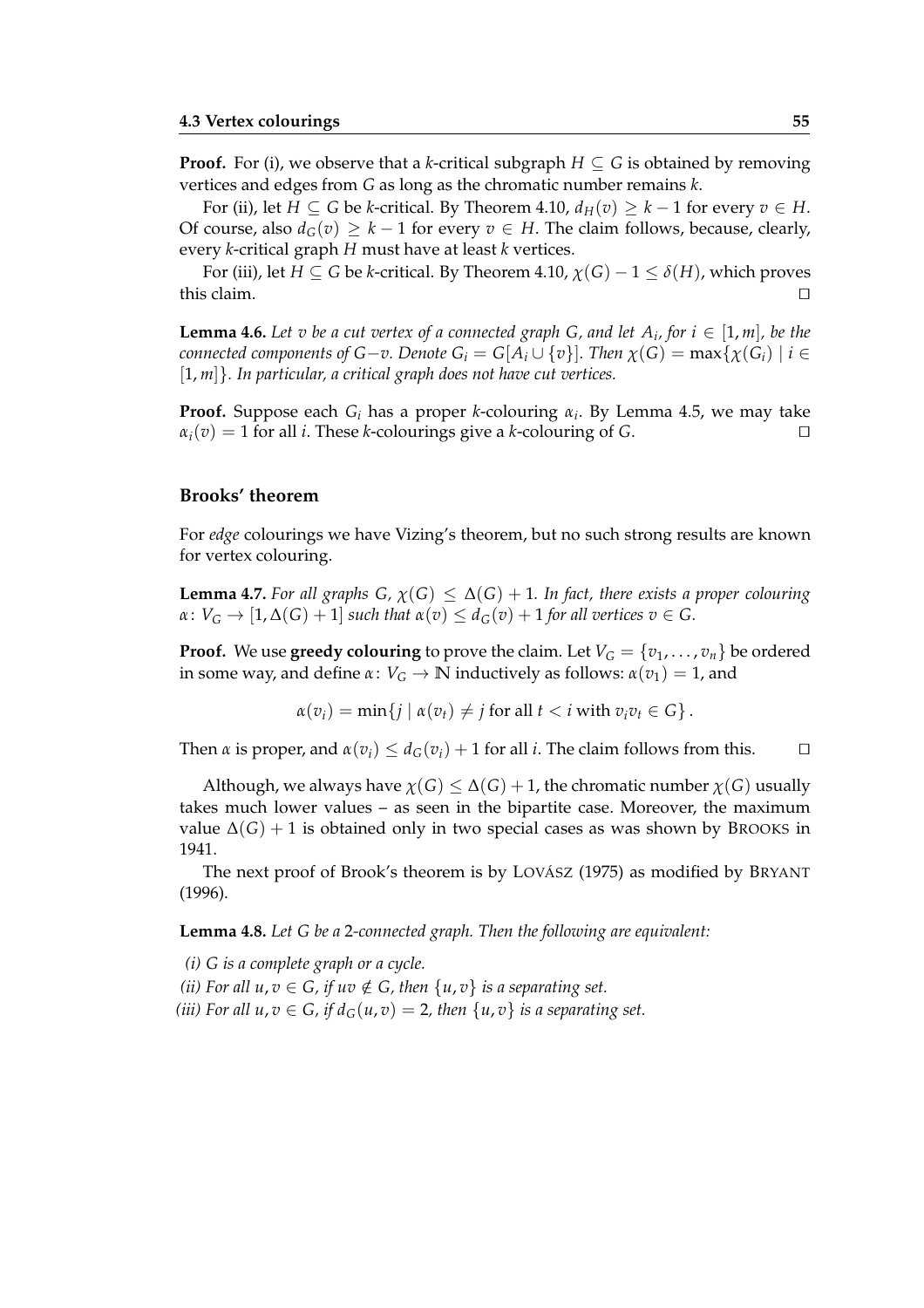**Proof.** It is clear that (i) implies (ii), and that (ii) implies (iii). We need only to show that (iii) implies (i). Assume then that (iii) holds.

We shall show that either *G* is a complete graph or  $d_G(v) = 2$  for all  $v \in G$ , from which the theorem follows.

First of all,  $d_G(v) \geq 2$  for all *v*, since *G* is 2-connected. Let *w* be a vertex of maximum degree,  $d_G(w) = \Delta(G)$ .

If the neighbourhood  $N_G(w)$  induces a complete subgraph, then *G* is complete. Indeed, otherwise, since *G* is connected, there exists a vertex  $u \notin N_G(w) \cup \{w\}$  such that *u* is adjacent to a vertex  $v \in N_G(w)$ . But then  $d_G(v) > d_G(w)$ , and this contradicts the choice of *w*.

Assume then that there are different vertices  $u, v \in N_G(w)$  such that  $uv \notin G$ . This means that  $d_G(u, v) = 2$  (the shortest path is  $u \to w \to v$ ), and by (iii),  $\{u, v\}$  is a separating set of *G*. Consequently, there is a partition  $V_G = W \cup \{u, v\} \cup U$ , where *w* ∈ *W*, and all paths from a vertex of *W* to a vertex of *U* go through either *u* or *v*.

We claim that  $W = \{w\}$ , and thus that  $\Delta(G) = 2$  as required. Suppose on the contrary that  $|W| \ge 2$ . Since *w* is not a cut vertex (since *G* has no cut vertices), there exists an  $x \in W$  with  $x \neq w$  such that  $xu \in G$  or  $xv \in G$ , say  $xu \in G$ .

Since *v* is not a cut vertex, there exists a  $y \in U$  such that  $uy \in G$ . Hence  $d_G(x, y) = 2$ , and by (iii),  $\{x, y\}$  is a separating set. Thus  $V_G = W_1 \cup \{x, y\} \cup U_1$ , where all paths from  $W_1$  to  $U_1$  pass through *x* or *y*. Assume that *w* ∈ *W*<sub>1</sub>, and hence that also *u*, *v* ∈ *W*<sub>1</sub>. (Since *uw*, *vw* ∈ *V*<sup>*G*−{*x*, *y*}).</sup>



There exists a vertex  $z \in U_1$ . Note that  $U_1 \subseteq W \cup U$ . If  $z \in W$  (or  $z \in U$ , respectively), then all paths from *z* to *u* must pass through *x* (or *y*, respectively), and *x* (or *y*, respectively) would be a cut vertex of *G*. This contradiction, proves the claim. □

**Theorem 4.12 (** BROOKS (1941)). Let G be connected. Then  $\chi(G) = \Delta(G) + 1$  if and only *if either G is an odd cycle or a complete graph.*

**Proof.** ( $\Longleftarrow$ ) Indeed,  $\chi(C_{2k+1}) = 3$ ,  $\Delta(C_{2k+1}) = 2$ , and  $\chi(K_n) = n$ ,  $\Delta(K_n) = n - 1$ .

 $(\Longrightarrow)$  Assume that  $k = \chi(G)$ . We may suppose that *G* is *k*-critical. Indeed, assume the claim holds for *k*-critical graphs. Let  $k = \Delta(G) + 1$ , and let  $H \subset G$  be a *k*-critical proper subgraph. Since  $\chi(H) = k = \Delta(G) + 1 > \Delta(H)$ , we must have  $\chi(H) =$ ∆(*H*) + 1, and thus *H* is a complete graph or an odd cycle. Now *G* is connected, and therefore there exists an edge  $uv \in G$  with  $u \in H$  and  $v \notin H$ . But then  $d_G(u) > d_H(u)$ , and  $\Delta(G) > \Delta(H)$ , since  $H = K_n$  or  $H = C_n$ .

Let then *G* be any *k*-critical graph for  $k \ge 2$ . By Lemma 4.6, it is 2-connected. If *G* is an *even* cycle, then  $k = 2 = \Delta(G)$ . Suppose now that *G* is neither complete nor a cycle (odd or even). We show that  $\chi(G) \leq \Delta(G)$ .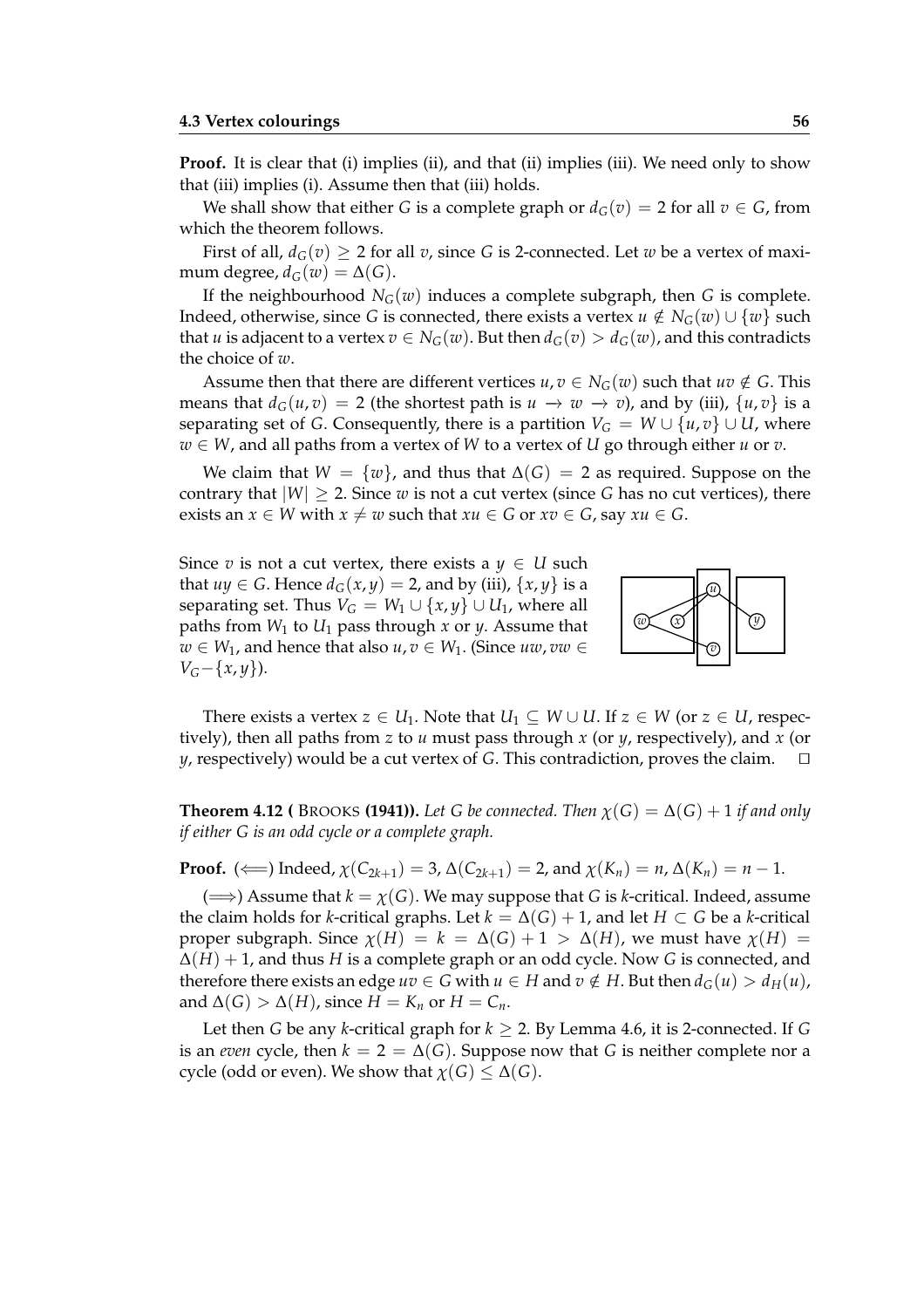By Lemma 4.8, there exist  $v_1, v_2 \in G$  with  $d_G(v_1, v_2) = 2$ , say  $v_1w, wv_2 \in G$  with *v*<sub>1</sub>*v*<sub>2</sub> ∉ *G*, such that *H* = *G*−{*v*<sub>1</sub>, *v*<sub>2</sub>} is connected. Order *V<sub>H</sub>* = {*v*<sub>3</sub>, *v*<sub>4</sub>, . . . , *v*<sub>*n*</sub>} such that  $v_n = w$ , and for all  $i \geq 3$ ,

$$
d_H(v_i,w) \geq d_H(v_{i+1},w).
$$

Therefore for each  $i \in [1, n-1]$ , we find at least one  $j > i$  such that  $v_i v_j \in G$  (possibly  $v_i = w$ ). In particular, for all  $1 \leq i \leq n$ ,

$$
|N_G(v_i) \cap \{v_1, \ldots, v_{i-1}\}| < d_G(v_i) \leq \Delta(G). \tag{4.3}
$$

Then colour  $v_1, v_2, \ldots, v_n$  in this order as follows:  $\alpha(v_1) = 1 = \alpha(v_2)$  and

 $\alpha(v_i) = \min\{r \mid r \neq \alpha(v_i) \text{ for all } v_i \in N_G(v_i) \text{ with } j < i\}.$ 

The colouring *α* is proper.

By (4.3), *α*(*vi*) ≤ ∆(*G*) for all *i* ∈ [1, *n* − 1]. Also, *w* = *v<sup>n</sup>* has two neighbours, *v*<sup>1</sup> and  $v_2$ , of the same colour 1, and since  $v_n$  has at most  $\Delta(G)$  neighbours, there is an available colour for  $v_n$ , and so  $\alpha(v_n) \leq \Delta(G)$ . This shows that *G* has a proper  $\Delta(G)$ colouring, and, consequently,  $\chi(G) \leq \Delta(G)$ . □

**Example 4.8.** Suppose we have *n* objects  $V = \{v_1, \ldots, v_n\}$ , some of which are not compatible (like chemicals that react with each other, or worse, graph theorists who will fight during a conference). In the **storage problem** we would like to find a partition of the set *V* with as few classes as possible such that no class contains two incompatible elements. In graph theoretical terminology we consider the graph  $G = (V, E)$ , where  $v_i v_j \in E$  just in case  $v_i$  and  $v_j$  are incompatible, and we would like to colour the vertices of *G* properly using as few colours as possible. This problem requires that we find  $\chi(G)$ .

Unfortunately, no good algorithms are known for determining  $\chi(G)$ , and, indeed, the chromatic number problem is NP-complete. Already the problem if  $\chi(G) = 3$  is NP-complete. (However, as we have seen, the problem whether  $\chi(G) = 2$  has a fast algorithm.)

#### **The chromatic polynomial**

A given graph *G* has many different proper vertex colourings  $\alpha: V_G \to [1, k]$  for sufficiently large natural numbers *k*. Indeed, see Lemma 4.5 to be certain on this point.

DEFINITION. The **chromatic polynomial** of *G* is the function  $\chi_G : \mathbb{N} \to \mathbb{N}$ , where

$$
\chi_G(k) = |\{\alpha \mid \alpha \colon V_G \to [1, k] \text{ a proper colouring}\}|.
$$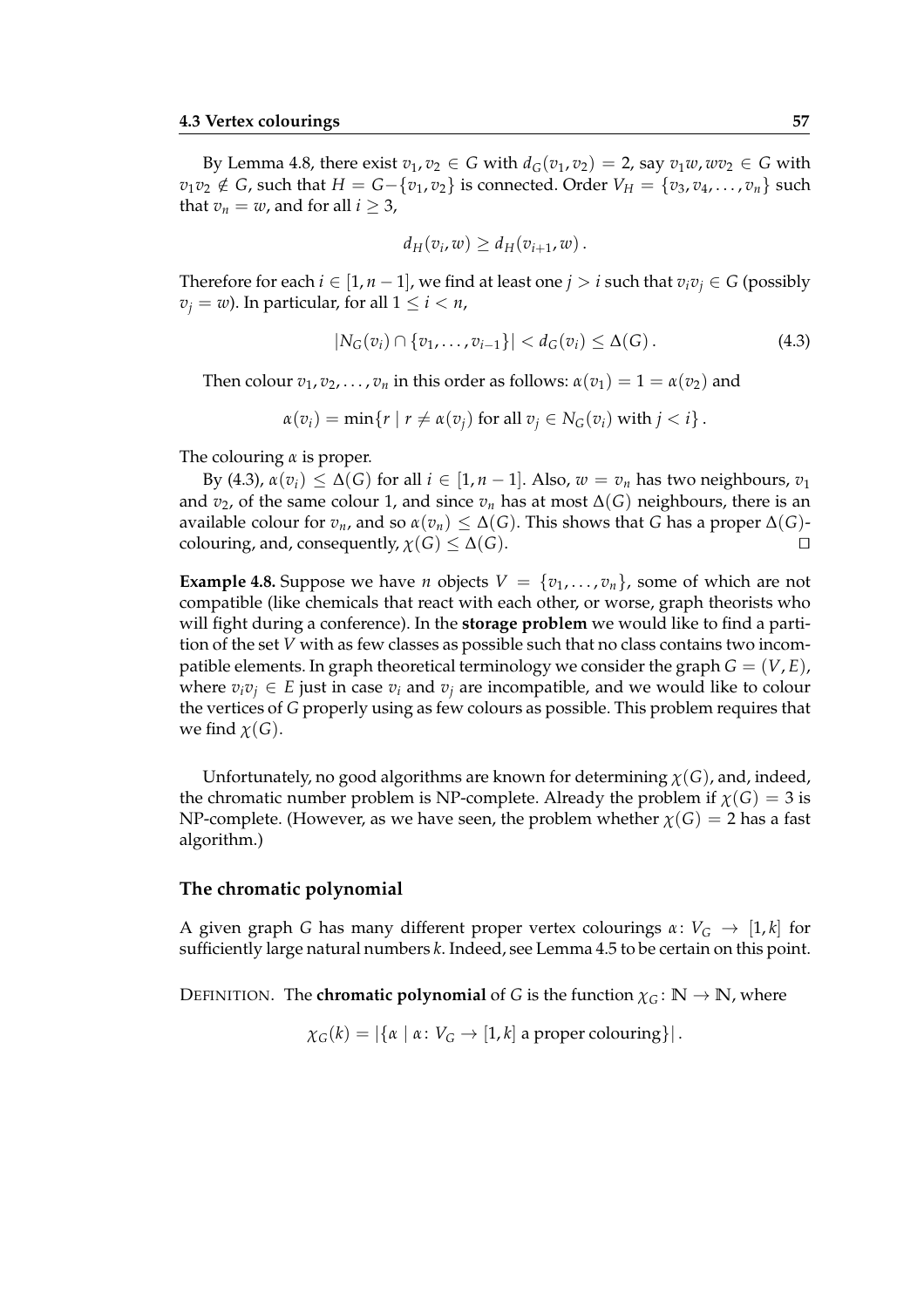This notion was introduced by BIRKHOFF (1912), BIRKHOFF AND LEWIS (1946), to attack the famous 4-Colour Theorem, but its applications have turned out to be elsewhere.

If  $k < \chi(G)$ , then clearly  $\chi_G(k) = 0$ , and, indeed,

$$
\chi(G) = \min\{k \mid \chi_G(k) \neq 0\}.
$$

Therefore, if we can find the chromatic polynomial of *G*, then we easily compute the chromatic number  $\chi(G)$  just by evaluating  $\chi_G(k)$  for  $k = 1, 2, \ldots$  until we hit a nonzero value. Theorem 4.13 will give the tools for constructing *χG*.

**Example 4.9.** Consider the complete graph  $K_4$  on  $\{v_1, v_2, v_3, v_4\}$ . Let  $k \ge \chi(K_4) = 4$ . The vertex  $v_1$  can be first given any of the *k* colours, after which  $k - 1$  colours are available for  $v_2$ . Then  $v_3$  has  $k-2$  and finally  $v_4$  has  $k-3$  available colours. Therefore there are  $k(k-1)(k-2)(k-3)$  different ways to properly colour  $K_4$  with  $k$  colours, and so

$$
\chi_{K_4}(k) = k(k-1)(k-2)(k-3).
$$

On the other hand, in the discrete graph  $\overline{K}_4$  has no edges, and thus any *k*-colouring is a proper colouring. Therefore

$$
\chi_{\overline{K}_4}(k) = k^4.
$$

**Remark.** The considered method for checking the number of possibilities to colour a 'next vertex' is exceptional, and for more nonregular graphs it should be avoided.

DEFINITION. Let *G* be a graph,  $e = uv \in G$ , and let  $x = x(uv)$  be a new **contracted vertex**. The graph *G* ∗ *e* on

$$
V_{G*e} = (V_G \setminus \{u,v\}) \cup \{x\}
$$

is obtained from *G* by **contracting** the edge *e*, when

$$
E_{G*e} = \{f \mid f \in E_G, \ f \text{ has no end } u \text{ or } v\} \cup \{wx \mid wu \in G \text{ or } wv \in G\}.
$$

Hence *G* ∗ *e* is obtained by introducing a new vertex *x*, and by replacing all edges *wu* and *wv* by *wx*, and the vertices *u* and *v* are deleted. (Of course, no loops or parallel edges are allowed in the new graph  $G * e$ .)

*u D*  $\alpha$ *e*

**Theorem 4.13.** Let G be a graph, and let  $e \in G$ . Then

$$
\chi_G(k) = \chi_{G-e}(k) - \chi_{G*e}(k).
$$

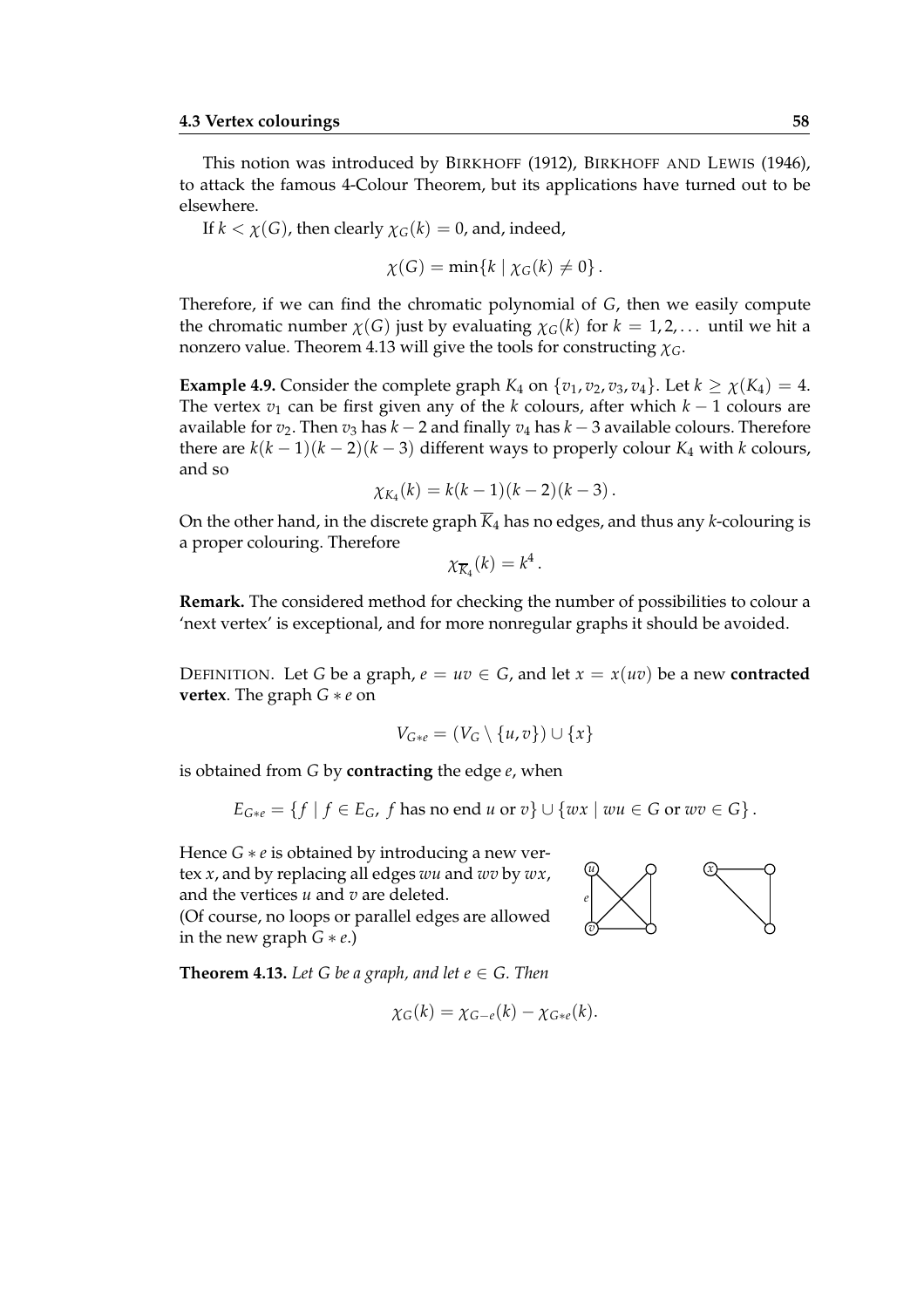**Proof.** Let  $e = uv$ . The proper *k*-colourings  $\alpha: V_G \to [1, k]$  of  $G-e$  can be divided into two disjoint cases, which together show that  $\chi_{G-e}(k) = \chi_G(k) + \chi_{G*e}(k)$ :

(1) If  $\alpha(u) \neq \alpha(v)$ , then  $\alpha$  corresponds to a unique proper *k*-colouring of *G*, namely *α*. Hence the number of such colourings is  $χ<sub>G</sub>(k)$ .

(2) If  $\alpha(u) = \alpha(v)$ , then  $\alpha$  corresponds to a unique proper *k*-colouring of  $G * e$ , namely  $\alpha$ , when we set  $\alpha(x) = \alpha(u)$  for the contracted vertex  $x = x(uv)$ . Hence the number of such colourings is  $\chi_{G*e}(k)$ . □

**Theorem 4.14.** *The chromatic polynomial is a polynomial.*

**Proof.** The proof is by induction on  $\varepsilon_G$ . Indeed,  $\chi_{\overline{K}_n}(k) = k^n$  for the discrete graph, and for two polynomials  $P_1$  and  $P_2$ , also  $P_1 - P_2$  is a polynomial. The claim follows from Theorem 4.13, since there *G*−*e* and *G* ∗ *e* have less edges than *G*. ⊓⊔

The connected components of a graph can be coloured independently, and so

**Lemma 4.9.** Let the graph G have the connected components  $G_1, G_2, \ldots, G_m$ . Then

$$
\chi_G(k)=\chi_{G_1}(k)\chi_{G_2}(k)\ldots\chi_{G_m}(k).
$$

**Theorem 4.15.** Let T be a tree of order n. Then  $\chi_T(k) = k(k-1)^{n-1}$ .

**Proof.** We use induction on *n*. For  $n \leq 2$ , the claim is obvious. Suppose that  $n \geq 3$ , and let  $e = vu \in T$ , where *v* is a leaf. By Theorem 4.13,  $\chi_T(k) = \chi_{T-e}(k) - \chi_{T+e}(k)$ . Here *T*  $*$  *e* is a tree of order *n* − 1, and thus, by the induction hypothesis,  $\chi_{T * e}(k)$  =  $k(k-1)^{n-2}$ . The graph *T*−*e* consists of the isolated *v* and a tree of order *n* − 1. By Lemma 4.9, and the induction hypothesis,  $\chi_{T-e}(k) = k \cdot k(k-1)^{n-2}$ . Therefore  $\chi_T(k) = k(k-1)^{n-1}$ . ⊓⊔

**Example 4.10.** Consider the graph *G* of order 4 from the above. Then we have the following reductions.

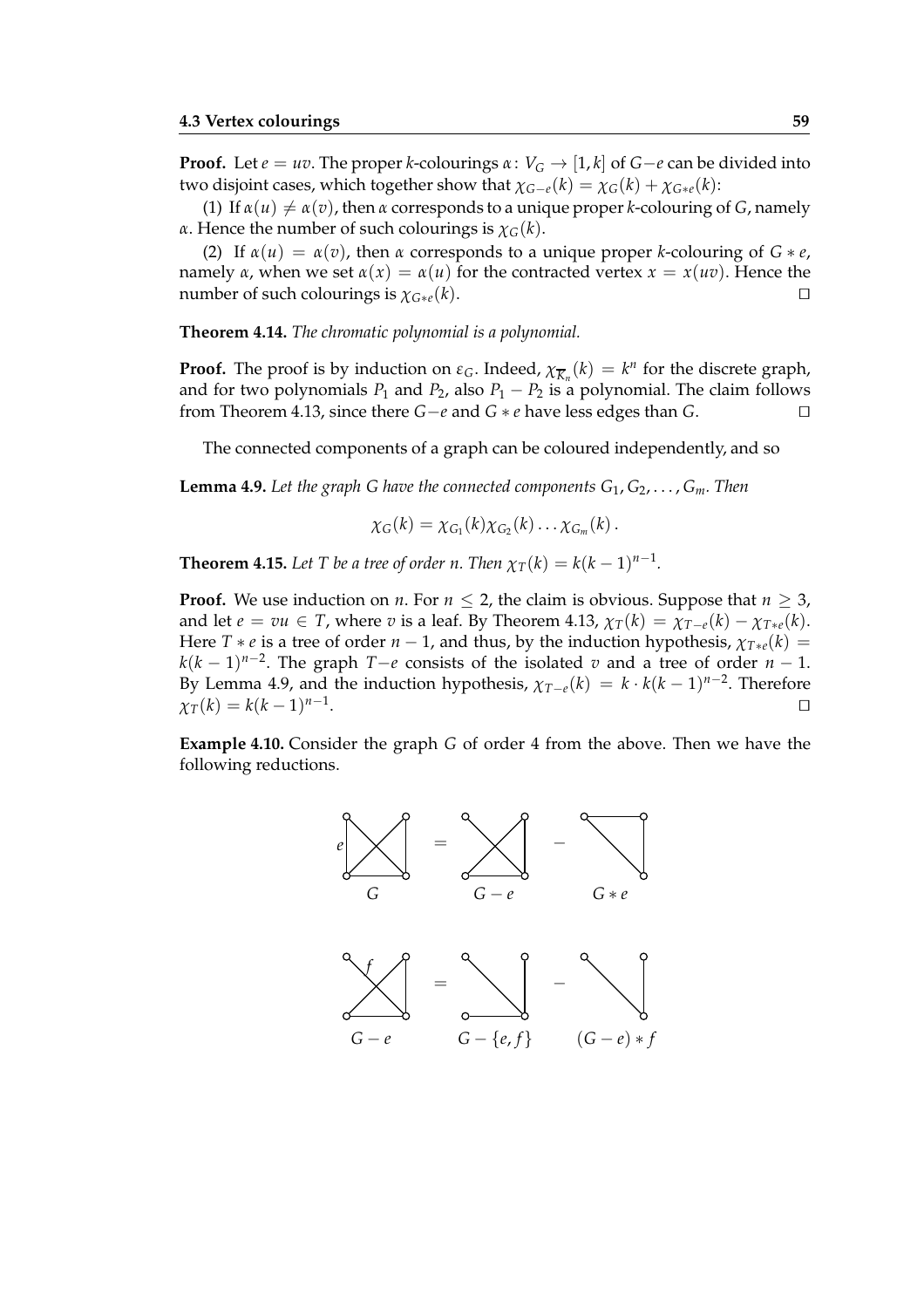Theorem 4.13 reduces the computation of  $\chi$ <sup>*G*</sup> to the discrete graphs. However, we know the chromatic polynomials for trees (and complete graphs, as an exercise), and so there is no need to prolong the reductions beyond these. In our example, we have obtained

$$
\chi_{G-e}(k) = \chi_{G-\{e,f\}}(k) - \chi_{(G-e)*f}(k)
$$
  
=  $k(k-1)^3 - k(k-1)^2 = k(k-1)^2(k-2)$ ,

and so

$$
\chi_G(k) = \chi_{G-e}(k) - \chi_{G*e}(k) = k(k-1)^2(k-2) - k(k-1)(k-2)
$$
  
=  $k(k-1)(k-2)^2 = k^4 - 5k^3 + 8k^2 - 4k$ .

For instance, for 3 colours, there are 6 proper colourings of the given graph.

**Chromatic Polynomial Problems.** It is difficult to determine  $\chi_G$  of a given graph, since the reduction method provided by Theorem 4.13 is time consuming. Also, there is known no characterization, which would tell from any polynomial  $P(k)$  whether it is a chromatic polynomial of some graph. For instance, the polynomial  $k^4 - 3k^3 + 3k^2$ is not a chromatic polynomial of any graph, but it seems to satisfy the general properties (that are known or conjectured) of these polynomials. REED (1968) conjectured that the coefficients of a chromatic polynomial should first increase and then decrease in absolute value. REED (1968) and TUTTE (1974) proved that for each *G* of order  $\nu_G = n$ :

- The degree of  $\chi_G(k)$  equals *n*.
- The coefficient of  $k^n$  equals 1.
- The coefficient of  $k^{n-1}$  equals  $-\varepsilon_G$ .
- The constant term is 0.
- The coefficients alternate in sign.
- $\chi_G(m) \leq m(m-1)^n 1$  for all positive integers *m*, when *G* is connected.
- $\chi_G(x) \neq 0$  for all real numbers  $0 < x < 1$ .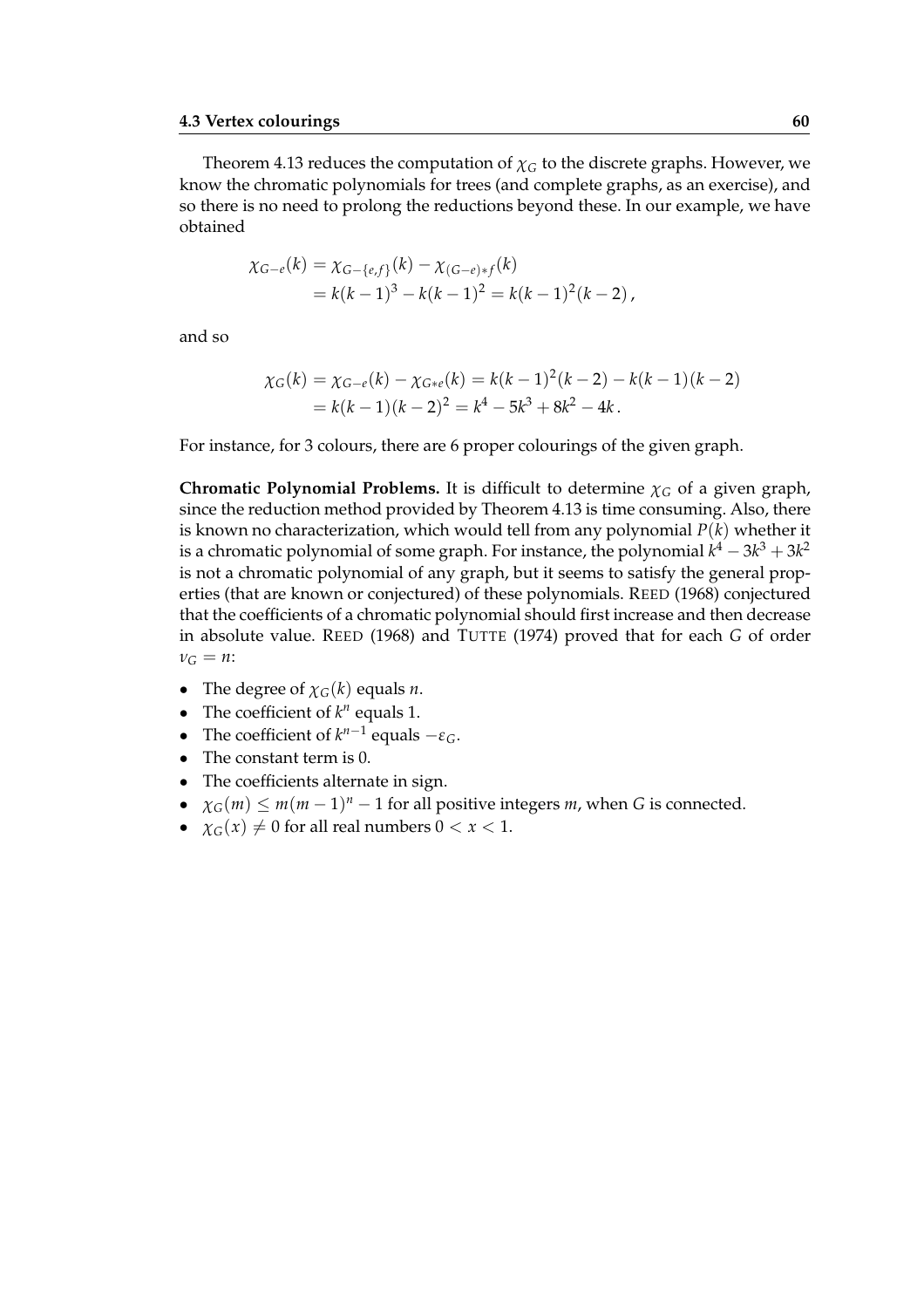# **Graphs on Surfaces**

## **5.1 Planar graphs**

The plane representations of graphs are by no means unique. Indeed, a graph *G* can be drawn in arbitrarily many different ways. Also, the properties of a graph are not necessarily immediate from one representation, but may be apparent from another. There are, however, important families of graphs, the **surface graphs**, that rely on the (topological or geometrical) properties of the drawings of graphs. We restrict ourselves in this chapter to the most natural of these, the planar graphs. The geometry of the plane will be treated intuitively.

A planar graph will be a graph that can be drawn in the plane so that no two edges intersect with each other. Such graphs are used, *e.g.*, in the design of electrical (or similar) circuits, where one tries to (or has to) avoid crossing the wires or laser beams. Planar graphs come into use also in some parts of mathematics, especially in group theory and topology.

There are fast algorithms (linear time algorithms) for testing whether a graph is planar or not. However, the algorithms are all rather difficult to implement. Most of them are based on an algorithm designed by AUSLANDER AND PARTER (1961) see Section 6.5 of

S. SKIENA, "Implementing Discrete Mathematics: Combinatorics and Graph Theory with Mathematica", Addison-Wesley, 1990.

#### **Definition**

DEFINITION. A graph *G* is a **planar graph**, if it has a plane figure *P*(*G*), called the **plane embedding** of *G*, where the lines (or continuous curves) corresponding to the edges do not intersect each other except at their ends.

The complete bipartite graph  $K_{2,4}$  is a planar graph.

DEFINITION. An edge  $e = uv \in G$  is **subdivided**, when it is replaced by a path  $u \rightarrow x \rightarrow v$  of length two by introducing a *new* vertex *x*. A **subdivision** *H* of a graph *G* is obtained from *G* by a sequence of subdivisions.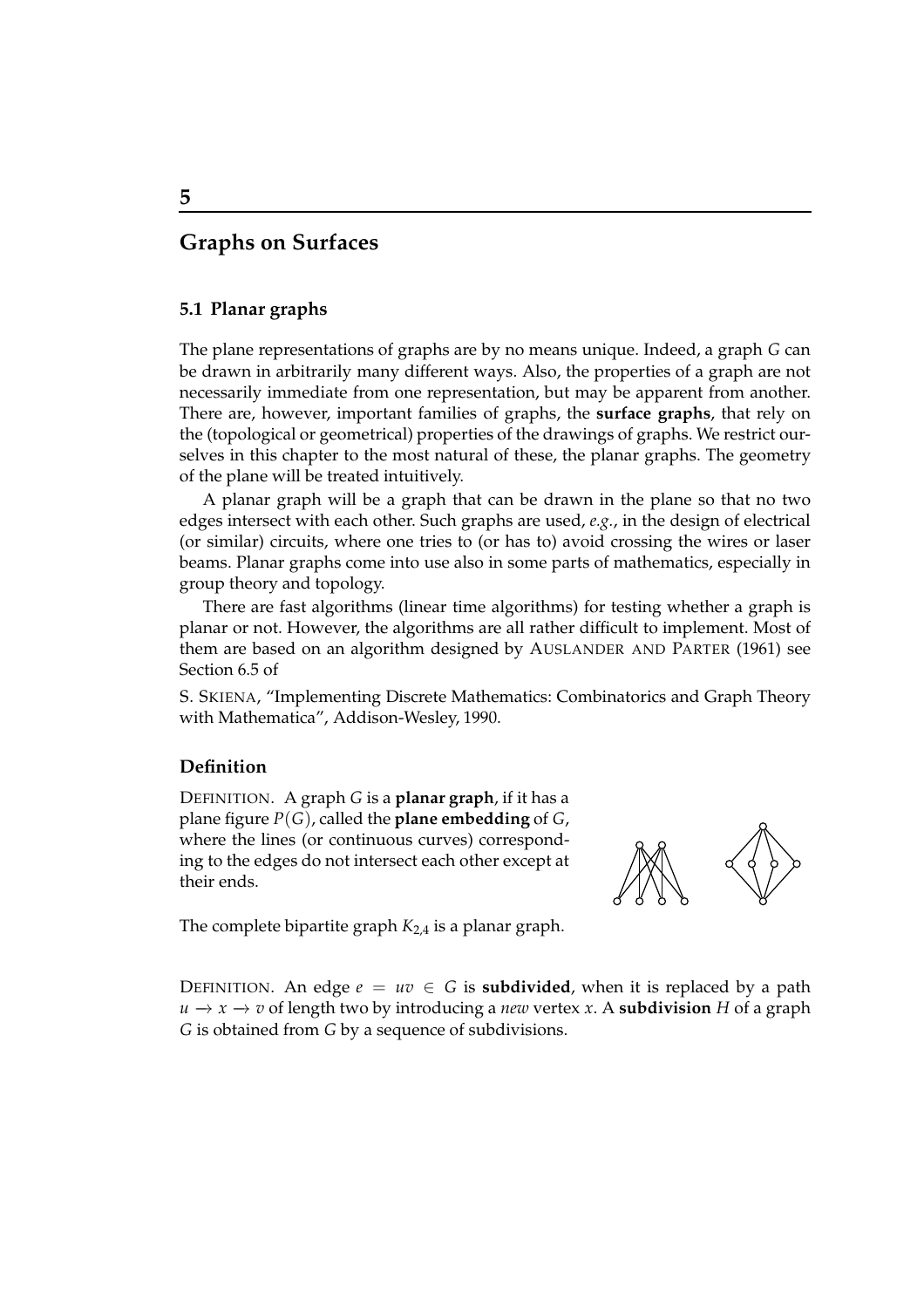

The following result is clear.

**Lemma 5.1.** *A graph is planar if and only if its subdivisions are planar.*

# **Geometric properties**

It is clear that the graph theoretical properties of *G* are inherited by all of its plane embeddings. For instance, the way we draw a graph *G* in the plane does not change its maximum degree or its chromatic number. More importantly, there are – as we shall see – some nontrivial topological (or geometric) properties that are shared by the plane embeddings.

We recall first some elements of the plane geometry. Let *F* be an **open set** of the plane  $\mathbb{R} \times \mathbb{R}$ , that is, every point  $x \in F$  has a disk centred at *x* and contained in *F*. Then *F* is a **region**, if any two points  $x, y \in F$  can be joined by a continuous curve the points of which are all in *F*. The **boundary** *∂*(*F*) of a region *F* consists of those points for which every neighbourhood contains points from *F* and its complement.

Let *G* be a planar graph, and *P*(*G*) one of its plane embeddings. Regard now each edge  $e = uv \in G$  as a line from *u* to *v*. The set  $(\mathbb{R} \times \mathbb{R}) \setminus E_G$  is open, and it is divided into a finite number of disjoint regions, called the **faces** of *P*(*G*).

DEFINITION. A face of  $P(G)$  is an **interior face**, if it is bounded. The (unique) face that is unbounded is called the **exterior face** of *P*(*G*). The edges that surround a face *F* constitute the boundary *∂*(*F*) of *F*. The **exterior boundary** is the boundary of the exterior face. The vertices (edges, resp.) on the exterior boundary are called **exterior vertices exterior edges**, resp.). Vertices (edges, resp.) that are not on the exterior boundary are **interior vertices interior edges**, resp.).



Embeddings *P*(*G*) satisfy some properties that we accepts at face value.

**Lemma 5.2.** *Let P*(*G*) *be a plane embedding of a planar graph G.*

- *(i) Two different faces F*<sup>1</sup> *and F*<sup>2</sup> *are disjoint, and their boundaries can intersect only on edges.*
- *(ii) P*(*G*) *has a unique exterior face.*
- *(iii) Each edge e belongs to the boundary of at most two faces.*
- *(iv) Each cycle of G surrounds (that is, its interior contains) at least one internal face of P*(*G*)*.*
- *(v) A bridge of G belongs to the boundary of only one face.*
- *(vi) An edge that is not a bridge belongs to the boundary of exactly two faces.*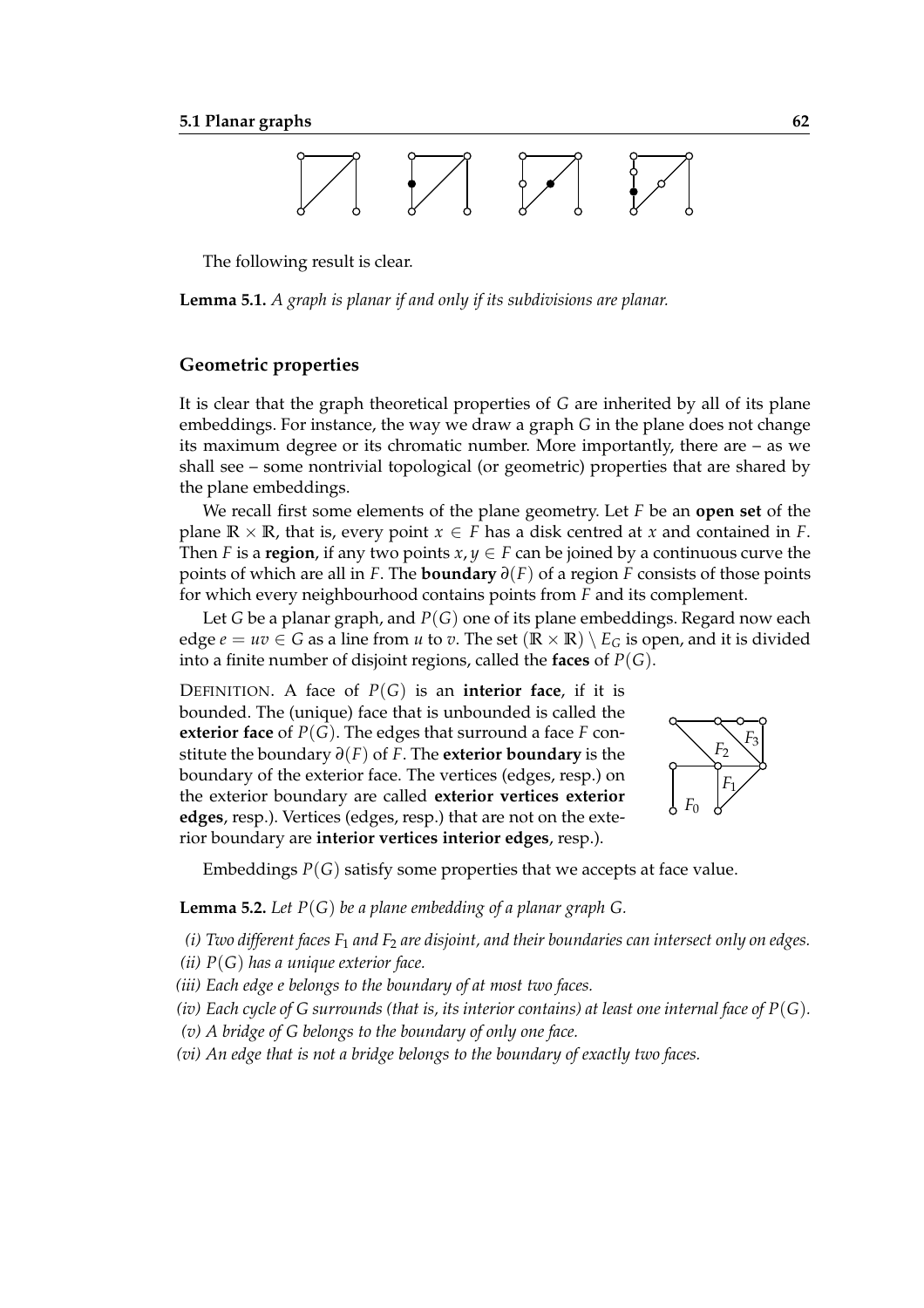If *P*(*G*) is a plane embedding of a graph *G*, then so is any drawing *P* ′ (*G*) which is obtained from  $P(G)$  by an injective mapping of the plane that preserves continuous curves. This means, in particular, that *every planar graph has a plane embedding inside any geometric circle of arbitrarily small radius, or inside any geometric triangle*.

## **Euler's formula**

**Lemma 5.3.** *A plane embedding P*(*G*) *of a planar graph G has no interior faces if and only if G is acyclic, that is, if and only if the connected components of G are trees.*

**Proof.** This is clear from Lemma 5.2. □

The next general form of **Euler's formula** was proved by LEGENDRE (1794).

**Theorem 5.1 (Euler's formula).** *Let G be a connected planar graph, and let P*(*G*) *be any of its plane embeddings. Then*

$$
\nu_G-\varepsilon_G+\varphi=2\,,
$$

*where*  $\varphi$  *is the number of faces of P(G).* 

**Proof.** We shall prove the claim by induction on the number of faces  $\varphi$  of a plane embedding  $P(G)$ . First, notice that  $\varphi \geq 1$ , since each  $P(G)$  has an exterior face.

If  $\varphi = 1$ , then, by Lemma 5.3, there are no cycles in *G*, and since *G* is connected, it is a tree. In this case, by Theorem 2.4, we have  $\varepsilon_G = v_G - 1$ , and the claim holds.

Suppose then that the claim is true for all plane embeddings with less than  $\varphi$  faces for  $\varphi \geq 2$ . Let *P*(*G*) be a plane embedding of a connected planar graph such that  $P(G)$  has  $\varphi$  faces.

Let *e* ∈ *G* be an edge that is not a bridge. The subgraph *G*−*e* is planar with a plane embedding *P*(*G*−*e*) = *P*(*G*)−*e* obtained by simply erasing the edge *e*. Now *P*(*G*−*e*) has  $\varphi$  − 1 faces, since the two faces of *P*(*G*) that are separated by *e* are merged into one face of *P*(*G*−*e*). By the induction hypothesis,  $v_{G-e} - \varepsilon_{G-e} + (\varphi - 1) = 2$ , and hence  $v_G$  − ( $\varepsilon_G$  − 1) + ( $\varphi$  − 1) = 2, and the claim follows. □

In particular, we have the following invariant property of planar graphs.

**Corollary 5.1.** *Let G be a planar graph. Then every plane embedding of G has the same number of faces:*

 $\varphi_G = \varepsilon_G - \nu_G + 2$ 

#### **Maximal planar graphs**

**Lemma 5.4.** *If G is a planar graph of order*  $v_G \geq 3$ , then  $\varepsilon_G \leq 3v_G - 6$ *. Moreover, if G has no triangles*  $C_3$ *, then*  $\varepsilon_G \leq 2\nu_G - 4$ *.*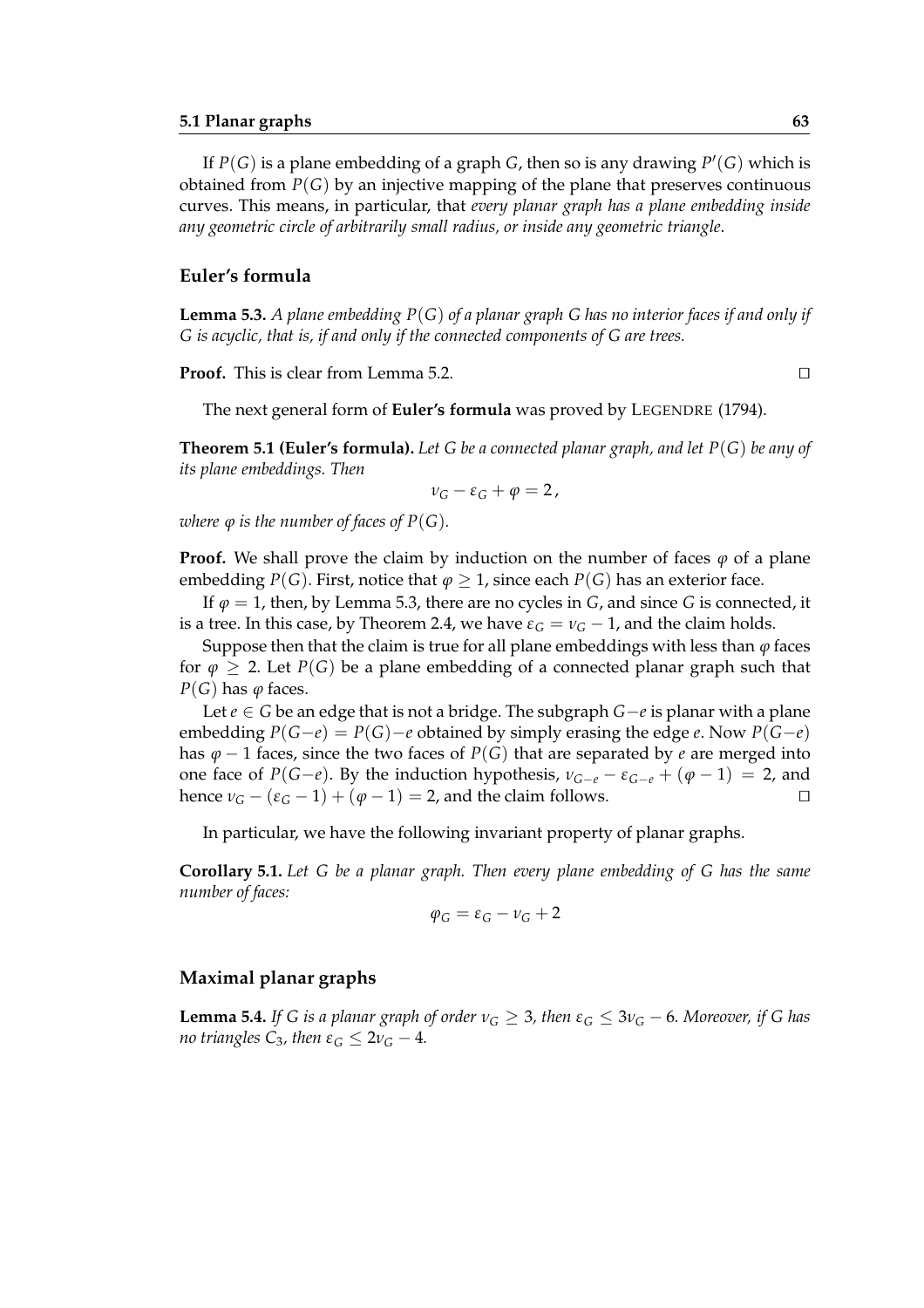**Proof.** If *G* is disconnected with connected components  $G_i$ , for  $i \in [1, k]$ , and if the claim holds for these smaller (necessarily planar) graphs *G<sup>i</sup>* , then it holds for *G*, since

$$
\varepsilon_G = \sum_{i=1}^{\nu_G} \varepsilon_{G_i} \leq 3 \sum_{i=1}^{\nu_G} \nu_{G_i} - 6k = 3\nu_G - 6k \leq 3\nu_G - 6.
$$

It is thus sufficient to prove the claim for connected planar graphs.

Also, the case where  $\varepsilon_G \leq 2$  is clear. Suppose thus that  $\varepsilon_G \geq 3$ .

Each face  $F$  of an embedding  $P(G)$  contains at least three edges on its boundary *∂*(*F*). Hence 3 $\varphi$  ≤ 2 $\varepsilon$ <sub>*G*</sub>, since each edge lies on at most two faces. The first claim follows from Euler's formula.

The second claim is proved similarly except that, in this case, each face *F* of *P*(*G*) contains at least four edges on its boundary (when *G* is connected and  $\epsilon_G \geq 4$ ). □

An upper bound for  $\delta(G)$  for planar graphs was achieved by HEAWOOD.

**Theorem 5.2 (HEAWOOD (1890)).** *If G is a planar graph, then*  $\delta(G) \leq 5$ *.* 

**Proof.** If  $\nu$ <sup>*G*</sup>  $\leq$  2*,* then there is nothing to prove. Suppose  $\nu$ <sup>*G*</sup>  $\geq$  3. By the handshaking lemma and the previous lemma,

$$
\delta(G) \cdot \nu_G \leq \sum_{v \in G} d_G(v) = 2\varepsilon_G \leq 6\nu_G - 12.
$$

It follows that  $\delta(G) \leq 5$ . □

**Theorem 5.3.**  $K_5$  *and*  $K_{3,3}$  *are not planar graphs.* 

**Proof.** By Lemma 5.4, a planar graph of order 5 has at most 9 edges, but  $K_5$  has 5 vertices and 10 edges. By the second claim of Lemma 5.4, a triangle-free planar graph of order 6 has at most 8 edges, but *K*3,3 has 6 vertices and 9 edges. ⊓⊔

DEFINITION. A planar graph *G* is **maximal**, if  $G + e$  is nonplanar for every  $e \notin G$ .

**Example 5.1.** Clearly, if we remove one edge from *K*5, the result is a maximal planar graph. However, if an edge is removed from *K*3,3, the result is not maximal!

**Lemma 5.5.** *Let F be a face of a plane embedding P*(*G*) *that has at least four edges on its boundary. Then there are two nonadjacent vertices on the boundary of F.*

**Proof.** Assume that the set of the boundary vertices of *F* induces a complete subgraph *K*. The edges of *K* are either on the boundary or they are not inside *F* (since *F* is a face.) Add a new vertex *x* inside *F*, and connect the vertices of *K* to *x*. The result is a plane embedding of a graph *H* with  $V_H = V_G \cup \{x\}$  (that has *G* as its induced subgraph). The induced subgraph  $H[K \cup \{x\}]$  is complete, and since *H* is planar, we have  $|K| < 4$  as required. □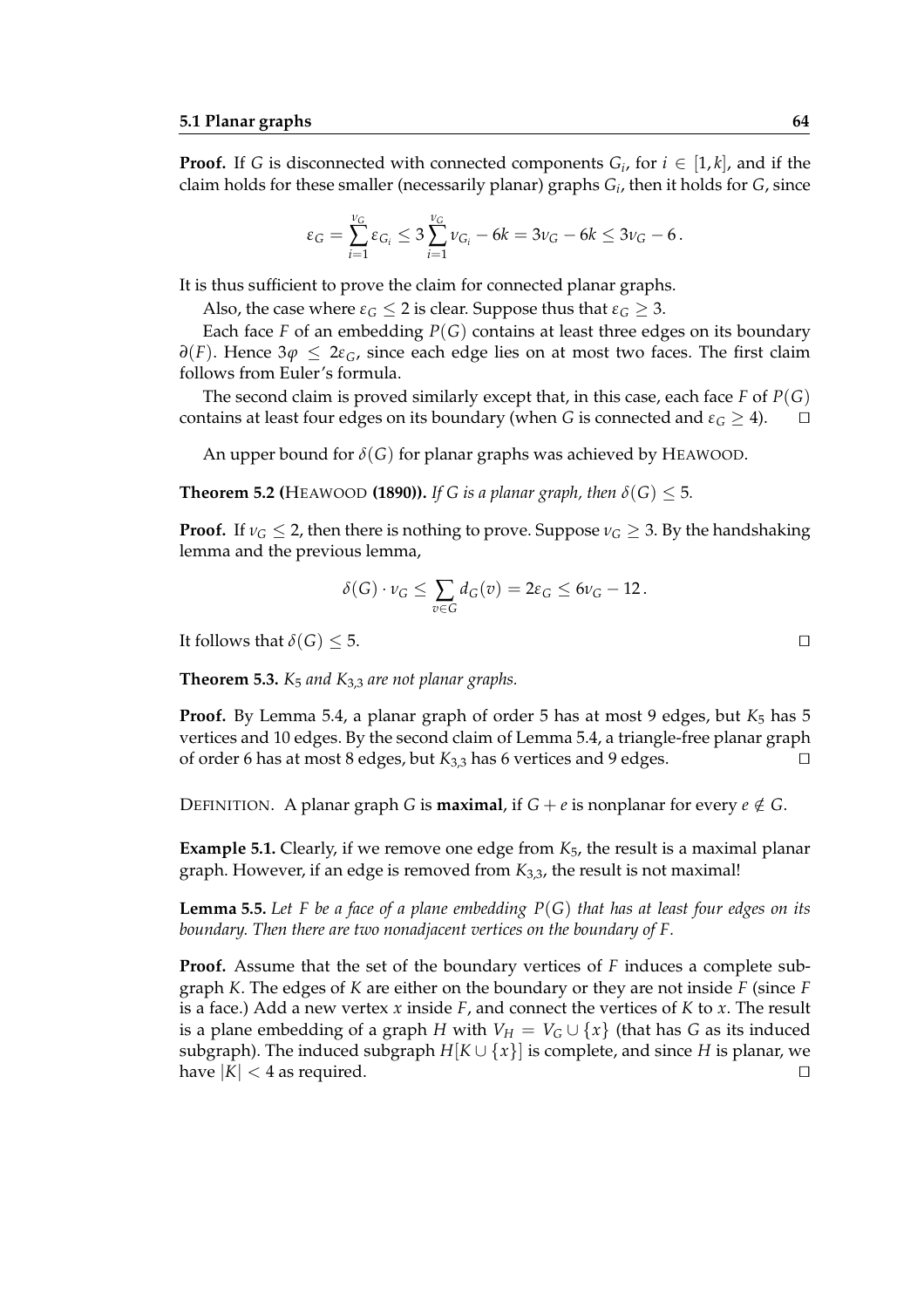By the previous lemma, if a face has a boundary of at least four edges, then an edge can be added to the graph (inside the face), and the graph remains to be planar. Hence we have proved

**Corollary 5.2.** *If G is a maximal planar graph with*  $v_G \geq 3$ , then G is triangulated, that is, *every face of a plane embedding P*(*G*) *has a boundary of exactly three edges.*

**Theorem 5.4.** *For a maximal planar graph G of order*  $v_G \geq 3$ ,  $\varepsilon_G = 3v_G - 6$ .

**Proof.** Each face *F* of an embedding  $P(G)$  is a triangle having three edges on its boundary. Hence  $3\varphi = 2\varepsilon_G$ , since there are now no bridges. The claim follows from Euler's formula. ⊓⊔

# **Kuratowski's theorem**

Theorem 5.5 will give a simple criterion for planarity of graphs. This theorem (due to KURATOWSKI in 1930) is one of the jewels of graph theory. In fact, the theorem was proven earlier by PONTRYAGIN (1927-1928), and also independently by FRINK AND SMITH (1930). For history of the result, see

J.W. KENNEDY, L.V. QUINTAS, AND M.M. SYSLO, The theorem on planar graphs. *Historia Math.* **12** (1985), 356 – 368.

The graphs *K*<sup>5</sup> and *K*3,3 are the smallest nonplanar graphs, and, by Lemma 5.1, if *G* contains a subdivision of  $K_5$  or  $K_{3,3}$  as a subgraph, then *G* is not planar. We prove the converse of this result in what follows. Therefore

**Theorem 5.5 (**KURATOWSKI **(1930)).** *A graph is planar if and only if it contains no subdivision of K*<sub>5</sub> *or K*<sub>3,3</sub> *as a subgraph.* 

We prove this result along the lines of THOMASSEN (1981) using 3-connectivity.

**Example 5.2.** The cube  $Q_k$  is planar only for  $k = 1, 2, 3$ . Indeed, the graph  $Q_4$  contains a subdivision of *K*3,3, and thus by Theorem 5.5 it is not planar. On the other hand, each  $Q_k$  with  $k \geq 4$  has  $Q_4$  as a subgraph, and therefore they are nonplanar. The subgraph of  $Q_4$  that is a subdivision of  $K_{3,3}$  is given below.

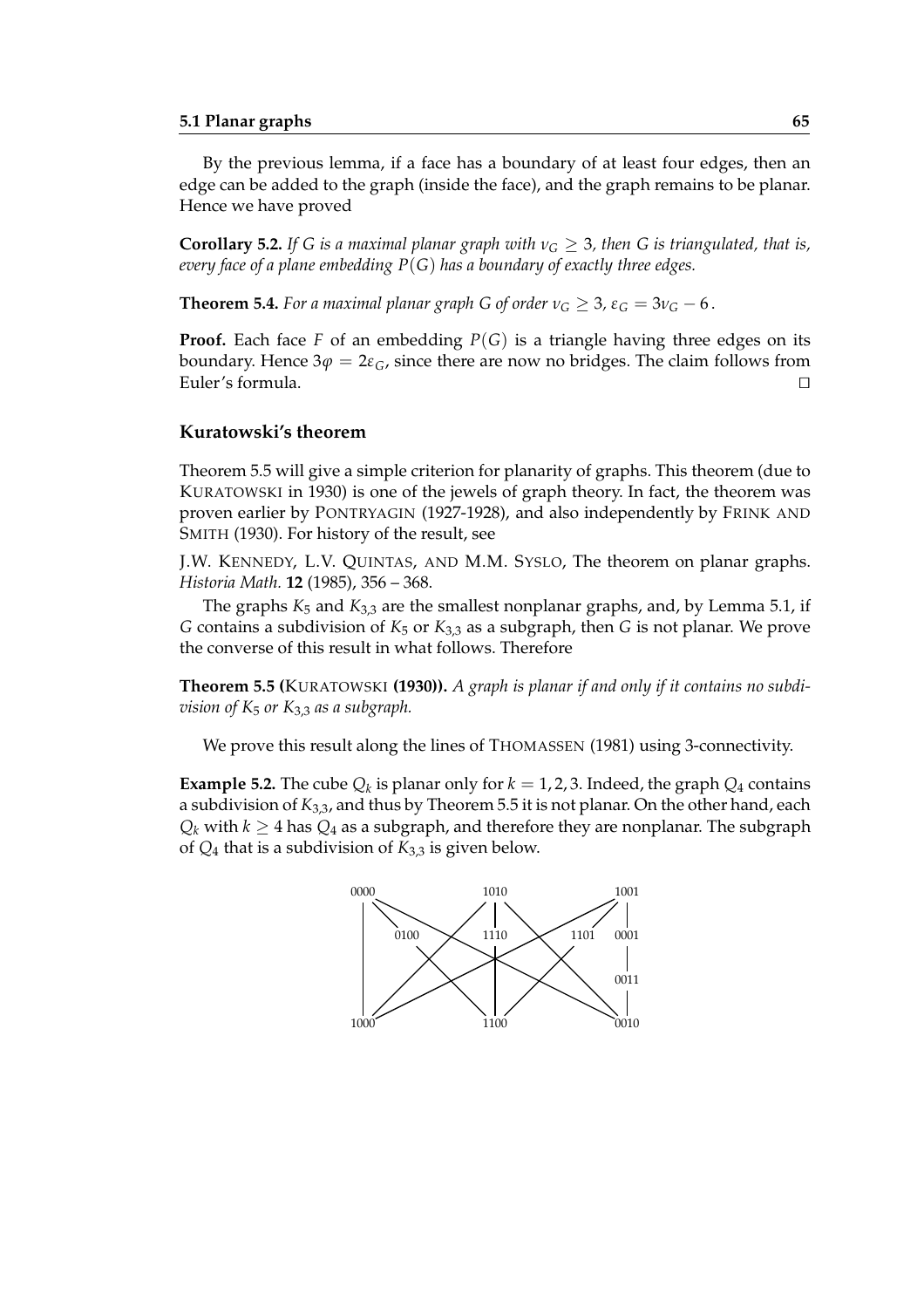DEFINITION. A graph *G* is called a **Kuratowski graph**, if it is a subdivision of  $K_5$  or *K*3,3.

**Lemma 5.6.** *Let*  $E \subseteq E_G$  *be the set of the boundary edges of a face* F *in a plane embedding of G. Then there exists a plane embedding P*(*G*)*, where the edges of E are exterior edges.*

**Proof.** This is a geometric proof. Choose a circle that contains every point of the plane embedding (including all points of the edges) such that the centre of the circle is inside the given face. Then use geometric inversion with respect to this circle. This will map the given face as the exterior face of the image plane embedding. □

**Lemma 5.7.** *Let G be a nonplanar graph without Kuratowski graphs of minimal total size*  $\varepsilon$ <sub>*G*</sub> +  $v$ <sub>*G*</sub>*. Then G is* 3-connected.

**Proof.** By the minimality assumption, *G* is connected. We show then that *G* is 2 connected. On the contrary, assume that  $v$  is a cut vertex of  $G$ , and let  $A_1, \ldots, A_k$  be the connected components of *G*−*v*.

Since *G* is minimal nonplanar with respect to *εG*, the subgraphs  $G_i = G[A_i \cup \{v\}]$  have plane embeddings  $P(G_i)$ , where *v* is an exterior vertex. We can glue these plane embeddings together at *v* to obtain a plane embedding of *G*, and this will contradict the choice of *G*.

Assume then that *G* has a separating set  $S = \{u, v\}$ . Let  $G_1$  and  $G_2$  be any subgraphs of *G* such that  $E_G = E_{G_1} \cup E_{G_2}$ ,  $S = V_{G_1} \cap V_{G_2}$ , and both  $G_1$  and  $G_2$  contain a connected component of *G*−*S*. Since *G* is 2-connected (by the above), there are paths *u* <sup>⋆</sup>−→ *v* in *G*<sup>1</sup> and *G*2. Indeed, both *u* and *v* are adjacent to a vertex of each connected component of *G*−*S*. Let  $H_i = G_i + uv$ . (Maybe  $uv \in G$ .)

If both  $H_1$  and  $H_2$  are planar, then, by Lemma 5.6, they have plane embeddings, where *uv* is an exterior edge. It is now easy to glue  $H_1$  and  $H_2$  together on the edge *uv* to obtain a plane embedding of  $G + uv$ , and thus of *G*.

We conclude that  $H_1$  or  $H_2$  is nonplanar, say  $H_1$ . Now  $\varepsilon_{H_1} < \varepsilon_G$ , and so, by the minimality of *G*, *H*<sup>1</sup> contains a Kuratowski graph *H*. However, there is a path *u* <sup>⋆</sup>−→ *v* in  $H_2$ , since  $G_2 \subseteq H_2$ . This path can be regarded as a subdivision of *uv*, and thus G contains a Kuratowski graph. This contradiction shows that *G* is 3-connected. ⊓⊔

**Lemma 5.8.** Let G be a 3-connected graph of order  $v_G \geq 5$ . Then there exists an edge  $e \in G$ *such that the contraction G* ∗ *e is* 3*-connected.*

**Proof.** On the contrary suppose that for any  $e \in G$ , the graph  $G * e$  has a separating set *S* with  $|S| = 2$ . Let  $e = uv$ , and let  $x = x(uv)$  be the contracted vertex. Necessarily  $x \in S$ , say  $S = \{x, z\}$  (for, otherwise, *S* would separate *G* already). Therefore  $T =$ 



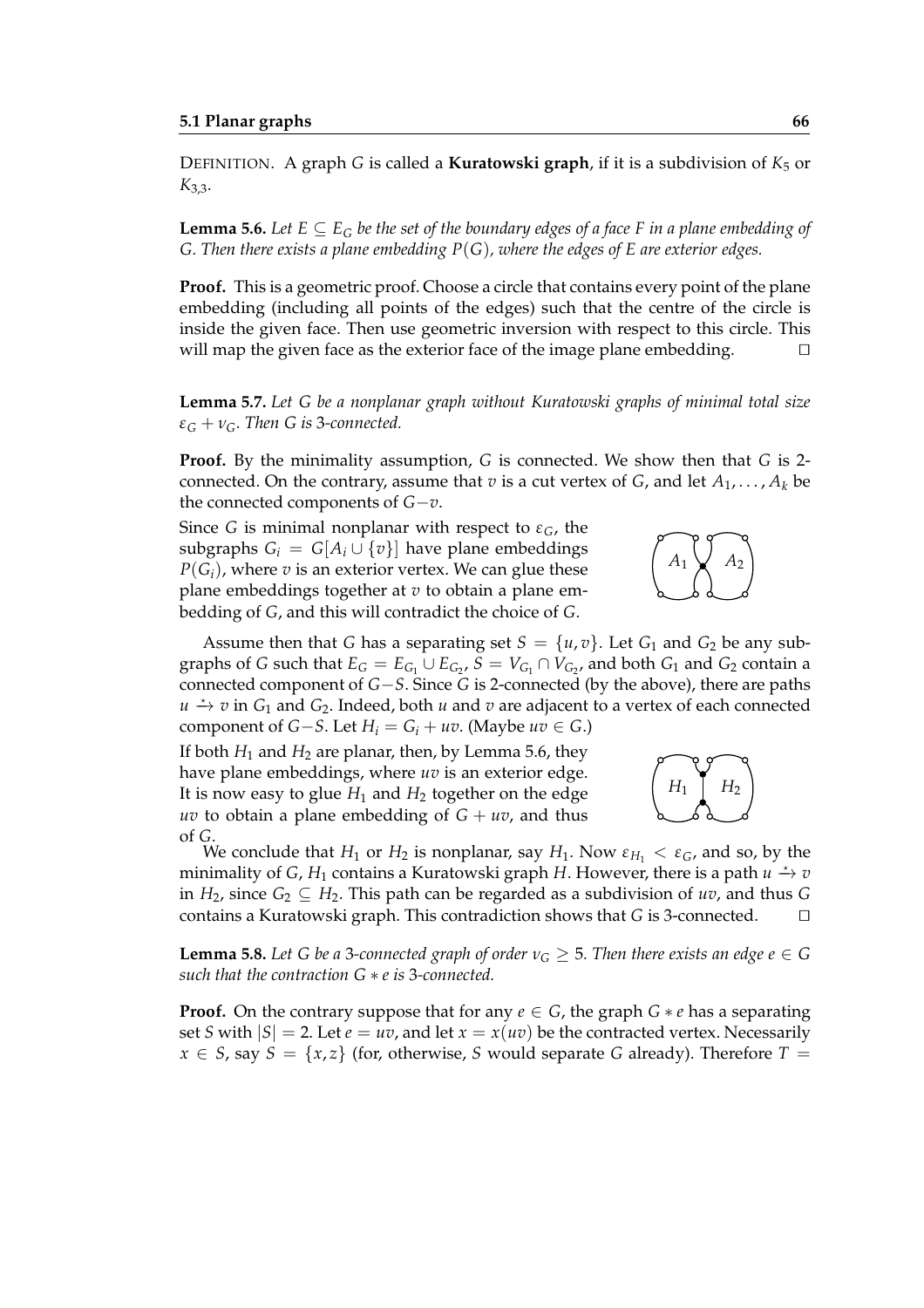{*u*, *v*, *z*} separates *G*. Assume that *e* and *S* are chosen such that *G*−*T* has a connected component *A* with the least possible number of vertices.

There exists a vertex  $y \in A$  with  $zy \in G$ . (Otherwise  $\{u, v\}$  would separate *G*.) The graph  $G * (zy)$  is not 3connected by assumption, and hence, as in the above, there exists a vertex *w* such that  $R = \{z, y, w\}$  separates *G*. It can be that  $w \in \{u, v\}$ , but by symmetry we can suppose that  $w \neq u$ .



Since  $uv \in G$ , *G*−*R* has a connected component *B* such that  $u, v \notin B$ . For each *y*<sup> $\prime$ </sup> ∈ *B*, there exists a path *P*: *u*  $\stackrel{*}{\rightarrow}$  *y*<sup> $\prime$ </sup> in *G*−{*z*, *w*}, since *G* is 3-connected, and hence this *P* goes through *y*. Therefore *y'* is connected to *y* also in  $G-T$ , that is,  $y' \in A$ , and so *B*  $\subseteq$  *A*. The inclusion is proper, since *y*  $\notin$  *B*. Hence  $|B|$  <  $|A|$ , and this contradicts the choice of *A*. □

By the next lemma, a Kuratowski graph cannot be created by contractions.

**Lemma 5.9.** Let G be a graph. If for some  $e \in G$  the contraction  $G * e$  has a Kuratowski *subgraph, then so does G.*

**Proof.** The proof consists of several cases depending on the Kuratowski graph, and how the subdivision is made. We do not consider the details of these cases.

Let *H* be a Kuratowski graph of *G*  $* e$ , where  $x = x(uv)$  is the contracted vertex for  $e = uv$ . If  $d_H(x) = 2$ , then the claim is obviously true. Suppose then that  $d_H(x) = 3$ or 4. If there exists at most one edge  $xy \in H$  such that  $uy \in G$  (or  $vy \in G$ ), then one easily sees that *G* contains a Kuratowski graph.

There remains only one case, where *H* is a subdivision of *K*5, and both *u* and *v* have 3 neighbours in the subgraph of *G* corresponding to *H*. In this case, *G* contains a subdivision of  $K_{3,3}$ . □



**Lemma 5.10.** *Every* 3*-connected graph G without Kuratowski subgraphs is planar.*

**Proof.** The proof is by induction on *νG*. The only 3-connected graph of order 4 is the planar graph *K*<sub>4</sub>. Therefore we can assume that  $v_G \geq 5$ .

By Lemma 5.8, there exists an edge  $e = uv \in G$  such that  $G * e$  (with a contracted vertex *x*) is 3-connected. By Lemma 5.9, *G* ∗ *e* has no Kuratowski subgraphs, and hence *G*  $*$  *e* has a plane embedding *P*(*G*  $*$  *e*) by the induction hypothesis. Consider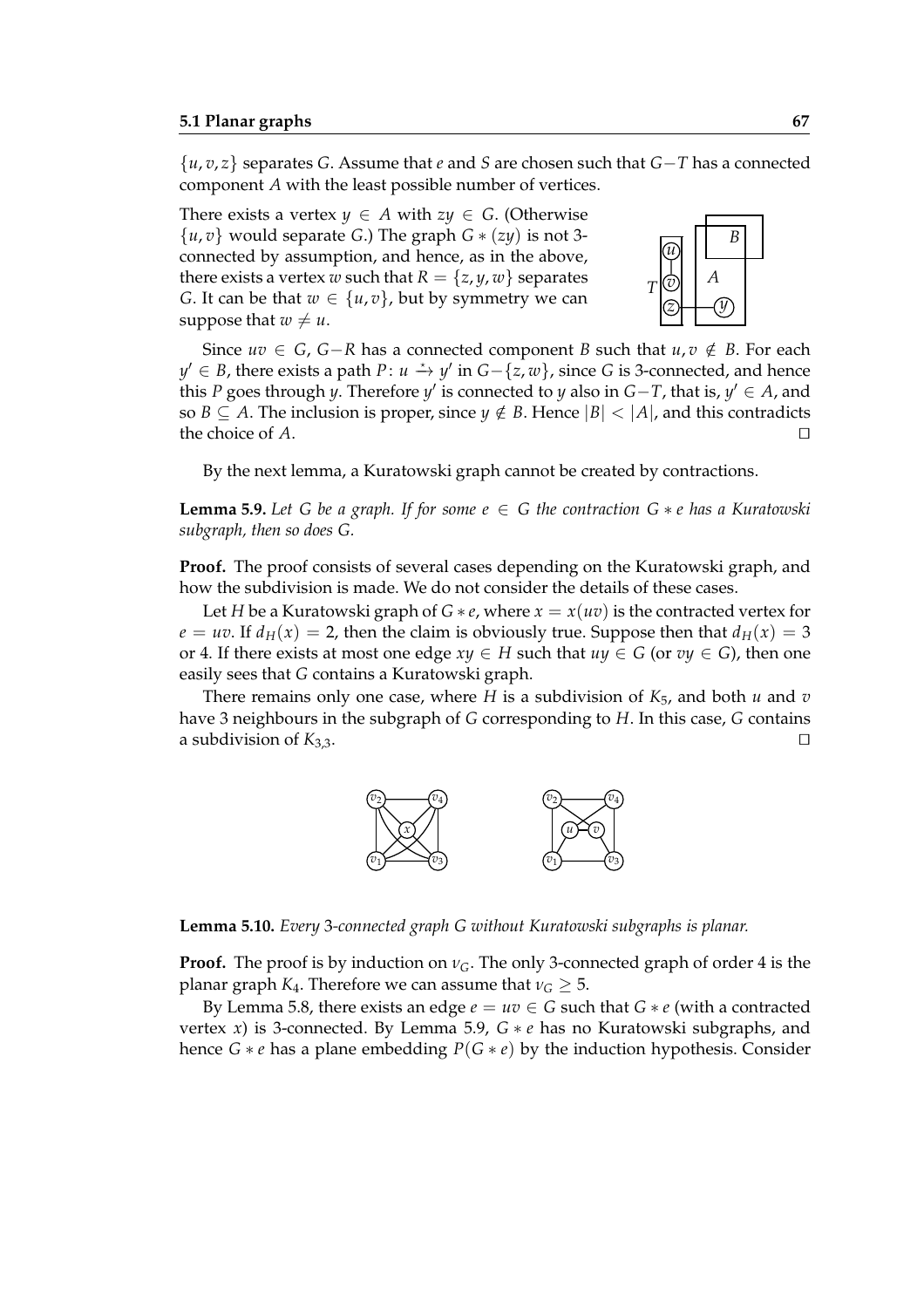the part  $P(G * e) - x$ , and let *C* be the boundary of the face of  $P(G * e) - x$  containing  $\chi$  (in  $P(G * e)$ ). Here *C* is a cycle of *G* (since *G* is 3-connected).

Now since  $G - \{u, v\} = (G * e) - x$ ,  $P(G * e) - x$  is a plane embedding of  $G - \{u, v\}$ , and  $N_G(u) \subseteq V_C \cup \{v\}$  and  $N_G(v) \subseteq V_C \cup \{u\}$ . Assume, by symmetry, that  $d_G(v) \leq$  $d_G(u)$ . Let  $N_G(v) \setminus \{u\} = \{v_1, v_2, \ldots, v_k\}$  in order along the cycle C. Let  $P_{i,j}: v_i \stackrel{*}{\to} v_j$ be the path along *C* from *v<sup>i</sup>* to *v<sup>j</sup>* . We obtain a plane embedding of *G*−*u* by drawing (straight) edges  $vv_i$  for  $1 \leq i \leq k$ .

(1) If  $N_G(u) \setminus \{v\} \in P_{i,i+1}$  (*i* + 1 is taken modulo *k*) for some *i*, then, clearly, *G* has a plane embedding (obtained from  $P(G)-u$  by putting *u* inside the triangle  $(v, v_i, v_{i+1})$ and by drawing the edges with an end *u* inside this triangle).

(2) Assume there are  $y, z \in N_G(u) \setminus \{v\}$  such that  $y \in P_{ii}$ and  $z \notin P_{ij}$  for some *i* and *j*, where  $y, z \notin \{v_i, v_j\}$ . Now,  $\{u, v_i, v_{i+1}\}$  ∪  $\{v, z, y\}$  form a subdivision of *K*<sub>3,3</sub>.  $\qquad \qquad \qquad \qquad$  *v*<sub>*v*</sub>

By (1) and (2), we can assume that  $N_G(u) \setminus \{v\} \subseteq N_G(v)$ . Therefore,  $N_G(u) \setminus \{v\} = N_G(v) \setminus \{u\}$  by the assumption  $d_G(v) \leq d_G(u)$ . Also, by (1),  $d_G(v) = d_G(u) > 3$ . But now *u*, *v*, *v*<sub>1</sub>, *v*<sub>2</sub>, *v*<sub>3</sub> give a subdivision of *K*<sub>5</sub>. □



**Proof of Theorem 5.5.** By Theorem 5.3 and Lemma 5.1, we need to show that each nonplanar graph *G* contains a Kuratowski subgraph. On the contrary, suppose that *G* is a nonplanar graph that has a minimal size  $\varepsilon_G$  such that *G* does not contain a Kuratowski subgraph. Then, by Lemma 5.7, *G* is 3-connected, and by Lemma 5.10, it is planar. This contradiction proves the claim. ⊓⊔

**Example 5.3.** Any graph *G* can be drawn in the plane so that three of its edges never intersect at the same point. The **crossing number**  $\times(G)$  is the minimum number of intersections of its edges in such plane drawings of *G*. Therefore *G* is planar if and only if  $\times(G) = 0$ , and, for instance,  $\times(K_5) = 1$ .

We show that  $\times(K_6) = 3$ . For this we need to show that  $\times(K_6) \geq 3$ . For the equality, one is invited to design a drawing with exactly 3 crossings.

Let  $X(K_6)$  be a drawing of  $K_6$  using *c* crossings so that two edges cross at most once. Add a new vertex at each crossing. This results in a planar graph *G* on  $c + 6$ vertices and  $2c + 15$  edges. Now  $c \ge 3$ , since  $\varepsilon_G = 2c + 15 \le 3(c + 6) - 6 = 3v_G - 6$ .

# **5.2 Colouring planar graphs**

The most famous problem in the history of graph theory is that of the chromatic number of planar graphs. The problem was known as the 4**-Colour Conjecture** for more than 120 years, until it was solved by APPEL AND HAKEN in 1976: if *G* is a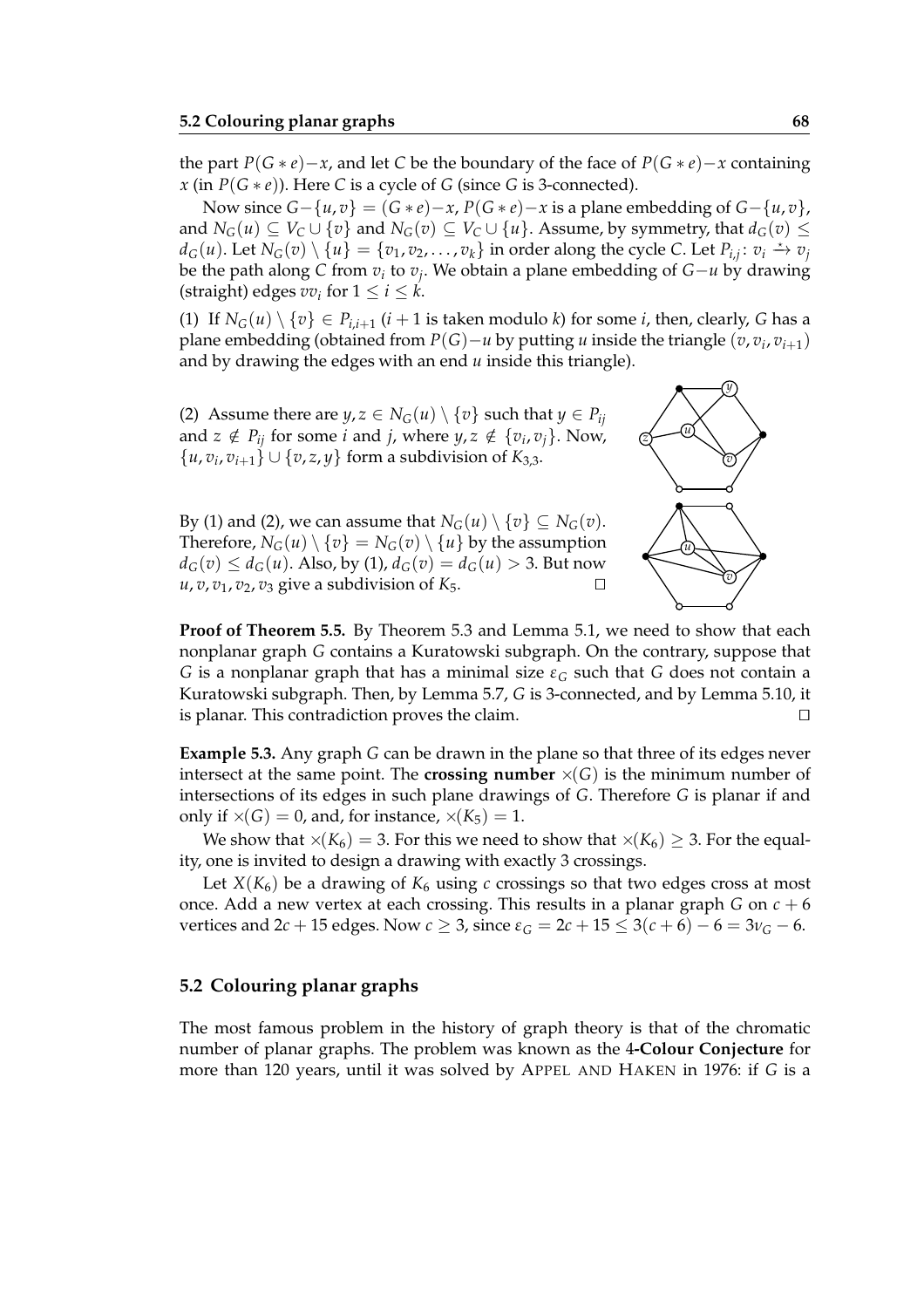#### **5.2 Colouring planar graphs 69**

planar graph, then  $\chi(G) \leq 4$ . The 4-Colour Conjecture has had a deep influence on the theory of graphs during the last 150 years. The solution of the 4-Colour Theorem is difficult, and it requires the assistance of a computer.

## **The 5-colour theorem**

We prove HEAWOOD's result (1890) that each planar graph is properly 5-colourable.

**Lemma 5.11.** *If G is a planar graph, then*  $\chi(G) \leq 6$ *.* 

**Proof.** The proof is by induction on  $\nu$ <sup>*G*</sup>. Clearly, the claim holds for  $\nu$ <sup>*G*</sup>  $\leq$  6. By Theorem 5.2, a planar graph *G* has a vertex *v* with  $d_G(v) \le 5$ . By the induction hypothesis,  $\chi(G-v) \leq 6$ . Since  $d_G(v) \leq 5$ , there is a colour *i* available for *v* in the 6-colouring of  $G - v$ , and so  $\chi(G) \leq 6$ . □

The proof of the following theorem is partly geometric in nature.

**Theorem 5.6 (HEAWOOD (1890)).** *If G is a planar graph, then*  $\chi(G) \leq 5$ *.* 

**Proof.** Suppose the claim does not hold, and let *G* be a 6-critical planar graph. Recall that for *k*-critical graphs  $H$ ,  $\delta(H) \geq k - 1$ , and thus there exists a vertex *v* with  $d_G(v) = \delta(G) \geq 5$ . By Theorem 5.2,  $d_G(v) = 5$ .

Let *α* be a proper 5-colouring of *G*−*v*. Such a colouring exists, because *G* is 6-critical. By assumption,  $\chi(G) > 5$ , and therefore for each  $i \in [1, 5]$ , there exists a neighbour  $v_i \in N_G(v)$  such that  $\alpha(v_i) = i$ . Suppose these neighbours  $v_i$  of  $v$  occur in the plane in the geometric order of the figure.



Consider the subgraph  $G[i, j] \subseteq G$  made of colours *i* and *j*. The vertices  $v_i$  and  $v_i$  are in the same connected component of  $G[i, j]$  (for, otherwise we interchange the colours *i* and *j* in the connected component containing *v<sup>j</sup>* to obtain a recolouring of *G*, where  $v_i$  and  $v_j$  have the same colour *i*, and then recolour *v* with the remaining colour *j*).

Let *P*<sup>*i*</sup>}<sup>*i*</sup> : *v*<sup>*i*</sup>  $\rightarrow$  *v*<sup>*j*</sup> be a path in *G*[*i*, *j*], and let *C* = (*vv*<sub>1</sub>)*P*<sub>13</sub>(*v*<sub>3</sub>*v*). By the geometric assumption, exactly one of  $v_2$ ,  $v_4$  lies inside the region enclosed by the cycle *C*. Now, the path *P*<sup>24</sup> must meet *C* at some vertex of *C*, since *G* is planar. This is a contradiction, since the vertices of *P*<sub>24</sub> are coloured by 2 and 4, but *C* contains no such colours. □

The final word on the chromatic number of planar graphs was proved by APPEL AND HAKEN in 1976.

## **Theorem 5.7 (4-Colour Theorem).** *If G is a planar graph, then*  $\chi(G) \leq 4$ *.*

By the following theorem, each planar graph can be decomposed into two bipartite graphs.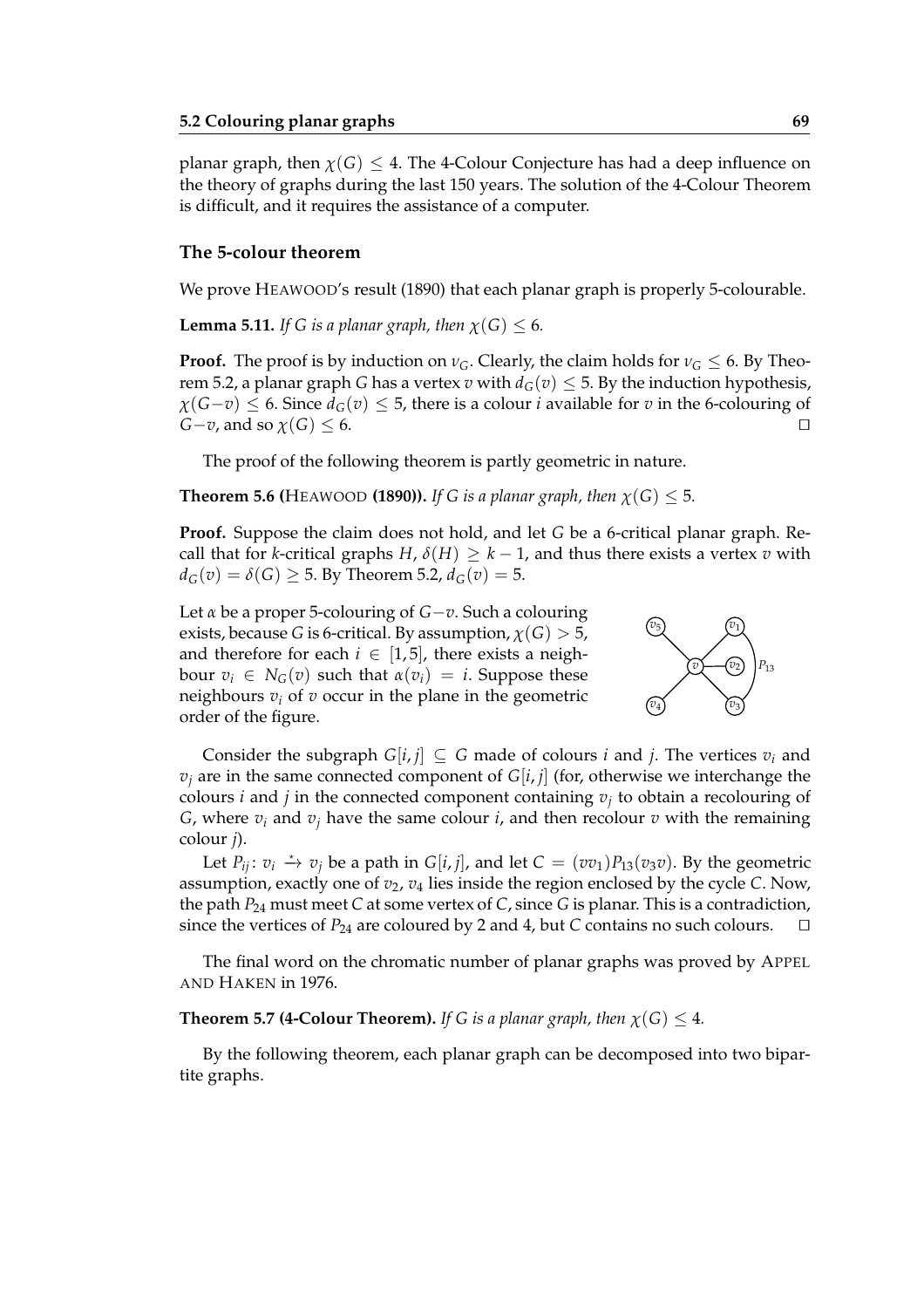**Theorem 5.8.** Let  $G = (V, E)$  be a 4-chromatic graph,  $\chi(G) \leq 4$ . Then the edges of G can *be partitioned into two subsets*  $E_1$  *and*  $E_2$  *such that*  $(V, E_1)$  *and*  $(V, E_2)$  *are both bipartite.* 

**Proof.** Let  $V_i = \alpha^{-1}(i)$  be the set of vertices coloured by *i* in a proper 4-colouring  $\alpha$  of *G*. The define  $E_1$  as the subset of the edges of *G* that are between the sets  $V_1$  and  $V_2$ ;  $V_1$  and  $V_4$ ;  $V_3$  and  $V_4$ . Let  $E_2$  be the rest of the edges, that is, they are between the sets *V*<sub>1</sub> and *V*<sub>3</sub>; *V*<sub>2</sub> and *V*<sub>3</sub>; *V*<sub>2</sub> and *V*<sub>4</sub>. It is clear that (*V*, *E*<sub>1</sub>) and (*V*, *E*<sub>2</sub>) are bipartite, since the sets *V<sub>i</sub>* are stable. □

# **Map colouring**<sup>∗</sup>

The 4-Colour Conjecture was originally stated for maps. In the **map-colouring problem** we are given several countries with common borders, and we wish to colour each country so that no neighbouring countries obtain the same colour. *How many colours are needed?*

A border between two countries is assumed to have a positive length – in particular, countries that have only one point in common are not allowed in the map colouring.

Formally, we define a **map** as a connected planar (embedding of a) graph with no bridges. The edges of this graph represent the boundaries between countries. Hence a country is a face of the map, and two neighbouring countries share a common edge (not just a single vertex). We deny bridges, because a bridge in such a map would be a boundary inside a country.

The map-colouring problem is restated as follows:

*How many colours are needed for the faces of a plane embedding so that no adjacent faces obtain the same colour.*

The illustrated map can be 4-coloured, and it cannot be coloured using only 3 colours, because every two faces have a common border.



Let  $F_1, F_2, \ldots, F_n$  be the countries of a map *M*, and define a graph *G* with  $V_G =$  $\{v_1, v_2, \ldots, v_n\}$  such that  $v_i v_j \in G$  if and only if the countries  $F_i$  and  $F_j$  are neighbours. It is easy to see that *G* is a planar graph. Using this notion of a dual graph, we can state the map-colouring problem in new form: *What is the chromatic number of a planar graph?* By the 4-Colour Theorem it is at most four.

Map-colouring can be used in rather generic topological setting, where the maps are defined by curves in the plane. As an example, consider finitely many simple closed curves in the plane. These curves divide the plane into regions. *The regions are* 2*-colourable*.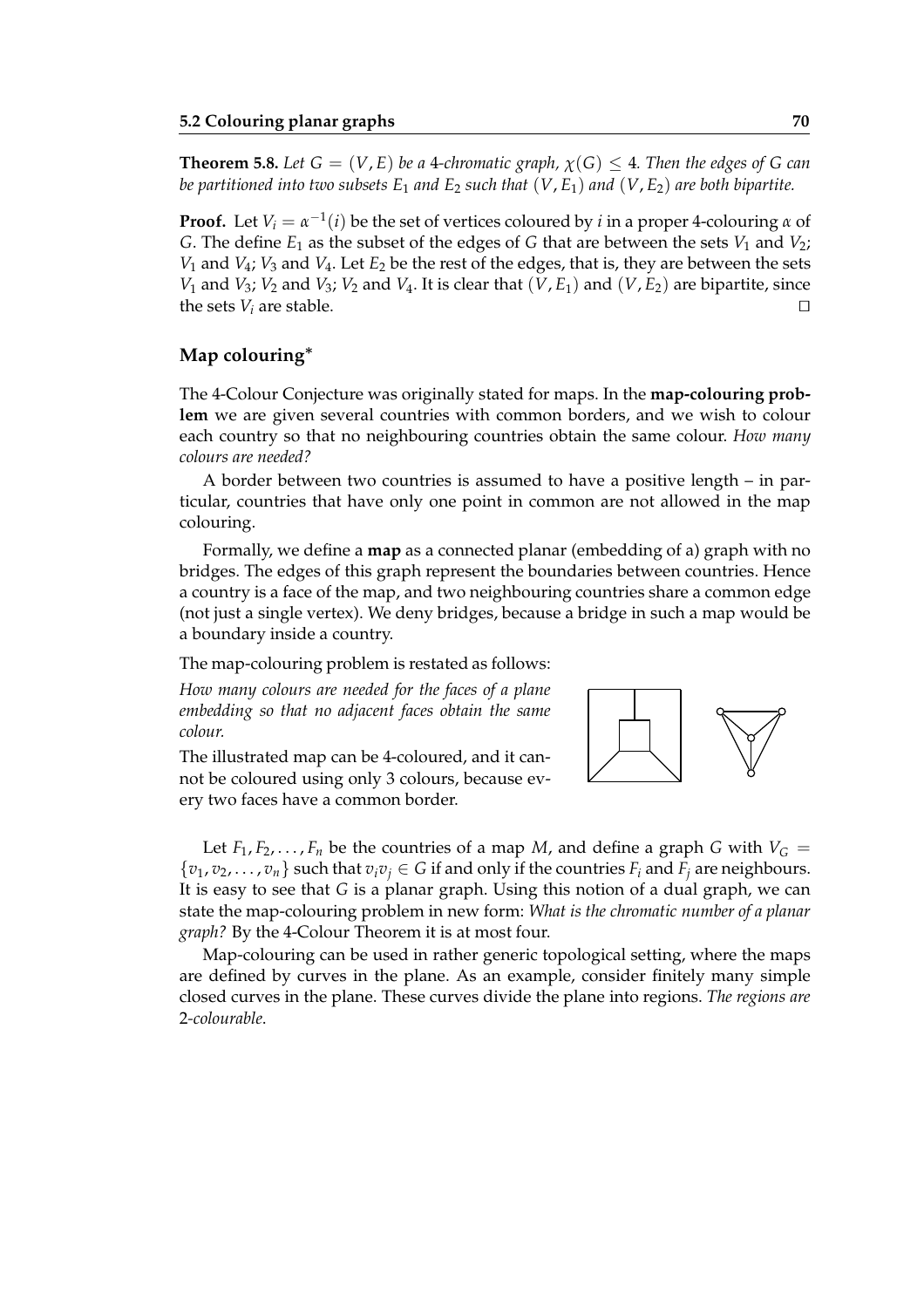#### **5.2 Colouring planar graphs 71**

That is, the graph where the vertices correspond to the regions, and the edges correspond to the neighbourhood relation, is bipartite. To see this, colour a region by 1, if the region is inside an odd number of curves, and, otherwise, colour it by 2.



## **History of the 4-Colour Theorem**

That four colours suffice planar maps was conjectured around 1850 by FRANCIS GUTHRIE, a student of DE MORGAN at University College of London. During the following 120 years many outstanding mathematicians tried to solve the problem, and some of them even thought that they had been successful.

In 1879 CAYLEY pointed out some difficulties that lie in the conjecture. The same year ALFRED KEMPE published a paper, where he claimed a proof of the 4CC. The basic idea in KEMPE's argument (known later as *Kempe chains*) was the same as later used by HEAWOOD to prove the 5-Colour Theorem, (Theorem 5.6).

For more than 10 years KEMPE's proof was considered to be valid. For instance, TAIT published two papers on the 4CC in the 1880's that contained clever ideas, but also some further errors. In 1890 HEAWOOD showed that KEMPE's proof had serious gaps. As we shall see in the next chapter, HEAWOOD discovered the number of colours needed for all maps on *other* surfaces than the plane. Also, he proved that if the number of edges around each region is divisible by 3, then the map is 4-colourable.

One can *triangulate* any planar graph *G* (drawn in the plane), by adding edges to divide the faces into triangles. BIRKHOFF introduced one of the basic notions (reducibility) needed in the proof of the 4CC. In a triangulation, a *configuration* is a part that is contained inside a cycle. An *unavoidable set* is a set of configurations such that any triangulation must contain one of the configurations in the set. A configuration is said to be *reducible*, if it is not contained in a triangulation of a minimal counter example to the 4CC.

The search for avoidable sets began in 1904 with work of WEINICKE, and in 1922 FRANKLIN showed that the 4CC holds for maps with at most 25 regions. This number was increased to 27 by REYNOLDS (1926), to 35 by WINN (1940), to 39 by ORE AND STEMPLE (1970), to 95 by MAYER (1976).

The final notion for the solution was due to HEESCH, who in 1969 introduced *discharging*. This consists of assigning to a vertex *v* the *charge*  $6 - d_G(v)$ . From Euler's formula we see that for the sum of the charges, we have

$$
\sum_{v} (6 - d_G(v)) = 12.
$$

Now, a given set *S* of configurations can be proved to be unavoidable, if for a triangulation, that does not contain a configuration from *S*, one can 'redistribute' the charges so that no *v* comes up with a positive charge.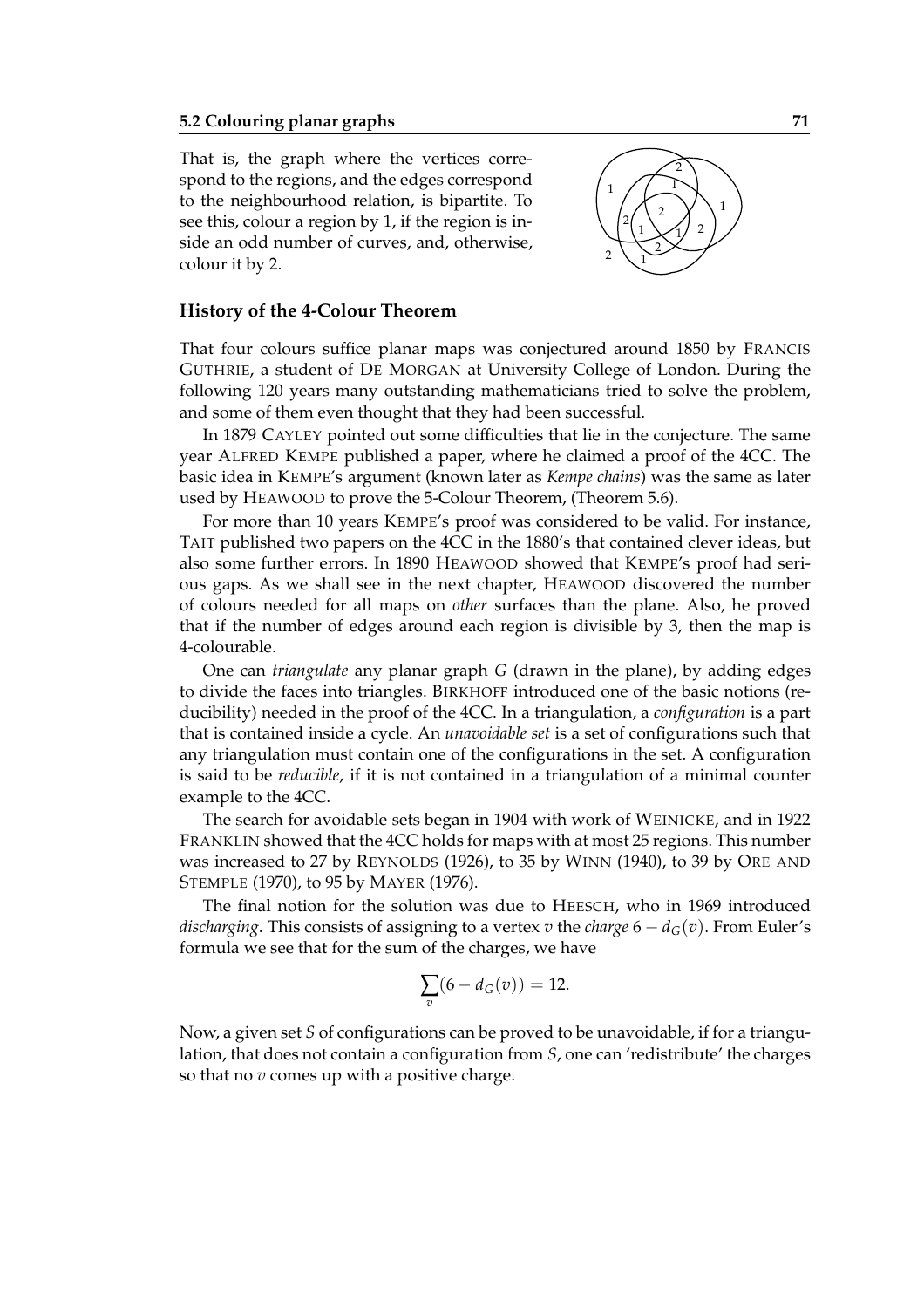According to HEESCH one might be satisfied with a set of 8900 configurations to prove the 4CC. There were difficulties with his approach that were solved in 1976 by APPEL AND HAKEN. They based the proof on reducibility using Kempe chains, and ended up with an unavoidable set with over 1900 configurations and some 300 discharging rules. The proof used 1200 hours of computer time. (KOCH assisted with the computer calculations.) A simplified proof by ROBERTSON, SANDERS, SEYMOUR AND THOMAS (1997) uses 633 configurations and 32 discharging rules. Because of these simplifications also the computer time is much less than in the original proof.

The following book contains the ideas of the proof of the 4-Colour Theorem. T.L. SAATY AND P.C. KAINEN, "The Four-Color Problem", Dover, 1986.

#### **List colouring**

DEFINITION. Let *G* be a graph so that each of its vertices *v* is given a list (set) Λ(*v*) of colours. A proper colouring  $\alpha: V_G \to [1, m]$  of *G* is a ( $\Lambda$ -)list colouring, if each vertex *v* gets a colour from its list,  $\alpha(v) \in \Lambda(v)$ .

The **list chromatic number**  $\chi_{\ell}(G)$  is the smallest integer *k* such that *G* has a Λ-list colouring for all lists of size *k*,  $|\Lambda(v)| = k$ . Also, *G* is *k*-**choosable**, if  $\chi_{\ell}(G) \leq k$ .

**Example 5.4.** The bipartite graph  $K_{3,3}$  is not 2choosable. Indeed, let the bipartition of  $K_{3,3}$  be  $(X, Y)$ , where  $X = \{x_1, x_2, x_3\}$  and  $Y = \{y_1, y_2, y_3\}.$ The lists for the vertices shown in the figure show that  $\chi_{\ell}(K_{3,3}) > 2$ .



Obviously  $\chi(G) \leq \chi_{\ell}(G)$ , since proper colourings are special cases of list colourings, but equality does not hold in general. However, it was proved by VIZING (1976) and ERDÖS, RUBIN AND TAYLOR (1979) that

$$
\chi_{\ell}(G) \leq \Delta(G) + 1.
$$

For planar graphs we *do not* have a '4-list colour theorem'. Indeed, it was shown by VOIGT (1993) that there exists a planar graph with  $\chi_{\ell}(G) = 5$ . At the moment, the smallest such a graph was produced by MIRZAKHANI (1996), and it is of order 63.

**Theorem 5.9 (THOMASSEN (1994)).** *Let G be a planar graph. Then*  $\chi_{\ell}(G) \leq 5$ *.* 

In fact, THOMASSEN proved a stronger statement:

**Theorem 5.10.** *Let G be a planar graph and let C be the cycle that is the boundary of the exterior face. Let*  $\Lambda$  *consist of lists such that*  $|\Lambda(v)| = 3$  *for all v*  $\in$  *C, and*  $|\Lambda(v)| = 5$  *for all*  $v \notin C$ . Then G has a  $\Lambda$ -list colouring  $\alpha$ .

**Proof.** We can assume that the planar graph *G* is connected, and that it is given by a **near-triangulation**; an embedding, where the interior faces are triangles. (If the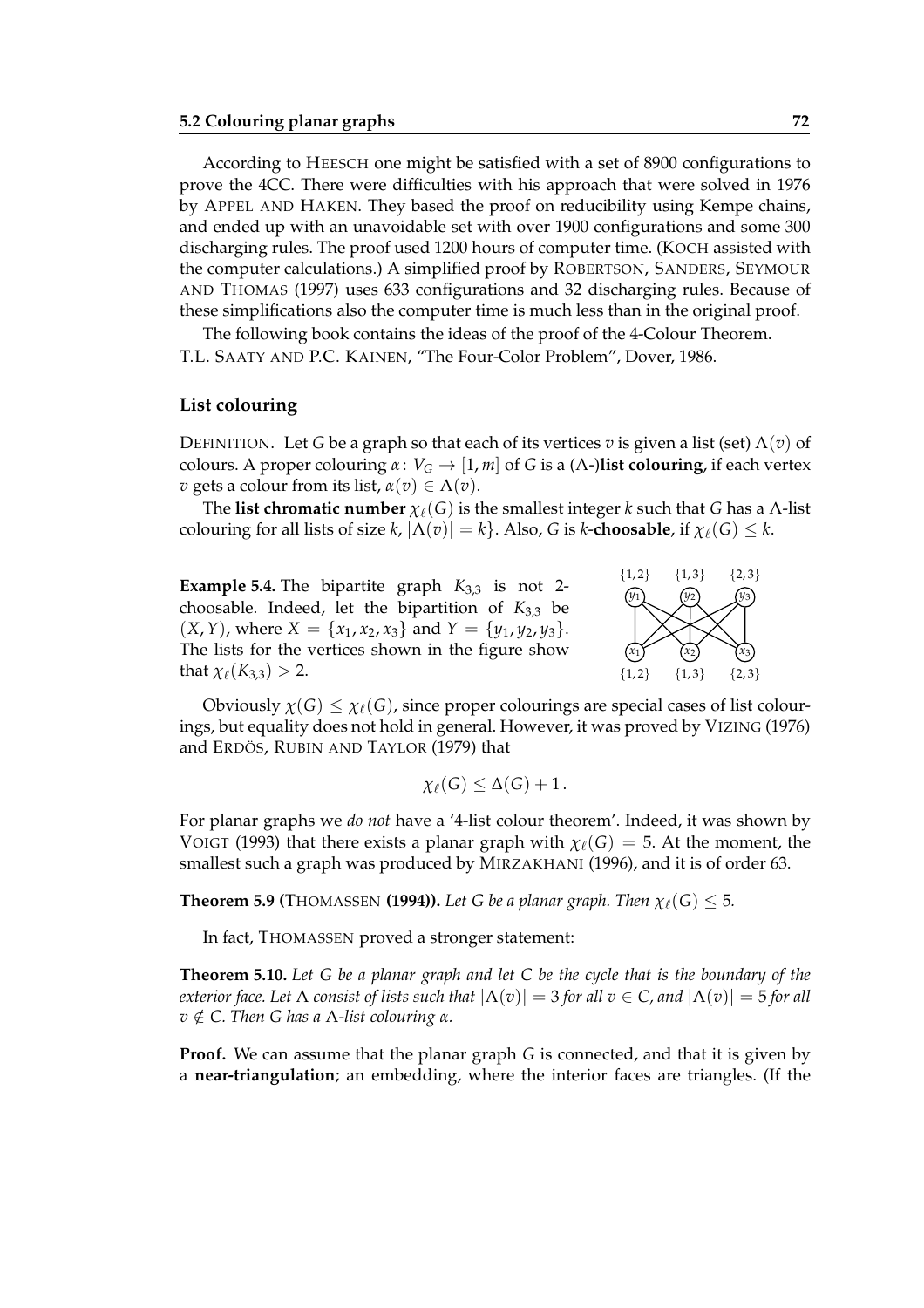boundary of a face has more than 3 edges, then we can add an edge inside the face.) This is because adding edges to a graph can only make the list colouring more difficult. Note that the exterior boundary is unchanged by a triangulation of the interior faces.

The proof is by induction on  $v_G$  under the additional constraint that one of the vertices of *C* has a fixed colour. (Thus we prove a stronger statement than claimed.) For  $\nu$ <sup>*G*</sup>  $\leq$  3, the claim is obvious. Suppose then that  $\nu$ <sup>*G*</sup>  $\geq$  4.

Let  $x \in C$  be a vertex, for which we fix a colour  $c \in \Lambda(x)$ . Let  $v \in C$  be a vertex adjacent to *x*, that is,  $C: v \to x \xrightarrow{*} v$ .

Let  $N_G(v) = \{x, v_1, \ldots, v_k, y\}$ , where  $y \in C$ , and  $v_i$  are ordered such that the faces are triangles as in the figure. It can be that  $N_G(v) = \{x, y\}$ , in which case  $xy \in G$ . Consider the subgraph  $H = G - v$ . The exterior bound-

ary of *H* is the cycle  $x \to v_1 \to \cdots \to v_k \to y \to x$ . Since  $|\Lambda(v)| = 3$ , there are two colours  $r, s \in \Lambda(v)$  that differ from the colour *c* of *x*.



We define new lists for  $H$  as follows:  $\Lambda'(v_i)\subseteq\Lambda(v_i)\setminus\{r,s\}$  such that  $|\Lambda'(v_i)|=3$ for each  $i \in [1, k]$ , and otherwise  $\Lambda'(z) = \Lambda(z)$ .

Now  $\nu_H = \nu_G - 1$ , and by the induction hypothesis (with *c* still fixed for *x*), *H* has a  $Λ'$ -list colouring *α*. For the vertex *v*, we choose  $α(v) = r$  or *s* such that  $α(v) \neq α(y)$ . This gives a  $\Lambda'$ -list colouring for *G*. Since  $\Lambda'(z) \subseteq \Lambda(z)$  for all *z*, we have that  $\alpha$  is a Λ-list colouring of *G*. ⊓⊔

# **Straight lines and kissing circles**<sup>∗</sup>

We state an interesting result of WAGNER, the proof of which can be deduced from the above proof of Kuratowski's theorem. The result is known as **Fáry's Theorem**.

**Theorem 5.11 (**WAGNER **(1936)).** *A planar graph G has a plane embedding, where the edges are straight lines.*

This raises a difficult problem:

**Integer Length Problem.** Can all planar graphs be drawn in the plane such that the edges are straight lines of integer lengths?

We say that two circles **kiss** in the plane, if they intersect in one point and their interiors do not intersect. For a set of circles, we draw a graph by putting an edge between two midpoints of kissing circles.

The following improvement of the above theorem is due to KOEBE (1936), and it was rediscovered independently by ANDREEV (1970) and THURSTON (1985).



**Theorem 5.12 (**KOEBE **(1936)).** *A graph is planar if and only if it is a kissing graph of circles.*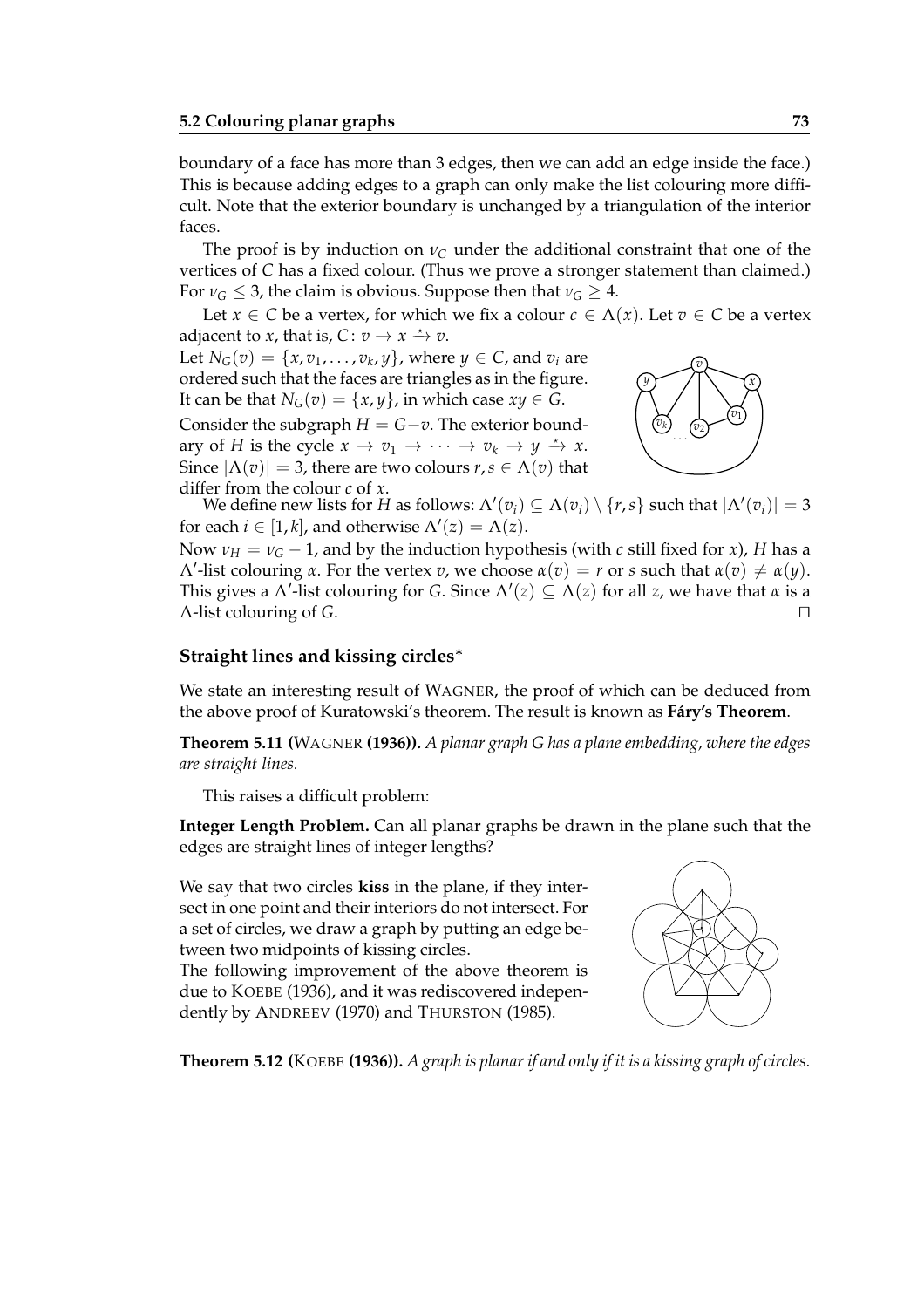Graphs can be represented as plane figures in many different ways. For this, consider a set *S* of curves of the plane (that are continuous between their end points). The **string graph** of *S* is the graph  $G = (S, E)$ , where  $uv \in E$  if and only if the curves *u* and *v* intersect. At first it might seem that every graph is a string graph, but this is not the case.

It is known that all planar graphs are string graphs (this is a trivial result).

**Line Segment Problem.** A graph is a **line segment graph** if it is a string graph for a set *L* of straight line segments in the plane. *Is every planar graph a line segment graph for some set L of lines?*

Note that there are also nonplanar graphs that are line segment graphs. Indeed, all complete graphs are such graphs.

The above question remains open even in the case when the slopes of the lines are  $+1$ ,  $-1$ , 0 and  $\infty$ . A positive answer to this 4-slope problem for planar graphs would prove the 4-Colour Theorem.



#### **The Minor Theorem**<sup>∗</sup>

DEFINITION. A graph *H* is a **minor** of *G*, denoted by  $H \preccurlyeq G$ , if *H* is isomorphic to a graph obtained from a *subgraph* of *G* by successively contracting edges.

A recent result of ROBERTSON AND SEYMOUR (1983-2000) on graph minors is (one of) the deepest results of graph theory. The proof goes beyond these lectures. Indeed, the proof of Theorem 5.13 is around 500 pages long.



Note that every subgraph  $H \subseteq G$  is a minor,  $H \preccurlyeq G$ . The following properties of the minor relation are easily established:

- (i)  $G \preccurlyeq G$ ,
- (ii)  $H \preccurlyeq G$  and  $G \preccurlyeq H$  imply  $G \cong H$ ,
- (iii)  $H \preccurlyeq L$  and  $L \preccurlyeq G$  imply  $H \preccurlyeq G$ .

The conditions (i) and (iii) ensure that the relation  $\preccurlyeq$  is a **quasi-order**, that is, it is reflexive and transitive. It turns out to be a **well-quasi-order**, that is, every infinite sequence  $G_1, G_2, \ldots$  of graphs has two graphs  $G_i$  and  $G_j$  with  $i < j$  such that  $G_i \preccurlyeq G_j$ .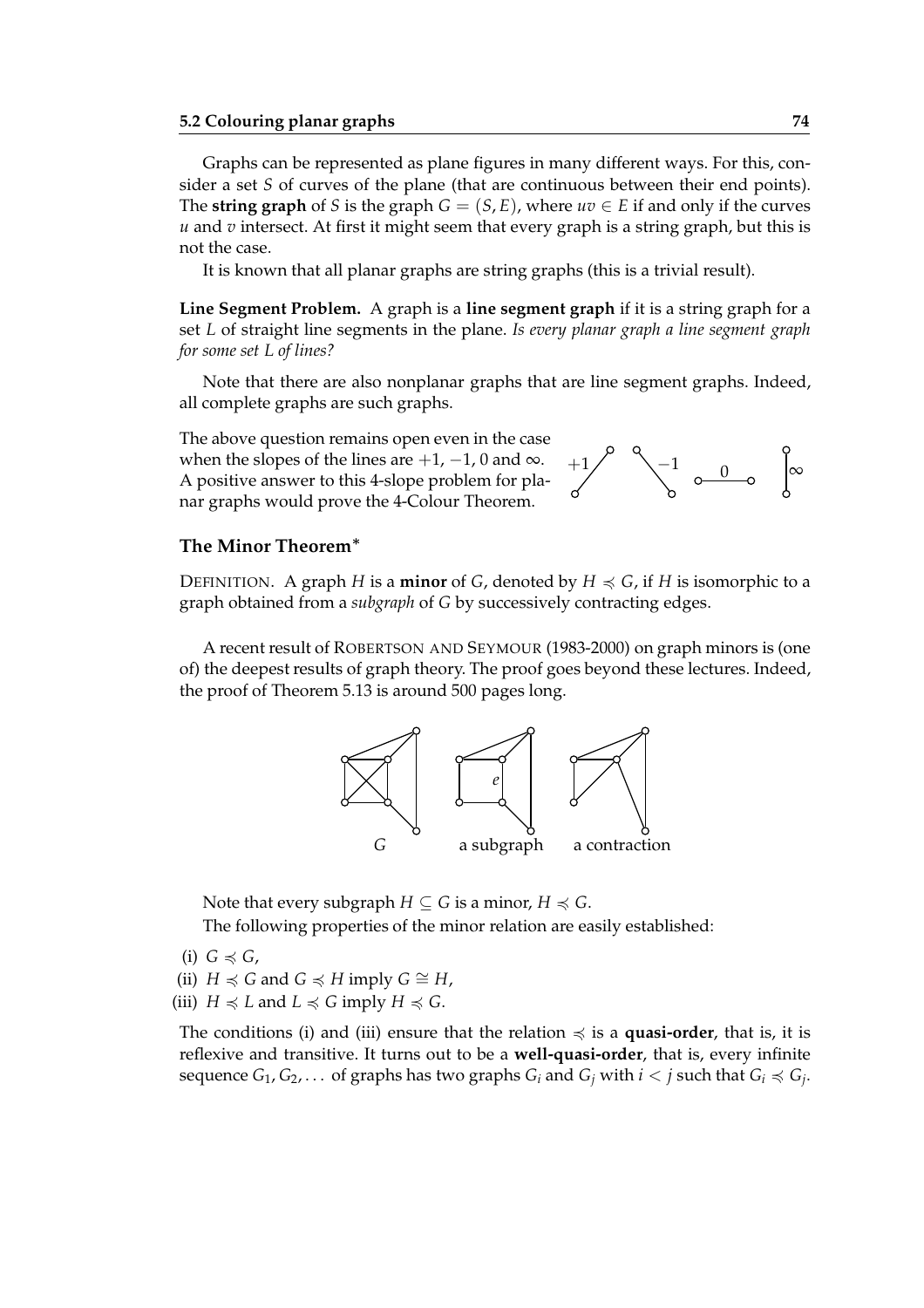**Theorem 5.13 (Minor Theorem).** *The minor order*  $\preccurlyeq$  *is a well-quasi-order on graphs. In particular, in any infinite family* F *of graphs, one of the graphs is a (proper) minor of another.*

Each property  $P$  of graphs defines a family of graphs, namely, the family of those graphs that satisfy this property.

DEFINITION. A family  $\mathcal F$  of graphs is said to be **minor closed**, if every minor *H* of a graph  $G \in \mathcal{F}$  is also in  $\mathcal{F}$ . A property  $\mathcal{P}$  of graphs is said to be **inherited by minors**, if all minors of a graph *G* satisfy P whenever *G* does.

The following families of graphs are minor closed: the family of (1) all graphs, (2) planar graphs (and their generalizations to other surfaces), (3) acyclic graphs.

The acyclic graphs include all trees. However, the family of trees is not closed under taking subgraphs, and thus it is not minor closed. More importantly, the subgraph order of trees  $(T_1 \subset T_2)$  is *not* a well-quasi-order.

WAGNER proved a minor version of Kuratowski's theorem:

**Theorem 5.14 (WAGNER (1937)).** *A graph G is nonplanar if and only if*  $K_5 \preccurlyeq G$  *or*  $K_{3,3} \preccurlyeq$ *G.*

**Proof.** Exercise. ⊓⊔

ROBERTSON AND SEYMOUR (1998) proved the **Wagner's conjecture**:

**Theorem 5.15 (Minor Theorem 2).** *Let* P *be a property of graphs inherited by minors. Then there exists a* finite set F *of graphs such that G satisfies* P *if and only if G does not have a minor from* F*.*

One of the impressive application of Theorem 5.15 concerns embeddings of graphs on surfaces, see the next chapters. By Theorem 5.15, one can test (with a *fast* algorithm) whether a graph can be embedded onto a surface.

Every graph can be drawn in the 3-dimensional space without crossing edges. An old problem asks if there exists an algorithm that would determine whether a graph can be drawn so that its cycles do not form (nontrivial) knots. This problem is solved by the above results, since the property 'knotless' is inherited by minors: there *exists* a fast algorithm to do the job. However, this algorithm is not known!

**Hadwiger's Problem.** HADWIGER conjectured in 1943 that for every graph *G*,

$$
K_{\chi(G)} \preccurlyeq G,
$$

that is, *if*  $\chi(G) \geq r$ , then G has a complete graph  $K_r$  as its minor. The conjecture is trivial for  $r = 2$ , and it is known to hold for all  $r \le 6$ . The cases for  $r = 5$  and 6 follow from the 4-Colour Theorem.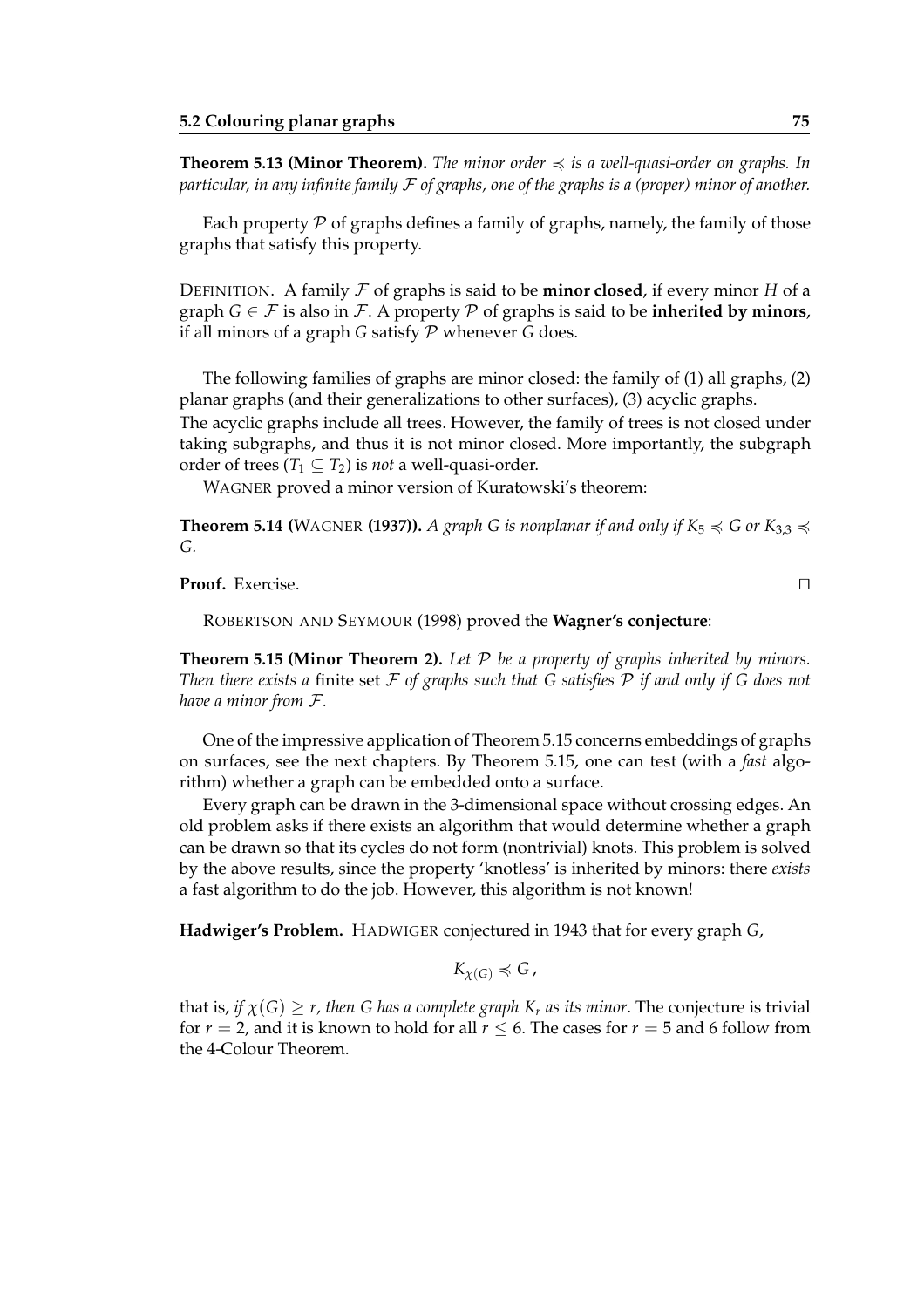#### **5.3 Genus of a graph**

A graph is planar, if it can be drawn in the plane without crossing edges. A plane is an important special case of a surface. In this section we study shortly drawing graphs in other surfaces.

There are quite many interesting surfaces many of which are rather difficult to draw. We shall study the 'easy surfaces' – those that are compact and orientable. These are surfaces that have both an inside and an outside, and can be entirely characterized by the number of holes in them. This number is the *genus* of the surface. There are also non-orientable compact surfaces such as the Klein bottle and the projective plane.

#### **Background on surfaces**

We shall first have a quick look at the general surfaces and their classification without going into the details. Consider the space **R**<sup>3</sup> , which has its (usual) distance function  $d(x, y) \in \mathbb{R}$  of its points.

Two figures (i.e., sets of points) *A* and *B* are **topologically equivalent** (or **homeomorphic**) if there exists a bijection  $f: A \rightarrow B$  such that  $f$  and its inverse  $f^{-1}: B \rightarrow A$ are continuous. In particular, two figures are topologically equivalent if one can be deformed to the other by bending, squeezing, stretching, and shrinking without tearing it apart or gluing any of its parts together. All these deformations should be such that they can be undone.

A set of points *X* is a **surface**, if *X* is connected (there is a continuous line inside *X* between any two given points) and every point  $x \in X$  has a neighbourhood that is topologically equivalent to an open planar disk  $D(a) = \{x \mid dist(a, x) < 1\}.$ 

We deal with surfaces of the real space, and in this case a surface *X* is **compact**, if *X* is closed and bounded. Note that the plane is not compact, since it it not bounded. A subset of a compact surface *X* is a **triangle** if it is topologically equivalent to a triangle in the plane. A finite set of triangles *T<sup>i</sup>* , *i* = 1, 2, . . . , *m*, is a **triangulation** of *X* if  $X = \bigcup_{i=1}^{m} T_i$  and any nonempty intersection  $T_i \cap T_j$  with  $i \neq j$  is either a vertex or an edge.

The following is due to RADÓ (1925).

#### **Theorem 5.16.** *Every compact surface has a triangulation.*

Each triangle of a surface can be oriented by choosing an order for its vertices up to cyclic permutations. Such a permutation induces a direction for the edges of the triangle. A triangulation is said to be **oriented** if the triangles are assigned orientations such that common edges of two triangles are always oriented in reverse directions. A surface is **orientable** if it admits an oriented triangulation.

Equivalently, orientability can be described as follows.

**Theorem 5.17.** *A compact surface X is orientable if and only if it has no subsets that are topologically equivalent to the Möbius band.*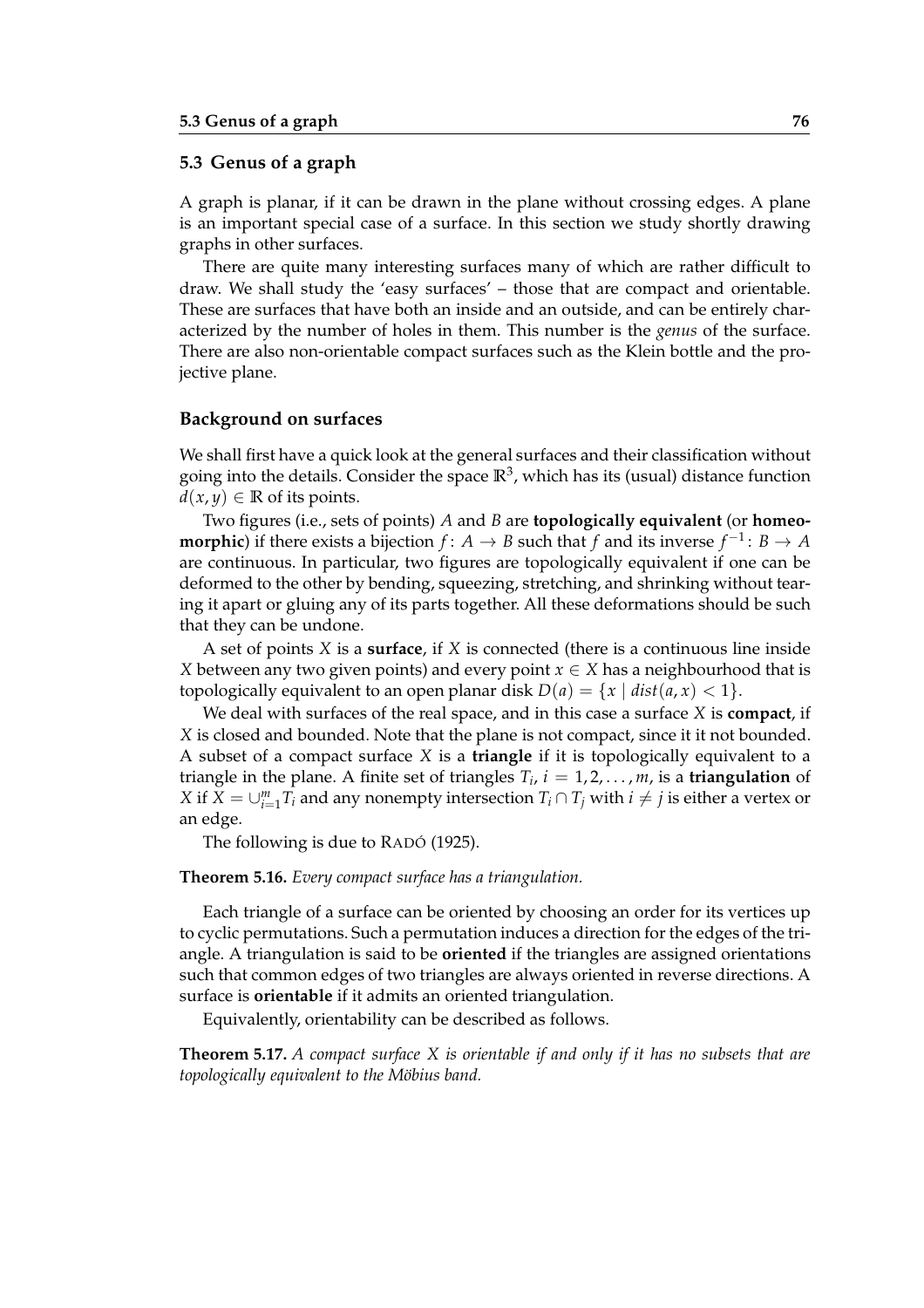In the Möbius band (which itself is not a surface according the above definition) one can travel around and return to the starting point with left and right reversed.

A **connected sum** *X*#*Y* of two compact surfaces is obtained by cutting an open disk off from both surfaces and then gluing the surfaces together along the boundary of the disks. (Such a deformation is not allowed by topological equivalence.)

The next result is known as the **classification theorem of compact surfaces**.

**Theorem 5.18 (**DEHN AND HEEGAARD **(1907)).** *Let X be a compact surface. Then*

- *(i) if* X is orientable, then it is topologically equivalent to a sphere  $S = S_0$  or a connected *sum of tori:*  $S_n = S_1 \# S_1 \# \dots \# S_1$  *for some n*  $\geq 1$ *, where*  $S_1$  *is a torus.*
- *(ii) if X is nonorientable, then X is topologically equivalent to a connected sum of projective planes:*  $P_n = P \# P \# \ldots \# P$  for some  $n \geq 1$ , where P is a projective plane.

It is often difficult to imagine how a figure (say, a graph) can be drawn in a surface. There is a helpful, and difficult to prove, result due to RADÓ (1920), stating that every compact surface (orientable or not) has a description by a **plane model**, which consists of a polygon in the plane such that

- each edge of the polygon is labelled by a letter,
- each letter is a label of exactly two edges of the polygon, and
- each edge is given an orientation (clockwise or counter clockwise).

Given a plane model *M*, a compact surface is obtained by gluing together the edges having the same label in the direction that they have.



From a plane model one can easily determine if the surface is oriented or not. It is nonoriented if and only if, for some label *a*, the edges labelled by *a* have the same direction when read clockwise. (This corresponds to the Möbius band.)

A plane model, and thus a compact surface, can also be represented by a (circular) word by reading the model clockwise, and concatenating the labels with the convention that *a*<sup>-1</sup> is chosen if the direction of the edge is counter clockwise. Hence, the sphere is represented by the word *abb<sup>−1</sup>a<sup>−1</sup>,* the torus by *aba<sup>−1</sup>b<sup>−1</sup>,* the Klein bottle by *aba*−<sup>1</sup> *b* and the projective plane by *abb*−<sup>1</sup> *a*.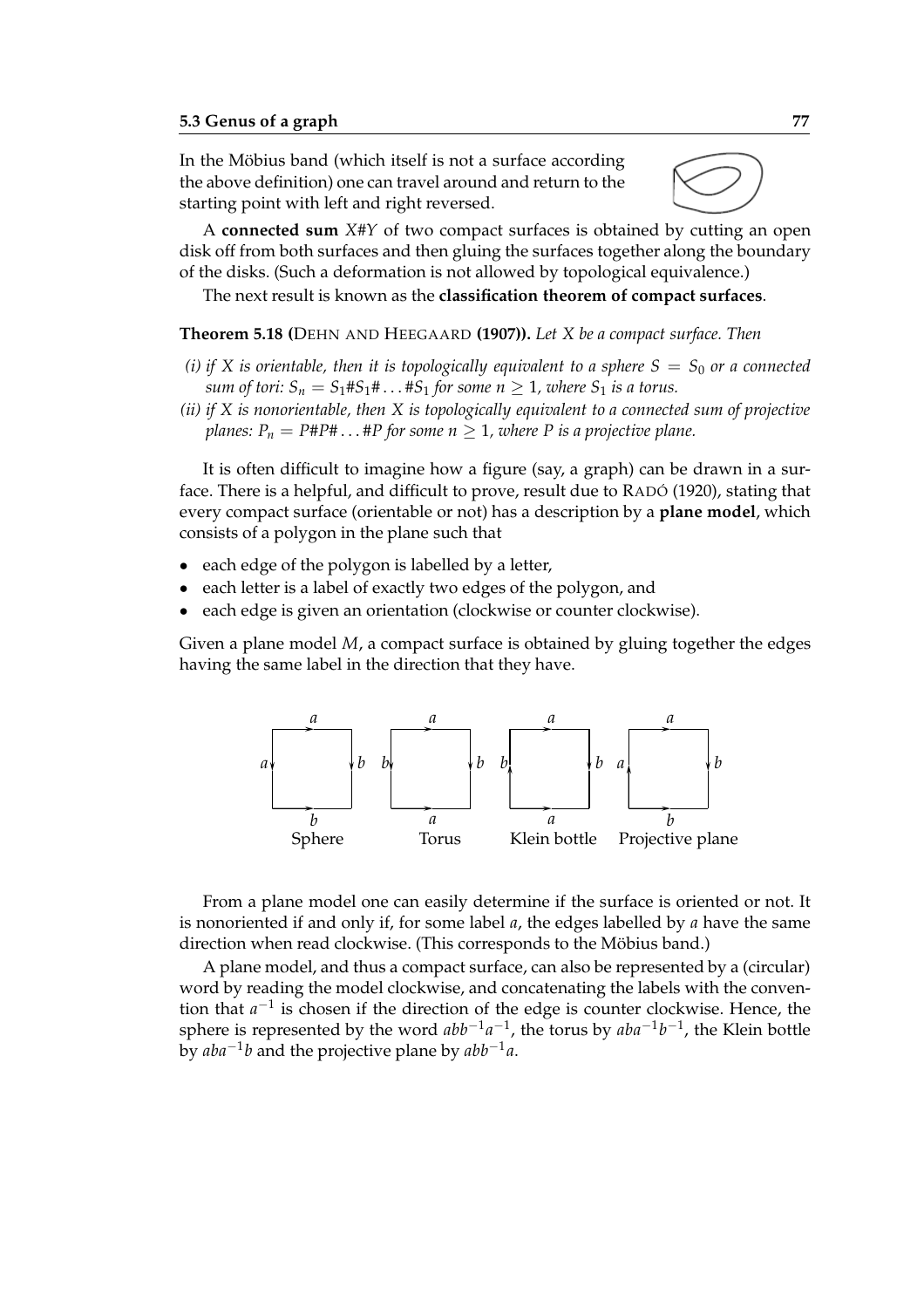These surfaces, as do the other surfaces, have many other plane models and representing words as well. A word representing a connected sum of two surfaces, represented by words  $W_1$  and  $W_2$ , is obtained by concatenating these words to  $W_1W_2$ . By studying the relations of the representing words, Theorem 5.18 can be proved.

Klein bottle

Drawing a graph (or any figure) in a surface can be elaborated compared to drawing in a plane model, where a line that enters an edge of the polygon must continue by the corresponding point of the other edge with the same label (since these points are identified when we glue the edges together).

**Example 5.5.** On the right we have drawn  $K_6$  in the Klein bottle. The black dots indicate, where the lines enter and leave the edges of the plane model. Recall that in the plane model for the Klein bottle the vertical edges of the square have the same direction.



# **Sphere**

DEFINITION. In general, if *S* is a surface, then a graph *G* has an *S*-**embedding**, if *G* can be drawn in *S* without crossing edges.

Let  $S_0$  be (the surface of) a **sphere**. According to the next theorem a sphere has exactly the same embeddings as do the plane. In the one direction the claim is obvious: if *G* is a planar graph, then it can be drawn in a bounded area of the plane (without crossing edges), and this bounded area can be ironed on the surface of a large enough sphere.



Clearly, if a graph can be embedded in one sphere, then it can be embedded in any sphere – the size of the sphere is of no importance. On the other hand, if *G* is embeddable in a sphere *S*0, then there is a small area of the sphere, where there are no points of the edges. We then puncture the sphere at this area, and stretch it open until it looks like a region of the plane. In this process no crossings of edges can be created, and hence *G* is planar.

Another way to see this is to use a projection of the sphere to a plane:

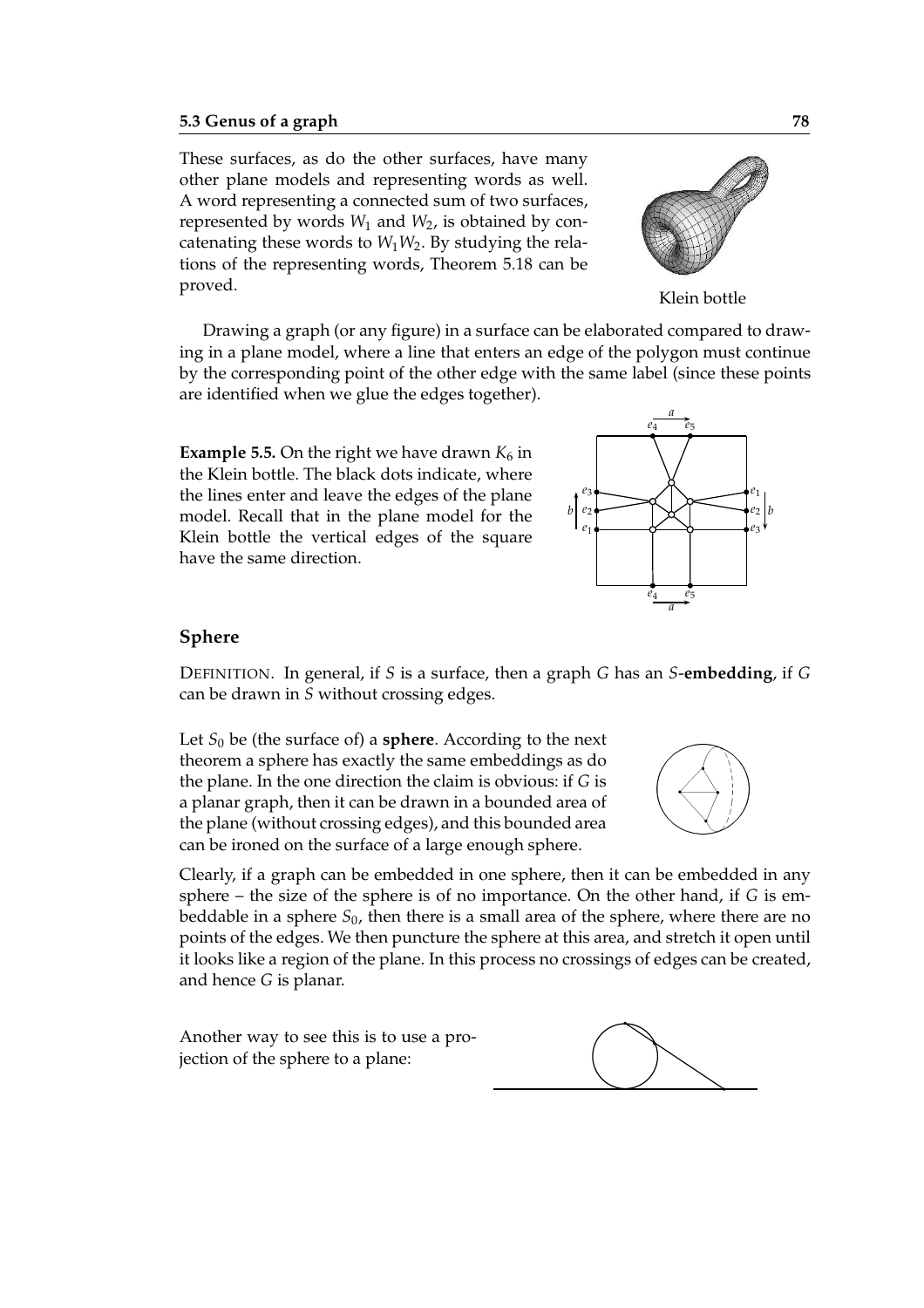**Theorem 5.19.** *A graph G has an S*<sub>0</sub>-embedding if and only if it is planar.

Therefore instead of planar embeddings we can equally well study embeddings of graphs in a sphere. This is sometimes convenient, since the sphere is closed and it has no boundaries. Most importantly, a planar graph drawn in a sphere has no exterior face – all faces are bounded (by edges).

If a sphere is deformed by pressing or stretching, its embeddability properties will remain the same. In topological terms the surface has been distorted by a continuous transformation.

# **Torus**

Consider next a surface which is obtained from the sphere  $S_0$  by pressing a hole in it. This is a **torus**  $S_1$  (or an **ori**entable surface of genus 1). The *S*<sub>1</sub>-embeddable graphs are said to have **genus** equal to 1.



Sometimes it is easier to consider handles than holes: a torus  $S_1$  can be deformed (by a continuous transformation) into a **sphere with a handle**.



If a graph *G* is *S*1-embeddable, then it can be drawn in any one of the above surfaces without crossing edges.



**Example 5.6.** The smallest nonplanar graphs  $K_5$  and *K*3,3 have genus 1. Also, *K*<sup>7</sup> has genus 1 as can be seen from the plane model (of the torus) on the right.

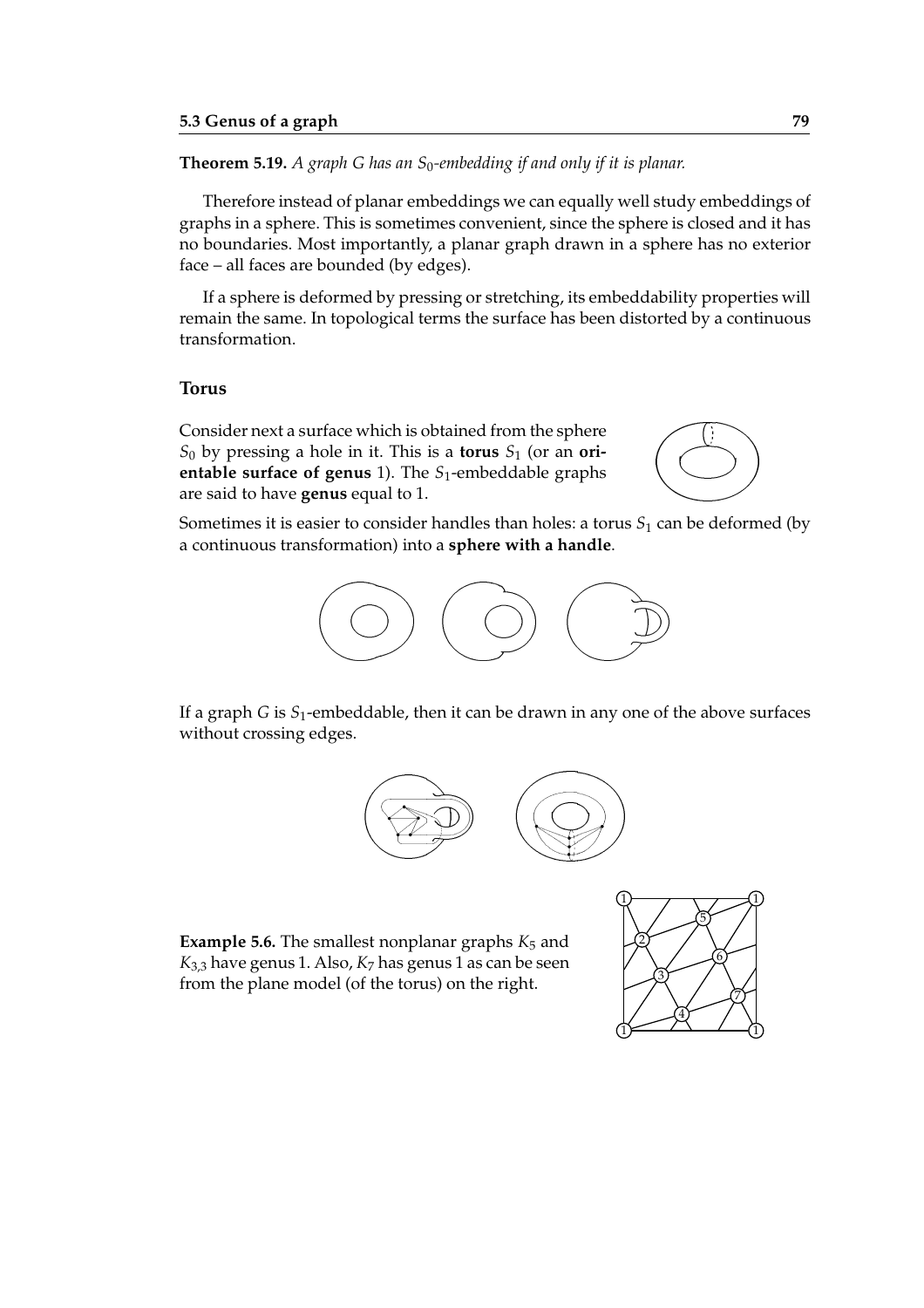# **Genus**

Let  $S_n$  ( $n \geq 0$ ) be a sphere with *n* holes in it. The drawing of an  $S_4$  can already be quite complicated, because we do not put any restrictions on the places of the holes (except that we must not tear the surface into disjoint parts). However, once again an  $S_n$  can be transformed (topologically) into a sphere with *n* handles.



DEFINITION. We define the **genus**  $g(G)$  of a graph *G* as the smallest integer *n*, for which *G* is  $S_n$ -embeddable.

For planar graphs, we have  $g(G) = 0$ , and, in particular,  $g(K_4) = 0$ . For  $K_5$ , we have  $g(K_5) = 1$ , since  $K_5$  is nonplanar, but is embeddable in a torus. Also,  $g(K_{3,3}) = 1$ .

The next theorem states that any graph *G* can be embedded in some surface  $S_n$ with  $n \geq 0$ .

#### **Theorem 5.20.** *Every graph has a genus.*

This result has an easy intuitive verification. Indeed, consider a graph *G* and any of its plane (or sphere) drawing (possibly with many crossing edges) such that no three edges cross each other in the same point (such a drawing can be obtained). At each of these crossing points create a handle so that one of the edges goes below the handle and the other uses the handle to cross over the first one.

We should note that the above argument does not determine  $g(G)$ , only that *G* can be embedded in some  $S_n$ . However, clearly  $g(G) \leq n$ , and thus the genus  $g(G)$  of *G* exists.

The same handle can be utilized by several edges.



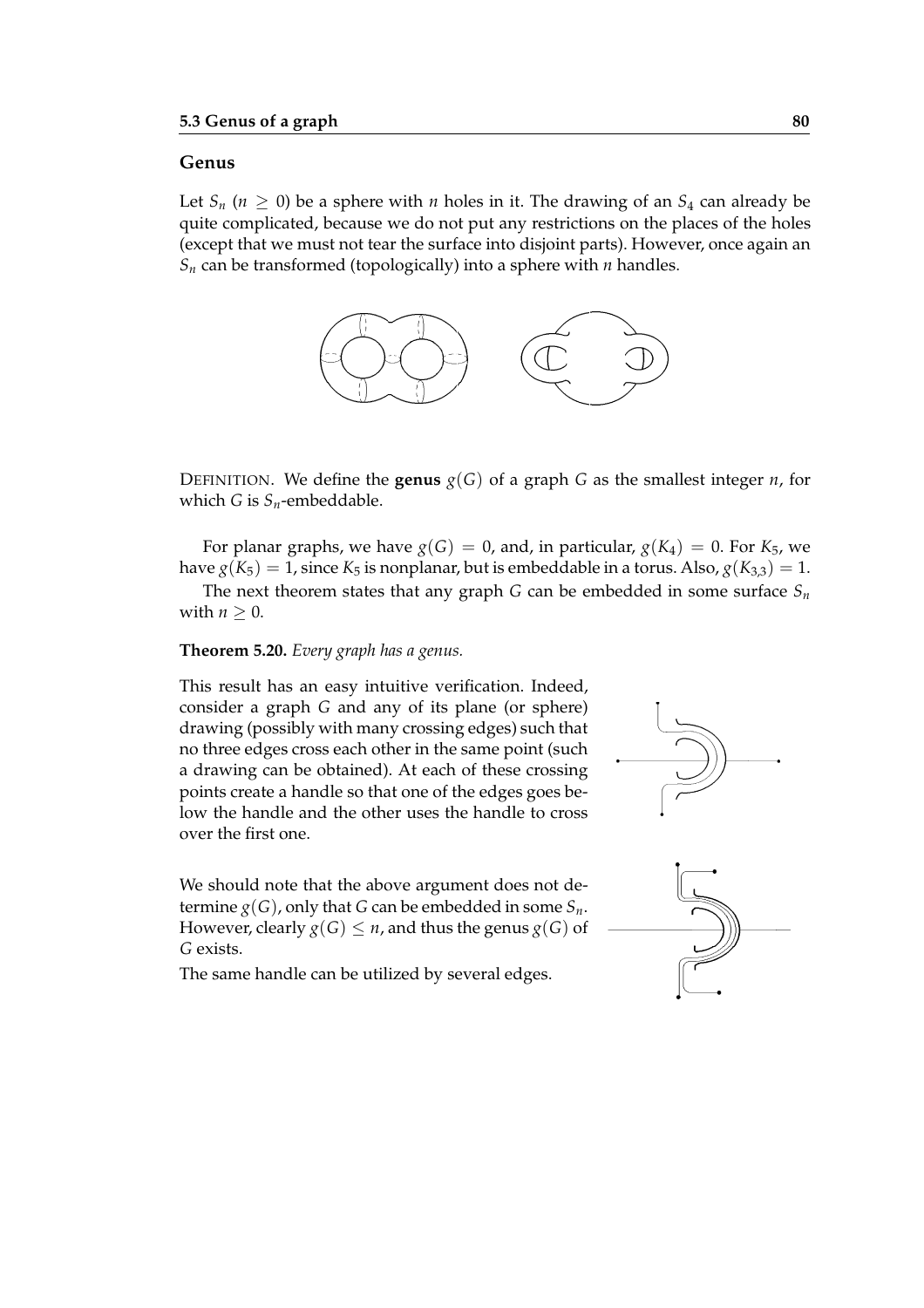#### **Euler's formula with genus**<sup>∗</sup>

The drawing of a planar graph *G* in a sphere has the advantage that the faces of the embedding are not divided into internal and external. The external face of *G* becomes an 'ordinary face' after *G* has been drawn in *S*0.

In general, a *face* of an embedding of *G* in  $S_n$  (with  $g(G) = n$ ) is a region of  $S_n$ surrounded by edges of *G*. Let again  $\varphi_G$  denote the number of faces of an embedding of *G* in *Sn*. We omit the proof of the next generalization of Euler's formula.

**Theorem 5.21.** *If G is a connected graph, then*

$$
\nu_G - \varepsilon_G + \varphi_G = 2 - 2g(G).
$$

If *G* is a planar graph, then  $g(G) = 0$ , and the above formula is the Euler's formula for planar graphs.

DEFINITION. A face of an embedding  $P(G)$  in a surface is a 2-cell, if every simple closed curve (that does not intersect with itself) can be continuously deformed to a single point.

The complete graph *K*<sup>4</sup> can be embedded in a torus such that it has a face that is not a 2-cell. But this is because  $g(K_4) = 0$ , and the genus of the torus is 1. We omit the proof of the general condition discovered by YOUNGS:

**Theorem 5.22 (**YOUNGS **(1963)).** *The faces of an embedding of a connected graph G in a surface of genus g*(*G*) *are 2-cells.*

**Lemma 5.12.** *For a connected G with*  $v_G \geq 3$  *we have*  $3\varphi_G \leq 2\varepsilon_G$ *.* 

**Proof.** If  $\nu$ <sup>*G*</sup> = 3, then the claim is trivial. Assume thus that  $\nu$ <sup>*G*</sup>  $\geq$  4. In this case we need the knowledge that  $\varphi_G$  is counted in a surface that determines the genus of *G* (and in no surface with a larger genus). Now every face has a border of at least three edges, and, as before, every nonbridge is on the boundary of exactly two faces. ⊓⊔

**Theorem 5.23.** *For a connected G with*  $v_G \geq 3$ *,* 

$$
g(G) \geq \frac{1}{6}\varepsilon_G - \frac{1}{2}(\nu_G - 2).
$$

**Proof.** By the previous lemma,  $3\varphi_G \leq 2\varepsilon_G$ , and by the generalized Euler's formula,  $\varphi_G = \varepsilon_G - \nu_G + 2 - 2g(G)$ . Combining these we obtain that  $3\varepsilon_G - 3\nu_G + 6 - 6g(G) \le$ 2*εG*, and the claim follows. ⊓⊔

By this theorem, we can compute lower bounds for the genus  $g(G)$  without drawing any embeddings. As an example, let  $G = K_8$ . In this case  $v_G = 8$ ,  $\varepsilon_G = 28$ , and so  $g(G) \geq \frac{5}{3}$ . Since the genus is always an integer,  $g(G) \geq 2$ . We deduce that  $K_8$  cannot be embedded in the surface  $S_1$  of the torus.

If  $H \subseteq G$ , then clearly  $g(H) \leq g(G)$ , since *H* is obtained from *G* by omitting vertices and edges. In particular,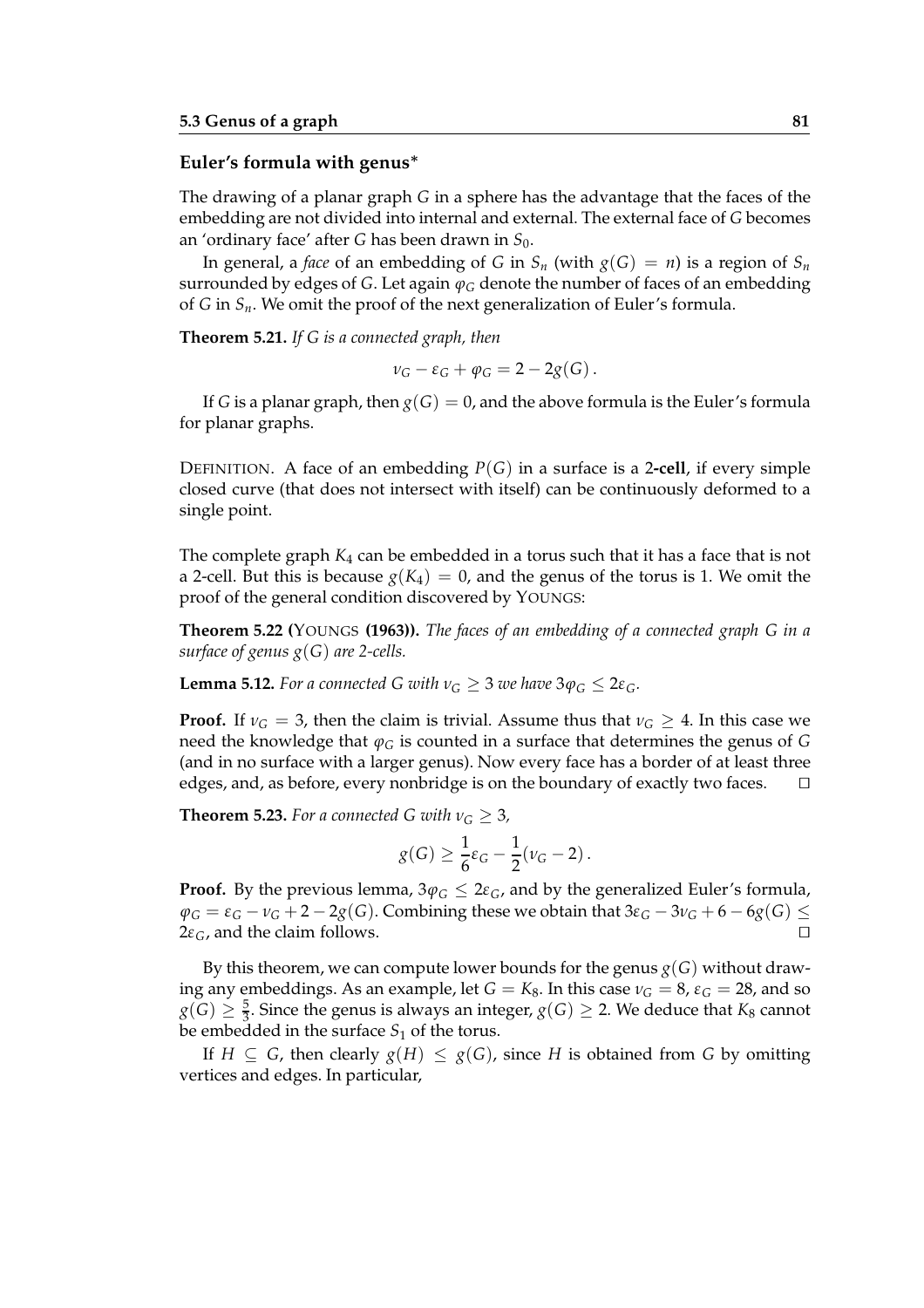**Lemma 5.13.** *For a graph G of order n,*  $g(G) \leq g(K_n)$ *.* 

For the complete graphs *K<sup>n</sup>* a good lower bound was found early.

**Theorem 5.24 (HEAWOOD (1890)).** *If*  $n \geq 3$ *, then* 

$$
g(K_n) \ge \frac{(n-3)(n-4)}{12}.
$$

**Proof.** The number of edges in  $K_n$  is equal to  $\varepsilon_G = \frac{1}{2}n(n-1)$ . By Theorem 5.23, we  $\text{obtain } g(K_n) \geq (1/6)\varepsilon_G - (1/2)(n-2) = (1/12)(n-3)(n-4).$  □

This result was dramatically improved to obtain

**Theorem 5.25 (**RINGEL AND YOUNGS **(1968)).** *If n* ≥ 3*, then*

$$
g(K_n)=\left\lceil\frac{(n-3)(n-4)}{12}\right\rceil.
$$

Therefore  $g(K_6) = [3 \cdot 2/12] = [1/2] = 1$ . Also,  $g(K_7) = 1$ , but  $g(K_8) = 2$ . By Theorem 5.25,

**Theorem 5.26.** *For all graphs G of order*  $n \geq 3$ *,* 

$$
g(G) \le \left\lceil \frac{(n-3)(n-4)}{12} \right\rceil.
$$

Also, we know the exact genus for the complete bipartite graphs:

**Theorem 5.27 (** RINGEL **(1965)).** *For the complete bipartite graphs,*

$$
g(K_{m,n})=\left\lceil\frac{(m-2)(n-2)}{4}\right\rceil.
$$

#### **Chromatic numbers**<sup>∗</sup>

For the planar graphs *G*, the proof of the 4-Colour Theorem,  $\chi(G) \leq 4$ , is extremely long and difficult. This in mind, it is surprising that the generalization of the 4-Colour Theorem for genus  $\geq 1$  is much easier. HEAWOOD proved a hundred years ago:

**Theorem 5.28 (HEAWOOD).** *If*  $g(G) = g \geq 1$ *, then* 

$$
\chi(G) \le \left\lfloor \frac{7 + \sqrt{1 + 48g}}{2} \right\rfloor.
$$

Notice that for  $g = 0$  this theorem would be the 4-colour theorem. HEAWOOD proved it 'only' for  $g \geq 1$ .

Using the result of RINGEL AND YOUNGS and some elementary computations we can prove that the above theorem is the best possible.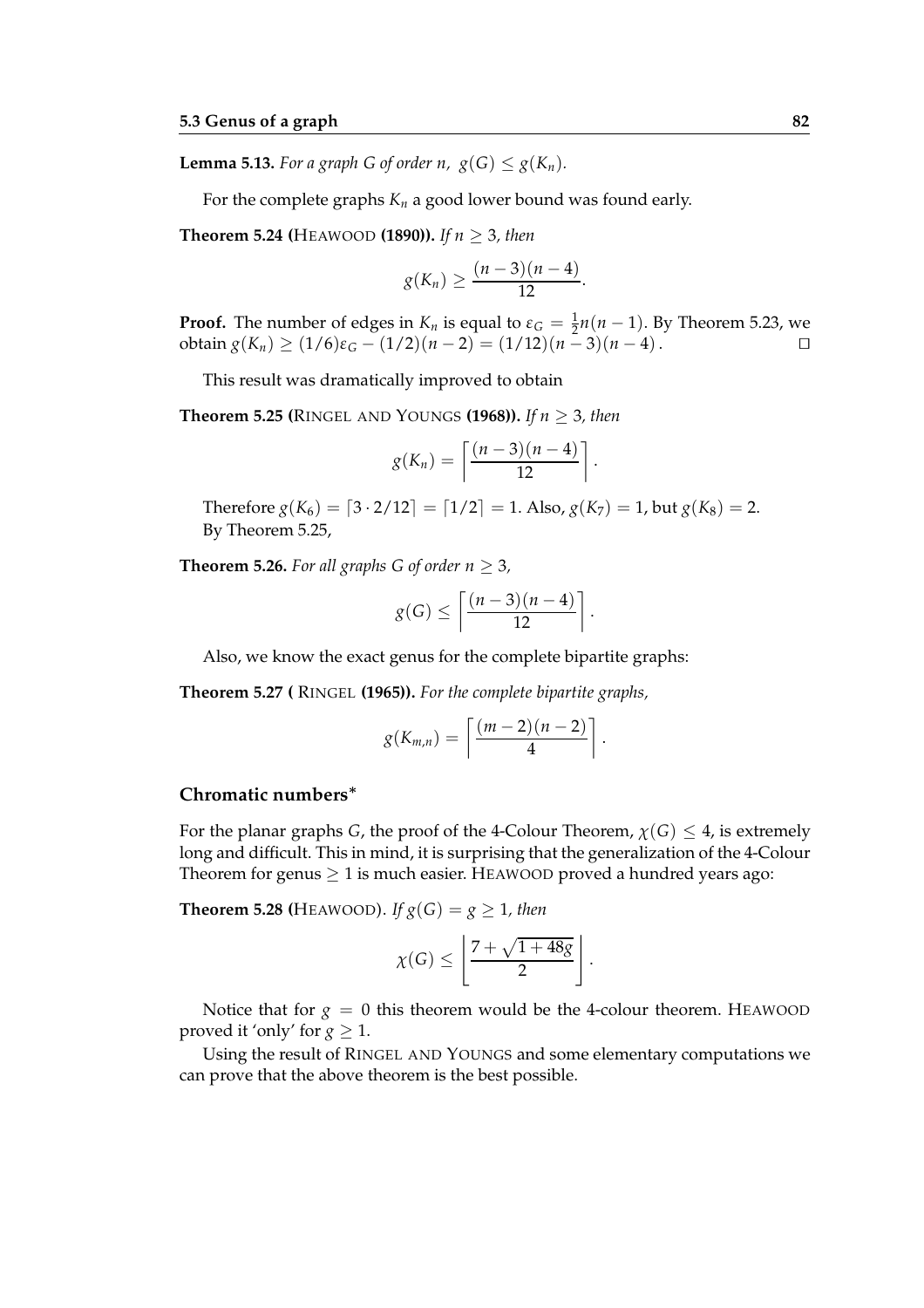**Theorem 5.29.** For each  $g \geq 1$ , there exists a graph G with genus  $g(G) = g$  so that

$$
\chi(G) = \left\lfloor \frac{7 + \sqrt{1 + 48g}}{2} \right\rfloor.
$$

If a nonplanar graph *G* can be embedded in a torus, then  $g(G) = 1$ , and  $\chi(G)$  <  $\lfloor (7 + \sqrt{1 + 48g})/2 \rfloor = 7$ . Moreover, for  $G = K_7$  we have that  $\chi(K_7) = 7$  and  $g(K_7) = 7$ 1.

#### **Three dimensions**<sup>∗</sup>

Every graph can be drawn without crossing edges in the 3-dimensional space. Such a drawing is called **spatial embedding** of the graph. Indeed, such an embedding can be achieved by putting all vertices of *G* on a line, and then drawing the edges in different planes that contain the line. Alternatively, the vertices of *G* can be put in a sphere, and drawing the edges as straight lines crossing the sphere inside.

A spatial embedding of a graph *G* is said to have **linked cycles**, if two cycles of *G* form a link (they cannot be separated in the space). By CONWAY and GORDON in 1983 every spatial embedding of  $K_6$  contains linked cycles.

It was shown by ROBERTSON, SEYMOUR AND THOMAS (1993) that there is a set of 7 graphs such that a graph *G* has a spatial embedding without linked cycles if and only if *G* does not have a minor belonging to this set.

This family of forbidden graphs was originally found by SACHS (without proof), and it contains  $K_6$  and the Petersen graph. Every graph in the set has 15 edges, which is curious.

For further results and proofs concerning graphs in surfaces, see

B. MOHAR AND C. THOMASSEN, "Graphs on Surfaces", Johns Hopkins, 2001.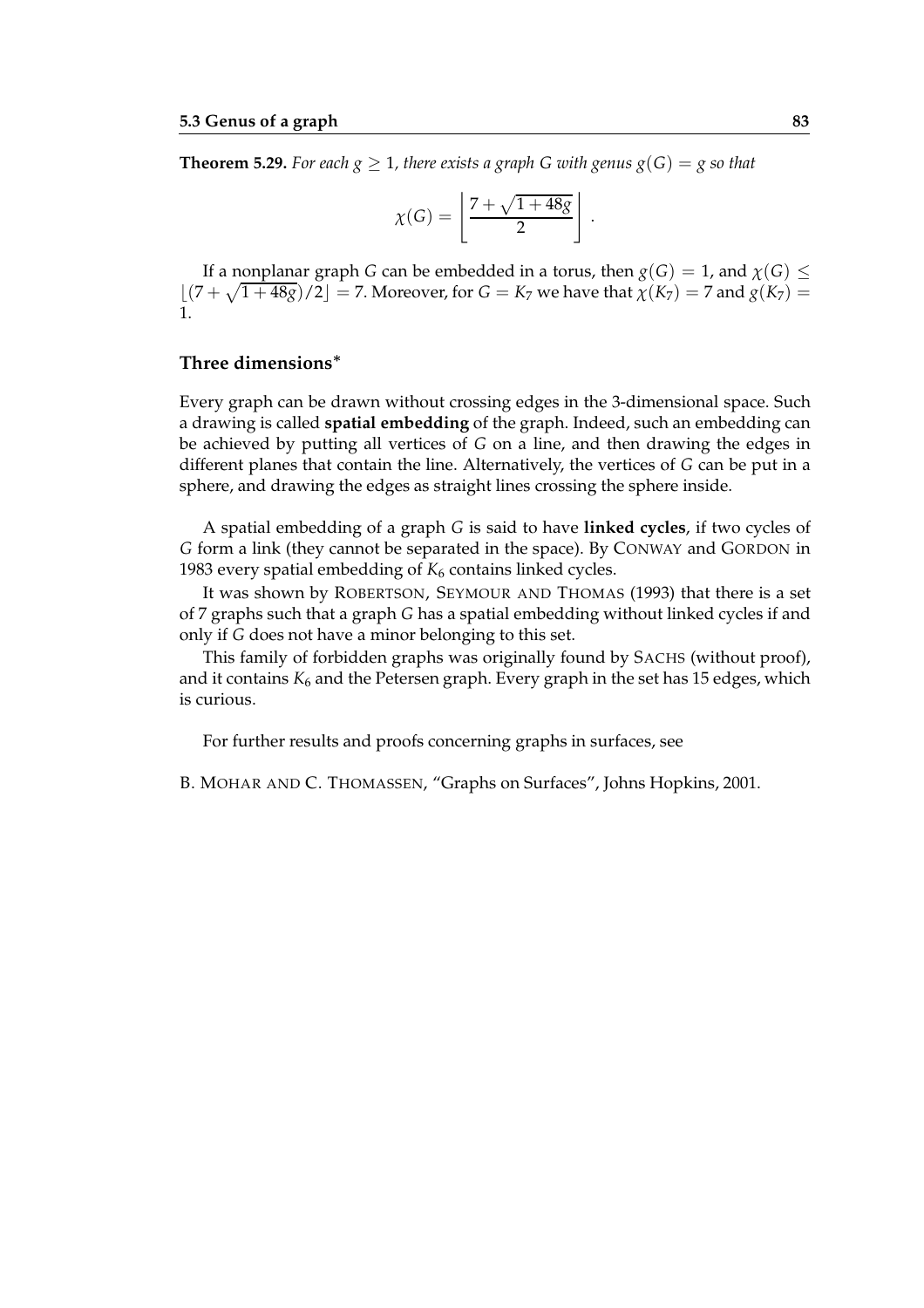# **Directed Graphs**

## **6.1 Digraphs**

In some problems the relation between the objects is not symmetric. For these cases we need directed graphs, where the edges are oriented from one vertex to another.

As an example consider a map of a small town. Can you make the streets one-way, and still be able to drive from one house to another (or exit the town)?



### **Definitions**

DEFINITION. A **digraph** (or a **directed graph**)  $D = (V_D, E_D)$  consists of the vertices *V*<sup>D</sup> and (directed) edges  $E_D \subseteq V_D \times V_D$  (without loops *vv*). We still write *uv* for  $(u, v)$ , but note that now  $uv \neq vu$ . For each pair  $e = uv$  define the **inverse** of *e* as  $e^{-1} = vu (= (v, u)).$ 

Note that  $e \in D$  does *not* imply  $e^{-1} \in D$ .

DEFINITION. Let *D* be a digraph. Then *A* is its

- **subdigraph**, if  $V_A \subseteq V_D$  and  $E_A \subseteq E_D$ ,
- **induced subdigraph**,  $A = D[X]$ , if  $V_A = X$  and  $E_A = E_D \cap (X \times X)$ .

The **underlying graph**  $U(D)$  of a digraph *D* is the graph on  $V_D$  such that if  $e \in D$ , then the undirected edge with the same ends is in *U*(*D*).



A digraph *D* is an **orientation** of a graph *G*, if  $G = U(D)$  and  $e \in D$  implies *e*<sup>−1</sup> ∉ *D*. In this case, *D* is said to be an **oriented graph**.

DEFINITION. Let *D* be a digraph. A walk  $W = e_1e_2 \ldots e_k$ :  $u \stackrel{*}{\to} v$  of  $U(D)$  is a **directed walk**, if  $e_i \in D$  for all  $i \in [1, k]$ . Similarly, we define **directed paths** and **directed cycles** as directed walks and closed directed walks without repetitions of vertices.

The digraph *D* is **di-connected**, if, for all  $u \neq v$ , there exist directed paths  $u \stackrel{*}{\rightarrow} v$ and *v* <sup>⋆</sup>−→ *u*. The maximal induced di-connected subdigraphs are the **di-components** of *D*.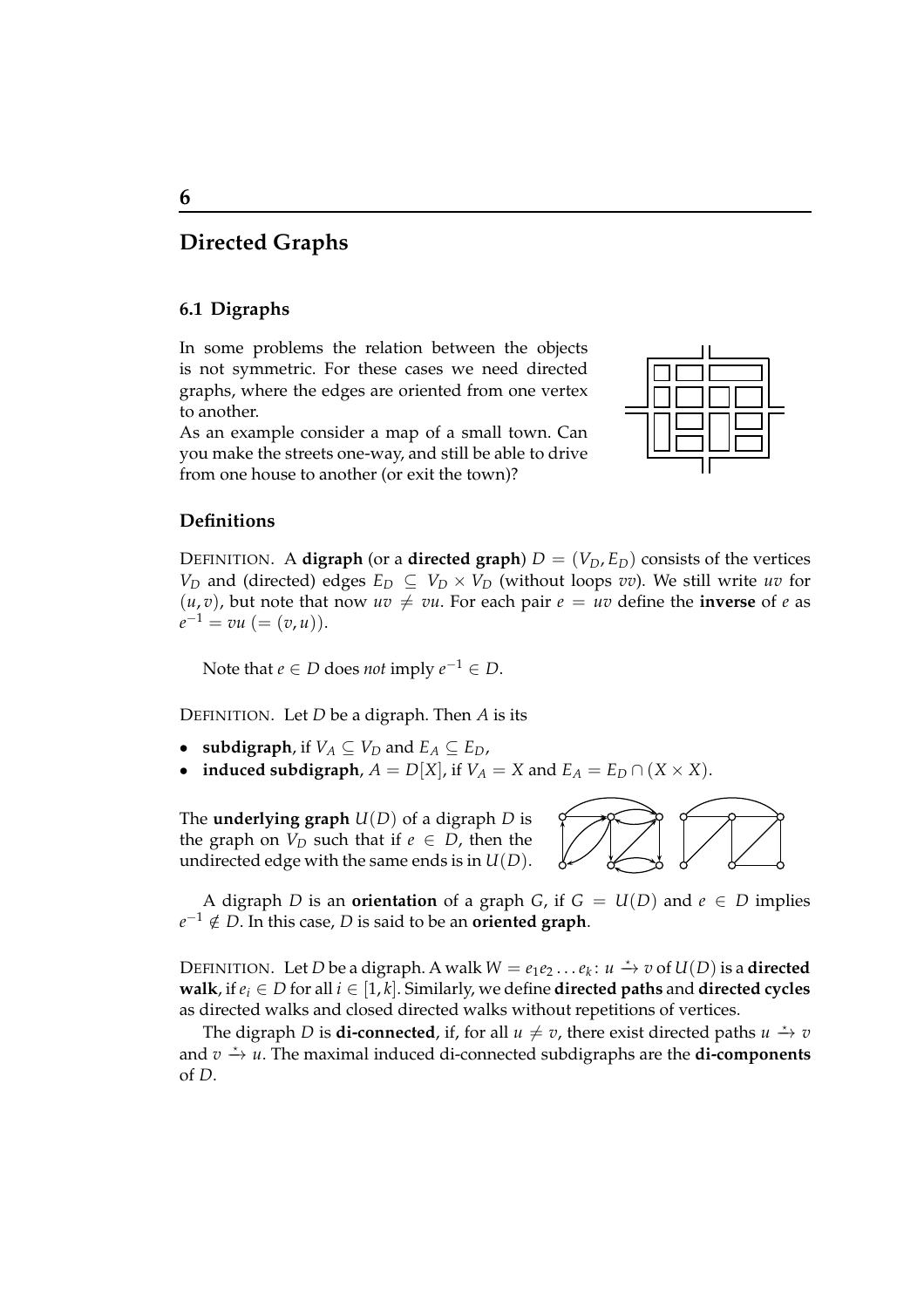Note that a graph  $G = U(D)$  might be connected, although the digraph *D* is not di-connected.

DEFINITION. The **indegree** and the **outdegree** of a vertex are defined as follows

 $d_D^I(v) = |\{e \in D \mid e = xv\}|,$   $d_D^O(v) = |\{e \in D \mid e = vx\}|.$ 

We have the following **handshaking lemma**. (You offer and accept a handshake.)

**Lemma 6.1.** *Let D be a digraph. Then*

$$
\sum_{v \in D} d_D^I(v) = |D| = \sum_{v \in D} d_D^O(v).
$$

#### **Directed paths**

The relationship between paths and directed paths is in general rather complicated. This digraph has a path of length five, but its directed paths are of length one.



There is a nice connection between the lengths of directed paths and the chromatic number  $\chi(D) = \chi(U(D)).$ 

**Theorem 6.1 (**ROY **(1967),**GALLAI **(1968)).** *A digraph D has a directed path of length*  $\chi(D) - 1$ .

**Proof.** Let *A* ⊆ *E<sup>D</sup>* be a minimal set of edges such that the subdigraph *D*−*A* contains no directed cycles. Let *k* be the length of the longest directed path in *D*−*A*.

For each vertex  $v \in D$ , assign a colour  $\alpha(v) = i$ , if a longest directed path from  $v$ has length *i* − 1 in *D*−*A*. Here  $1 \le i \le k + 1$ .

First we observe that if  $P = e_1e_2 \ldots e_r$  ( $r \ge 1$ ) is any directed path  $u \stackrel{*}{\rightarrow} v$  in  $D-A$ , then  $\alpha(u) \neq \alpha(v)$ . Indeed, if  $\alpha(v) = i$ , then there exists a directed path  $Q: v \stackrel{*}{\rightarrow} w$  of length *i* − 1, and *PQ* is a directed path, since *D*−*A* does not contain directed cycles. Since  $PQ: u \to w$ ,  $\alpha(u) \neq i = \alpha(v)$ . In particular, if  $e = uv \in D-A$ , then  $\alpha(u) \neq \alpha(v)$ .

Consider then an edge  $e = vu \in A$ . By the minimality of  $A$ ,  $(D-A) + e$  contains a directed cycle *C*: *u*  $\stackrel{*}{\to} v \to u$ , where the part *u*  $\stackrel{*}{\to} v$  is a directed path in *D*−*A*, and hence  $\alpha(u) \neq \alpha(v)$ . This shows that  $\alpha$  is a proper colouring of  $U(D)$ , and therefore  $\chi(D) \leq k + 1$ , that is,  $k \geq \chi(D) - 1$ . □

The bound  $\chi(D) - 1$  is the best possible in the following sense:

**Theorem 6.2.** *Every graph G has an orientation D, where the longest directed paths have lengths*  $\chi(G) - 1$ *.*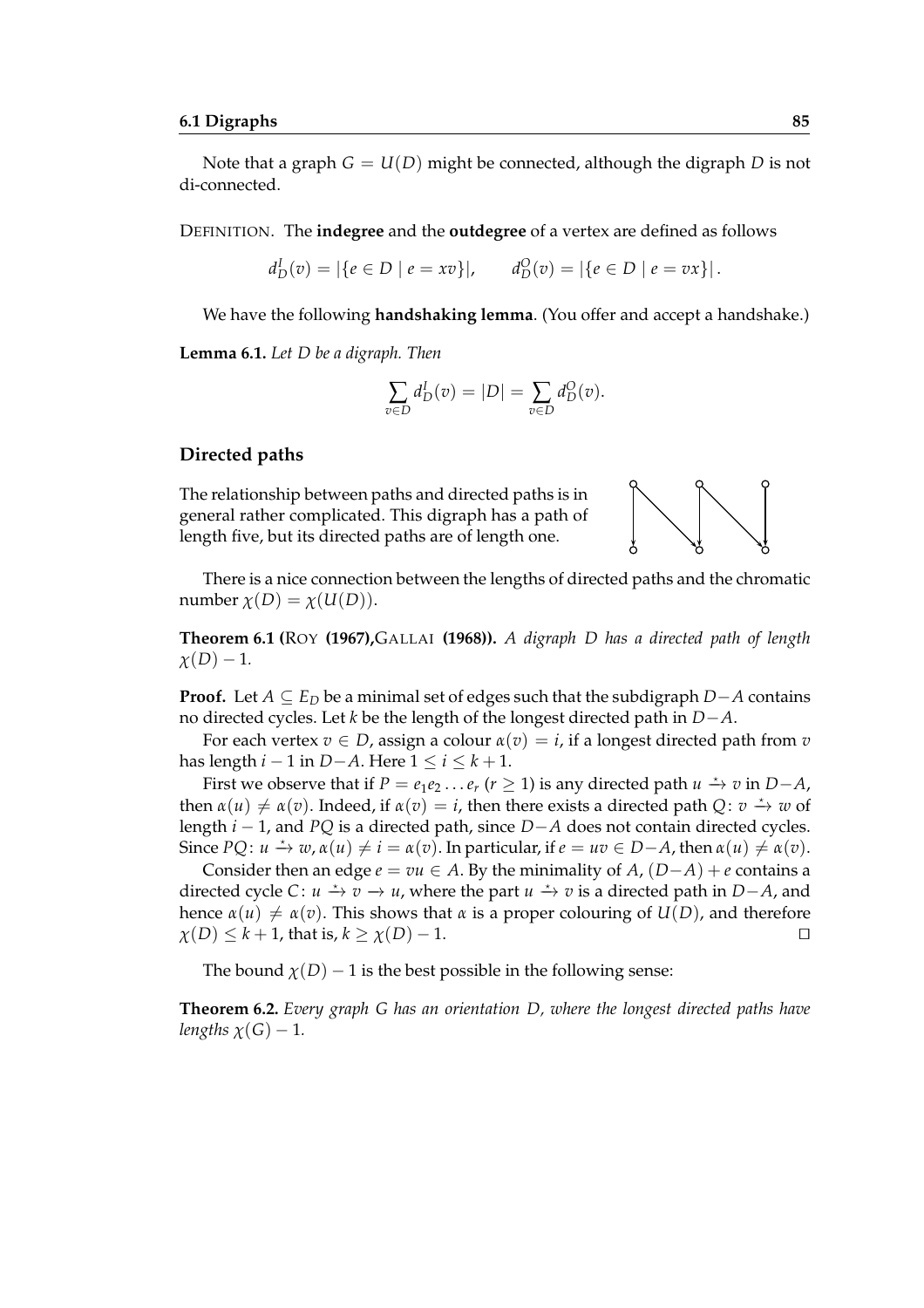**Proof.** Let  $k = \chi(G)$  and let  $\alpha$  be a proper  $k$ -colouring of *G*. As usual the set of colours is [1, *k*]. We orient each edge  $uv \in G$  by setting  $uv \in D$ , if  $\alpha(u) < \alpha(v)$ . Clearly, the so obtained orientation *D* has no directed paths of length  $\geq k - 1$ . □

DEFINITION. An orientation *D* of an undirected graph *G* is **acyclic**, if it has no directed cycles. Let *a*(*G*) be the number of acyclic orientations of *G*.

The next result is charming, since  $\chi$ <sup>*G*(−1)</sup> measures the number of proper colourings of *G* using −1 colours!

**Theorem 6.3 (**STANLEY **(1973)).** *Let G be a graph of order n. Then the number of the acyclic orientations of G is*

$$
a(G) = (-1)^n \chi_G(-1)
$$

*where*  $\chi_G$  *is the chromatic polynomial of G.* 

**Proof.** The proof is by induction on  $\varepsilon_G$ . First, if *G* is discrete, then  $\chi_G(k) = k^n$ , and  $a(G) = 1 = (-1)^n (-1)^n = (-1)^n \chi_G(-1)$  as required.

Now  $\chi_G(k)$  is a polynomial that satisfies the recurrence  $\chi_G(k) = \chi_{G-e}(k)$  –  $\chi_{G*e}(k)$ . To prove the claim, we show that  $a(G)$  satisfies the same recurrence.

Indeed, if

$$
a(G) = a(G-e) + a(G*e)
$$
\n
$$
(6.1)
$$

then, by the induction hypothesis,

$$
a(G) = (-1)^n \chi_{G-e}(-1) + (-1)^{n-1} \chi_{G*e}(-1) = (-1)^n \chi_G(-1).
$$

For (6.1), we observe that every acyclic orientation of *G* gives an acyclic orientation of *G*−*e*. On the other hand, if *D* is an acyclic orientation of *G*−*e* for *e* = *uv*, it extends to an acyclic orientation of *G* by putting  $e_1: u \to v$  or  $e_2: v \to u$ . Indeed, if *D* has no directed path *u*  $\stackrel{*}{\rightarrow} v$ , we choose *e*<sub>2</sub>, and if *D* has no directed path  $v \stackrel{*}{\rightarrow} u$ , we choose *e*<sub>1</sub>. Note that since *D* is acyclic, it cannot have both ways  $u \stackrel{\star}{\to} v$  and  $v \stackrel{\star}{\to} u$ .

We conclude that  $a(G) = a(G-e) + b$ , where *b* is the number of acyclic orientations *D* of *G*−*e* that extend in both ways *e*<sup>1</sup> and *e*2. The acyclic orientations *D* that extend in both ways are exactly those that contain

neither 
$$
u \stackrel{*}{\rightarrow} v
$$
 nor  $v \stackrel{*}{\rightarrow} u$  as a directed path. (6.2)

Each acyclic orientation of *G* ∗ *e* corresponds in a natural way to an acyclic orientation *D* of *G*−*e* that satisfies (6.2). Therefore  $b = a(G * e)$ , and the proof is completed.

⊓⊔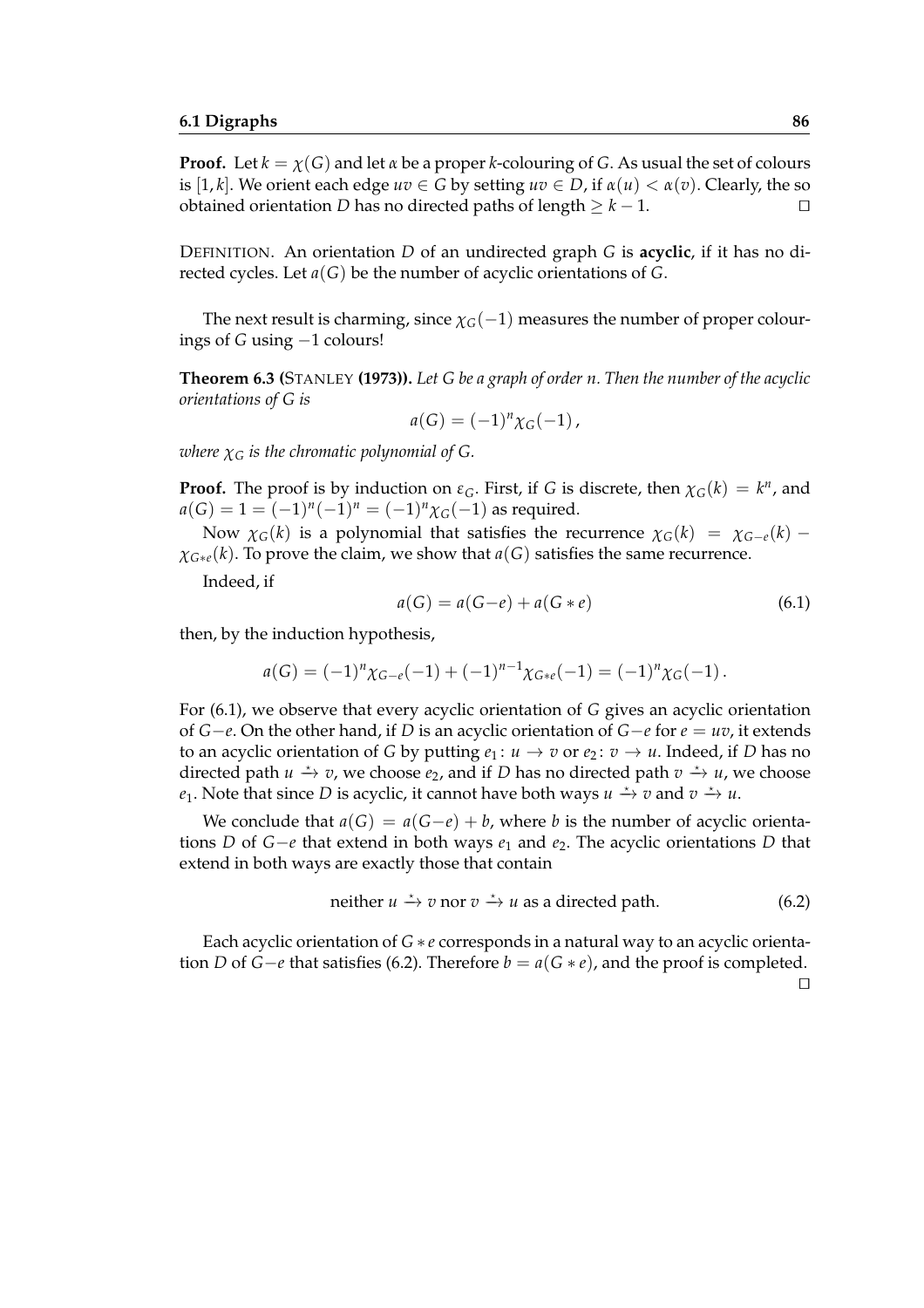## **One-way traffic**

Every graph can be oriented, but the result may not be di-connected. In the **oneway traffic problem** the resulting orientation should be di-connected, for otherwise someone is not able to drive home. ROBBINS' theorem solves this problem.

DEFINITION. A graph *G* is **di-orientable**, if there is a di-connected oriented graph *D* such that  $G = U(D)$ .

**Theorem 6.4 (**ROBBINS **(1939)).** *A connected graph G is di-orientable if and only if G has no bridges.*

**Proof.** If *G* has a bridge *e*, then any orientation of *G* has at least two di-components (both sides of the bridge).

Suppose then that *G* has no bridges. Hence *G* has a cycle *C*, and a cycle is always di-orientable. Let then  $H \subseteq G$  be maximal such that it has a di-orientation  $D_H$ . If  $H = G$ , then we are done.

Otherwise, there exists an edge  $e = vu \in G$  such that *u* ∈ *H* but *v* ∉ *H* (because *G* is connected). The edge *e* is not a bridge and thus there exists a cycle

$$
C' = ePQ \colon v \to u \xrightarrow{\star} w \xrightarrow{\star} v
$$

in *G*, where *w* is the last vertex inside *H*.

In the di-orientation  $D_H$  of  $H$  there is a directed path  $P'$ :  $u \stackrel{*}{\rightarrow} w$ . Now, we orient *e*:  $v \rightarrow u$  and the edges of *Q* in the direction *Q*:  $\overline{w} \stackrel{*}{\rightarrow} v$  to obtain a directed cycle *eP*<sup>*'*</sup>Q: *v* → *u*  $\stackrel{*}{\rightarrow}$  *w*  $\stackrel{*}{\rightarrow}$  *v*. In conclusion, *G*[*V<sub>H</sub>* ∪ *V<sub>C</sub>*] has a di-orientation, which contradicts the maximality assumption on *H*. This proves the claim. ⊓⊔

**Example 6.1.** Let *D* be a digraph. A **directed Euler tour** of *D* is a directed closed walk that uses each edge exactly once. A **directed Euler trail** of *D* is a directed walk that uses each edge exactly once.

The following two results are left as exercises.

(1) *Let D be a digraph such that U*(*D*) *is connected. Then D has a directed Euler tour if and only if*  $d_D^I(v) = d_D^O(v)$  *for all vertices v.* 

(2) *Let D be a digraph such that U*(*D*) *is connected. Then D has a directed Euler trail if and only if*  $d_D^I(v) = d_D^O(v)$  *for all vertices*  $v$  *with possibly excepting two vertices*  $x, y$  *for which*  $|d_D^I(v) - d_D^O(v)| = 1.$ 

The above results hold equally well for *multidigraphs*, that is, for directed graphs, where we allow parallel directed edges between the vertices.

**Example 6.2.** The following problem was first studied by HUTCHINSON AND WILF (1975) with a motivation from DNA sequencing. Consider words over an alphabet  $A = \{a_1, a_2, \ldots, a_n\}$  of *n* letters, that is, each word *w* is a sequence of letters. In the case

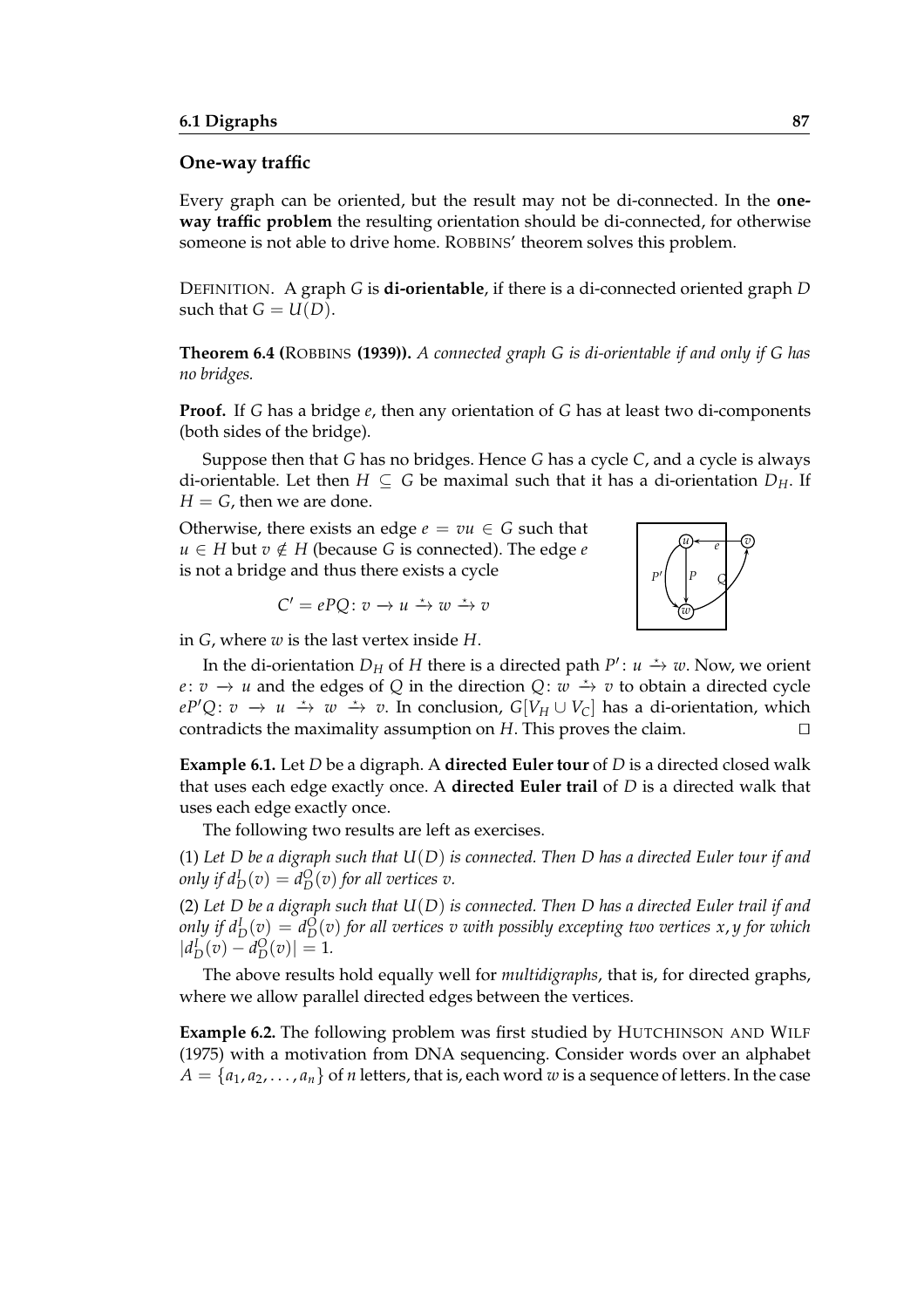of DNA, the letters are *A*, *T*, *C*, *G*. In a problem instance, we are given nonnegative integers  $s_i$  and  $r_{ii}$  for  $1 \le i, j \le n$ , and the question is: does there exist a word *w* in which each letter  $a_i$  occurs exactly  $s_i$  times, and  $a_i$  is followed by  $a_j$  exactly  $r_{ij}$  times.

For instance, if  $n = 2$ ,  $s_1 = 3$ , and  $r_{11} = 1$ ,  $r_{12} = 2$ ,  $r_{21} = 1$ ,  $r_{22} = 0$ , then the word  $a_1a_2a_1a_1a_2$  is a solution to the problem.

Consider a multidigraph *D* with  $V_D = A$  for which there are  $r_{ij}$  edges  $a_i a_j$ . It is rather obvious that a directed Euler trail of *D* gives a solution to the sequencing problem.

#### **Tournaments**

DEFINITION. A **tournament** *T* is an orientation of a complete graph.

**Example 6.3.** There are four tournaments of four vertices that are not isomorphic with each other. (Isomorphism of directed graphs is defined in the obvious way.)



**Theorem 6.5 (**RÉDEI **(1934)).** *Every tournament has a directed Hamilton path.*

**Proof.** The chromatic number of  $K_n$  is  $\chi(K_n) = n$ , and hence by Theorem 6.1, a tournament *T* of order *n* has a directed path of length *n* − 1. This is then a directed Hamilton path visiting each vertex once. □

The vertices of a tournament can be easily reached from one vertex (sometimes called the **king**).

**Theorem 6.6 (**LAUDAU **(1953)).** *Let v be a vertex of a tournament T of maximum outdegree. Then for all u, there is a directed path v*  $\rightarrow$  *u of length at most two.* 

**Proof.** Let *T* be an orientation of  $K_n$ , and let  $d_T^O(v) = d$  be the maximum outdegree in *T*. Suppose that there exists an *x*, for which the directed distance from *v* to *x* is at least three. It follows that  $xv \in T$  and  $xu \in T$  for all  $u$  with  $vu \in T$ . But there are  $d$  vertices in *A* = {*y* | *vy* ∈ *T*}, and thus *d* + 1 vertices in {*y* | *xy* ∈ *T*} = *A* ∪ {*v*}. It follows that the outdegree of *x* is  $d + 1$ , which contradicts the maximality assumption made for *v*.  $□$ 

**Problem. Ádám's conjecture** states that *in every digraph D with a directed cycle there exists an edge uv the reversal of which decreases the number of directed cycles*. Here the new digraph has the edge *vu* instead of *uv*.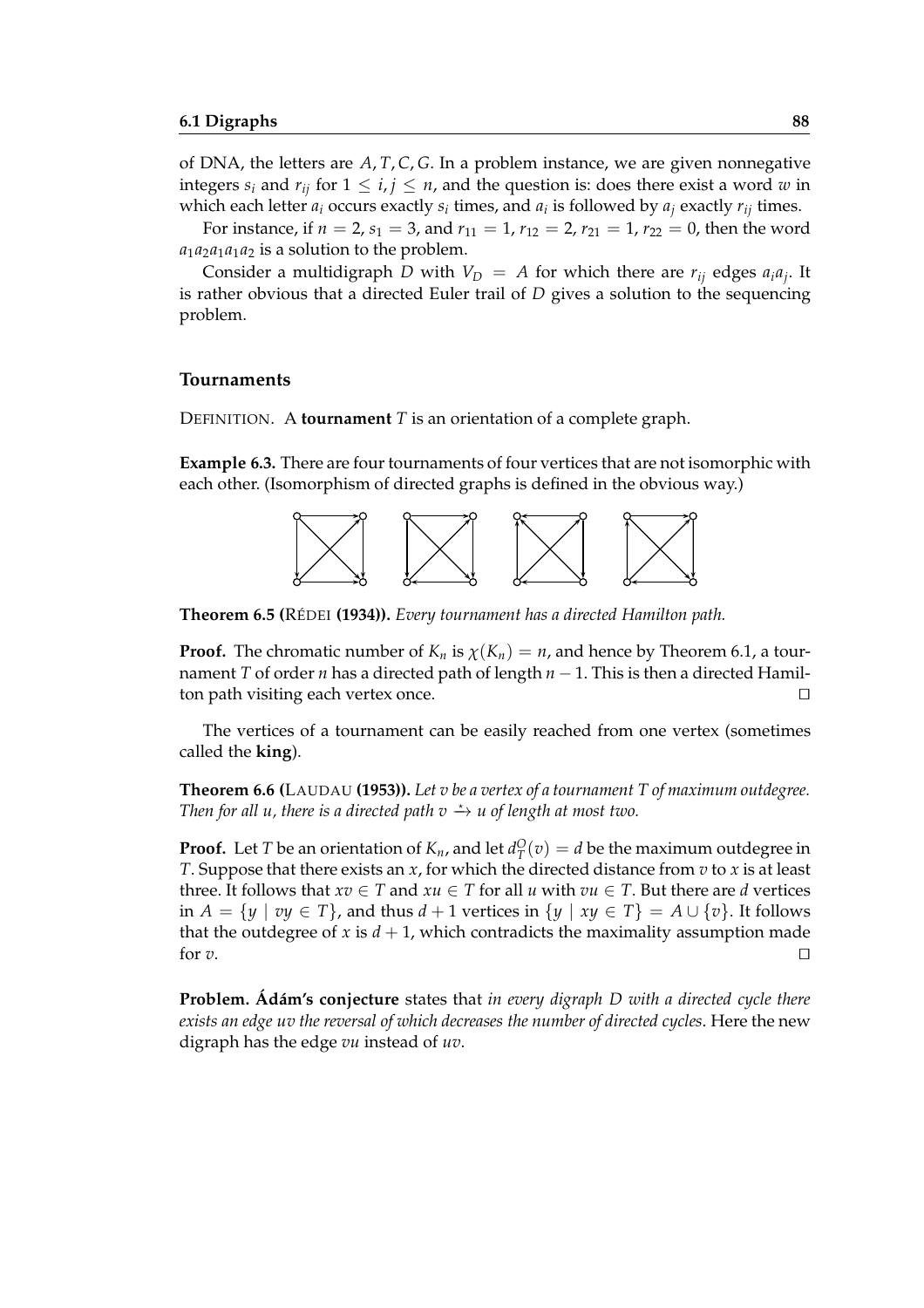#### **6.1 Digraphs 89**

**Example 6.4.** Consider a tournament of *n* teams that play once against each other, and suppose that each game has a winner. The situation can be presented as a tournament, where the vertices correspond to the teams  $v_i$ , and there is an edge  $v_i v_j$ , if  $v_i$  won  $v_j$ in their mutual game.

DEFINITION. A team  $v$  is  $a$  **winner** (there may be more than one winner), if  $v$  comes out with the most victories in the tournament.

Theorem 6.6 states that a winner *v* either defeated a team *u* or *v* defeated a team that defeated *u*.

A **ranking** of a tournament is a linear ordering of the teams  $v_{i_1} > v_{i_2} > \cdots >$  $v_{i_n}$  that should reflect the scoring of the teams. One way of ranking a tournament could be by a Hamilton path: the ordering can be obtained from a directed Hamilton path  $P: v_{i_1} \to v_{i_2} \to \ldots \to v_{i_n}$ . However, a tournament may have several directed Hamilton paths, and some of these may do unjust for the 'real' winner.

**Example 6.5.** Consider a tournament of six teams 1, 2, . . . , 6, and let *T* be the scoring digraph as in the figure. Here  $1 \rightarrow 2 \rightarrow 4 \rightarrow 5 \rightarrow 6 \rightarrow 3$  is a directed Hamilton path, but this extends to a directed Hamilton cycle (by adding  $3 \rightarrow 1$ )! So for every team there is a Hamilton path, where it is a winner, and in another, it is a looser.



Let  $s_1(j) = d_T^O(j)$  be the **winning number** of the team *j* (the number of teams beaten by *j*). In the above tournament,

$$
s_1(1) = 4, s_1(2) = 3, s_1(3) = 3, s_1(4) = 2, s_1(5) = 2, s_1(6) = 1.
$$

So, is team 1 the winner? If so, is 2 or 3 next? Define the **second-level scoring** for each team by

$$
s_2(j) = \sum_{ji \in T} s_1(i).
$$

This tells us how good teams *j* beat. In our example, we have

$$
s_2(1) = 8, s_2(2) = 5, s_2(3) = 9, s_2(4) = 3, s_2(5) = 4, s_2(6) = 3.
$$

Now, it seems that 3 is the winner,but 4 and 6 have the same score. We continue by defining inductively the *m***th-level scoring** by

$$
s_m(j) = \sum_{ji \in T} s_{m-1}(i).
$$

It can be proved (using matrix methods) that for a di-connected tournament with at least four teams, *the level scorings will eventually stabilize in a ranking of the tournament*: there exits an *m* for which the *m*th-level scoring gives the same ordering as do the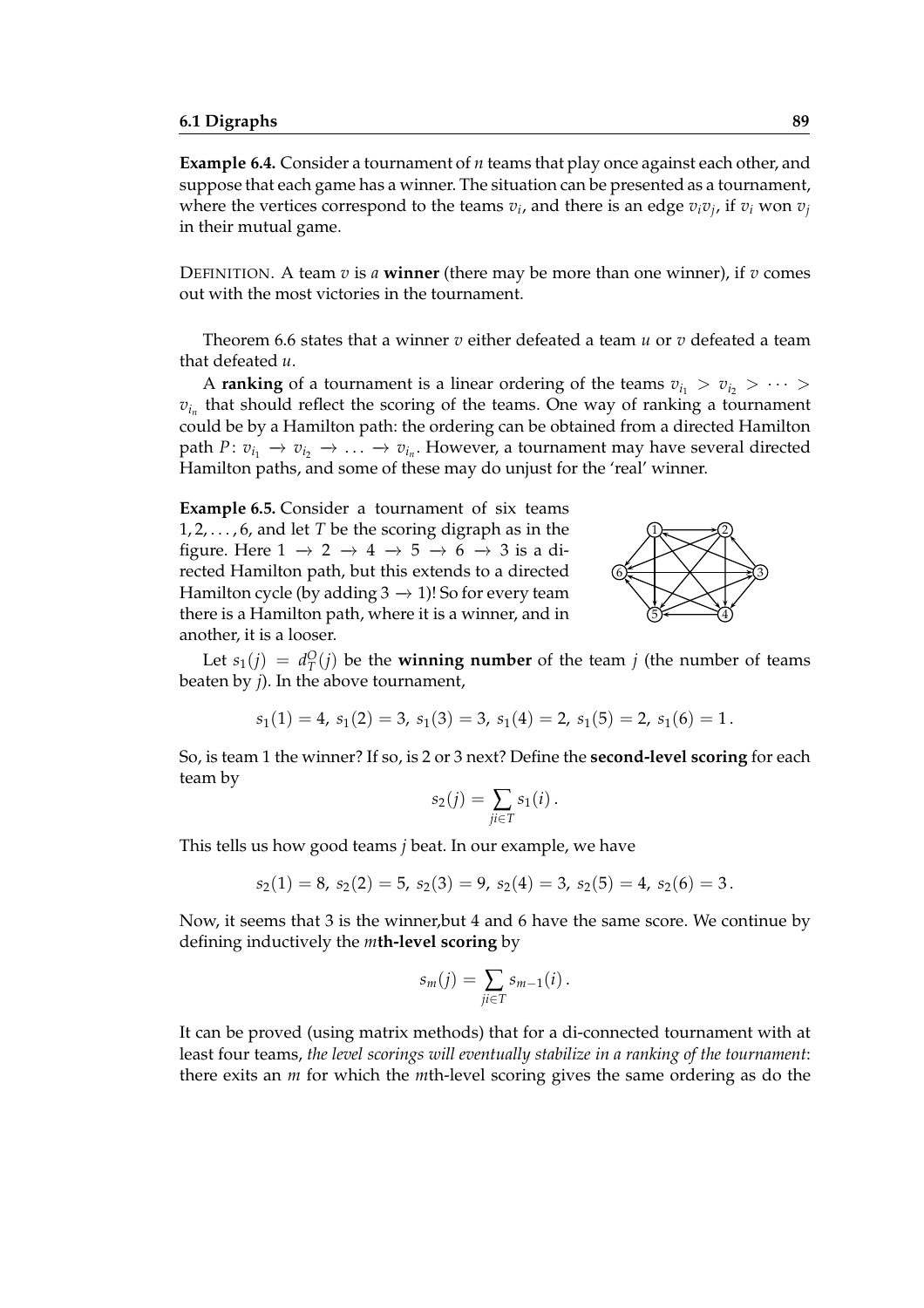$(m + k)$ th-level scorings for all  $k > 1$ . If T is not di-connected, then the level scoring should be carried out with respect to the di-components.

In our example the level scoring gives  $1 \rightarrow 3 \rightarrow 2 \rightarrow 5 \rightarrow 4 \rightarrow 6$  as the ranking of the tournament.

# **6.2 Network Flows**

Various transportation networks or water pipelines are conveniently represented by weighted directed graphs. These networks usually possess also some additional requirements. Goods are transported from specific places (warehouses) to final locations (marketing places) through a network of roads. In modelling a transportation network by a digraph, we must make sure that the number of goods remains the same at each crossing of the roads. The problem setting for such networks was proposed by T.E. Harris in the 1950s. The connection to *Kirchhoff's Current Law* (1847) is immediate. According to this law, in every electrical network the amount of current flowing in a vertex equals the amount flowing out that vertex.

#### **Flows**

DEFINITION. A **network** *N* consists of

- an **underlying digraph**  $D = (V, E)$ ,
- two distinct vertices *s* and *r*, called the **source** and the **sink** of *N*, and
- a **capacity function**  $\alpha: V \times V \to \mathbb{R}_+$  (nonnegative real numbers), for which  $\alpha(e) = 0$ , if  $e \notin E$ .



Denote  $V_N = V$  and  $E_N = E$ .

Let  $A \subseteq V_N$  be a set of vertices, and  $f: V_N \times V_N \to \mathbb{R}$  any function such that  $f(e) = 0$ , if  $e \notin N$ . We adopt the following notations:

$$
[A, A] = \{e \in D \mid e = uv, u \in A, v \notin A\},\
$$
  

$$
f^+(A) = \sum_{e \in [A, \overline{A}]} f(e) \quad \text{and} \quad f^-(A) = \sum_{e \in [\overline{A}, A]} f(e).
$$

In particular,

$$
f^+(u) = \sum_{v \in N} f(uv) \quad \text{and} \quad f^-(u) = \sum_{v \in N} f(vu).
$$

DEFINITION. A **flow** in a network *N* is a function  $f: V_N \times V_N \to \mathbb{R}_+$  such that

$$
0 \le f(e) \le \alpha(e) \text{ for all } e, \text{ and } f^-(v) = f^+(v) \text{ for all } v \notin \{s, r\}.
$$

**Example 6.6.** The value  $f(e)$  can be taught of as the rate at which transportation actually happens along the channel *e* which has the maximum capacity *α*(*e*). The second condition states that there should be no loss.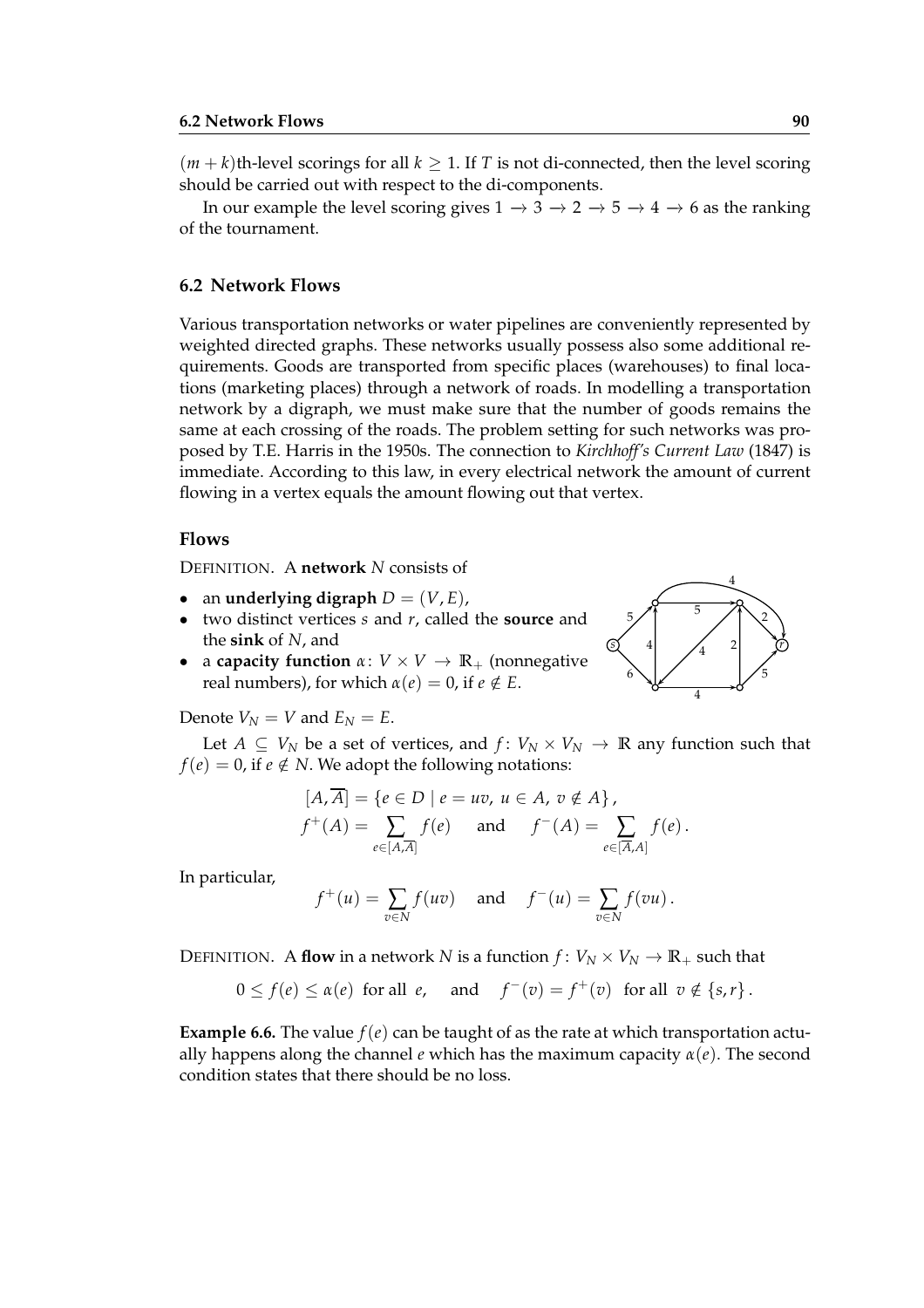If  $N = (D, s, r, \alpha)$  is a network of water pipes, then the value  $\alpha(e)$  gives the capacity ( $x \frac{m^3}{\min}$ ) of the pipe *e*.

The previous network has a flow that is indicated on the right.



A flow *f* in *N* is something that the network can handle. *E.g.*, in the above figure the source should not try to feed the network the full capacity  $(11 \, m^3/\text{min})$  of its pipes, because the junctions cannot handle this much water.

DEFINITION. Every network *N* has a **zero flow** defined by  $f(e) = 0$  for all *e*. For a flow *f* and each subset  $A \subseteq V_N$ , define the **resultant flow from** *A* and the **value** of *f* as the numbers

$$
val(f_A) = f^+(A) - f^-(A)
$$
 and  $val(f) = val(f_s) (f^+(s) - f^-(s)).$ 

A flow *f* of a network *N* is a **maximum flow**, if there does not exist any flow *f* ′ such that  $val(f) < val(f')$ .

The value val( $f$ ) of a flow is the overall number of goods that are (to be) transported through the network from the source to the sink. In the above example,  $val(f) = 9.$ 

**Lemma 6.2.** *Let*  $N = (D, s, r, \alpha)$  *be a network with a flow f.* 

*(i)* If  $A \subseteq N \setminus \{s, r\}$ , then  $val(f_A) = 0$ .  $(iii)$  val $(f) = -\text{val}(f_r)$ .

**Proof.** Let  $A \subseteq N \setminus \{s, r\}$ . Then

$$
0 = \sum_{v \in A} (f^+(v) - f^-(v)) = \sum_{v \in A} f^+(v) - \sum_{v \in A} f^-(v) = f^+(A) - f^-(A) = \text{val}(f_A),
$$

where the third equality holds since the values of the edges  $uv$  with  $u, v \in A$  cancel each out.

The second claim is also clear. ⊓⊔

## **Improvable flows**

Let *f* be a flow in a network *N*, and let  $P = e_1e_2 \dots e_n$  be an *undirected* path in *N* where an edge  $e_i$  is along P, if  $e_i = v_i v_{i+1} \in N$ , and against P, if  $e_i = v_{i+1} v_i \in N$ .

We define a nonnegative number *ι*(*P*) for *P* as follows:

$$
u(P) = \min_{e_i} u(e), \quad \text{where } u(e) = \begin{cases} \alpha(e) - f(e) & \text{if } e \text{ is along } P, \\ f(e) & \text{if } e \text{ is against } P. \end{cases}
$$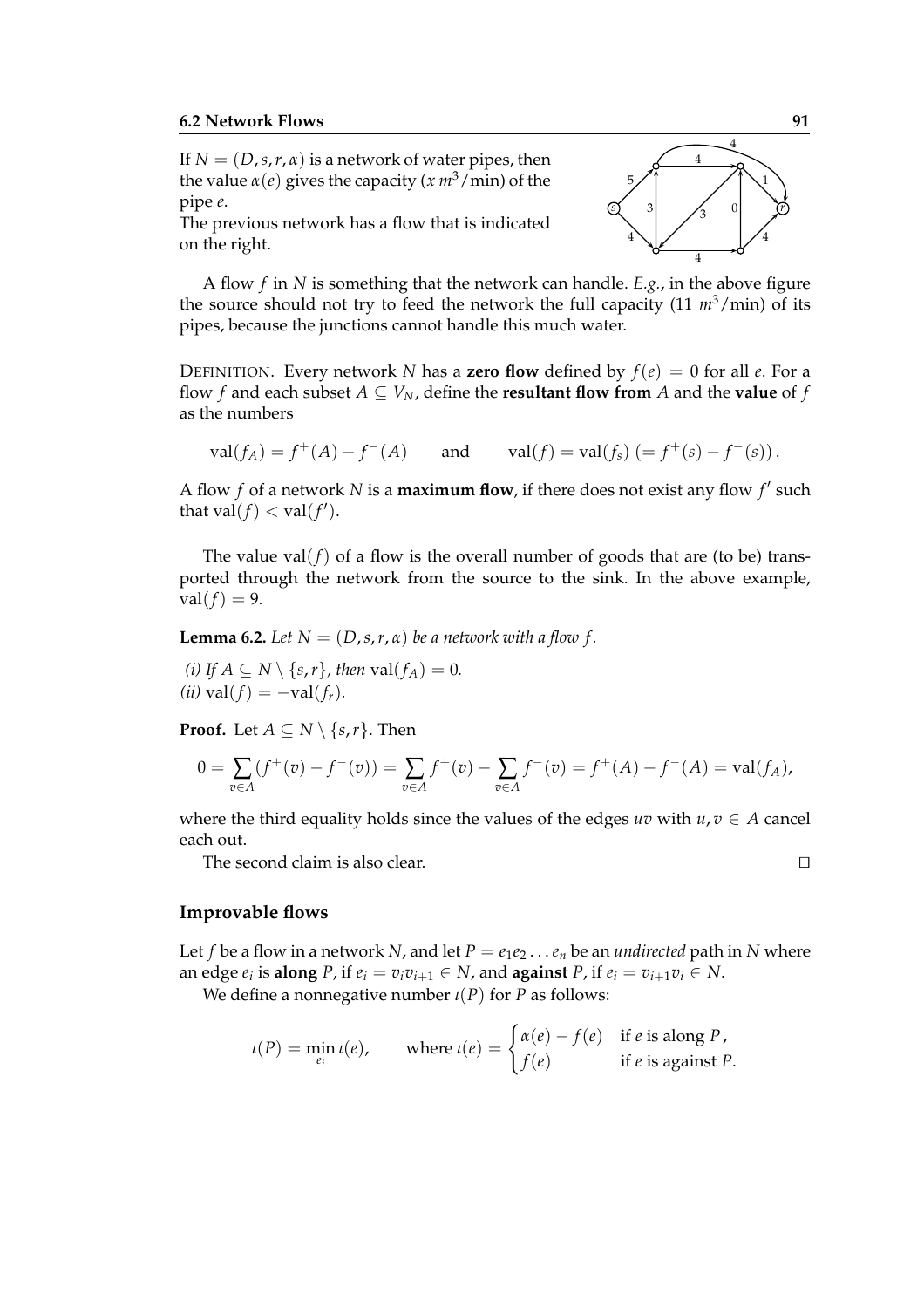DEFINITION. Let *f* be a flow in a network *N*. A path  $P: s \stackrel{*}{\to} r$  is  $(f$ -)**improvable**, if  $\iota(P) > 0$ .

On the right, the bold path has value  $\iota(P) = 1$ , and therefore this path is improvable.

**Lemma 6.3.** *Let N be a network. If f is a maximum flow of N, then it has no improvable paths.*

**Proof.** Define

$$
f'(e) = \begin{cases} f(e) + \iota(P) & \text{if } e \text{ is along } P, \\ f(e) - \iota(P) & \text{if } e \text{ is against } P, \\ f(e) & \text{if } e \text{ is not in } P. \end{cases}
$$

Then  $f'$  is a flow, since at each intermediate vertex  $v \notin \{s, r\}$ , we have  $(f')^{-}(v) = (f')^{+}(v)$ , and the capacities of the edges are not exceeded. Now  $val(f') = val(f) + \iota(P)$ , since *P* has exactly one edge  $sv \in N$  for the source *s*. Hence, if  $\iota(P) > 0$ , then we can improve the flow.

#### *s r* 5 3 4 4  $\mathbf{0}$ 4 4 5 2 2

#### **Max-Flow Min-Cut Theorem**

DEFINITION. Let  $N = (D, s, r, \alpha)$  be a network. For a subset  $S \subset V_N$  with  $s \in S$  and  $r \notin S$ , let the **cut** by *S* be

$$
[S] = [S, \overline{S}] \quad ( = \{ uv \in N \mid u \in S, v \notin S \}).
$$

The **capacity** of the cut [*S*] is the sum

$$
\alpha[S] = \alpha^+(S) = \sum_{e \in [S]} \alpha(e).
$$

A cut [*S*] is a **minimum cut**, if there is no cut [*R*] with  $\alpha[R] < \alpha[S]$ .

**Example 6.7.** In our original network the capacity of the cut for the indicated vertices is equal to 10.

**Lemma 6.4.** *For a flow f and a cut* [*S*] *of N,*

$$
val(f) = val(f_S) = f^+(S) - f^-(S).
$$





*s r*

3

 $\boldsymbol{0}$ 

4

4

1

4

4

5

3

4

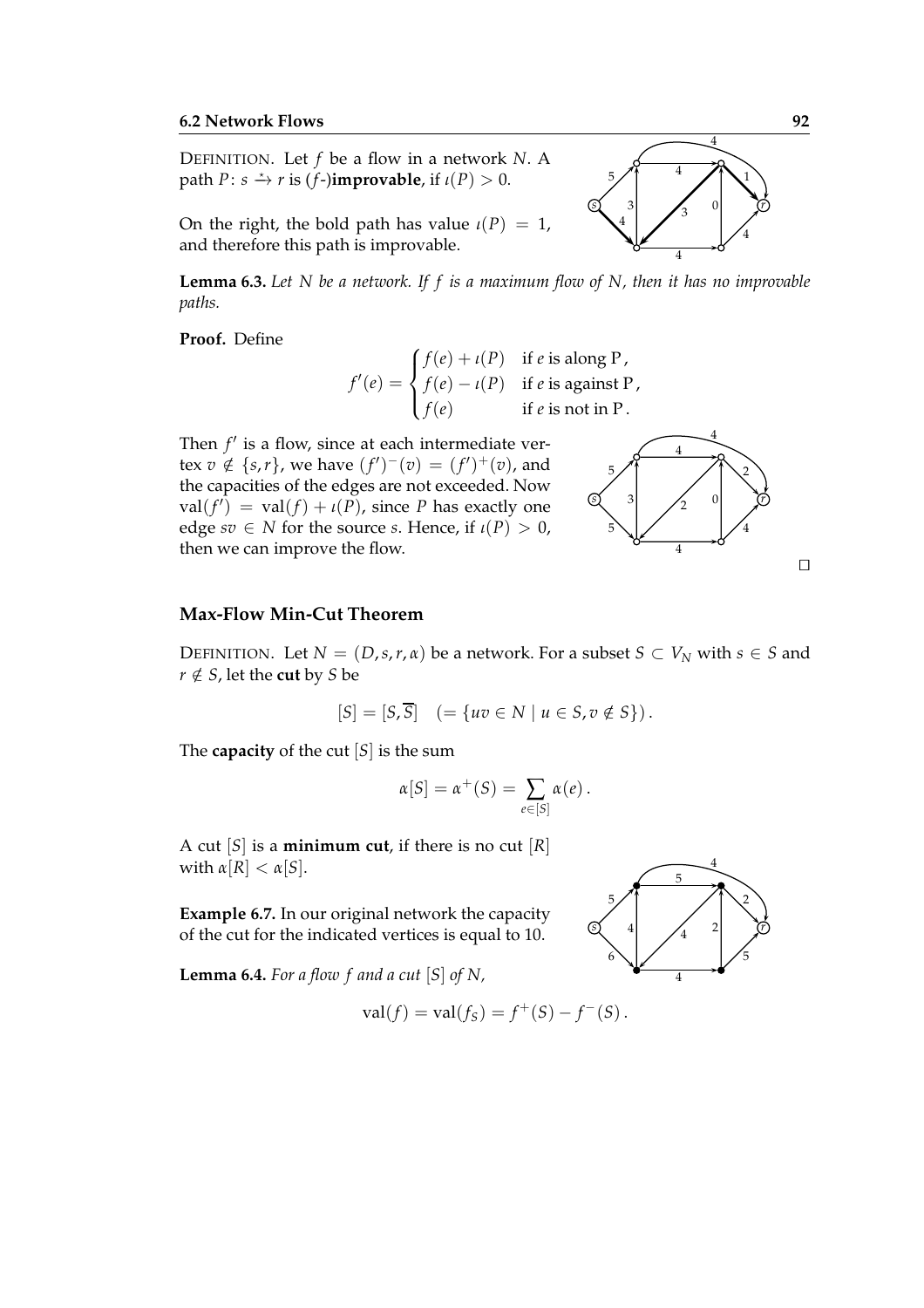**Proof.** Let  $S_I = S \setminus \{s\}$ . Now val $(S_I) = 0$  (since  $S_I \subseteq N \setminus \{s, r\}$ ), and val $(f) =$ val(*fs*). Hence

$$
\operatorname{val}(f_S) = \operatorname{val}(f_s) - \sum_{v \in S_I} f(sv) + \sum_{v \in S_I} f(vs)
$$
  
+ 
$$
\operatorname{val}(f_{S_I}) + \sum_{v \in S_I} f(sv) - \sum_{v \in S_I} f(vs)
$$
  
= 
$$
\operatorname{val}(f_s) = \operatorname{val}(f).
$$

**Theorem 6.7.** *For a flow f and any cut* [*S*] *of N*, val(*f*)  $\leq \alpha$ [*S*]*. Furthermore, equality holds if and only if for each*  $u \in S$  *and*  $v \notin S$ *,* 

*(i)* if  $e = uv \in N$ , then  $f(e) = \alpha(e)$ , *(ii) if*  $e = vu \in N$ *, then*  $f(e) = 0$ *.* 

**Proof.** By the definition of a flow,

$$
f^+(S) = \sum_{e \in [S]} f(e) \leq \sum_{e \in [S]} \alpha(e) = \alpha[S],
$$

and  $f^{-}(S)$  ≥ 0. By Lemma 6.4, val( $f$ ) = val( $f_S$ ) =  $f^{+}(S) - f^{-}(S)$ , and hence  $val(f) \le \alpha[S]$ , as required. Also, the equality val $(f) = \alpha[S]$  holds if and only if

- $(1) f^{+}(S) = \alpha[S]$  and  $(2) f^{-}(S) = 0$ . This holds if and only if  $f(e) = \alpha(e)$  for all  $e \in [S]$ (since  $f(e) \leq \alpha(e)$ ), and
- (2)  $f(e) = 0$  for all  $e = vu$  with  $u \in S$ ,  $v \notin S$ .

This proves the claim. □

In particular, if *f* is a maximum flow and [*S*] a minimum cut, then

$$
\mathrm{val}(f) \leq \alpha[S].
$$

**Corollary 6.1.** *If f is a flow and* [*S*] *a cut such that*  $val(f) = \alpha |S|$ *, then f is a maximum flow and* [*S*] *a minimum cut.*

The following main result of network flows was proved independently by ELIAS, FEINSTEIN, SHANNON, by FORD AND FULKERSON, and by ROBACKER in 1955 – 56. The present approach is due to Ford and Fulkerson.

**Theorem 6.8.** *A flow f of a network N is maximum if and only if there are no f -improvable paths in N.*

**Proof.** By Lemma 6.3, a maximum flow cannot have improvable paths. Conversely, assume that *N* contains no *f*-improvable paths, and let

 $S_I = \{u \in N \mid \text{for some path } P : s \stackrel{*}{\to} u, \ i(P) > 0\}.$ 

⊓⊔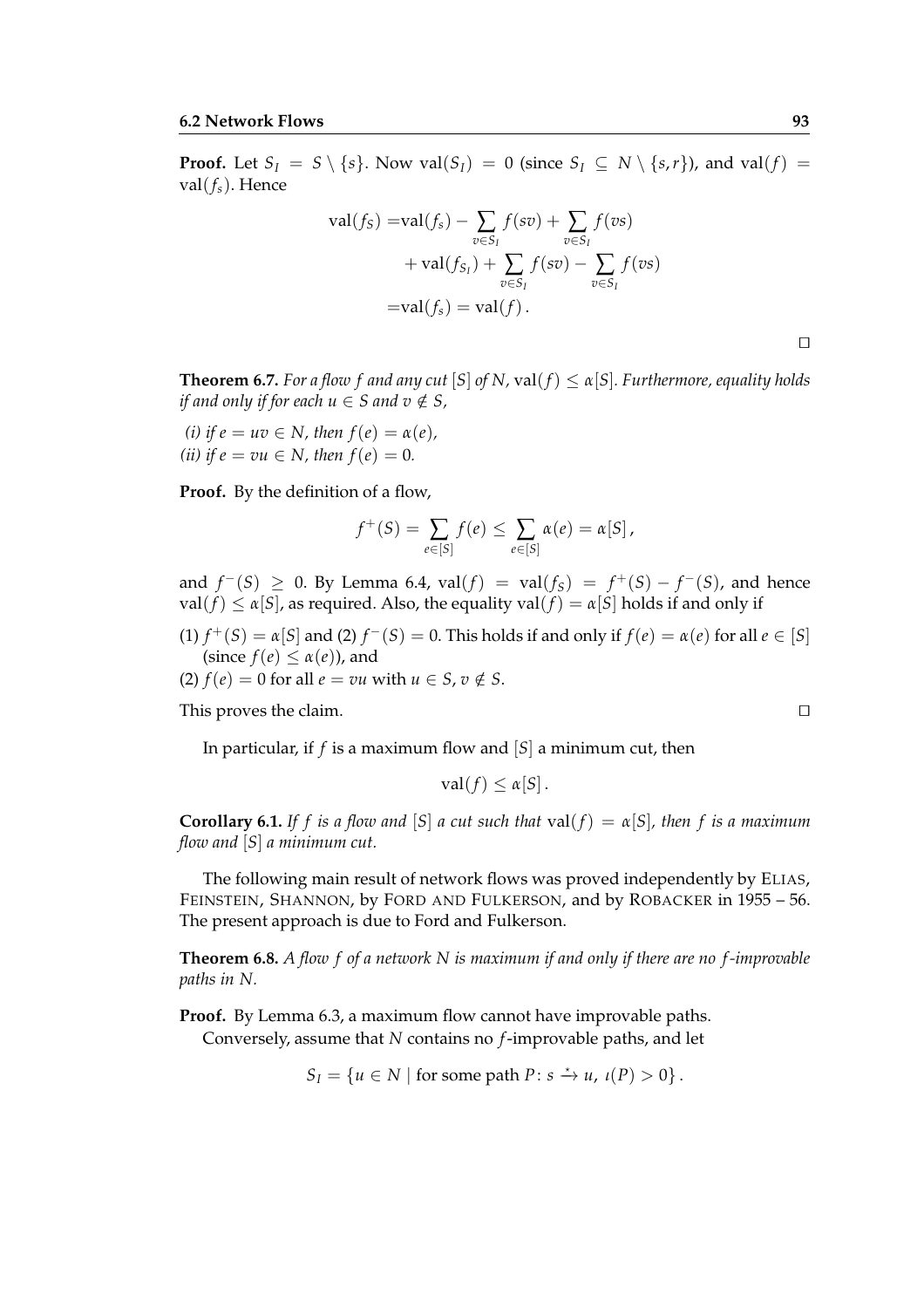$Set S = S_I \cup \{s\}.$ 

Consider an edge  $e = uv \in N$ , where  $u \in S$  and  $v \notin S$ . Since  $u \in S$ , there exists a path *P*:  $s \stackrel{*}{\to} u$  with  $\iota(P) > 0$ . Moreover, since  $v \notin S$ ,  $\iota(Pe) = 0$  for the path  $Pe: s \stackrel{*}{\to} v$ . Therefore  $\iota(e) = 0$ , and so  $f(e) = \alpha(e)$ .

By the same argument, for an edge  $e = vu \in N$  with  $v \notin S$  and  $u \in S$ ,  $f(e) = 0$ .

By Theorem 6.7, we have val $(f) = \alpha[S]$ . Corollary 6.1 implies now that f is a maximum flow (and  $[S]$  is a minimum cut).

**Theorem 6.9.** Let N be a network, where the capacity function  $\alpha: V \times V \to \mathbb{N}$  has integer *values. Then N has a maximum flow with integer values.*

**Proof.** Let  $f_0$  be the zero flow,  $f_0(e) = 0$  for all  $e \in V \times V$ . A maximum flow is constructed using Lemma 6.3 by increasing and decreasing the values of the edges by integers only. ⊓⊔

The proof of Theorem 6.8 showed also

**Theorem 6.10 (Max-Flow Min-Cut).** *In a network N, the value* val(*f*) *of a maximum flow equals the capacity α*[*S*] *of a minimum cut.*

#### **Applications to graphs**<sup>⋆</sup>

The Max-Flow Min-Cut Theorem is a strong result, and many of our previous results follow from it.

We mention a connection to the Marriage Theorem, Theorem 3.9. For this, let *G* be a bipartite graph with a bipartition (*X*,*Y*), and consider a network *N* with vertices {*s*,*r*} ∪ *X* ∪ *Y*. Let the edges (with their capacities) be *sx* ∈ *N* (*α*(*sx*) = 1), *yr* ∈ *N*  $(\alpha(\gamma r) = 1)$  for all  $x \in X, y \in Y$  together with the edges  $xy \in N$  ( $\alpha(xy) = |X| + 1$ ), if  $x\psi \in G$  for  $x \in X$ ,  $\psi \in Y$ . Then *G* has a matching that saturates *X* if and only if *N* has a maximum flow of value |*X*|. Now Theorem 6.10 gives Theorem 3.9.

Next we apply the theorem to **unit networks**, where the capacities of the edges are equal to one  $(\alpha(e) = 1$  for all  $e \in N$ ). We obtain results for (directed) graphs.

**Lemma 6.5.** *Let N be a unit network with source s and sink r.*

- *(i) The value* val(*f*) *of a maximum flow equals the maximum number of edge-disjoint directed paths s*  $\stackrel{*}{\rightarrow} r$ .
- *(ii) The capacity of a minimum cut* [*S*] *equals the minimum number of edges whose removal destroys the directed connections s*  $\rightarrow$  *r from s to r.*

**Proof.** Exercise. ⊓⊔

**Corollary 6.2.** *Let u and v be two vertices of a digraph D. The maximum number of edgedisjoint directed paths u*  $\rightarrow \infty$  *equals the minimum number of edges, whose removal destroys all the directed connections u*  $\stackrel{\star}{\rightarrow} v$  *from D.*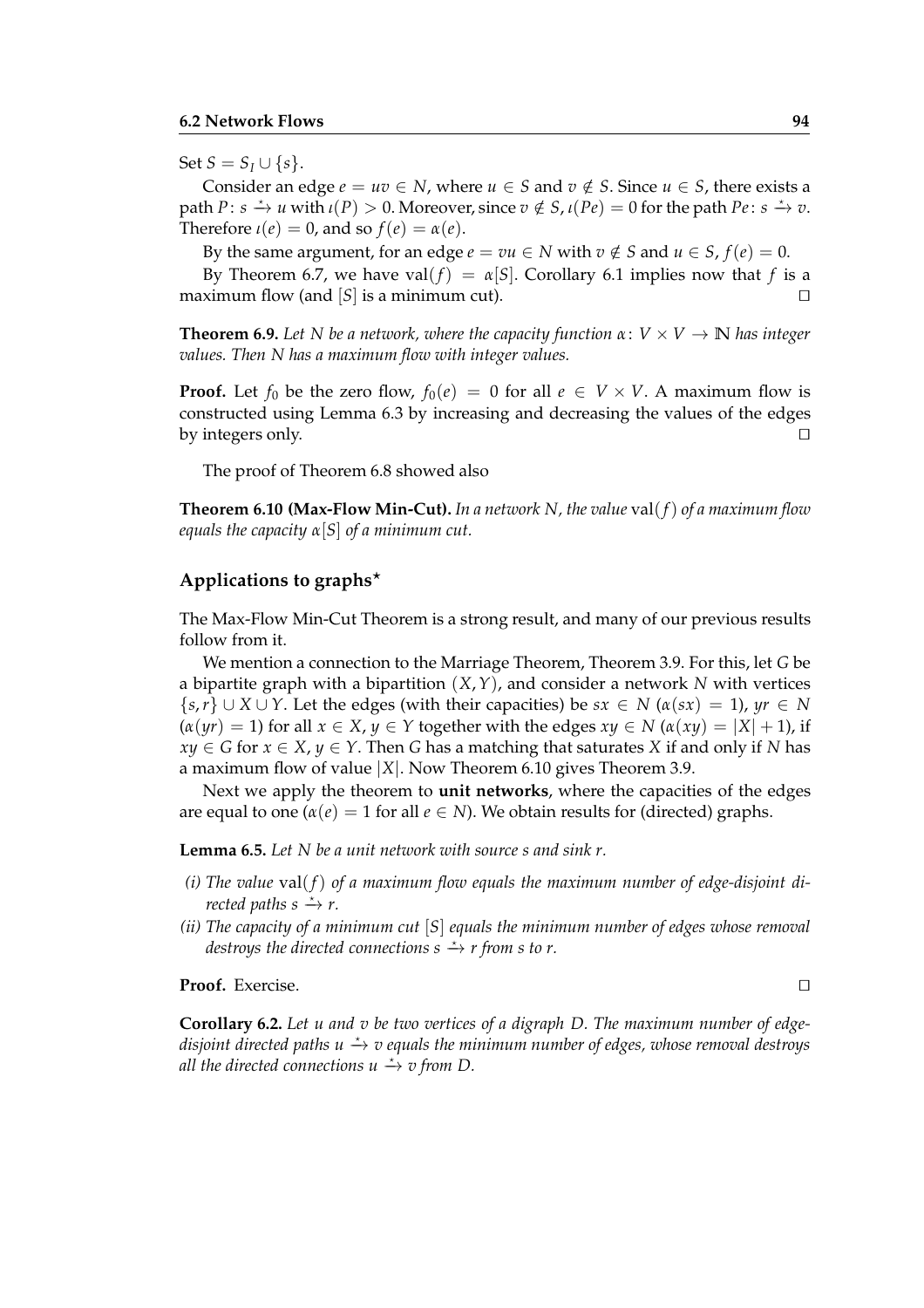**Proof.** A network *N* with source *s* and sink *r* is obtained by setting the capacities equal to 1. The claim follows from Lemma 6.5 and Corollary 6.10. ⊓⊔

**Corollary 6.3.** *Let u and v be two vertices of a graph G. The maximum number of edgedisioint paths u*  $\overset{\ast}{\rightarrow} v$  *equals the minimum number of edges, whose removal destroys all the connections u*  $\stackrel{\star}{\rightarrow} v$  *from G.* 

**Proof.** Consider the digraph *D* that is obtained from *G* by replacing each (undirected) edge  $uv \in G$  by two directed edges  $uv \in D$  and  $vu \in D$ . The claim follows then easily from Corollary 6.2. ⊓⊔

The next corollary is **Menger's Theorem** for edge connectivity.

**Corollary 6.4.** *A graph G is k-edge connected if and only if any two distinct vertices of G are connected by at least k independent paths.*

**Proof.** The claim follows immediately from Corollary 6.3. □

# **Seymour's 6-flows**<sup>∗</sup>

DEFINITION. A  $k$ **-flow**  $(H, \alpha)$  of an undirected graph *G* is an orientation *H* of *G* together with an edge colouring  $\alpha$ :  $E_H \rightarrow [0, k - 1]$  such that for all vertices  $v \in V$ ,

$$
\sum_{e=vu\in H}\alpha(e)=\sum_{f=uv\in H}\alpha(f),\qquad(6.3)
$$

that is, the sum of the incoming values equals the sum of the outgoing values. A *k*-flow is **nowhere zero**, if  $\alpha(e) \neq 0$  for all  $e \in H$ .

In the *k*-flows we do not have any source or sink. For convenience, *let*  $\alpha(e^{-1}) =$ −*α*(*e*) *for all e* ∈ *H in the orientation H* of *G* so that the condition (6.3) becomes

$$
\sum_{=vu\in H} \alpha(e) = 0.
$$
\n(6.4)

**Example 6.8.** A graph with a nowhere zero 4-flow.

The condition (6.4) generalizes to the subsets  $A \subseteq V_G$  in a natural way,

*e*=*vu*∈*H*

$$
\sum_{\substack{\epsilon \ [A,\overline{A}]}} \alpha(e) = 0,\tag{6.5}
$$

since the values of the edges inside *A* cancel out each other. In particular,

*e*∈[*A*,*A*]

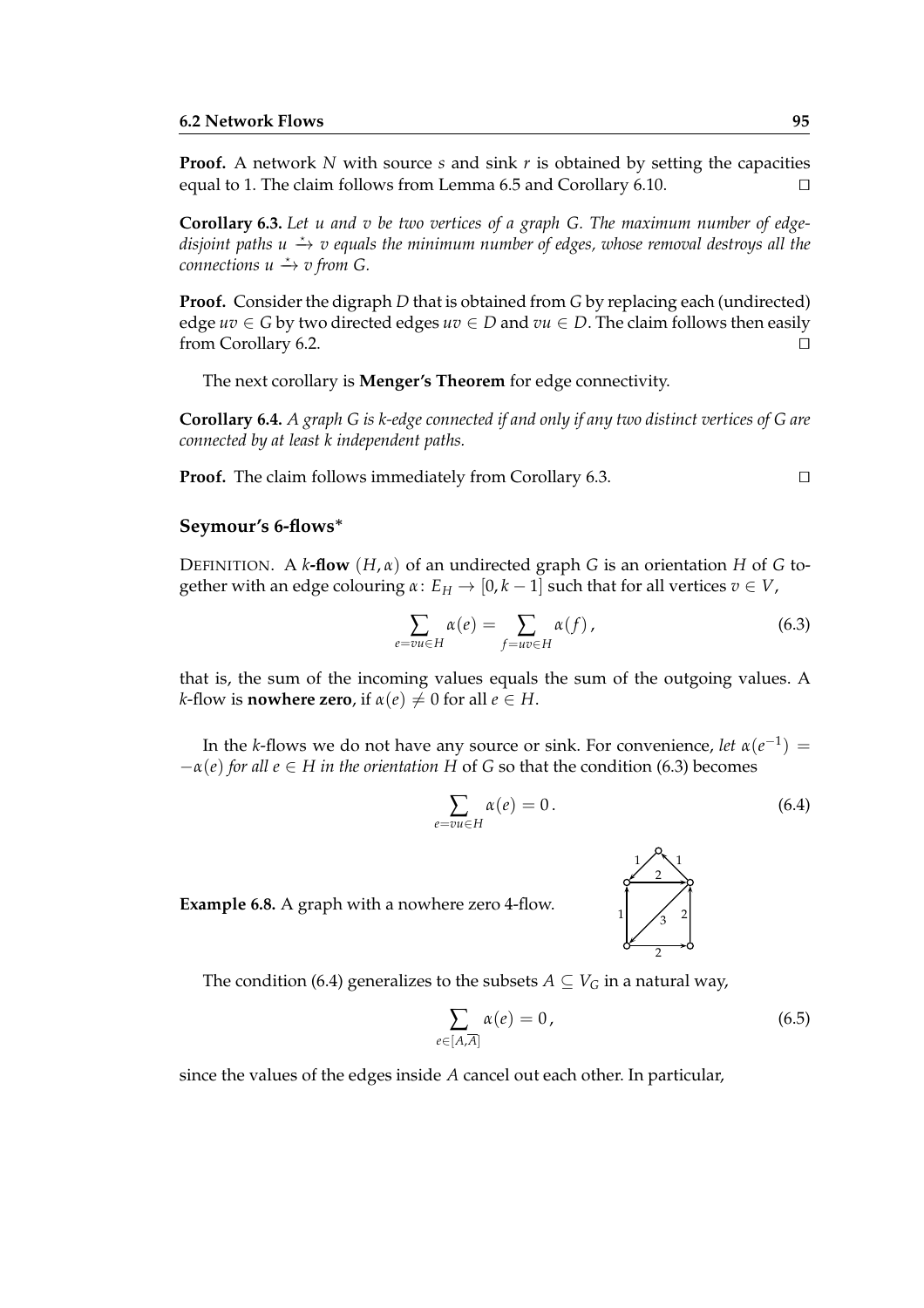**Lemma 6.6.** *If G has a nowhere zero k-flow for some k, then G has no bridges.*

**Tutte's Problem.** It was conjectured by TUTTE (1954) that *every bridgeless graph has a nowhere zero* 5*-flow*. The Petersen graph has a nowhere zero 5-flow but does not have any nowhere 4-flows, and so 5 is the best one can think of. Tutte's conjecture resembles the 4-Colour Theorem, and indeed, the conjecture is known to hold for the planar graphs. The proof of this uses the 4-Colour Theorem.

In order to fully appreciate Seymour's result, Theorem 6.11, we mention that it was proved as late as 1976 (by JAEGER) that every bridgeless *G* has a nowhere zero *k*-flow for *some* integer *k*.

SEYMOUR's remarkable result reads as follows:

**Theorem 6.11 (**SEYMOUR**'s (1981)).** *Every bridgeless graph has a nowhere zero* 6*-flow.*

**Proof.** Omitted. ⊓⊔

DEFINITION. The **flow number**  $f(G)$  of a bridgeless graph *G* is the least integer *k* for which *G* has a nowhere zero *k*-flow.

**Theorem 6.12.** *A connected graph G has a flow number*  $f(G) = 2$  *if and only if it is eulerian.* 

**Proof.** Suppose *G* is eulerian, and consider an Euler tour *W* of *G*. Let *D* be the orientation of *G* corresponding to the direction of *W*. If an edge  $uv \in D$ , let  $\alpha(e) = 1$ . Since *W* arrives and leaves each vertex equally many times, the function  $\alpha$  is a nowhere zero 2-flow.

Conversely, let *α* be a nowhere zero 2-flow of an orientation *D* of *G*. Then necessarily the degrees of the vertices are even, and so *G* is eulerian. ⊓⊔

**Example 6.9.** For each 3-regular bipartite graph *G*, we have  $f(G) \leq 3$ . Indeed, let *G* be (*X*,*Y*)-bipartite. By Corollary 3.1, a 3-regular graph has a perfect matching *M*. Orient the edges  $e \in M$  from *X* to *Y*, and set  $\alpha(e) = 2$ . Orient the edges  $e \notin M$  from *Y* to *X*, and set  $\alpha(e) = 1$ . Since each  $x \in X$  has exactly one neighbour  $y_1 \in Y$  such that *xy*<sub>1</sub> ∈ *M*, and two neighbours *y*<sub>2</sub>, *y*<sub>3</sub> ∈ *Y* such that *xy*<sub>2</sub>, *xy*<sub>3</sub> ∉ *M*, we have that  $f(G) \leq 3$ .

**Theorem 6.13.** We have  $f(K_4) = 4$ , and if  $n > 4$ , then

$$
f(K_n) = \begin{cases} 2 & \text{if } n \text{ is odd,} \\ 3 & \text{if } n \text{ is even.} \end{cases}
$$

**Proof.** Exercise. ⊓⊔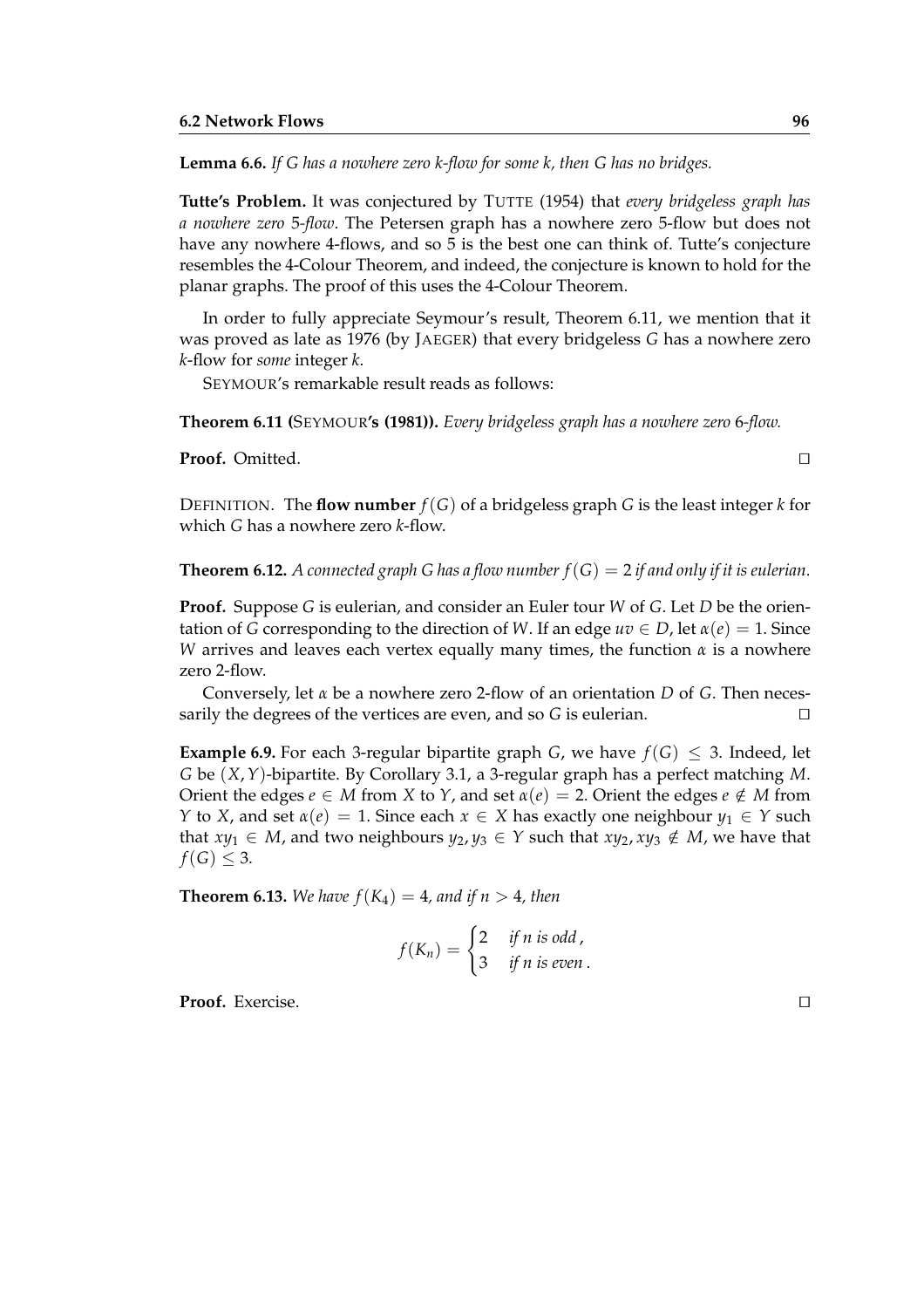# **Index**

2-sets, 4

acyclic, 18 digraph, 86 addressable, 23 adjacency matrix, 6 adjacent, 4 augmented path, 35 available colour, 43, 53 bipartite, 16 bond, 24 boundary, 62 bridge, 18 capacity, 92 capacity function, 90 choosable, 72 chromatic number *χ*(*G*), 53 chromatic polynomial *χG*, 57 closed walk, 12 colouring, 53 complement *G*, 10 complete bipartite *Km*,*<sup>k</sup>* , 16 complete graph *Kn*, 10 connected, 24 connected (component), 13 connected sum, 77 connectivity number *κ*(*G*), 24 contracted vertex, 58 critical, 54 crossing number, 68 cube, 11 cut (in a network), 92 cut vertex, 24 cycle, 12

degree  $d_G(v)$ , 7 di-connected di-component, 84 di-orientable, 87 digraph, 84 directed Euler tour, trail, 87 walk, path, cycle, 84 directed graphs (digraph), 5 disconnected, 13 disconnecting set, 27 discrete graph, 10 disjoint walks, 12 distance, 13 distance function, 5 edge, 4 edge chromatic number *χ* ′ (*G*), 43 edge colouring, 5, 43 edge cut, 24 embedding, 78 end (of a path), 12 end (of an edge), 4 Euler trail, tour, 29 Euler's formula, 63 eulerian, 29 even component, 38 even cycle, 12 exterior: face, boundary,vertex,edge, 62 face, 62 fan, 28 flow, 90 flow number, 96 forest, 18 genus, 80 graph, 4 graphical sequence, 9

Hamilton path, cycle, 31 hamiltonian, 31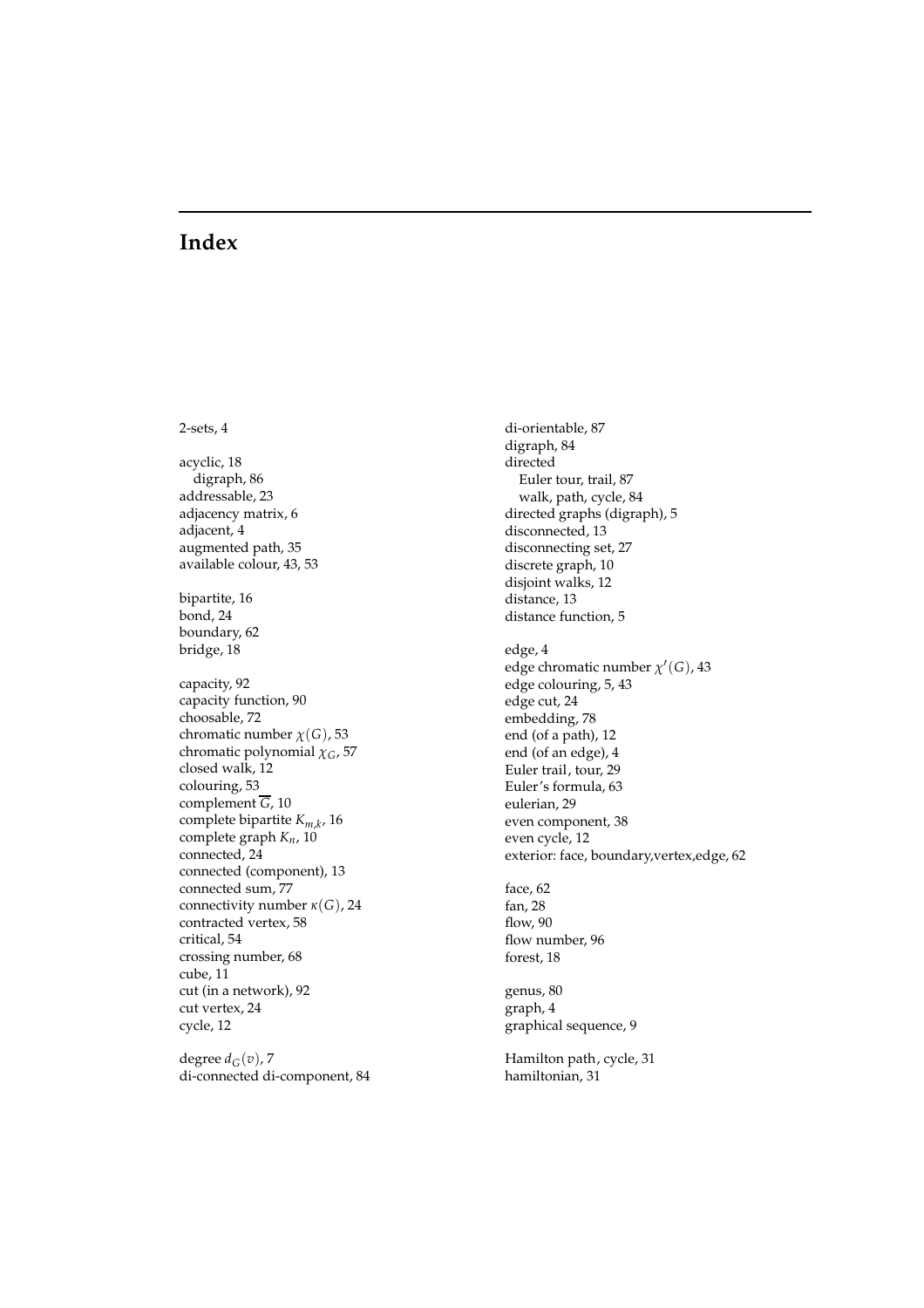Hamming distance, 22 homeomorphic, 76 improvable (path), 92 improvement (colouring), 45 incident colours, 43 indegree, 85 independent paths, 12 induced subdigraph, 84 induced subgraph, 8 interior: face, vertex, edge, 62 intersection graph, 6 inverse pair, 84 inverse walk (path), 12 isolated vertex, 7 isomorphic, 5 join of walks, 12 king, 88 kiss (circles), 73 Kuratowski graph, 66 latin rectangle, 38 latin square, 38 leaf, 7 line segment graph, 74 linked cycles, 83 list chromatic number, 72 list colouring, 72 loop, 4 Möbius band, 77 map, 70 matching, 35 maximal planar graph, 64 maximum degree ∆ ( *G* ), 7 flow, 91 matching, 35 minimum cut, 92 degree *δ* ( *G* ), 7 weighted distance, 13 minor, 74 monochromatic, 49 multigraph, 4 near-triangulation, 72 neighbour, 4 neighbourhood *N<sup>G</sup>* ( *v* ), 7 network, 90

nontrivial graph, 10 NP-complete problems, 3

odd component, 38 odd cycle, 12 optimal colouring, 45 order *ν <sup>G</sup>*, 4 orientable surface, 76 orientation, 84 oriented, 76 oriented graph, 84 outdegree, 85 parallel edges, 4 partition, 3 path, 12 perfect matching, 35 Petersen graph, 11, 32 planar graph, 61 plane embedding, 61 plane model, 77 proper colouring, 43, 53 Ramsey number, 49 ranking, 89 regular graph, 10 resultant flow, 91 same parity, 3 saturate (matching), 35 separates, 24 separating set, 24 Shannon's switching game, 20 sink and source, 90 size *ε <sup>G</sup>*, 4 spanning subgraph, 8 spanning tree, 20 spatial embedding, 83 sphere, 78 sphere with a handle, 79 stable matching, 41 stable set, 16 subdigraph, 84 subdivision, 61 subgraph, 8 surface, 76 symmetric difference, 3 topologically equivalent, 76 torus, 79 tournament, 88 trail, 29 transversal, 38 tree, 18 triangle, 76 triangle-free, 53 triangulation, 76 trivial graph, 10